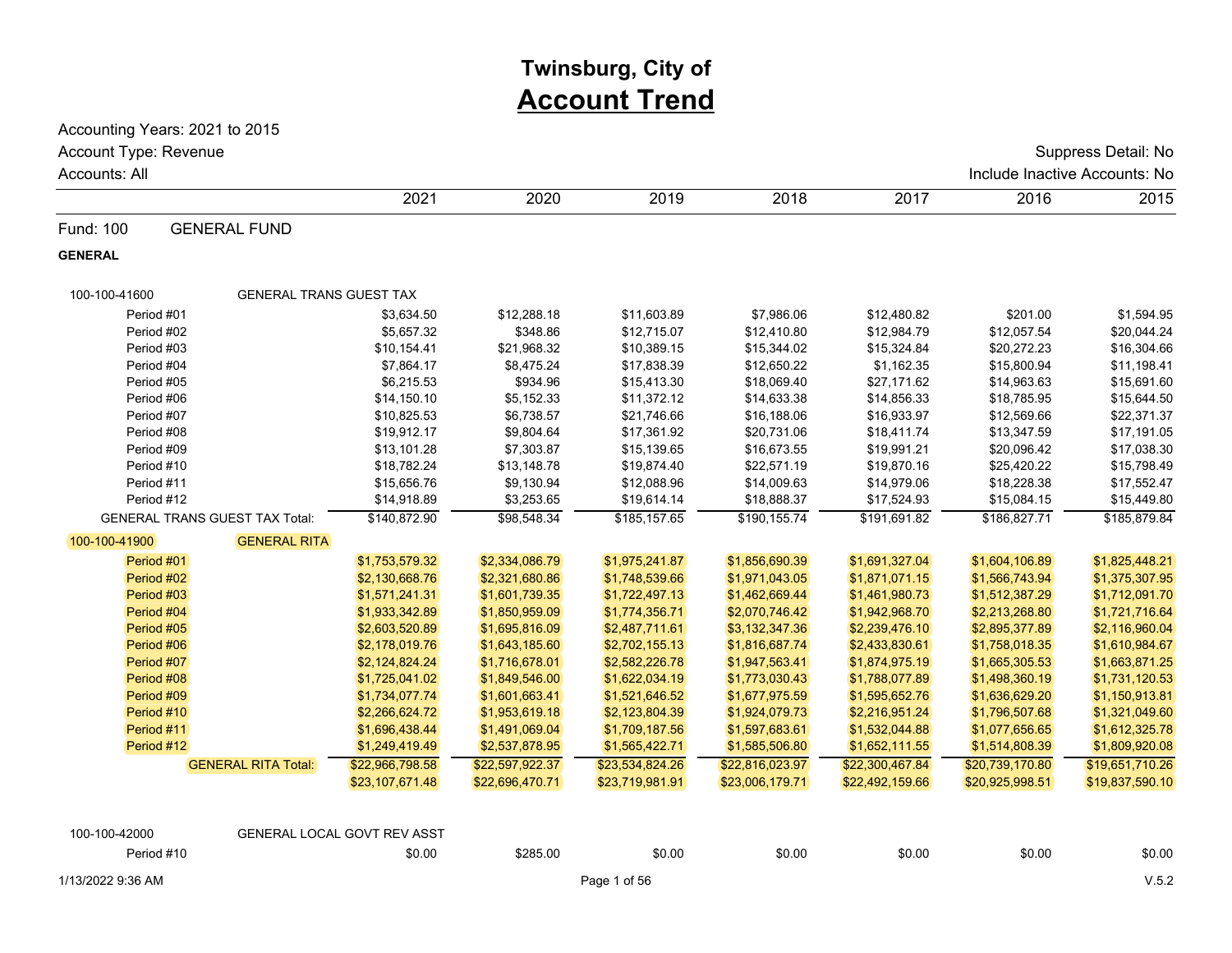|                                           |                                     | 2021                        | 2020         | 2019         | 2018           | 2017         | 2016         | 2015           |
|-------------------------------------------|-------------------------------------|-----------------------------|--------------|--------------|----------------|--------------|--------------|----------------|
| Period #12                                |                                     | \$0.00                      | (\$285.00)   | \$0.00       | \$0.00         | \$0.00       | \$0.00       | \$0.00         |
| <b>GENERAL LOCAL GOVT REV ASST Total:</b> |                                     | \$0.00                      | \$0.00       | \$0.00       | \$0.00         | \$0.00       | \$0.00       | \$0.00         |
| 100-100-42100                             | GENERAL COUNTY LOCAL GOVT           |                             |              |              |                |              |              |                |
| Period #01                                |                                     | \$19,297.78                 | \$18,281.95  | \$17,419.61  | \$17,209.24    | \$17,709.70  | \$18,006.16  | \$171,410.04   |
| Period #02                                |                                     | \$22,244.98                 | \$21,985.28  | \$20,953.37  | \$21,474.31    | \$19,438.11  | \$19,790.63  | (\$151,785.58) |
| Period #03                                |                                     | \$18,637.27                 | \$16,259.66  | \$15,206.56  | \$15,030.91    | \$14,865.15  | \$13,763.35  | \$13,263.70    |
| Period #04                                |                                     | \$15,714.36                 | \$12,978.84  | \$13,866.26  | \$13,481.35    | \$13,461.18  | \$14,141.38  | \$31,401.91    |
| Period #05                                |                                     | \$21,664.82                 | \$14,717.62  | \$23,215.41  | \$19,058.04    | \$17,380.81  | \$16,758.39  | \$21,468.30    |
| Period #06                                |                                     | \$27,944.72                 | \$17,265.46  | \$20,528.17  | \$19,789.97    | \$18,462.33  | \$17,987.50  | \$19,144.83    |
| Period #07                                |                                     | \$25,821.78                 | \$21,387.44  | \$21,125.14  | \$20,879.60    | \$20,811.21  | \$20,009.06  | \$19,434.44    |
| Period #08                                |                                     | \$18,848.08                 | \$23,608.66  | \$16,845.46  | \$16,088.23    | \$15,948.93  | \$15,262.62  | \$15,909.78    |
| Period #09                                |                                     | \$22,386.27                 | \$21,825.07  | \$20,557.13  | \$19,675.32    | \$18,702.57  | \$18,365.91  | \$17,424.06    |
| Period #10                                |                                     | \$20,908.90                 | \$18,564.40  | \$18,598.99  | \$17,124.91    | \$16,093.40  | \$16,909.37  | \$17,429.25    |
| Period #11                                |                                     | \$20,789.62                 | \$19,619.06  | \$19,285.33  | \$18,356.32    | \$16,858.56  | \$16,776.08  | \$17,501.93    |
| Period #12                                |                                     | \$21,810.08                 | \$20,156.30  | \$19,435.17  | \$19,528.08    | \$18,043.53  | \$17,841.28  | \$17,846.82    |
| GENERAL COUNTY LOCAL GOVT Total:          |                                     | \$256,068.66                | \$226,649.74 | \$227,036.60 | \$217,696.28   | \$207,775.48 | \$205,611.73 | \$210,449.48   |
| 100-100-42200                             | GENERAL STATE LOCAL GOVT            |                             |              |              |                |              |              |                |
| Period #01                                |                                     | \$6.252.25                  | \$5,760.43   | \$0.00       | \$0.00         | \$4,068.73   | \$6,601.51   | \$13.776.68    |
| Period #02                                |                                     | \$7,732.75                  | \$7,607.02   | \$0.00       | \$0.00         | \$5,478.21   | \$8,053.95   | \$15,765.55    |
| Period #03                                |                                     | \$5,830.20                  | \$4,679.07   | \$0.00       | \$0.00         | \$1,726.82   | \$3,187.98   | \$10,644.01    |
| Period #04                                |                                     | \$4,483.55                  | \$3,159.14   | \$0.00       | \$0.00         | \$759.25     | \$3,586.13   | \$40,847.76    |
| Period #05                                |                                     | \$7,544.50                  | \$4,180.98   | \$0.00       | \$0.00         | \$4,048.15   | \$5,876.71   | \$17,325.28    |
| Period #06                                |                                     | \$10,649.02                 | \$5,309.33   | \$0.00       | \$0.00         | \$4,673.74   | \$6,614.53   | \$15,331.80    |
| Period #07                                |                                     | \$9,416.96                  | \$7,270.06   | \$11,307.12  | \$0.00         | \$0.00       | \$5,840.56   | (\$28,175.58)  |
| Period #08                                |                                     | \$5,973.21                  | \$8,278.06   | \$5,003.63   | \$0.00         | \$0.00       | \$2,096.24   | \$4,897.80     |
| Period #09                                |                                     | \$7,701.32                  | \$7,424.88   | \$6,811.01   | \$0.00         | \$0.00       | \$4,490.97   | \$6,074.72     |
| Period #10                                |                                     | \$7,037.18                  | \$5,897.75   | \$5,914.50   | \$0.00         | \$0.00       | \$3,456.27   | \$6,160.27     |
| Period #11                                |                                     | \$6,955.13                  | \$6,384.12   | \$6,222.54   | \$0.00         | \$0.00       | \$3,315.73   | \$6,177.58     |
| Period #12                                |                                     | \$7,420.73                  | \$6,616.82   | \$6,267.66   | \$0.00         | \$0.00       | \$4,090.20   | \$6,405.52     |
| <b>GENERAL STATE LOCAL GOVT Total:</b>    |                                     | \$86,996.80                 | \$72,567.66  | \$41,526.46  | \$0.00         | \$20,754.90  | \$57,210.78  | \$115,231.39   |
| 100-100-42300                             | <b>GENERAL CIGARETTE TAX</b>        |                             |              |              |                |              |              |                |
| Period #06                                |                                     | \$0.00                      | \$0.00       | \$0.00       | \$410.85       | \$469.93     | \$463.31     | \$383.00       |
| Period #07                                |                                     | \$452.70                    | \$261.45     | \$485.55     | \$0.00         | \$0.00       | \$0.00       | \$0.00         |
|                                           | <b>GENERAL CIGARETTE TAX Total:</b> | \$452.70                    | \$261.45     | \$485.55     | \$410.85       | \$469.93     | \$463.31     | \$383.00       |
| 100-100-42400                             |                                     | GENERAL COUNTY LOCAL INTANG |              |              |                |              |              |                |
|                                           |                                     |                             |              |              |                |              |              |                |
| Period #02                                |                                     | \$0.00                      | \$0.00       | \$0.00       | \$0.00         | \$0.00       | \$0.00       | \$17,140.04    |
| Period #04                                |                                     | \$0.00                      | \$0.00       | \$0.00       | \$0.00         | \$0.00       | \$0.00       | (\$17,140.04)  |
| <b>GENERAL COUNTY LOCAL INTANG Total:</b> |                                     | \$0.00                      | \$0.00       | \$0.00       | $\frac{1}{00}$ | \$0.00       | \$0.00       | \$0.00         |
| 100-100-42500                             | GENERAL BEER/LIQUOR PERMIT          |                             |              |              |                |              |              |                |
| Period #01                                |                                     | \$0.00                      | \$0.00       | \$3,981.60   | \$0.00         | \$0.00       | \$0.00       | \$0.00         |
| Period #02                                |                                     | \$0.00                      | \$3,327.10   | \$0.00       | \$0.00         | \$0.00       | \$2,977.10   | \$1,534.40     |
| Period #03                                |                                     | \$5,131.70                  | \$0.00       | \$0.00       | \$3,120.60     | \$2,438.80   | \$0.00       | \$0.00         |
| Period #04                                |                                     | \$0.00                      | \$0.00       | \$1,789.20   | \$0.00         | \$0.00       | \$52.50      | \$0.00         |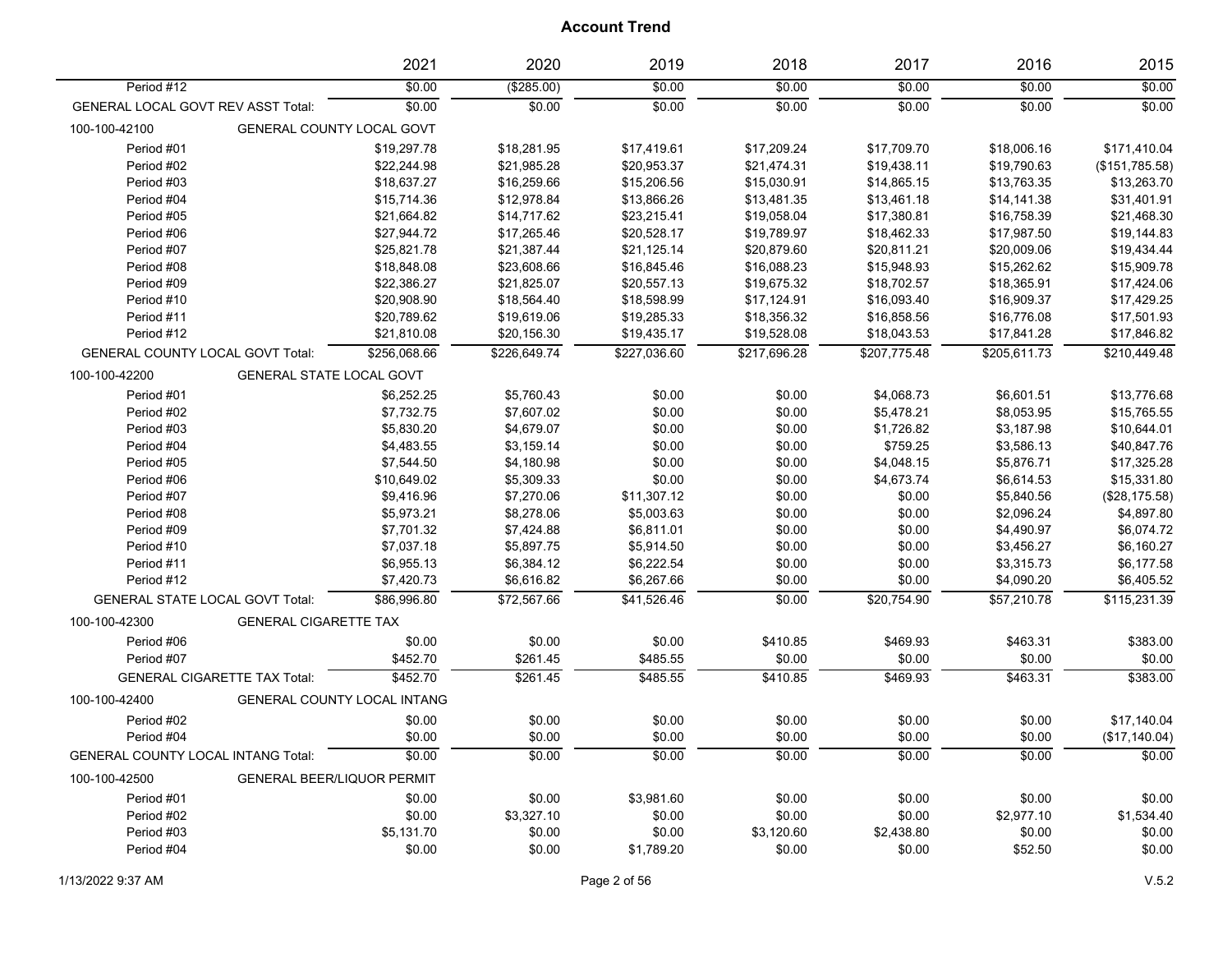|                                          |                                     | 2021                                    | 2020         | 2019         | 2018         | 2017         | 2016         | 2015         |
|------------------------------------------|-------------------------------------|-----------------------------------------|--------------|--------------|--------------|--------------|--------------|--------------|
| Period #05                               |                                     | \$0.00                                  | \$0.00       | \$0.00       | \$701.40     | \$52.50      | \$0.00       | \$105.00     |
| Period #07                               |                                     | \$0.00                                  | \$0.00       | \$0.00       | \$105.00     | \$0.00       | \$0.00       | \$367.50     |
| Period #08                               |                                     | \$3,998.40                              | \$52.50      | \$0.00       | \$0.00       | \$634.50     | \$1,212.40   | \$0.00       |
| Period #10                               |                                     | \$0.00                                  | \$0.00       | \$13,894.30  | \$0.00       | \$14,499.80  | \$0.00       | \$15,498.00  |
| Period #11                               |                                     | \$0.00                                  | \$52.50      | \$0.00       | \$14,705.60  | \$0.00       | \$16,471.00  | \$0.00       |
| Period #12                               |                                     | \$16,880.50                             | \$0.00       | \$0.00       | \$0.00       | (\$470.00)   | \$0.00       | \$0.00       |
| <b>GENERAL BEER/LIQUOR PERMIT Total:</b> |                                     | \$26,010.60                             | \$3,432.10   | \$19,665.10  | \$18,632.60  | \$17,155.60  | \$20,713.00  | \$17,504.90  |
| 100-100-42600                            | <b>GENERAL ELEC/TELE TAX</b>        |                                         |              |              |              |              |              |              |
| Period #02                               |                                     | \$0.00                                  | \$3,530.95   | \$0.00       | \$0.00       | \$0.00       | \$0.00       | \$8,945.29   |
| Period #03                               |                                     | \$5,143.49                              | \$0.00       | \$18,958.27  | \$121.34     | \$997.65     | \$18,853.81  | \$0.00       |
| Period #05                               |                                     | \$0.00                                  | \$0.00       | \$20,702.67  | \$0.00       | \$0.00       | \$0.00       | \$0.00       |
| Period #06                               |                                     | \$1,379.68                              | \$3,723.54   | \$0.00       | \$32,221.50  | \$867.94     | \$68,361.34  | \$3,715.07   |
| Period #08                               |                                     | \$0.00                                  | \$0.00       | \$10,140.44  | \$6,628.07   | \$0.00       | \$0.00       | \$0.00       |
| Period #09                               |                                     | \$1,906.87                              | \$4,811.58   | \$0.00       | \$0.00       | \$1,919.28   | \$1,247.79   | \$1,529.14   |
| Period #11                               |                                     | \$0.00                                  | \$0.00       | \$12,991.75  | \$12,905.69  | \$0.00       | \$0.00       | \$0.00       |
| Period #12                               |                                     | \$1,914.31                              | \$3,891.30   | \$0.00       | \$0.00       | \$1,287.28   | \$4,422.54   | \$3,355.80   |
|                                          | <b>GENERAL ELEC/TELE TAX Total:</b> | \$10.344.35                             | \$15.957.37  | \$62.793.13  | \$51.876.60  | \$5.072.15   | \$92.885.48  | \$17.545.30  |
| 100-100-42700                            |                                     | <b>GENERAL PUBLIC UTILITY REIMBRSMT</b> |              |              |              |              |              |              |
| Period #03                               |                                     | \$0.00                                  | \$0.00       | \$0.00       | \$0.00       | \$0.00       | \$0.00       | \$167.94     |
| <b>GENERAL PUBLIC UTILITY REIMBRSMT</b>  |                                     | \$0.00                                  | \$0.00       | \$0.00       | \$0.00       | \$0.00       | \$0.00       | \$167.94     |
| 100-100-42900                            | <b>GENERAL TOP PROGRAM</b>          |                                         |              |              |              |              |              |              |
| Period #01                               |                                     | \$0.00                                  | \$500.00     | \$0.00       | \$0.00       | \$0.00       | \$0.00       | \$0.00       |
| Period #02                               |                                     | \$0.00                                  | \$0.00       | \$500.00     | \$0.00       | \$0.00       | \$0.00       | \$0.00       |
| Period #04                               |                                     | \$0.00                                  | \$0.00       | \$500.00     | \$0.00       | \$0.00       | \$0.00       | \$0.00       |
| Period #07                               |                                     | \$0.00                                  | \$0.00       | \$500.00     | \$0.00       | \$0.00       | \$0.00       | \$0.00       |
| Period #08                               |                                     | \$500.00                                | \$0.00       | \$0.00       | \$0.00       | \$0.00       | \$0.00       | \$0.00       |
| Period #11                               |                                     | \$0.00                                  | \$500.00     | \$0.00       | \$500.00     | \$0.00       | \$0.00       | \$0.00       |
|                                          | <b>GENERAL TOP PROGRAM Total:</b>   | \$500.00                                | \$1,000.00   | \$1,500.00   | \$500.00     | \$0.00       | \$0.00       | \$0.00       |
|                                          |                                     | \$380,373.11                            | \$319,868.32 | \$353,006.84 | \$289,116.33 | \$251,228.06 | \$376,884.30 | \$361,282.01 |
|                                          |                                     |                                         |              |              |              |              |              |              |
| 100-100-43000                            |                                     | <b>GENERAL PLANNING COMM FEES</b>       |              |              |              |              |              |              |
| Period #01                               |                                     | \$0.00                                  | \$0.00       | \$3,550.00   | \$4,645.00   | \$9,000.00   | \$0.00       | \$375.00     |
| Period #02                               |                                     | \$5,025.00                              | \$2,375.00   | \$0.00       | \$0.00       | \$0.00       | \$3,350.00   | \$0.00       |
| Period #03                               |                                     | \$375.00                                | \$0.00       | \$500.00     | \$12,800.00  | \$0.00       | \$500.00     | \$3,100.00   |
| Period #04                               |                                     | \$1,075.00                              | \$375.00     | \$1,875.00   | \$3,525.00   | \$0.00       | \$7,180.00   | \$375.00     |
| Period #05                               |                                     | \$0.00                                  | \$3,350.00   | \$5,000.00   | \$3,000.00   | \$750.00     | \$525.00     | \$375.00     |
| Period #06                               |                                     | \$0.00                                  | \$1,500.00   | \$0.00       | \$0.00       | \$0.00       | \$0.00       | \$0.00       |
| Period #07                               |                                     | \$510.00                                | \$375.00     | \$375.00     | \$1,025.00   | \$375.00     | \$3,875.00   | \$0.00       |
| Period #08                               |                                     | \$900.00                                | \$375.00     | \$0.00       | \$0.00       | \$0.00       | \$375.00     | \$0.00       |
| Period #09                               |                                     | \$1,250.00                              | \$8,396.02   | \$750.00     | \$0.00       | \$0.00       | \$0.00       | \$0.00       |
| Period #10                               |                                     | \$0.00                                  | \$375.00     | \$750.00     | \$0.00       | \$0.00       | \$750.00     | \$0.00       |
| Period #11                               |                                     | \$0.00                                  | \$375.00     | \$1,125.00   | \$0.00       | \$3,000.00   | \$0.00       | \$0.00       |
| Period #12                               |                                     | \$0.00                                  | \$0.00       | \$0.00       | \$3,000.00   | \$0.00       | \$0.00       | \$1,875.00   |
|                                          |                                     |                                         |              |              |              |              |              |              |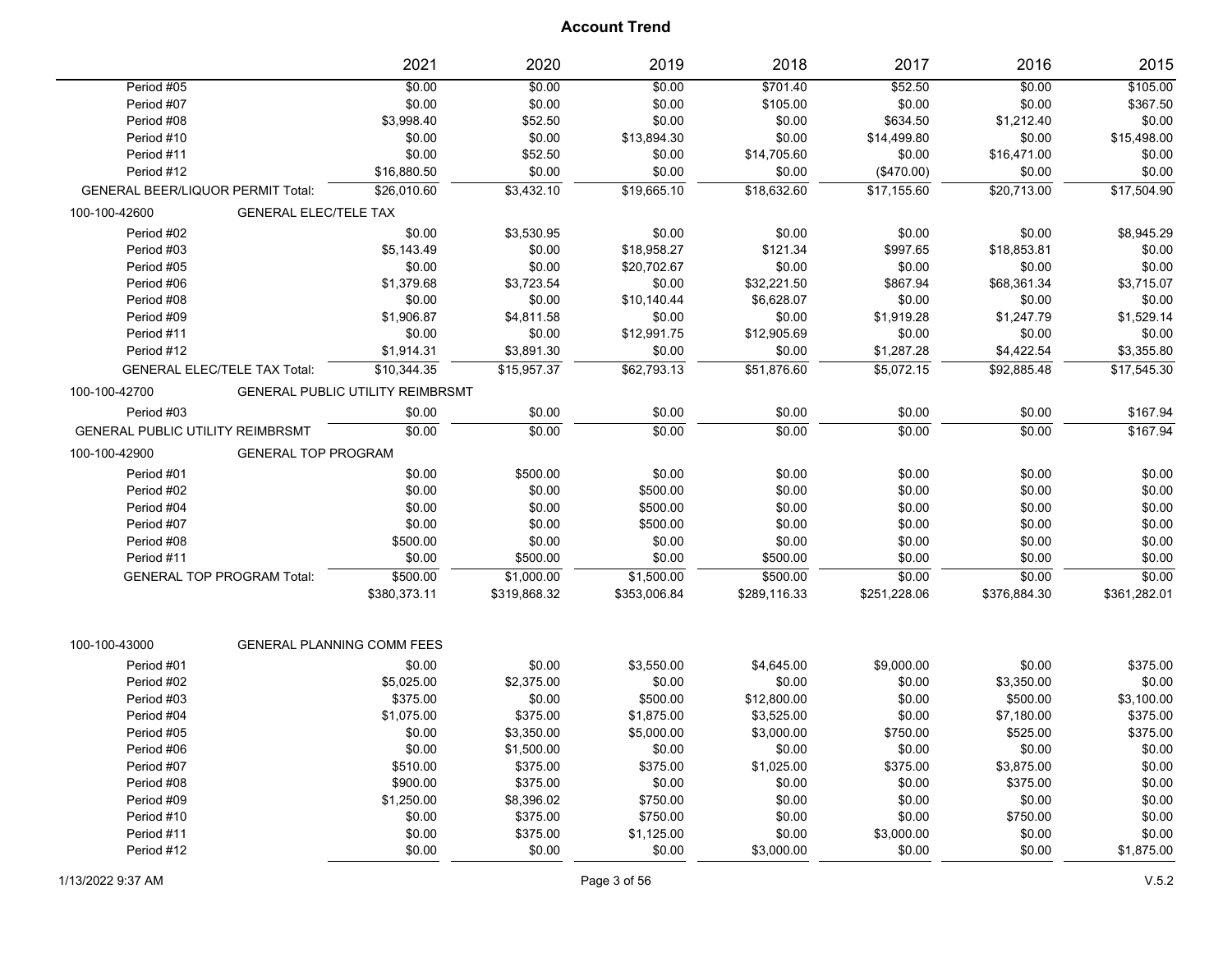|                                          |                                        | 2021         | 2020         | 2019         | 2018         | 2017        | 2016        | 2015        |
|------------------------------------------|----------------------------------------|--------------|--------------|--------------|--------------|-------------|-------------|-------------|
| <b>GENERAL PLANNING COMM FEES Total:</b> |                                        | \$9,135.00   | \$17,496.02  | \$13,925.00  | \$27,995.00  | \$13,125.00 | \$16,555.00 | \$6,100.00  |
| 100-100-43100                            | <b>GENERAL ARB FEES</b>                |              |              |              |              |             |             |             |
| Period #01                               |                                        | \$550.00     | \$375.00     | \$100.00     | \$425.00     | \$800.00    | \$275.00    | \$275.00    |
| Period #02                               |                                        | \$375.00     | \$825.00     | \$275.00     | \$150.00     | \$100.00    | \$975.00    | \$250.00    |
| Period #03                               |                                        | \$650.00     | \$225.00     | \$425.00     | \$75.00      | \$975.00    | \$300.00    | \$200.00    |
| Period #04                               |                                        | \$325.00     | \$800.00     | \$525.00     | \$50.00      | \$1,300.00  | \$710.00    | \$550.00    |
| Period #05                               |                                        | \$200.00     | \$450.00     | \$675.00     | \$100.00     | \$950.00    | \$775.00    | \$425.00    |
| Period #06                               |                                        | \$100.00     | \$1,175.00   | \$275.00     | \$250.00     | \$750.00    | \$750.00    | \$475.00    |
| Period #07                               |                                        | \$125.00     | \$1,200.00   | \$650.00     | \$327.92     | \$825.00    | \$1,175.00  | \$500.00    |
| Period #08                               |                                        | \$375.00     | \$350.00     | \$1,150.00   | \$350.00     | \$825.00    | \$975.00    | \$250.00    |
| Period #09                               |                                        | \$150.00     | \$225.00     | \$725.00     | \$525.00     | \$800.00    | \$575.00    | \$475.00    |
| Period #10                               |                                        | \$200.00     | \$775.00     | \$750.00     | \$325.00     | \$175.00    | \$625.00    | \$300.00    |
| Period #11                               |                                        | \$50.00      | \$600.00     | \$725.00     | \$250.00     | \$75.00     | \$350.00    | \$550.00    |
| Period #12                               |                                        | \$200.00     | \$350.00     | \$425.00     | \$175.00     | \$100.00    | \$200.00    | \$550.00    |
|                                          | <b>GENERAL ARB FEES Total:</b>         | \$3,300.00   | \$7,350.00   | \$6,700.00   | \$3,002.92   | \$7,675.00  | \$7,685.00  | \$4,800.00  |
| 100-100-43200                            | <b>GENERAL BUILDING PERMITS</b>        |              |              |              |              |             |             |             |
| Period #01                               |                                        | \$6,656.45   | \$5,923.05   | \$26,959.16  | \$1,840.00   | \$780.00    | \$715.00    | \$895.00    |
| Period #02                               |                                        | \$22,432.60  | \$8,273.90   | \$5,640.67   | \$945.00     | \$1,295.00  | \$235.00    | \$430.00    |
| Period #03                               |                                        | \$5,503.81   | \$18,907.37  | \$16,769.45  | \$1,795.00   | \$1,970.00  | \$2,125.00  | \$1,995.00  |
| Period #04                               |                                        | \$16,717.56  | \$8,702.40   | \$7,480.36   | \$3,225.00   | \$2,610.00  | \$3,445.00  | \$1,605.00  |
| Period #05                               |                                        | \$100,429.39 | \$25,035.68  | \$22,524.63  | \$8,872.90   | \$4,725.00  | \$3,200.00  | \$1,935.00  |
| Period #06                               |                                        | \$13,937.46  | \$12,642.46  | \$32,308.25  | \$7,814.71   | \$5,130.00  | \$4,720.00  | \$3,220.00  |
| Period #07                               |                                        | \$7,604.22   | \$36,978.90  | \$10,264.40  | \$7,835.85   | \$3,784.85  | \$1,665.00  | \$4,025.00  |
| Period #08                               |                                        | \$37,411.62  | \$27,277.56  | \$12,831.64  | \$7,745.52   | \$6,165.00  | \$3,045.00  | \$3,475.00  |
| Period #09                               |                                        | \$3,786.31   | \$27,696.97  | \$21,444.40  | \$32,234.12  | \$3,400.00  | \$3,930.00  | \$2,690.00  |
| Period #10                               |                                        | \$7,091.05   | \$25,700.28  | \$32,880.70  | \$21,730.19  | \$2,370.00  | \$3,145.00  | \$2,620.00  |
| Period #11                               |                                        | \$17,209.80  | \$23,465.85  | \$26,112.35  | \$27,907.03  | \$3,070.00  | \$1,975.00  | \$1,835.00  |
| Period #12                               |                                        | \$40,281.84  | \$24,016.16  | \$19,491.48  | \$13,621.91  | \$1,255.00  | \$800.00    | \$2,025.00  |
|                                          | <b>GENERAL BUILDING PERMITS Total:</b> | \$279,062.11 | \$244,620.58 | \$234,707.49 | \$135,567.23 | \$36,554.85 | \$29,000.00 | \$26,750.00 |
| 100-100-43201                            | <b>RES BUILDING PERMIT 1%</b>          |              |              |              |              |             |             |             |
| Period #01                               |                                        | \$7.70       | \$0.00       | \$0.00       | \$0.00       | \$0.00      | \$0.00      | \$0.00      |
| Period #02                               |                                        | \$389.87     | \$0.00       | \$0.00       | \$0.00       | \$0.00      | \$0.00      | \$0.00      |
| Period #03                               |                                        | \$43.08      | \$0.00       | \$0.00       | \$0.00       | \$0.00      | \$0.00      | \$0.00      |
| Period #04                               |                                        | \$113.40     | \$0.00       | \$0.00       | \$0.00       | \$0.00      | \$0.00      | \$0.00      |
| Period #05                               |                                        | \$104.90     | \$0.00       | \$0.00       | \$0.00       | \$0.00      | \$0.00      | \$0.00      |
| Period #06                               |                                        | \$74.10      | \$0.00       | \$0.00       | \$0.00       | \$0.00      | \$0.00      | \$0.00      |
| Period #07                               |                                        | \$50.55      | \$0.00       | \$0.00       | \$0.00       | \$0.00      | \$0.00      | \$0.00      |
| Period #08                               |                                        | \$52.11      | \$0.00       | \$0.00       | \$0.00       | \$0.00      | \$0.00      | \$0.00      |
| Period #09                               |                                        | \$34.13      | \$0.00       | \$0.00       | \$0.00       | \$0.00      | \$0.00      | \$0.00      |
| Period #10                               |                                        | \$69.04      | \$0.00       | \$0.00       | \$0.00       | \$0.00      | \$0.00      | \$0.00      |
| Period #11                               |                                        | \$31.23      | \$0.00       | \$0.00       | \$0.00       | \$0.00      | \$0.00      | \$0.00      |
| Period #12                               |                                        | \$76.16      | \$0.00       | \$0.00       | \$0.00       | \$0.00      | \$0.00      | \$0.00      |
|                                          | RES BUILDING PERMIT 1% Total:          | \$1,046.27   | \$0.00       | \$0.00       | \$0.00       | \$0.00      | \$0.00      | \$0.00      |

100-100-43202 NON-RES BUILDING PERMIT 3%

1/13/2022 9:37 AM Page 4 of 56 V.5.2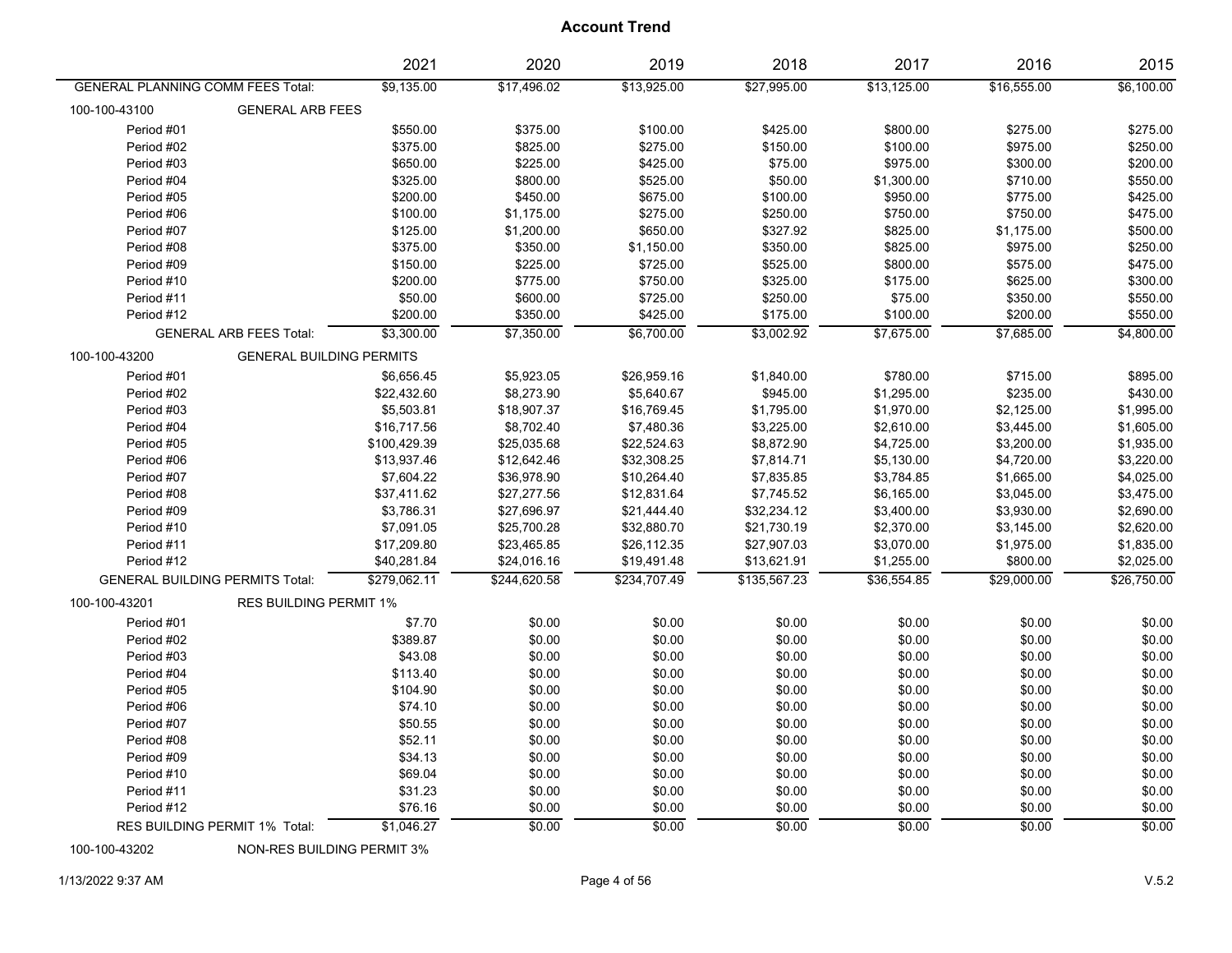|                                              | 2021                                     | 2020         | 2019         | 2018        | 2017         | 2016         | 2015         |
|----------------------------------------------|------------------------------------------|--------------|--------------|-------------|--------------|--------------|--------------|
| Period #01                                   | \$7.50                                   | \$0.00       | \$0.00       | \$0.00      | \$0.00       | \$0.00       | \$0.00       |
| Period #02                                   | \$195.68                                 | \$0.00       | \$0.00       | \$0.00      | \$0.00       | \$0.00       | \$0.00       |
| Period #03                                   | \$122.29                                 | \$0.00       | \$0.00       | \$0.00      | \$0.00       | \$0.00       | \$0.00       |
| Period #04                                   | \$135.18                                 | \$0.00       | \$0.00       | \$0.00      | \$0.00       | \$0.00       | \$0.00       |
| Period #05                                   | \$2,792.54                               | \$0.00       | \$0.00       | \$0.00      | \$0.00       | \$0.00       | \$0.00       |
| Period #06                                   | \$203.66                                 | \$0.00       | \$0.00       | \$0.00      | \$0.00       | \$0.00       | \$0.00       |
| Period #07                                   | \$251.28                                 | \$0.00       | \$0.00       | \$0.00      | \$0.00       | \$0.00       | \$0.00       |
| Period #08                                   | \$1,408.29                               | \$0.00       | \$0.00       | \$0.00      | \$0.00       | \$0.00       | \$0.00       |
| Period #09                                   | \$38.78                                  | \$0.00       | \$0.00       | \$0.00      | \$0.00       | \$0.00       | \$0.00       |
| Period #10                                   | \$61.90                                  | \$0.00       | \$0.00       | \$0.00      | \$0.00       | \$0.00       | \$0.00       |
| Period #11                                   | \$492.84                                 | \$0.00       | \$0.00       | \$0.00      | \$0.00       | \$0.00       | \$0.00       |
| Period #12                                   | \$1,001.12                               | \$0.00       | \$0.00       | \$0.00      | \$0.00       | \$0.00       | \$0.00       |
| NON-RES BUILDING PERMIT 3% Total:            | \$6,711.06                               | \$0.00       | \$0.00       | \$0.00      | \$0.00       | \$0.00       | \$0.00       |
| 100-100-43300                                | <b>GENERAL BLDG OTHER PERMITS\FEE</b>    |              |              |             |              |              |              |
| Period #01                                   | \$4,025.40                               | \$2,110.35   | \$5,418.54   | \$11,665.81 | \$11,154.75  | \$15,457.28  | \$9,547.59   |
| Period #02                                   | \$15,536.40                              | \$3,358.05   | \$1,784.27   | \$3,254.11  | \$21,495.49  | \$7,875.65   | \$2,519.92   |
| Period #03                                   | \$3,151.00                               | \$11,212.59  | \$6,931.14   | \$3,568.30  | \$24,856.28  | \$26,926.31  | \$31,002.90  |
| Period #04                                   | \$4,845.00                               | \$7,007.70   | \$12,056.44  | \$2,895.70  | \$21,344.76  | \$27,662.97  | \$18,914.76  |
| Period #05                                   | \$5,845.00                               | \$12,198.01  | \$10,757.77  | \$5,016.87  | \$46,338.37  | \$16,550.03  | \$25,922.96  |
| Period #06                                   | \$5,425.00                               | \$8,821.66   | \$11,338.63  | \$2,457.75  | \$41,418.10  | \$39,358.59  | \$28,378.96  |
| Period #07                                   | \$9,369.21                               | \$10,915.92  | \$3,202.45   | \$11,105.70 | \$8,374.51   | \$15,453.45  | \$28,214.93  |
| Period #08                                   | \$3,520.00                               | \$12,008.76  | \$4,940.37   | \$5,051.75  | \$38,024.96  | \$35,363.81  | \$25,212.74  |
| Period #09                                   | \$2,665.00                               | \$9,745.52   | \$7,830.60   | \$26,748.48 | \$18,743.23  | \$39,552.60  | \$5,363.19   |
| Period #10                                   | \$3,180.00                               | \$33,917.12  | \$14,181.85  | \$8,087.46  | \$21,699.99  | \$26,668.21  | \$19,643.48  |
| Period #11                                   | \$4,931.00                               | \$11,084.80  | \$9,845.85   | \$2,829.56  | \$12,765.60  | \$17,041.60  | \$8,654.32   |
| Period #12                                   | \$4,419.60                               | \$22,896.84  | \$15,008.90  | \$4,618.59  | \$8,291.84   | \$22,717.35  | \$22,953.24  |
| <b>GENERAL BLDG OTHER PERMITS\FEE T</b>      | \$66,912.61                              | \$145,277.32 | \$103,296.81 | \$87,300.08 | \$274,507.88 | \$290,627.85 | \$226,328.99 |
| 100-100-43400                                | <b>GENERAL ZONING FEES &amp; APPEALS</b> |              |              |             |              |              |              |
| Period #01                                   | \$400.00                                 | \$150.00     | \$100.00     | \$450.00    | \$350.00     | \$1,100.00   | \$500.00     |
| Period #02                                   | \$200.00                                 | \$100.00     | \$0.00       | \$0.00      | \$1,025.00   | \$175.00     | \$5,000.00   |
| Period #03                                   | \$200.00                                 | \$50.00      | \$100.00     | \$200.00    | \$1,225.00   | \$875.00     | \$375.00     |
| Period #04                                   | \$600.00                                 | \$150.00     | \$50.00      | \$200.00    | \$750.00     | \$1,250.00   | \$775.00     |
| Period #05                                   | \$0.00                                   | \$0.00       | \$350.00     | \$450.00    | \$1,950.00   | \$625.00     | \$450.00     |
| Period #06                                   | \$1,000.00                               | \$0.00       | \$200.00     | \$300.00    | \$1,875.00   | \$1,325.00   | \$975.00     |
| Period #07                                   | \$0.00                                   | \$200.00     | \$0.00       | \$150.00    | \$175.00     | \$725.00     | \$875.00     |
| Period #08                                   | \$650.00                                 | \$100.00     | \$0.00       | \$150.00    | \$1,625.00   | \$975.00     | \$975.00     |
| Period #09                                   | \$600.00                                 | \$100.00     | \$100.00     | \$100.00    | \$800.00     | \$1,675.00   | \$0.00       |
| Period #10                                   | \$200.00                                 | \$100.00     | \$50.00      | \$250.00    | \$800.00     | \$900.00     | \$675.00     |
| Period #11                                   | (\$100.00)                               | \$0.00       | \$200.00     | \$0.00      | \$450.00     | \$800.00     | \$450.00     |
| Period #12                                   | \$100.00                                 | \$0.00       | \$0.00       | \$0.00      | \$325.00     | \$1,075.00   | \$1,200.00   |
| <b>GENERAL ZONING FEES &amp; APPEALS Tot</b> | \$3,850.00                               | \$950.00     | \$1,150.00   | \$2,250.00  | \$11,350.00  | \$11,500.00  | \$12,250.00  |
| 100-100-43500                                | <b>GENERAL POINT OF SALE</b>             |              |              |             |              |              |              |
| Period #01                                   | \$800.00                                 | \$500.00     | \$650.00     | \$500.00    | \$550.00     | \$650.00     | \$350.00     |
| Period #02                                   | \$1,000.00                               | \$500.00     | \$600.00     | \$650.00    | \$750.00     | \$850.00     | \$700.00     |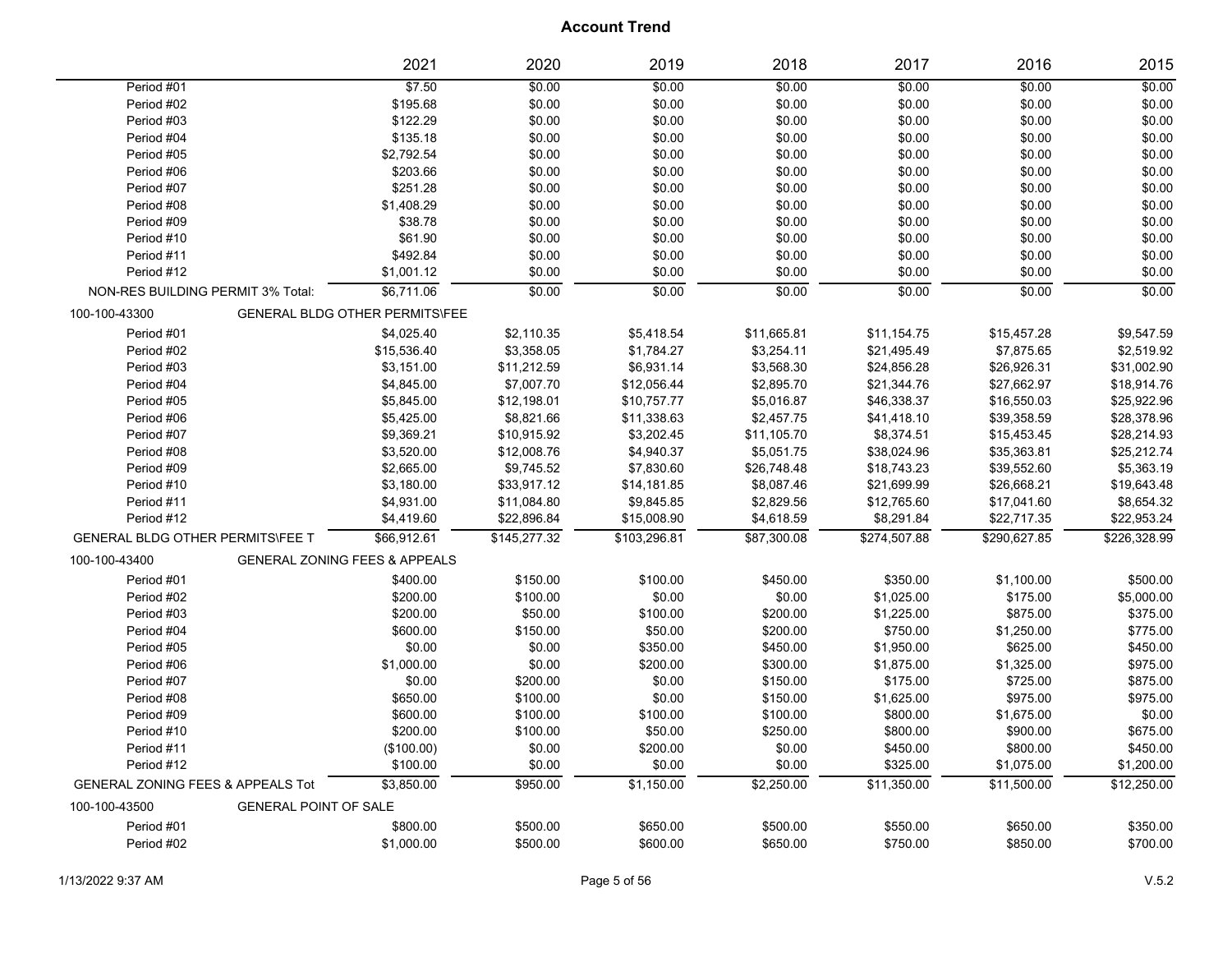|                                        |                                     | 2021                                  | 2020        | 2019        | 2018        | 2017        | 2016        | 2015        |
|----------------------------------------|-------------------------------------|---------------------------------------|-------------|-------------|-------------|-------------|-------------|-------------|
| Period #03                             |                                     | \$1,200.00                            | \$1,050.00  | \$850.00    | \$850.00    | \$1,500.00  | \$1,300.00  | \$1,150.00  |
| Period #04                             |                                     | \$1,450.00                            | \$450.00    | \$1,450.00  | \$900.00    | \$1,300.00  | \$1,000.00  | \$950.00    |
| Period #05                             |                                     | \$1,950.00                            | \$1,550.00  | \$1,050.00  | \$2,300.00  | \$1,900.00  | \$1,350.00  | \$1,500.00  |
| Period #06                             |                                     | \$1,250.00                            | \$1,500.00  | \$1,350.00  | \$1,900.00  | \$1,450.00  | \$1,050.00  | \$1,750.00  |
| Period #07                             |                                     | \$1,100.00                            | \$1,400.00  | \$1,250.00  | \$1,100.00  | \$1,250.00  | \$1,000.00  | \$1,300.00  |
| Period #08                             |                                     | \$950.00                              | \$1,041.66  | \$1,100.00  | \$950.00    | \$950.00    | \$1,200.00  | \$950.00    |
| Period #09                             |                                     | \$500.00                              | \$1,700.00  | \$1,200.00  | \$1,050.00  | \$650.00    | \$1,200.00  | \$550.00    |
| Period #10                             |                                     | \$1,000.00                            | \$800.00    | \$700.00    | \$600.00    | \$850.00    | \$700.00    | \$950.00    |
| Period #11                             |                                     | \$600.00                              | \$350.00    | \$600.00    | \$700.00    | \$500.00    | \$650.00    | \$550.00    |
| Period #12                             |                                     | \$450.00                              | \$700.00    | \$450.00    | \$550.00    | \$605.00    | \$350.00    | \$350.00    |
|                                        | <b>GENERAL POINT OF SALE Total:</b> | \$12,250.00                           | \$11,541.66 | \$11,250.00 | \$12,050.00 | \$12,255.00 | \$11,300.00 | \$11,050.00 |
| 100-100-43600                          |                                     | <b>GENERAL STREET OPENING PERMITS</b> |             |             |             |             |             |             |
| Period #01                             |                                     | \$1,700.00                            | \$3,300.00  | \$800.00    | \$600.00    | \$600.00    | \$1,200.00  | \$900.00    |
| Period #02                             |                                     | \$12,700.00                           | \$4,300.00  | \$600.00    | \$300.00    | \$1,800.00  | \$2,500.00  | \$1,600.00  |
| Period #03                             |                                     | \$1,400.00                            | \$5,200.00  | \$300.00    | \$0.00      | \$1,500.00  | \$2,000.00  | \$300.00    |
| Period #04                             |                                     | \$5,950.00                            | \$1,700.00  | \$2,000.00  | \$2,300.00  | \$1,500.00  | \$1,800.00  | \$600.00    |
| Period #05                             |                                     | \$2,200.00                            | \$1,200.00  | \$2,100.00  | \$600.00    | \$3,800.00  | \$2,500.00  | \$900.00    |
| Period #06                             |                                     | \$3,445.00                            | \$1,900.00  | \$3,500.00  | \$300.00    | \$2,700.00  | \$5,300.00  | \$2,300.00  |
| Period #07                             |                                     | \$300.00                              | \$3,300.00  | \$5,700.00  | \$800.00    | \$300.00    | \$2,000.00  | \$2,000.00  |
| Period #08                             |                                     | \$0.00                                | \$2,300.00  | \$3,400.00  | \$5,200.00  | \$2,400.00  | \$3,700.00  | \$1,500.00  |
| Period #09                             |                                     | \$800.00                              | \$9,800.00  | \$8,900.00  | \$5,600.00  | \$2,000.00  | \$2,700.00  | \$1,100.00  |
| Period #10                             |                                     | \$800.00                              | \$7,900.00  | \$5,900.00  | \$3,000.00  | \$1,800.00  | \$1,500.00  | \$1,200.00  |
| Period #11                             |                                     | \$5,050.00                            | \$2,900.00  | \$3,300.00  | \$3,400.00  | \$600.00    | \$3,100.00  | \$600.00    |
| Period #12                             |                                     | \$2,300.00                            | \$4,500.00  | \$3,000.00  | \$2,000.00  | \$600.00    | \$1,800.00  | \$3,700.00  |
| GENERAL STREET OPENING PERMITS T       |                                     | \$36,645.00                           | \$48,300.00 | \$39,500.00 | \$24,100.00 | \$19,600.00 | \$30,100.00 | \$16,700.00 |
| 100-100-43700                          | <b>GENERAL CONTRACTOR REGIS</b>     |                                       |             |             |             |             |             |             |
| Period #01                             |                                     | \$12,300.00                           | \$11,025.00 | \$13,725.00 | \$14,979.00 | \$5,595.00  | \$7,790.00  | \$7,781.00  |
| Period #02                             |                                     | \$9,075.00                            | \$3,150.00  | \$4,725.00  | \$3,000.00  | \$4,520.00  | \$2,700.00  | \$2,700.00  |
| Period #03                             |                                     | \$5,475.00                            | \$2,700.00  | \$3,300.00  | \$3,750.00  | \$2,550.00  | \$3,150.00  | \$3,225.00  |
| Period #04                             |                                     | \$5,175.00                            | \$1,275.00  | \$4,050.00  | \$3,975.00  | \$2,825.00  | \$3,675.00  | \$2,400.00  |
| Period #05                             |                                     | \$2,850.00                            | \$2,100.00  | \$3,225.00  | \$3,675.00  | \$4,800.00  | \$3,600.00  | \$2,475.00  |
| Period #06                             |                                     | \$2,925.00                            | \$13,568.00 | \$2,025.00  | \$2,775.00  | \$4,200.00  | \$2,925.00  | \$3,150.00  |
| Period #07                             |                                     | \$3,750.00                            | \$3,600.00  | \$2,475.00  | \$2,925.00  | \$2,775.00  | \$2,700.00  | \$2,475.00  |
| Period #08                             |                                     | \$2,775.00                            | \$3,450.00  | \$1,350.00  | \$2,400.00  | \$3,075.00  | \$2,400.00  | \$2,025.00  |
| Period #09                             |                                     | \$2,253.00                            | \$2,700.00  | \$1,725.00  | \$1,875.00  | \$2,550.00  | \$3,075.00  | \$2,700.00  |
| Period #10                             |                                     | \$1,725.00                            | \$2,775.00  | \$1,575.00  | \$1,895.00  | \$1,725.00  | \$1,125.00  | \$1,950.00  |
| Period #11                             |                                     | \$2,550.00                            | \$2,400.00  | \$2,400.00  | \$1,285.00  | \$3,110.00  | \$1,875.00  | \$1,500.00  |
| Period #12                             |                                     | \$7,800.00                            | \$7,050.00  | \$13,725.00 | \$8,785.00  | \$7,392.00  | \$12,207.00 | \$11,980.00 |
| <b>GENERAL CONTRACTOR REGIS Total:</b> |                                     | \$58.653.00                           | \$55,793.00 | \$54.300.00 | \$51,319.00 | \$45,117.00 | \$47.222.00 | \$44,361.00 |
| 100-100-43800                          | <b>GENERAL GARAGE SALE REGIS</b>    |                                       |             |             |             |             |             |             |
| Period #02                             |                                     | \$0.00                                | \$0.00      | \$0.00      | \$0.00      | \$0.00      | \$5.00      | \$0.00      |
| Period #03                             |                                     | \$5.00                                | \$0.00      | \$0.00      | \$0.00      | \$10.00     | \$15.00     | \$0.00      |
| Period #04                             |                                     | \$10.00                               | \$0.00      | \$10.00     | \$5.00      | \$70.00     | \$5.00      | \$25.00     |
| Period #05                             |                                     | \$30.00                               | \$0.00      | \$55.00     | \$85.00     | \$140.00    | \$80.00     | \$110.00    |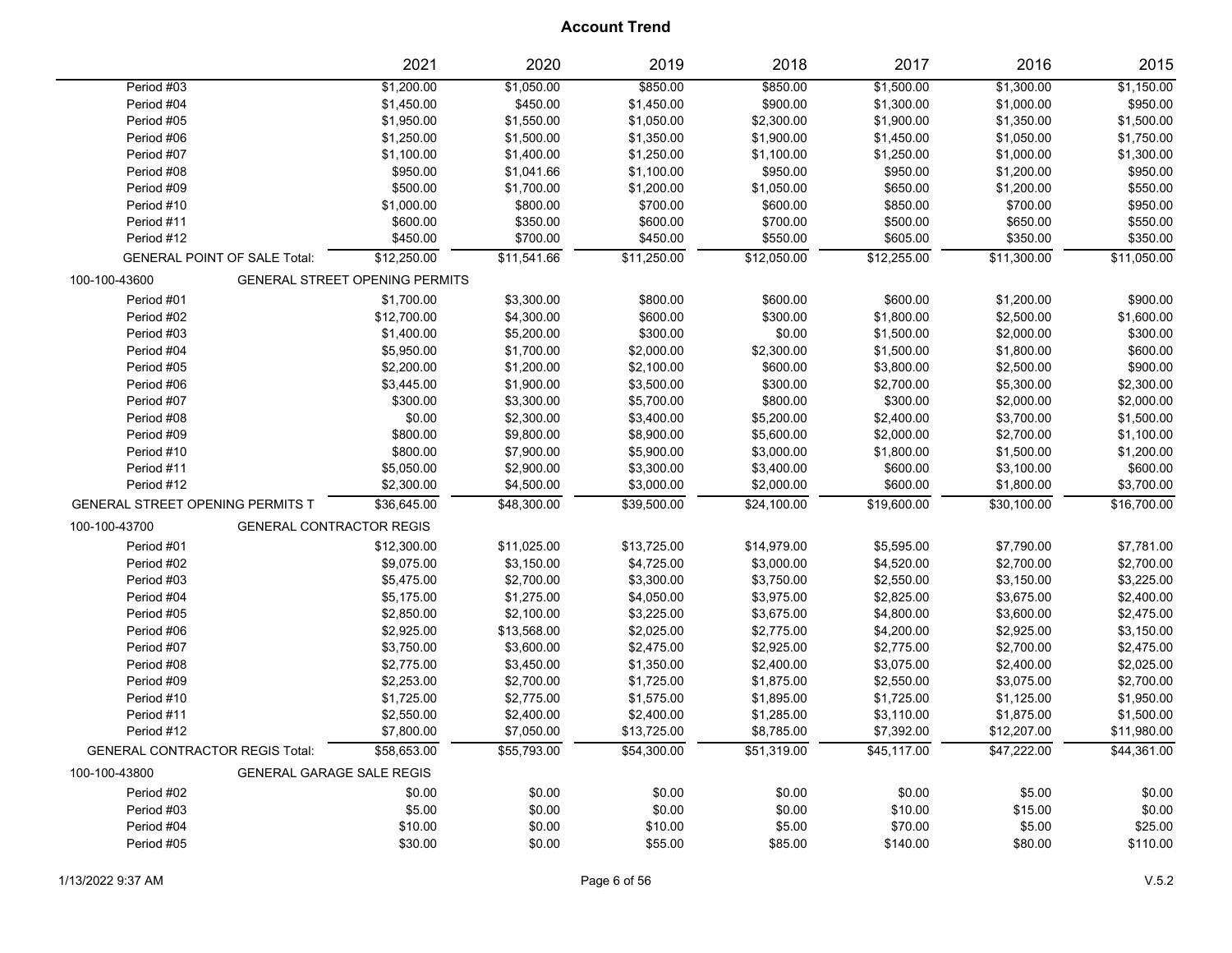|                                             |                                         | 2021                                    | 2020         | 2019         | 2018         | 2017         | 2016         | 2015         |
|---------------------------------------------|-----------------------------------------|-----------------------------------------|--------------|--------------|--------------|--------------|--------------|--------------|
| Period #06                                  |                                         | \$300.00                                | \$25.00      | \$225.00     | \$145.00     | \$250.00     | \$275.00     | \$170.00     |
| Period #07                                  |                                         | \$50.00                                 | \$85.00      | \$70.00      | \$60.00      | \$80.00      | \$65.00      | \$145.00     |
| Period #08                                  |                                         | \$110.00                                | \$110.00     | \$60.00      | \$55.00      | \$40.00      | \$85.00      | \$55.00      |
| Period #09                                  |                                         | \$100.00                                | \$20.00      | \$55.00      | \$45.00      | \$25.00      | \$60.00      | \$25.00      |
| Period #10                                  |                                         | \$20.00                                 | \$25.00      | \$0.00       | \$20.00      | \$15.00      | \$10.00      | \$30.00      |
| Period #11                                  |                                         | \$150.00                                | \$5.00       | \$5.00       | \$5.00       | \$5.00       | \$5.00       | \$5.00       |
|                                             | <b>GENERAL GARAGE SALE REGIS Total:</b> | \$775.00                                | \$270.00     | \$480.00     | \$420.00     | \$635.00     | \$605.00     | \$565.00     |
| 100-100-43900                               |                                         | <b>GENERAL ABANDON PROPERTY FEE</b>     |              |              |              |              |              |              |
| Period #01                                  |                                         | \$0.00                                  | \$75.00      | \$125.00     | \$150.00     | \$100.00     | \$175.00     | \$175.00     |
| Period #02                                  |                                         | \$0.00                                  | \$0.00       | \$100.00     | \$0.00       | \$150.00     | \$75.00      | \$150.00     |
| Period #03                                  |                                         | \$0.00                                  | \$0.00       | \$25.00      | \$50.00      | \$75.00      | \$175.00     | \$75.00      |
| Period #04                                  |                                         | \$0.00                                  | \$50.00      | \$0.00       | \$25.00      | \$50.00      | \$25.00      | \$125.00     |
| Period #05                                  |                                         | \$0.00                                  | \$0.00       | \$25.00      | \$0.00       | \$100.00     | \$50.00      | \$50.00      |
| Period #06                                  |                                         | \$0.00                                  | \$0.00       | \$0.00       | \$75.00      | \$150.00     | \$75.00      | \$25.00      |
| Period #07                                  |                                         | \$0.00                                  | \$0.00       | \$0.00       | \$0.00       | \$75.00      | \$25.00      | \$75.00      |
| Period #08                                  |                                         | \$25.00                                 | \$25.00      | \$0.00       | \$0.00       | \$25.00      | \$25.00      | \$50.00      |
| Period #09                                  |                                         | \$50.00                                 | \$0.00       | \$25.00      | \$25.00      | \$25.00      | \$75.00      | \$25.00      |
| Period #10                                  |                                         | \$0.00                                  | \$0.00       | \$25.00      | \$50.00      | \$0.00       | \$0.00       | \$75.00      |
| Period #11                                  |                                         | \$0.00                                  | \$0.00       | \$0.00       | \$25.00      | \$0.00       | \$0.00       | \$75.00      |
| Period #12                                  |                                         | \$0.00                                  | \$0.00       | \$50.00      | \$50.00      | \$75.00      | \$75.00      | \$225.00     |
| <b>GENERAL ABANDON PROPERTY FEE To</b>      |                                         | \$75.00                                 | \$150.00     | \$375.00     | \$450.00     | \$825.00     | \$775.00     | \$1,125.00   |
|                                             |                                         | \$478,415.05                            | \$531,748.58 | \$465,684.30 | \$344,454.23 | \$421,644.73 | \$445,369.85 | \$350,029.99 |
|                                             |                                         |                                         |              |              |              |              |              |              |
| 100-100-44000                               |                                         | <b>GENERAL CEMETERY COST &amp; FEES</b> |              |              |              |              |              |              |
| Period #01                                  |                                         | \$0.00                                  | \$347.98     | \$0.00       | \$0.00       | \$230.00     | \$200.00     | \$0.00       |
| Period #02                                  |                                         | \$0.00                                  | \$0.00       | \$0.00       | \$230.00     | \$0.00       | \$30.00      | \$0.00       |
| Period #03                                  |                                         | \$0.00                                  | \$0.00       | \$460.00     | \$1,000.00   | \$0.00       | \$230.00     | \$0.00       |
| Period #04                                  |                                         | \$0.00                                  | \$0.00       | \$0.00       | \$0.00       | \$0.00       | \$230.00     | \$0.00       |
| Period #05                                  |                                         | \$0.00                                  | \$0.00       | \$0.00       | \$0.00       | \$112.76     | \$282.52     | \$200.00     |
| Period #06                                  |                                         | \$0.00                                  | \$230.00     | \$347.95     | \$0.00       | \$216.60     | \$282.52     | \$0.00       |
| Period #07                                  |                                         | \$0.00                                  | \$0.00       | \$0.00       | \$0.00       | \$112.76     | \$0.00       | \$308.30     |
| Period #08                                  |                                         | \$337.95                                | \$0.00       | \$0.00       | \$0.00       | \$108.30     | \$0.00       | \$0.00       |
| Period #09                                  |                                         | \$0.00                                  | \$235.92     | \$0.00       | \$0.00       | \$0.00       | \$0.00       | \$308.30     |
| Period #10                                  |                                         | \$0.00                                  | \$0.00       | \$0.00       | \$0.00       | \$660.00     | \$0.00       | \$0.00       |
| Period #11                                  |                                         | \$0.00                                  | \$230.00     | \$0.00       | \$0.00       | \$0.00       | \$568.30     | \$0.00       |
| Period #12                                  |                                         | \$230.00                                | \$0.00       | \$0.00       | \$0.00       | \$0.00       | \$0.00       | \$0.00       |
| <b>GENERAL CEMETERY COST &amp; FEES Tot</b> |                                         | \$567.95                                | \$1,043.90   | \$807.95     | \$1,230.00   | \$1,440.42   | \$1,823.34   | \$816.60     |
| 100-100-44600                               | GENERAL REC DAY CAMP FEES               |                                         |              |              |              |              |              |              |
| Period #02                                  |                                         | \$0.00                                  | \$0.00       | \$0.00       | \$0.00       | \$0.00       | \$24.00      | \$0.00       |
| Period #03                                  |                                         | \$0.00                                  | \$0.00       | \$5,339.00   | \$0.00       | \$420.00     | \$4,512.00   | \$0.00       |
| Period #04                                  |                                         | \$75,075.47                             | \$0.00       | \$111,135.67 | \$129,032.87 | \$107,492.00 | \$111,882.00 | \$108,884.00 |
| Period #05                                  |                                         | \$26,809.40                             | \$0.00       | \$44,237.09  | \$54,480.50  | \$45,285.50  | \$34,460.00  | \$20,173.00  |
| Period #06                                  |                                         | \$25,521.47                             | \$0.00       | \$38,118.00  | \$39,238.00  | \$35,607.00  | \$39,595.00  | \$41,907.00  |
| Period #07                                  |                                         | \$19,046.78                             | \$0.00       | \$32,615.00  | \$25,411.50  | \$33,275.40  | \$28,298.00  | \$25,161.73  |
|                                             |                                         |                                         |              |              |              |              |              |              |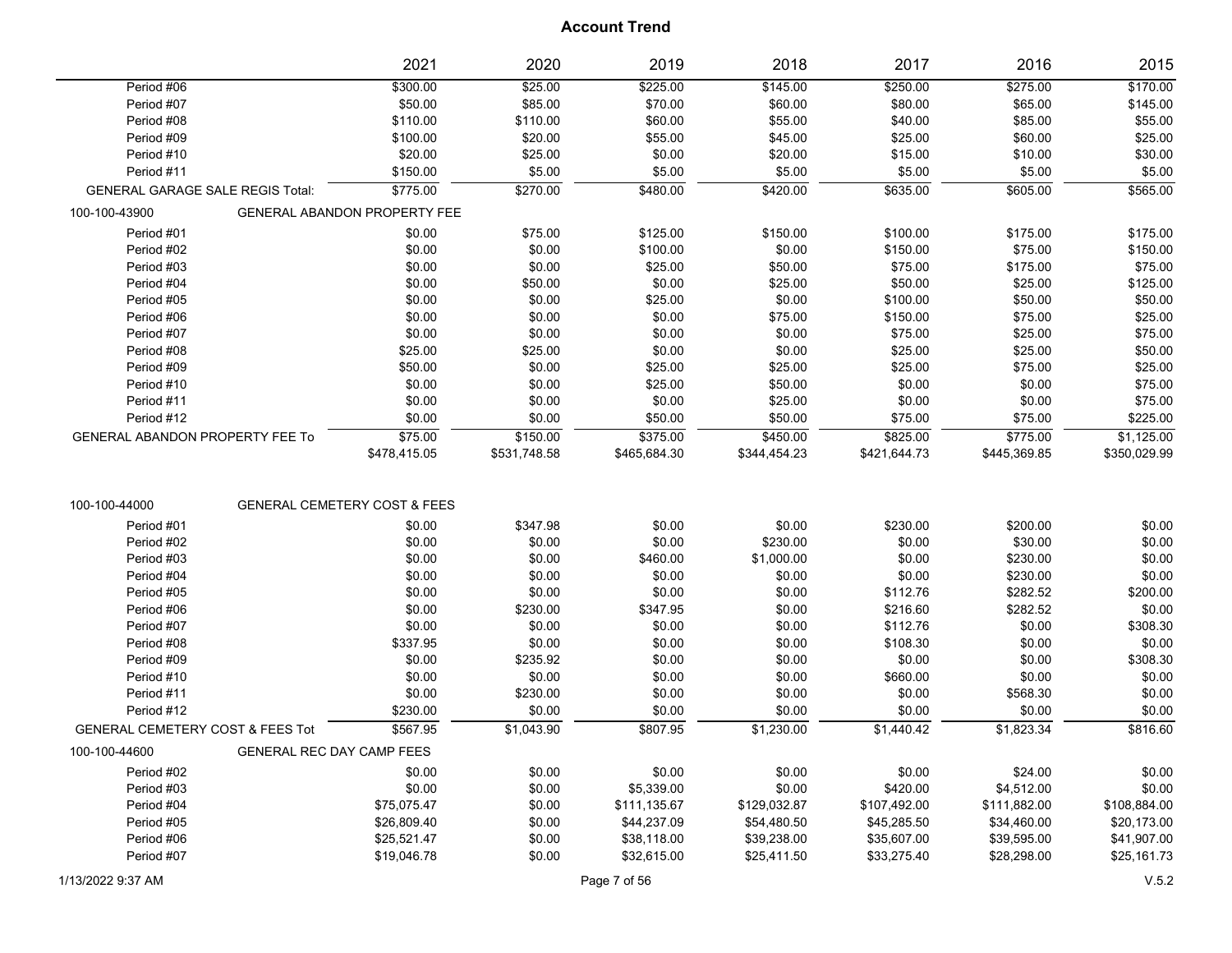|                                           |                                    | 2021                               | 2020        | 2019         | 2018         | 2017         | 2016         | 2015         |
|-------------------------------------------|------------------------------------|------------------------------------|-------------|--------------|--------------|--------------|--------------|--------------|
| Period #08                                |                                    | \$0.00                             | \$0.00      | \$16,497.00  | \$7,079.00   | \$716.00     | \$5,759.00   | \$5,297.00   |
| Period #09                                |                                    | \$0.00                             | \$0.00      | \$361.00     | \$0.00       | \$0.00       | \$0.00       | \$886.00     |
| Period #10                                |                                    | \$280.00                           | \$0.00      | \$0.00       | \$1,794.00   | \$0.00       | \$56.00      | \$0.00       |
| Period #12                                |                                    | \$0.00                             | \$0.00      | \$16.00      | \$0.00       | (\$2,251.00) | \$0.00       | \$0.00       |
| <b>GENERAL REC DAY CAMP FEES Total:</b>   |                                    | \$146,733.12                       | \$0.00      | \$248,318.76 | \$257,035.87 | \$220,544.90 | \$224,586.00 | \$202,308.73 |
| 100-100-44700                             |                                    | <b>GENERAL BLDG FACILITY USAGE</b> |             |              |              |              |              |              |
| Period #01                                |                                    | \$0.00                             | \$3,224.00  | \$2,710.00   | \$2,968.00   | \$1,485.00   | \$3,248.00   | \$1,683.00   |
| Period #02                                |                                    | \$0.00                             | \$3,308.00  | \$1,643.00   | \$2,033.00   | \$3,190.00   | \$3,408.00   | \$1,395.00   |
| Period #03                                |                                    | \$0.00                             | \$1,504.00  | \$3,865.00   | \$1,090.00   | \$1,533.00   | \$3,307.50   | \$1,796.00   |
| Period #04                                |                                    | \$250.00                           | \$0.00      | \$2,936.00   | \$2,243.00   | \$2,258.00   | \$2,410.00   | \$956.00     |
| Period #05                                |                                    | \$110.00                           | \$0.00      | \$2,534.00   | \$3,235.00   | \$3,037.00   | \$2,030.00   | \$1,685.00   |
| Period #06                                |                                    | \$50.00                            | \$0.00      | \$2,915.00   | \$1,943.00   | \$465.00     | \$1,118.00   | \$3,043.00   |
| Period #07                                |                                    | \$3,000.00                         | \$0.00      | \$2,195.00   | \$2,010.00   | \$890.00     | \$1,505.00   | \$730.00     |
| Period #08                                |                                    | \$174.00                           | \$0.00      | \$2,251.00   | \$1,615.00   | \$900.00     | \$1,318.00   | \$1,678.00   |
| Period #09                                |                                    | \$1,500.00                         | \$0.00      | \$3,259.00   | \$3,443.00   | \$2,183.00   | \$2,171.00   | \$2,020.00   |
| Period #10                                |                                    | \$0.00                             | \$0.00      | \$2,303.00   | \$1,594.00   | \$915.00     | \$1,135.00   | \$1,495.00   |
| Period #11                                |                                    | \$0.00                             | \$0.00      | \$1,509.00   | \$2,485.00   | \$1,023.00   | \$965.00     | \$1,698.00   |
| Period #12                                |                                    | \$0.00                             | \$0.00      | \$847.00     | \$1,110.00   | \$1,400.00   | \$380.00     | \$1,740.00   |
| <b>GENERAL BLDG FACILITY USAGE Total:</b> |                                    | \$5,084.00                         | \$8,036.00  | \$28,967.00  | \$25,769.00  | \$19,279.00  | \$22,995.50  | \$19,919.00  |
| 100-100-44800                             | <b>GENERAL SWIM LESSONS</b>        |                                    |             |              |              |              |              |              |
| Period #07                                |                                    | \$0.00                             | \$0.00      | \$2,012.00   | \$0.00       | \$0.00       | \$0.00       | \$0.00       |
| Period #08                                |                                    | \$0.00                             | \$0.00      | (\$2,012.00) | \$0.00       | \$0.00       | \$0.00       | \$0.00       |
| Period #10                                |                                    | \$0.00                             | \$150.00    | \$0.00       | \$0.00       | \$0.00       | \$0.00       | \$0.00       |
| Period #12                                |                                    | \$0.00                             | (\$150.00)  | \$0.00       | \$0.00       | \$0.00       | \$0.00       | \$0.00       |
|                                           | <b>GENERAL SWIM LESSONS Total:</b> | \$0.00                             | \$0.00      | \$0.00       | \$0.00       | \$0.00       | \$0.00       | \$0.00       |
| 100-100-44900                             | <b>GENERAL SENIOR</b>              |                                    |             |              |              |              |              |              |
| Period #01                                |                                    | \$9.00                             | \$1,796.50  | \$1,942.90   | \$1,320.00   | \$1,098.00   | \$1,006.00   | \$1,348.00   |
| Period #02                                |                                    | \$0.00                             | \$1,562.20  | \$589.00     | \$1,012.00   | \$520.00     | \$627.00     | \$1,032.00   |
| Period #03                                |                                    | \$0.00                             | \$467.00    | \$864.40     | \$300.00     | \$1,121.00   | \$1,092.00   | \$3,453.00   |
| Period #04                                |                                    | \$169.00                           | \$255.00    | \$4,468.00   | \$536.00     | \$4,110.25   | \$4,224.50   | \$1,085.00   |
| Period #05                                |                                    | \$3,904.00                         | \$0.00      | \$663.00     | \$418.50     | \$538.00     | \$1,159.00   | \$1,225.80   |
| Period #06                                |                                    | \$1,346.00                         | \$0.00      | \$1,240.25   | \$4,113.00   | \$676.50     | \$452.00     | \$852.50     |
| Period #07                                |                                    | \$3,024.00                         | \$0.00      | \$537.20     | \$862.00     | \$1,301.00   | \$1,584.65   | \$1,482.66   |
| Period #08                                |                                    | \$1,524.00                         | \$0.00      | \$1,280.00   | \$163.00     | \$698.00     | \$573.00     | \$1,047.00   |
| Period #09                                |                                    | \$3,916.00                         | \$5,046.80  | \$2,116.00   | \$2,883.00   | \$3,190.00   | \$3,212.00   | \$1,960.00   |
| Period #10                                |                                    | \$6,043.00                         | \$2,175.00  | \$4,232.00   | \$4,925.00   | \$3,463.00   | \$3,416.00   | \$3,356.00   |
| Period #11                                |                                    | \$7,756.87                         | \$750.00    | \$9,618.00   | \$7,450.00   | \$8,250.00   | \$7,813.50   | \$9,118.00   |
| Period #12                                |                                    | \$2,726.00                         | \$975.00    | \$2,151.00   | \$1,738.00   | \$2,473.00   | \$1,448.00   | \$1,276.00   |
|                                           | <b>GENERAL SENIOR Total:</b>       | \$30,417.87                        | \$13,027.50 | \$29,701.75  | \$25,720.50  | \$27,438.75  | \$26,607.65  | \$27,235.96  |
| 100-100-44905                             | <b>FIRE TRAINING FEES</b>          |                                    |             |              |              |              |              |              |
| Period #01                                |                                    | \$0.00                             | \$0.00      | \$0.00       | \$100.00     | \$0.00       | \$0.00       | \$0.00       |
| Period #03                                |                                    | \$0.00                             | \$0.00      | \$0.00       | \$75.00      | \$0.00       | \$0.00       | \$0.00       |
| Period #10                                |                                    | \$0.00                             | \$0.00      | \$0.00       | \$0.00       | \$900.00     | \$0.00       | \$0.00       |
| Period #11                                |                                    | \$0.00                             | \$0.00      | \$0.00       | \$0.00       | \$725.00     | \$0.00       | \$0.00       |
|                                           |                                    |                                    |             |              |              |              |              |              |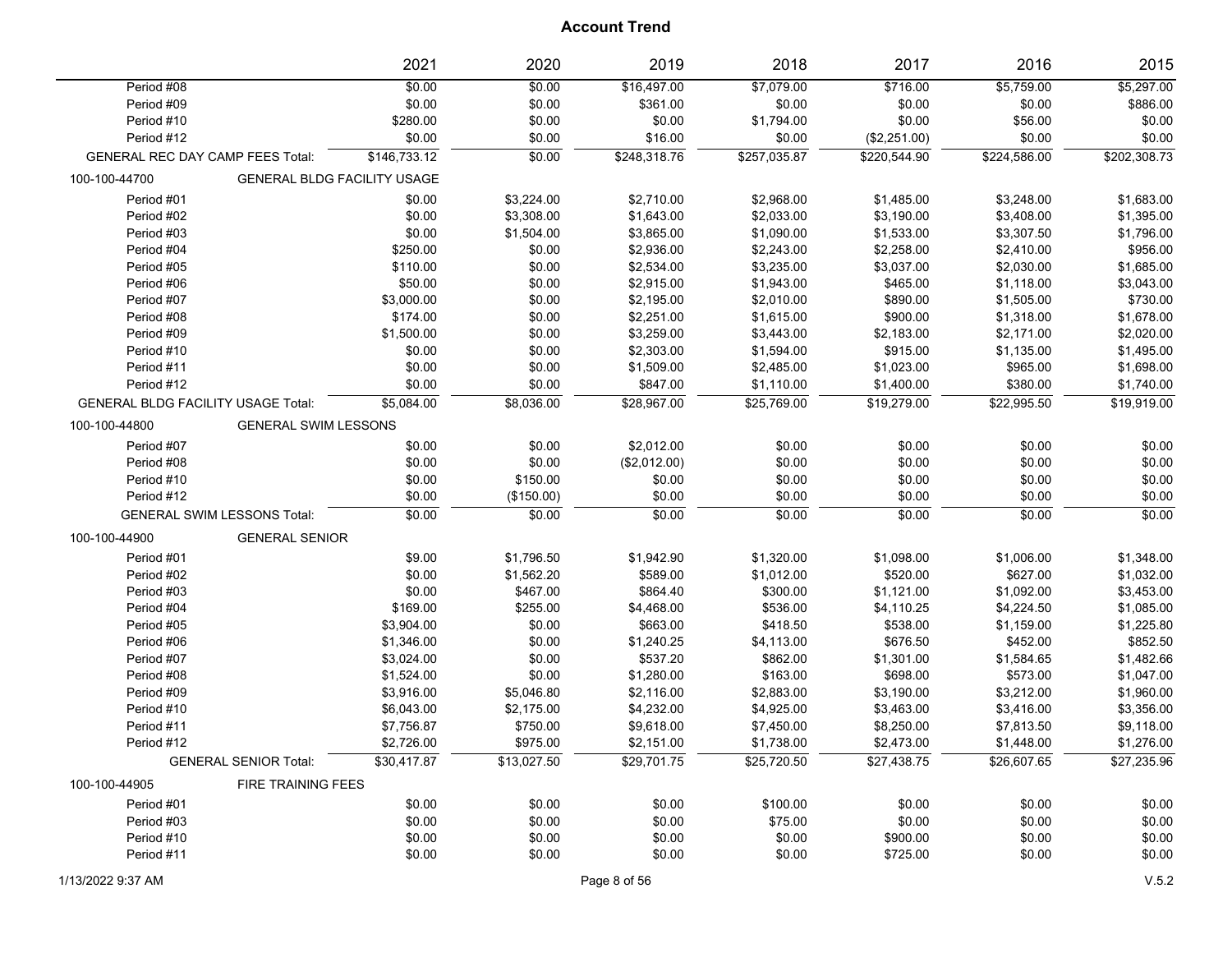|                                          |                              | 2021                                 | 2020                  | 2019                   | 2018                     | 2017                       | 2016                   | 2015                   |
|------------------------------------------|------------------------------|--------------------------------------|-----------------------|------------------------|--------------------------|----------------------------|------------------------|------------------------|
| Period #12                               |                              | \$0.00                               | \$0.00                | \$0.00                 | \$0.00                   | \$1,375.00                 | \$0.00                 | \$0.00                 |
|                                          | FIRE TRAINING FEES Total:    | \$0.00<br>\$182,802.94               | \$0.00<br>\$22,107.40 | \$0.00<br>\$307,795.46 | \$175.00<br>\$309,930.37 | \$3,000.00<br>\$271,703.07 | \$0.00<br>\$276,012.49 | \$0.00<br>\$250,280.29 |
| 100-100-45000                            |                              | <b>GENERAL MUNICIPAL COURT FINES</b> |                       |                        |                          |                            |                        |                        |
| Period #01                               |                              | \$2,591.00                           | \$0.00                | \$7,801.90             | \$7,407.00               | \$10,269.00                | \$11,120.00            | \$7,724.00             |
| Period #02                               |                              | \$2,559.01                           | \$0.00                | \$5,720.16             | \$8,623.00               | \$7,400.00                 | \$8,365.80             | \$7,954.00             |
| Period #03                               |                              | \$4,011.00                           | \$0.00                | \$9,118.80             | \$7,952.10               | \$6,015.13                 | \$12,247.20            | \$8,297.00             |
| Period #04                               |                              | \$8,559.02                           | \$31,804.09           | \$9,106.00             | \$8,641.94               | \$6,810.58                 | \$9,178.66             | \$9,581.00             |
| Period #05                               |                              | \$5,945.83                           | \$2,697.74            | \$7,619.13             | \$7,404.15               | \$7,009.00                 | \$7,363.05             | \$9,725.40             |
| Period #06                               |                              | \$5,191.00                           | \$2,297.01            | \$9,958.00             | \$6,091.05               | \$10,166.07                | \$8,162.57             | \$5,881.00             |
| Period #07                               |                              | \$3,383.52                           | \$5,760.10            | \$8,042.50             | \$7,078.40               | \$9,595.00                 | \$8,240.00             | \$9,046.60             |
| Period #08                               |                              | \$4,007.70                           | \$5,224.40            | \$0.00                 | \$7,390.00               | \$10,383.00                | \$6,709.00             | \$9,257.00             |
| Period #09                               |                              | \$6,171.20                           | \$3,805.20            | \$17,477.50            | \$9,886.00               | \$10,241.50                | \$6,313.00             | \$10,355.01            |
| Period #10                               |                              | \$3,842.00                           | \$3,781.30            | \$0.00                 | \$7,387.00               | \$9,921.50                 | \$8,847.70             | \$7,556.50             |
| Period #11                               |                              | \$4,238.00                           | \$3,206.20            | \$0.00                 | \$6,051.00               | \$7,713.00                 | \$7,727.80             | \$6,148.00             |
| Period #12                               |                              | \$3,160.00                           | \$3,554.00            | \$0.00                 | \$8,023.00               | \$6,571.70                 | \$6,874.90             | \$7,304.50             |
| <b>GENERAL MUNICIPAL COURT FINES Tot</b> |                              | \$53,659.28                          | \$62,130.04           | \$74,843.99            | \$91,934.64              | \$102,095.48               | \$101,149.68           | \$98,830.01            |
| 100-100-45100                            | <b>GENERAL PARKING FINES</b> |                                      |                       |                        |                          |                            |                        |                        |
| Period #01                               |                              | \$20.00                              | \$7,457.28            | \$100.00               | \$175.00                 | \$465.00                   | \$140.00               | \$475.00               |
| Period #02                               |                              | \$135.00                             | \$10,351.41           | \$205.00               | \$115.00                 | \$315.00                   | \$140.00               | \$620.00               |
| Period #03                               |                              | \$0.00                               | \$7,963.40            | \$100.00               | \$175.00                 | \$70.00                    | \$215.00               | \$115.00               |
| Period #04                               |                              | \$10.00                              | (\$24,632.09)         | \$35.00                | \$1,415.00               | \$40.00                    | \$65.00                | \$555.00               |
| Period #05                               |                              | \$10.00                              | \$0.00                | \$10.00                | \$140.00                 | \$90.00                    | \$210.00               | \$315.00               |
| Period #06                               |                              | \$260.00                             | \$110.00              | \$320.00               | \$180.00                 | \$175.00                   | \$60.00                | \$220.00               |
| Period #07                               |                              | \$20.00                              | \$10.00               | \$105.00               | \$120.00                 | \$310.00                   | \$160.00               | \$360.00               |
| Period #08                               |                              | \$20.00                              | \$20.00               | \$9,213.50             | \$285.00                 | \$455.00                   | \$335.00               | \$300.00               |
| Period #09                               |                              | \$0.00                               | \$70.00               | (\$8,603.50)           | \$85.00                  | \$230.00                   | \$10.00                | \$215.00               |
| Period #10                               |                              | \$45.00                              | \$35.00               | \$7,241.00             | \$80.00                  | \$210.00                   | \$10.00                | \$255.00               |
| Period #11                               |                              | \$10.00                              | \$0.00                | \$7,734.00             | \$45.00                  | \$35.00                    | \$75.00                | \$310.00               |
| Period #12                               |                              | \$10.00                              | \$125.00              | \$7,004.20             | \$140.00                 | \$135.00                   | \$65.00                | \$225.00               |
| <b>GENERAL PARKING FINES Total:</b>      |                              | \$540.00                             | \$1,510.00            | \$23,464.20            | \$2,955.00               | \$2,530.00                 | \$1,485.00             | \$3,965.00             |
| 100-100-45200                            |                              | <b>GENERAL POLICE MISC RECEIPTS</b>  |                       |                        |                          |                            |                        |                        |
| Period #01                               |                              | \$4.00                               | \$81.00               | \$35.00                | \$9.54                   | \$8.88                     | \$2.00                 | \$4.22                 |
| Period #02                               |                              | \$29.00                              | \$2.00                | \$9.52                 | \$8.00                   | \$10.00                    | \$26.62                | \$4.30                 |
| Period #03                               |                              | \$10.25                              | \$15.00               | \$0.00                 | \$2.00                   | \$5.00                     | \$8.72                 | \$7.00                 |
| Period #04                               |                              | \$2.84                               | \$9.46                | \$7.56                 | \$8.00                   | \$9.20                     | \$7.74                 | \$6.00                 |
| Period #05                               |                              | \$0.00                               | \$89.86               | \$1.72                 | \$14.00                  | \$4.00                     | \$33.98                | \$4.00                 |
| Period #06                               |                              | \$4.00                               | \$2.48                | \$6.00                 | \$2.72                   | \$14.00                    | \$3.48                 | \$4.00                 |
| Period #07                               |                              | \$2.66                               | \$2.00                | \$0.00                 | \$105.00                 | \$4.00                     | \$2.34                 | \$26.12                |
| Period #08                               |                              | \$16.00                              | \$14.00               | \$14.00                | \$115.00                 | \$24.94                    | \$17.00                | \$11.00                |
| Period #09                               |                              | \$0.00                               | \$408.00              | \$291.00               | \$306.00                 | \$359.00                   | \$438.26               | \$454.00               |
| Period #10                               |                              | \$618.00                             | \$178.00              | \$281.00               | \$156.42                 | \$231.00                   | \$208.42               | \$205.62               |
| Period #11                               |                              | \$51.00                              | \$50.00               | \$28.00                | \$136.00                 | \$36.78                    | \$25.00                | \$27.00                |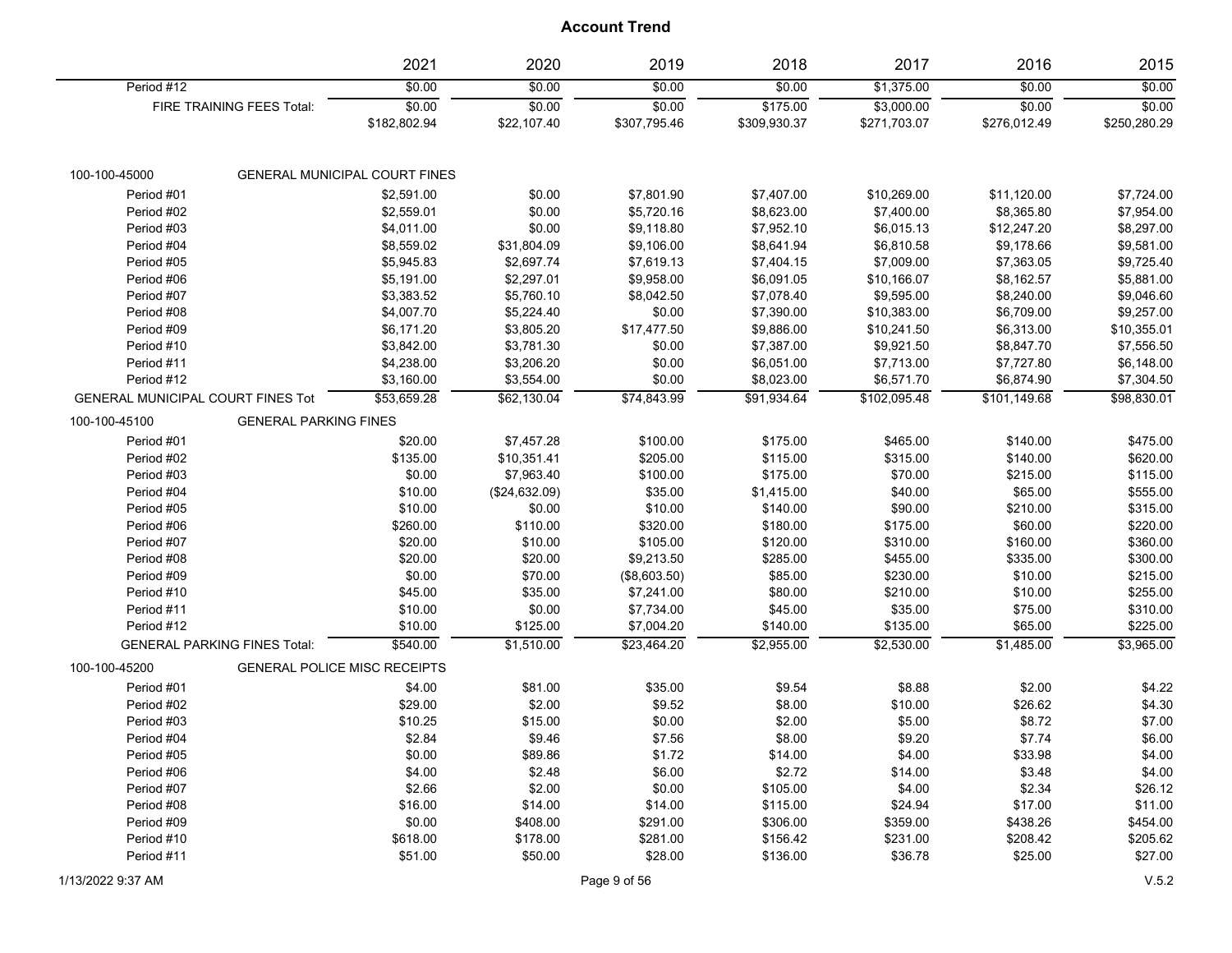|                                            |                                         | 2021                                 | 2020        | 2019        | 2018         | 2017         | 2016         | 2015         |
|--------------------------------------------|-----------------------------------------|--------------------------------------|-------------|-------------|--------------|--------------|--------------|--------------|
| Period #12                                 |                                         | \$6.00                               | \$2.50      | \$2.00      | \$5.00       | \$4.00       | \$31.80      | \$27.22      |
| GENERAL POLICE MISC RECEIPTS Total:        |                                         | \$743.75                             | \$854.30    | \$675.80    | \$867.68     | \$710.80     | \$805.36     | \$780.48     |
| 100-100-45400                              |                                         | <b>GENERAL POLICE IMMOBILIZATION</b> |             |             |              |              |              |              |
| Period #01                                 |                                         | \$0.00                               | \$0.00      | \$0.00      | \$100.00     | \$0.00       | \$0.00       | \$0.00       |
| Period #03                                 |                                         | \$0.00                               | \$100.00    | \$0.00      | \$0.00       | \$35.00      | \$0.00       | \$0.00       |
| Period #04                                 |                                         | \$0.00                               | \$0.00      | \$0.00      | \$100.00     | \$0.00       | \$0.00       | \$0.00       |
| Period #06                                 |                                         | \$100.00                             | \$0.00      | \$0.00      | \$0.00       | \$0.00       | \$0.00       | \$0.00       |
| Period #07                                 |                                         | \$0.00                               | \$0.00      | \$0.00      | \$100.00     | \$0.00       | \$0.00       | \$0.00       |
| Period #08                                 |                                         | \$0.00                               | \$0.00      | \$100.00    | \$0.00       | \$0.00       | \$0.00       | \$0.00       |
| Period #11                                 |                                         | \$0.00                               | \$0.00      | \$0.00      | \$100.00     | \$0.00       | \$0.00       | \$0.00       |
| <b>GENERAL POLICE IMMOBILIZATION Total</b> |                                         | \$100.00                             | \$100.00    | \$100.00    | \$400.00     | \$35.00      | \$0.00       | \$0.00       |
| 100-100-45900                              | <b>GENERAL CIGARETTE LICENSE</b>        |                                      |             |             |              |              |              |              |
| Period #01                                 |                                         | \$50.00                              | \$50.00     | \$100.00    | \$100.00     | \$0.00       | \$50.00      | \$50.00      |
| Period #02                                 |                                         | \$50.00                              | \$50.00     | \$0.00      | \$0.00       | \$100.00     | \$50.00      | \$50.00      |
| Period #03                                 |                                         | \$100.00                             | \$50.00     | \$50.00     | \$100.00     | \$200.00     | \$250.00     | \$250.00     |
| Period #04                                 |                                         | \$200.00                             | \$150.00    | \$150.00    | \$200.00     | \$150.00     | \$50.00      | \$50.00      |
| Period #05                                 |                                         | \$0.00                               | \$50.00     | \$150.00    | \$100.00     | \$0.00       | \$100.00     | \$50.00      |
| Period #06                                 |                                         | \$50.00                              | \$150.00    | \$50.00     | \$50.00      | \$50.00      | \$0.00       | \$0.00       |
| Period #07                                 |                                         | \$50.00                              | \$100.00    | \$100.00    | \$0.00       | \$50.00      | \$0.00       | \$100.00     |
| Period #08                                 |                                         | \$50.00                              | \$0.00      | \$0.00      | \$50.00      | \$0.00       | \$100.00     | \$50.00      |
| Period #10                                 |                                         | \$100.00                             | \$0.00      | \$0.00      | \$0.00       | \$50.00      | \$0.00       | \$50.00      |
|                                            | <b>GENERAL CIGARETTE LICENSE Total:</b> | \$650.00                             | \$600.00    | \$600.00    | \$600.00     | \$600.00     | \$600.00     | \$650.00     |
| 100-100-45905                              | POLICE TRAINING FEES                    |                                      |             |             |              |              |              |              |
| Period #01                                 |                                         | \$0.00                               | \$0.00      | \$0.00      | \$250.00     | \$0.00       | \$0.00       | \$0.00       |
| Period #02                                 |                                         | \$0.00                               | \$0.00      | \$0.00      | \$1,525.00   | \$0.00       | \$0.00       | \$0.00       |
| Period #03                                 |                                         | \$0.00                               | \$0.00      | \$0.00      | \$500.00     | \$0.00       | \$0.00       | \$0.00       |
| Period #06                                 |                                         | \$0.00                               | \$0.00      | \$0.00      | \$3,375.00   | \$0.00       | \$0.00       | \$0.00       |
| Period #08                                 |                                         | \$0.00                               | \$0.00      | \$0.00      | \$600.00     | \$0.00       | \$0.00       | \$0.00       |
| Period #10                                 |                                         | \$0.00                               | \$0.00      | \$0.00      | \$300.00     | \$0.00       | \$0.00       | \$0.00       |
|                                            | POLICE TRAINING FEES Total:             | \$0.00                               | \$0.00      | \$0.00      | \$6,550.00   | \$0.00       | \$0.00       | \$0.00       |
|                                            |                                         | \$55,693.03                          | \$65,194.34 | \$99,683.99 | \$103,307.32 | \$105,971.28 | \$104,040.04 | \$104,225.49 |
| 100-100-46200                              | <b>GENERAL SOLICITING PERMITS</b>       |                                      |             |             |              |              |              |              |
| Period #01                                 |                                         | \$0.00                               | \$0.00      | \$50.00     | \$0.00       | \$50.00      | \$0.00       | \$0.00       |
| Period #02                                 |                                         | \$0.00                               | \$0.00      | \$165.00    | \$0.00       | \$50.00      | \$0.00       | \$0.00       |
| Period #03                                 |                                         | \$40.00                              | \$0.00      | \$495.00    | \$670.00     | \$50.00      | \$150.00     | \$50.00      |
| Period #04                                 |                                         | \$0.00                               | \$70.00     | \$205.00    | \$325.00     | \$555.00     | \$220.00     | \$40.00      |
| Period #05                                 |                                         | \$0.00                               | \$0.00      | \$105.00    | \$795.00     | \$110.00     | \$605.00     | \$330.00     |
| Period #06                                 |                                         | \$1,510.00                           | \$1,180.00  | \$60.00     | \$0.00       | \$545.00     | \$5.00       | \$595.00     |
| Period #07                                 |                                         | \$0.00                               | \$220.00    | \$0.00      | \$50.00      | \$75.00      | \$0.00       | \$440.00     |
| Period #08                                 |                                         | \$0.00                               | \$50.00     | \$100.00    | \$50.00      | \$0.00       | \$400.00     | \$0.00       |
| Period #09                                 |                                         | \$0.00                               | \$0.00      | \$0.00      | \$50.00      | \$215.00     | \$0.00       | \$0.00       |
| Period #10                                 |                                         | \$0.00                               | \$55.00     | \$55.00     | \$50.00      | \$50.00      | \$275.00     | \$0.00       |
|                                            |                                         |                                      |             |             |              |              |              |              |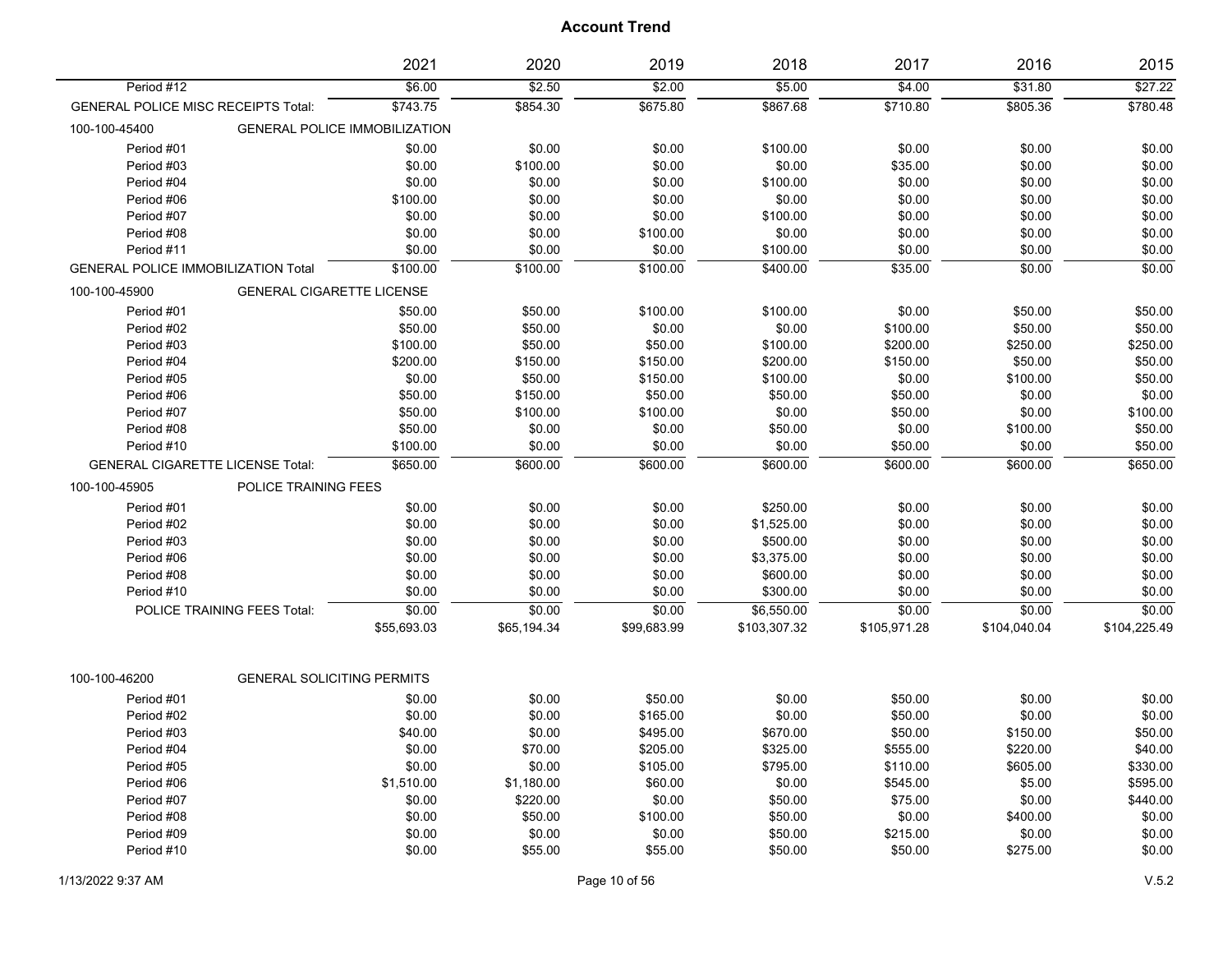|                                          |                                        | 2021                              | 2020         | 2019         | 2018         | 2017         | 2016         | 2015         |
|------------------------------------------|----------------------------------------|-----------------------------------|--------------|--------------|--------------|--------------|--------------|--------------|
| Period #11                               |                                        | \$0.00                            | \$0.00       | \$0.00       | \$710.00     | \$270.00     | \$50.00      | \$0.00       |
| Period #12                               |                                        | \$0.00                            | \$0.00       | \$0.00       | \$50.00      | \$270.00     | \$0.00       | \$120.00     |
| <b>GENERAL SOLICITING PERMITS Total:</b> |                                        | \$1,550.00                        | \$1,575.00   | \$1,235.00   | \$2,750.00   | \$2,240.00   | \$1,705.00   | \$1,575.00   |
| 100-100-46300                            | <b>VICIOUS DOG REGISTRATION</b>        |                                   |              |              |              |              |              |              |
| Period #01                               |                                        | \$0.00                            | \$50.00      | \$25.00      | \$75.00      | \$0.00       | \$0.00       | \$0.00       |
| Period #02                               |                                        | \$25.00                           | \$0.00       | \$0.00       | \$0.00       | \$0.00       | \$0.00       | \$0.00       |
| Period #04                               |                                        | \$0.00                            | \$35.00      | \$0.00       | \$0.00       | \$0.00       | \$0.00       | \$0.00       |
| Period #05                               |                                        | \$70.00                           | \$0.00       | \$0.00       | \$0.00       | \$0.00       | \$0.00       | \$0.00       |
|                                          | <b>VICIOUS DOG REGISTRATION Total:</b> | \$95.00                           | \$85.00      | \$25.00      | \$75.00      | \$0.00       | \$0.00       | \$0.00       |
| 100-100-46400                            |                                        | OTHER BUSINESS LICENSES & PERMITS |              |              |              |              |              |              |
| Period #01                               |                                        | \$0.00                            | \$175.00     | \$35.00      | \$35.00      | \$0.00       | \$35.00      | \$0.00       |
| Period #02                               |                                        | \$0.00                            | \$35.00      | \$0.00       | \$0.00       | \$70.00      | \$35.00      | \$70.00      |
| Period #03                               |                                        | \$175.00                          | \$105.00     | \$35.00      | \$70.00      | \$0.00       | \$0.00       | \$35.00      |
| Period #04                               |                                        | \$0.00                            | \$140.00     | \$35.00      | \$35.00      | \$0.00       | \$0.00       | \$35.00      |
| Period #05                               |                                        | \$0.00                            | \$0.00       | \$70.00      | \$140.00     | \$0.00       | \$0.00       | \$0.00       |
| Period #06                               |                                        | \$70.00                           | \$0.00       | \$70.00      | \$0.00       | \$0.00       | \$70.00      | \$35.00      |
| Period #08                               |                                        | \$105.00                          | \$35.00      | \$0.00       | \$0.00       | \$70.00      | \$0.00       | \$70.00      |
| Period #09                               |                                        | \$0.00                            | \$0.00       | \$0.00       | \$0.00       | \$35.00      | \$0.00       | \$0.00       |
| Period #10                               |                                        | \$35.00                           | \$0.00       | \$0.00       | \$0.00       | \$175.00     | \$35.00      | \$0.00       |
| Period #11                               |                                        | \$0.00                            | \$0.00       | \$140.00     | \$0.00       | \$0.00       | \$255.00     | \$105.00     |
| Period #12                               |                                        | \$0.00                            | \$0.00       | \$70.00      | \$35.00      | \$70.00      | \$0.00       | \$105.00     |
| OTHER BUSINESS LICENSES & PERMIT         |                                        | \$385.00                          | \$490.00     | \$455.00     | \$315.00     | \$420.00     | \$430.00     | \$455.00     |
| 100-100-46500                            |                                        | GENERAL DOG IMPOUNDING FEES       |              |              |              |              |              |              |
| Period #01                               |                                        | \$0.00                            | \$0.00       | \$0.00       | \$0.00       | \$25.00      | \$0.00       | \$0.00       |
| Period #08                               |                                        | \$0.00                            | \$0.00       | \$0.00       | \$0.00       | \$35.00      | \$0.00       | \$25.00      |
| Period #09                               |                                        | \$0.00                            | \$0.00       | \$0.00       | \$0.00       | \$35.00      | \$35.00      | \$0.00       |
| <b>GENERAL DOG IMPOUNDING FEES Total</b> |                                        | \$0.00                            | \$0.00       | \$0.00       | \$0.00       | \$95.00      | \$35.00      | \$25.00      |
|                                          |                                        | \$2,030.00                        | \$2,150.00   | \$1,715.00   | \$3,140.00   | \$2,755.00   | \$2,170.00   | \$2,055.00   |
|                                          |                                        |                                   |              |              |              |              |              |              |
| 100-100-47100                            |                                        | <b>GENERAL TWP ANSWER SERVICE</b> |              |              |              |              |              |              |
| Period #01                               |                                        | \$56,591.08                       | \$107,792.66 | \$105,679.16 | \$50,787.72  | \$0.00       | \$49,791.88  | \$47,858.40  |
| Period #02                               |                                        | \$56,591.08                       | \$53,896.33  | \$52,839.58  | \$0.00       | \$101,574.44 | \$99,583.76  | \$95,716.80  |
| Period #03                               |                                        | \$56,591.08                       | \$0.00       | \$52,839.58  | \$101,575.44 | \$0.00       | \$49,791.88  | \$0.00       |
| Period #04                               |                                        | \$113,182.16                      | \$53,896.33  | \$52,839.58  | \$101,575.44 | \$0.00       | \$49,791.88  | \$100,502.65 |
| Period #05                               |                                        | \$56,591.08                       | \$107,792.66 | \$0.00       | \$56,882.40  | \$0.00       | \$49,791.88  | \$48,815.57  |
| Period #06                               |                                        | \$56,591.08                       | \$0.00       | \$105,679.16 | \$51,803.50  | \$0.00       | \$0.00       | \$0.00       |
| Period #07                               |                                        | \$56,591.08                       | \$107,792.66 | \$52,839.58  | \$0.00       | \$304,727.32 | \$99,583.76  | \$97,631.14  |
| Period #08                               |                                        | \$56,591.08                       | \$53,896.33  | \$52,839.58  | \$103,607.00 | \$50,787.72  | \$0.00       | \$48,815.57  |
| Period #09                               |                                        | \$56,591.08                       | \$53,896.33  | \$52,839.58  | \$0.00       | \$0.00       | \$49,791.88  | \$48,815.57  |
| Period #10                               |                                        | \$56,591.08                       | \$53,896.33  | \$52,839.58  | \$103,607.00 | \$101,575.44 | \$99,583.76  | \$48,815.57  |
| Period #11                               |                                        | \$56,591.08                       | \$53,896.33  | \$0.00       | \$51,803.50  | \$50,787.72  | \$49,791.88  | \$48,815.57  |
| Period #12                               |                                        | \$0.00                            | \$0.00       | \$52,839.58  | \$0.00       | \$0.00       | \$0.00       | \$0.00       |
| <b>GENERAL TWP ANSWER SERVICE Total:</b> |                                        | \$679,092.96                      | \$646,755.96 | \$634,074.96 | \$621,642.00 | \$609,452.64 | \$597,502.56 | \$585,786.84 |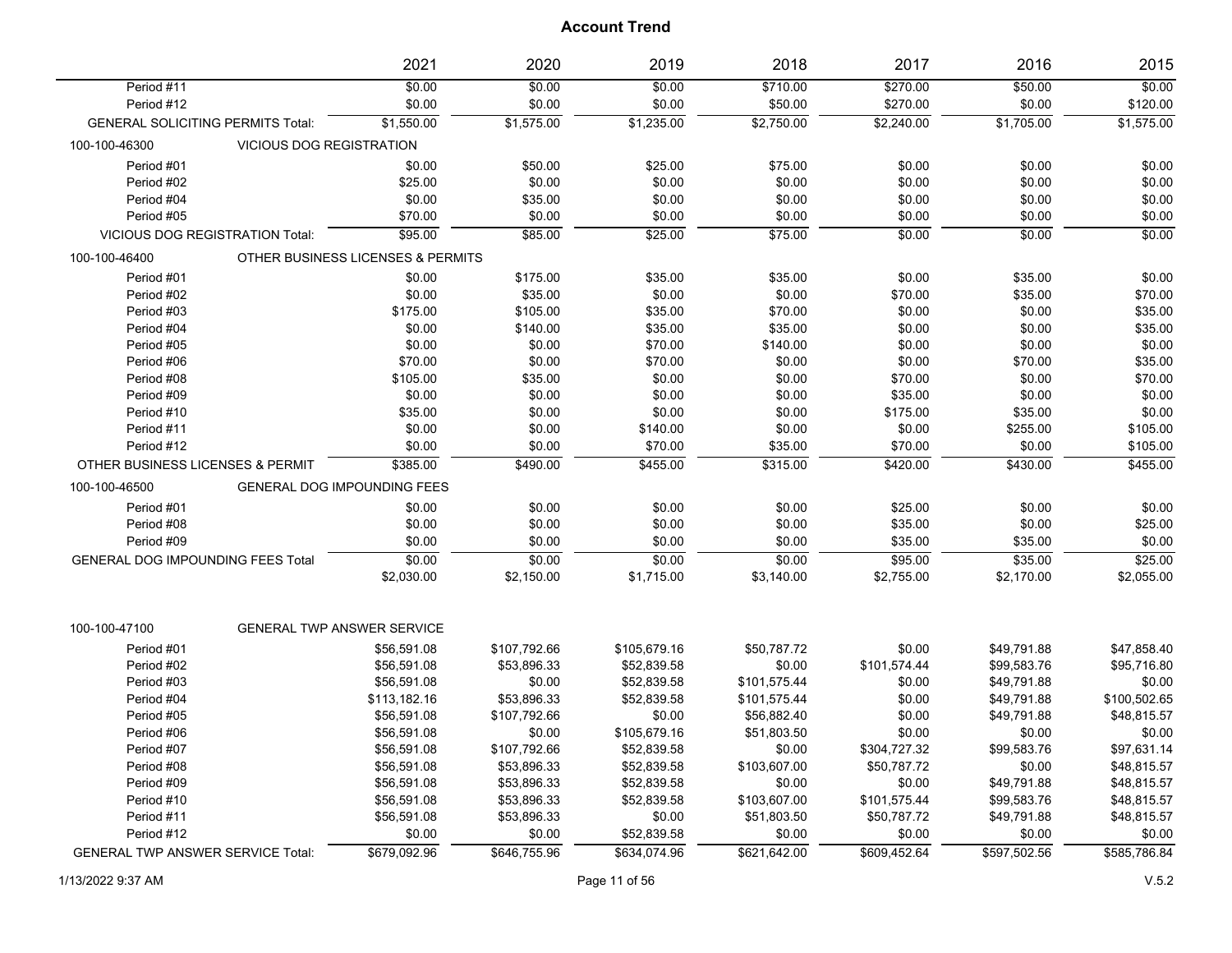|                                          |                                   | 2021                                  | 2020         | 2019         | 2018         | 2017            | 2016         | 2015         |
|------------------------------------------|-----------------------------------|---------------------------------------|--------------|--------------|--------------|-----------------|--------------|--------------|
| 100-100-47200                            |                                   | <b>GENERAL MUTUAL AID/LEASE AGREE</b> |              |              |              |                 |              |              |
| Period #01                               |                                   | \$80,132.25                           | \$2,097.32   | \$2,063.41   | \$2,030.49   | \$8,098.53      | \$7,311.98   | \$2,584.20   |
| Period #02                               |                                   | \$2,132.25                            | \$2,097.32   | \$2,063.41   | \$2,030.49   | \$2,098.53      | \$1,811.98   | \$3,384.20   |
| Period #03                               |                                   | \$2,132.25                            | \$2,097.32   | \$2,063.41   | \$2,030.49   | \$103,574.97    | \$1,811.98   | \$8,284.20   |
| Period #04                               |                                   | \$0.00                                | \$2,097.32   | \$0.00       | \$2,030.49   | \$52,786.25     | \$7,311.98   | \$2,884.20   |
| Period #05                               |                                   | \$4,264.50                            | \$2,097.32   | \$4,126.82   | \$2,030.49   | \$52,786.25     | \$1,811.98   | \$2,984.20   |
| Period #06                               |                                   | \$2,132.25                            | \$2,097.32   | \$2,063.41   | \$2,030.49   | \$1,998.53      | \$7,311.98   | \$2,984.20   |
| Period #07                               |                                   | \$2,132.25                            | \$2,097.32   | \$2,063.41   | \$2,030.49   | (\$201, 153.35) | \$1,811.98   | \$2,481.85   |
| Period #08                               |                                   | \$2,632.25                            | \$0.00       | \$2,063.41   | \$2,030.49   | \$1,998.53      | \$1,811.98   | \$3,987.33   |
| Period #09                               |                                   | \$2,632.25                            | \$4,229.57   | \$41,097.32  | \$2,063.41   | \$2,030.49      | \$1,843.01   | \$416.50     |
| Period #10                               |                                   | \$4,075.25                            | \$0.00       | \$2,097.32   | \$2,063.41   | \$2,030.49      | \$8,243.01   | \$21,811.98  |
| Period #11                               |                                   | \$0.00                                | \$2,132.25   | \$8,597.32   | \$2,063.41   | \$2,030.49      | \$1,998.53   | \$2,111.98   |
| Period #12                               |                                   | \$80,854.85                           | \$4,264.50   | \$3,097.32   | \$2,063.41   | \$18,530.49     | \$1,998.53   | \$1,811.98   |
| GENERAL MUTUAL AID/LEASE AGREE T         |                                   | \$183,120.35                          | \$25,307.56  | \$71,396.56  | \$24,497.56  | \$46,810.20     | \$45,078.92  | \$55,726.82  |
| 100-100-47300                            |                                   | GENERAL MISCELLANEOUS SALES           |              |              |              |                 |              |              |
| Period #01                               |                                   | \$100.00                              | \$302.10     | \$555.00     | \$1,443.10   | \$206.00        | \$144.05     | \$7.20       |
| Period #02                               |                                   | \$452.00                              | \$250.78     | \$202.00     | \$100.85     | \$662.48        | \$1,540.46   | \$252.70     |
| Period #03                               |                                   | \$250.00                              | \$308.00     | \$7.28       | \$0.40       | \$3.20          | \$168.75     | \$705.51     |
| Period #04                               |                                   | \$150.00                              | \$0.00       | \$116.40     | \$209.40     | \$1.70          | \$623.95     | \$281.20     |
| Period #05                               |                                   | \$100.00                              | \$0.00       | \$11.25      | \$484.61     | \$8.90          | \$97.05      | \$78.00      |
| Period #06                               |                                   | \$0.00                                | \$3.28       | \$0.00       | \$3.35       | \$89.88         | \$202.13     | \$278.20     |
| Period #07                               |                                   | \$0.00                                | \$3.88       | \$6.00       | \$25.35      | \$1.95          | \$71.85      | \$396.92     |
| Period #08                               |                                   | \$10.00                               | \$5.12       | \$12.00      | \$62.93      | \$37.47         | \$2.55       | \$20.70      |
| Period #09                               |                                   | \$0.00                                | \$0.00       | \$22.00      | \$9.83       | \$464.00        | \$8.85       | \$92.00      |
| Period #10                               |                                   | \$0.00                                | \$4.78       | \$18.00      | \$77.00      | \$50.85         | \$184.57     | \$11.21      |
| Period #11                               |                                   | \$353.36                              | \$3.34       | \$631.40     | \$150.85     | \$901.65        | \$514.20     | \$4.20       |
| Period #12                               |                                   | \$0.00                                | \$70.00      | \$18.33      | \$400.00     | \$0.00          | \$652.70     | \$15.90      |
| <b>GENERAL MISCELLANEOUS SALES Total</b> |                                   | \$1,415.36                            | \$951.28     | \$1,599.66   | \$2,967.67   | \$2,428.08      | \$4,211.11   | \$2,143.74   |
| 100-100-47400                            | <b>GENERAL EMS BILLING</b>        |                                       |              |              |              |                 |              |              |
| Period #01                               |                                   | \$36,742.28                           | \$50,711.23  | \$41,525.23  | \$32,236.35  | \$36,252.60     | \$20,464.71  | \$37,303.04  |
| Period #02                               |                                   | \$30,684.21                           | \$24,858.00  | \$27,231.41  | \$56,822.29  | \$47,694.40     | \$29,520.33  | \$31,335.01  |
| Period #03                               |                                   | \$50,294.02                           | \$37,112.26  | \$47,545.36  | \$23,368.46  | \$40,007.95     | \$23,236.77  | \$33,072.55  |
| Period #04                               |                                   | \$39,934.43                           | \$23,827.43  | \$40,621.04  | \$37,148.56  | \$53,118.65     | \$31,594.51  | \$48,954.26  |
| Period #05                               |                                   | \$28,379.64                           | \$39,553.17  | \$40,064.86  | \$35,485.11  | \$51,091.26     | \$40,607.31  | \$34,048.28  |
| Period #06                               |                                   | \$38,379.12                           | \$45,832.28  | \$34,217.59  | \$45,458.77  | \$46,886.86     | \$46,168.11  | \$35,170.78  |
| Period #07                               |                                   | \$31,979.40                           | \$29,488.93  | \$57,022.61  | \$43,399.47  | \$24,853.00     | \$28,766.05  | \$51,760.30  |
| Period #08                               |                                   | \$29,242.47                           | \$30,470.81  | \$38,820.31  | \$40,193.83  | \$31,736.61     | \$37,790.85  | \$40,596.90  |
| Period #09                               |                                   | \$60,297.69                           | \$45,342.93  | \$50,549.60  | \$41,632.85  | \$31,079.55     | \$26,400.59  | \$35,168.71  |
| Period #10                               |                                   | \$40,351.64                           | \$47,576.28  | \$40,459.15  | \$76,632.80  | \$33,783.72     | \$45,794.78  | \$40,210.29  |
| Period #11                               |                                   | \$46,239.33                           | \$40,035.34  | \$39,284.84  | \$45,337.13  | \$52,960.25     | \$52,100.53  | \$49,918.67  |
| Period #12                               |                                   | \$57,215.77                           | \$31,008.33  | \$34,724.48  | \$35,476.01  | \$35,040.41     | \$20,976.87  | \$27,212.77  |
|                                          | <b>GENERAL EMS BILLING Total:</b> | \$489,740.00                          | \$445,816.99 | \$492,066.48 | \$513,191.63 | \$484,505.26    | \$403,421.41 | \$464,751.56 |
| 100-100-47500                            | GENERAL NSF CHECK CHARGE          |                                       |              |              |              |                 |              |              |
| Period #01                               |                                   | \$33.00                               | \$0.00       | \$0.00       | \$0.00       | \$0.00          | \$0.00       | \$0.00       |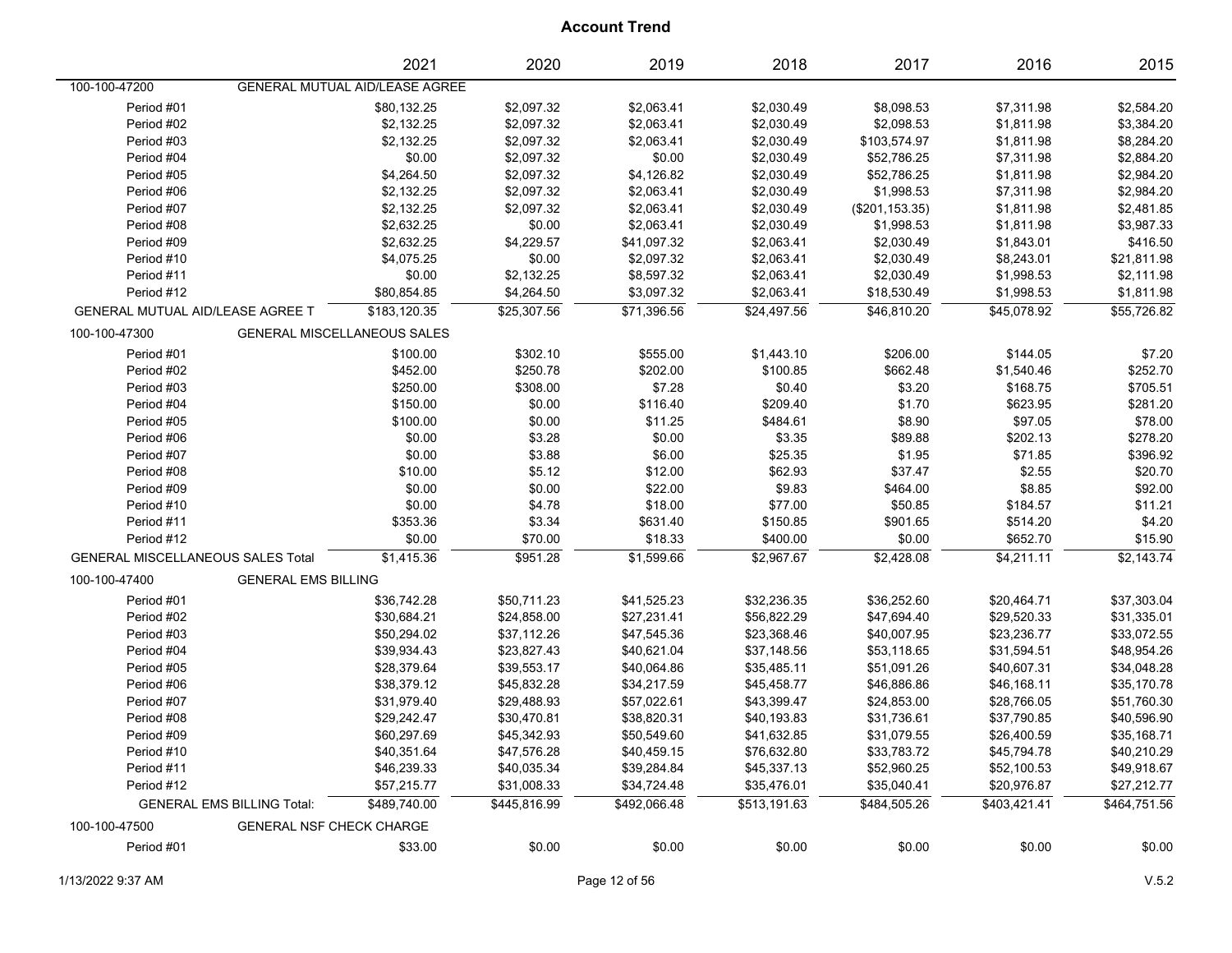|                                        |                                 | 2021                                  | 2020           | 2019           | 2018           | 2017           | 2016           | 2015           |
|----------------------------------------|---------------------------------|---------------------------------------|----------------|----------------|----------------|----------------|----------------|----------------|
| Period #02                             |                                 | \$0.00                                | \$0.00         | \$0.00         | \$33.00        | \$0.00         | \$0.00         | \$0.00         |
| Period #03                             |                                 | \$0.00                                | \$0.00         | \$35.00        | \$0.00         | \$0.00         | \$3.00         | \$0.00         |
| Period #05                             |                                 | \$0.00                                | \$0.00         | \$0.00         | \$0.00         | \$0.00         | \$33.00        | \$0.00         |
| Period #06                             |                                 | \$0.00                                | \$0.00         | \$0.00         | \$33.00        | \$0.00         | \$0.00         | \$0.00         |
| Period #12                             |                                 | \$0.00                                | \$0.00         | \$0.00         | \$0.00         | \$33.00        | \$0.00         | \$0.00         |
| <b>GENERAL NSF CHECK CHARGE Total:</b> |                                 | \$33.00                               | \$0.00         | \$35.00        | \$66.00        | \$33.00        | \$36.00        | \$0.00         |
|                                        |                                 | \$1,353,401.67                        | \$1,118,831.79 | \$1,199,172.66 | \$1,162,364.86 | \$1,143,229.18 | \$1,050,250.00 | \$1,108,408.96 |
| 100-100-48000                          |                                 | <b>GENERAL INTEREST ON INVESTMENT</b> |                |                |                |                |                |                |
| Period #01                             |                                 | \$224.67                              | \$0.00         | \$0.00         | \$0.00         | \$407.29       | \$610.63       | \$1,324.31     |
| Period #02                             |                                 | \$6,188.58                            | \$27,152.64    | \$20,228.16    | \$16,289.29    | \$16,814.82    | \$15,264.83    | \$1,240.59     |
| Period #03                             |                                 | \$9,430.04                            | \$15,955.22    | \$26,000.56    | \$18,909.41    | \$1,332.98     | \$5,815.55     | \$1,015.91     |
| Period #04                             |                                 | \$19,125.16                           | \$36,149.36    | \$22,976.74    | \$26,622.29    | \$25,992.02    | \$38,103.88    | \$882.32       |
| Period #05                             |                                 | \$13,492.90                           | \$20,031.67    | \$32,329.06    | \$9,643.83     | \$2,105.36     | \$11,847.65    | \$1,526.51     |
| Period #06                             |                                 | \$9,540.30                            | \$11,039.98    | \$23,747.86    | \$24,824.45    | \$24,834.18    | \$3,141.58     | \$1,441.27     |
| Period #07                             |                                 | \$9,118.39                            | \$17,339.09    | \$9,984.18     | \$7,831.22     | \$5,119.34     | \$13,747.36    | \$1,199.32     |
| Period #08                             |                                 | \$6,110.43                            | \$17,399.78    | \$9,898.38     | \$17,853.40    | \$24,527.46    | \$9,112.15     | \$18,715.81    |
| Period #09                             |                                 | \$10,096.31                           | \$24,599.34    | \$24,049.63    | \$23,367.72    | \$18,899.94    | \$8,350.10     | \$2,196.54     |
| Period #10                             |                                 | \$19,347.37                           | \$30,260.07    | \$36,799.87    | \$16,362.42    | \$21,076.09    | \$16,863.92    | \$937.70       |
| Period #11                             |                                 | \$13,167.85                           | \$16,257.84    | \$24,710.51    | \$27,616.17    | \$13,239.08    | \$9,354.22     | \$908.58       |
| Period #12                             |                                 | \$23,976.23                           | \$16,918.21    | \$38,475.16    | \$35,230.44    | \$29,447.66    | \$17,802.91    | \$45,424.85    |
| GENERAL INTEREST ON INVESTMENT T       |                                 | \$139,818.23                          | \$233,103.20   | \$269.200.11   | \$224,550.64   | \$183.796.22   | \$150,014.78   | \$76.813.71    |
| 100-100-48100                          | <b>GENERAL REIM AND REFUNDS</b> |                                       |                |                |                |                |                |                |
| Period #01                             |                                 | \$3,153.77                            | \$1,319.25     | \$9,795.37     | \$500.96       | \$6,445.91     | \$8,403.89     | \$662.61       |
| Period #02                             |                                 | \$45,080.91                           | \$41,919.79    | \$35,721.50    | \$11,031.90    | \$9,941.48     | \$871.07       | \$4,286.21     |
| Period #03                             |                                 | \$13,722.62                           | \$1,033,721.20 | \$2,388.90     | \$2,928.87     | \$8,271.15     | \$42,104.19    | \$3,403.65     |
| Period #04                             |                                 | \$26,971.11                           | \$342,152.70   | \$10,231.94    | \$13,214.27    | \$43,861.16    | \$23,488.71    | \$7,816.71     |
| Period #05                             |                                 | \$444,141.11                          | \$468,515.61   | \$108,468.97   | \$118,835.24   | \$11,192.08    | \$16,769.92    | \$33,945.34    |
| Period #06                             |                                 | \$3,168.27                            | \$29,061.16    | \$426,861.62   | \$397,068.90   | \$357,566.68   | \$366,276.53   | \$385,867.80   |
| Period #07                             |                                 | \$1,488.42                            | \$2,825.58     | \$50,376.59    | \$215,960.26   | \$207,646.21   | \$14,177.56    | \$333.64       |
| Period #08                             |                                 | \$3,265.28                            | \$7,592.78     | \$20,014.24    | \$86,477.80    | \$7,166.87     | \$78,536.80    | \$8,018.79     |
| Period #09                             |                                 | \$3,842.64                            | \$7,435.31     | \$235,225.17   | \$11,618.95    | \$89,697.34    | \$6,057.57     | \$24,918.82    |
| Period #10                             |                                 | \$18,716.92                           | \$25,393.01    | \$6,879.08     | \$22,742.80    | \$15,918.97    | \$4,323.92     | \$11,298.54    |
| Period #11                             |                                 | \$33,413.04                           | \$628,693.84   | \$75,530.96    | \$46,398.49    | \$27,631.42    | \$13,055.98    | \$6,076.39     |
| Period #12                             |                                 | (\$8,322.22)                          | \$1,083,288.25 | \$36,050.94    | \$60,388.01    | \$11,038.12    | \$11,304.38    | \$94,698.79    |
| <b>GENERAL REIM AND REFUNDS Total:</b> |                                 | \$588,641.87                          | \$3,671,918.48 | \$1,017,545.28 | \$987,166.45   | \$796,377.39   | \$585,370.52   | \$581,327.29   |
| 100-100-48110                          | <b>GENERAL REBATES</b>          |                                       |                |                |                |                |                |                |
| Period #01                             |                                 | \$26.00                               | \$0.00         | \$0.00         | \$0.00         | \$0.00         | \$0.00         | \$0.00         |
| Period #02                             |                                 | \$3,879.76                            | \$1,799.78     | \$0.00         | \$0.00         | \$0.00         | \$0.00         | \$0.00         |
| Period #03                             |                                 | \$1,753.42                            | \$550.86       | \$0.00         | \$0.00         | \$0.00         | \$0.00         | \$0.00         |
| Period #04                             |                                 | \$742.00                              | \$0.00         | \$0.00         | \$0.00         | \$0.00         | \$0.00         | \$0.00         |
| Period #05                             |                                 | \$591.00                              | \$544.00       | \$499.00       | \$0.00         | \$0.00         | \$0.00         | \$0.00         |
| Period #06                             |                                 | \$705.00                              | \$562.00       | \$207.00       | \$0.00         | \$0.00         | \$0.00         | \$0.00         |
| Period #07                             |                                 | \$162.00                              | \$698.00       | \$1,093.00     | \$0.00         | \$0.00         | \$0.00         | \$0.00         |
| 1/13/2022 9:37 AM                      |                                 |                                       |                | Page 13 of 56  |                |                |                | V.5.2          |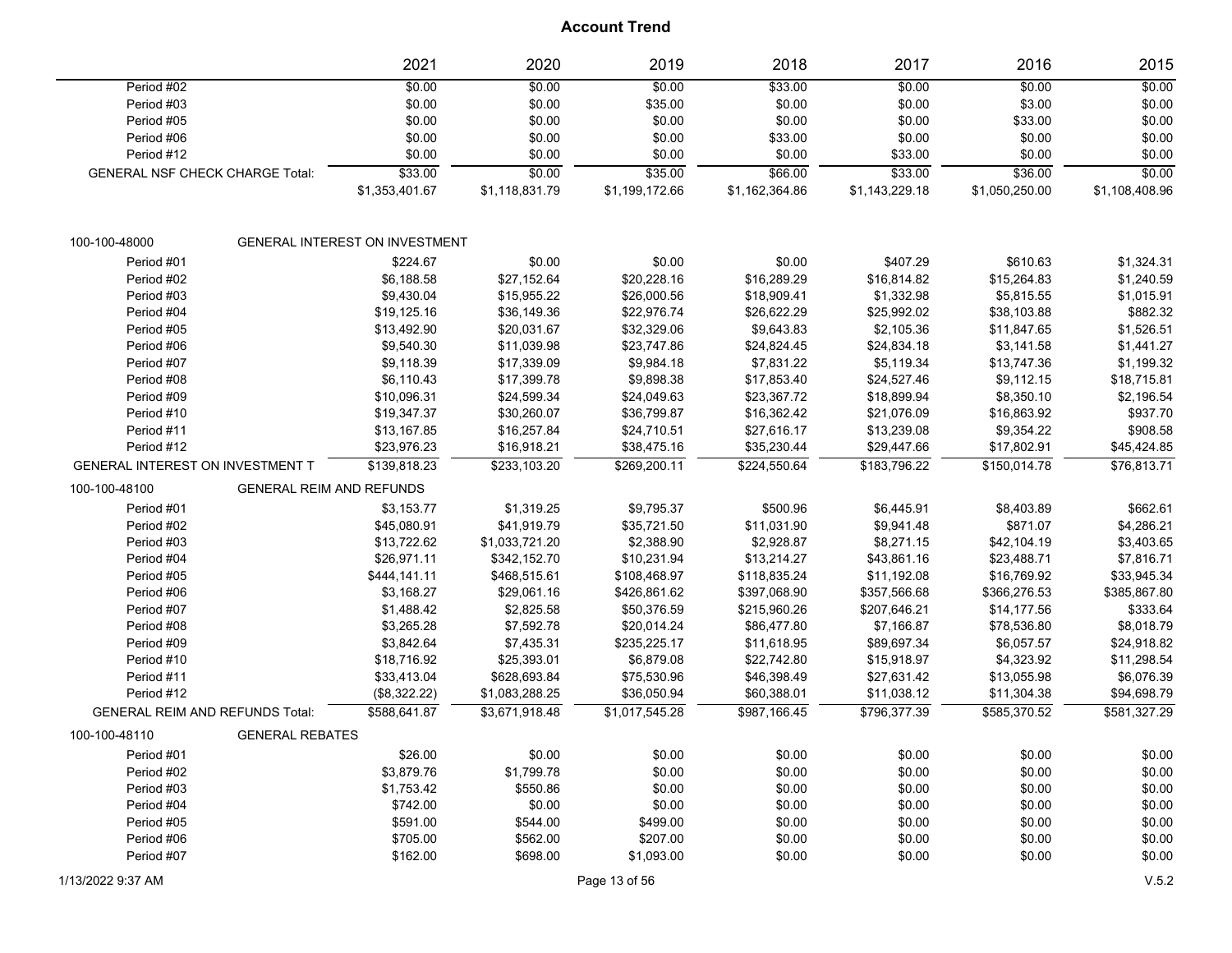|                                            |                                     | 2021                           | 2020        | 2019        | 2018        | 2017          | 2016        | 2015         |
|--------------------------------------------|-------------------------------------|--------------------------------|-------------|-------------|-------------|---------------|-------------|--------------|
| Period #08                                 |                                     | \$1,998.00                     | \$741.00    | \$659.00    | \$0.00      | \$0.00        | \$0.00      | \$0.00       |
| Period #09                                 |                                     | \$181.00                       | \$565.00    | \$664.00    | \$0.00      | \$0.00        | \$0.00      | \$0.00       |
| Period #10                                 |                                     | \$739.00                       | \$261.00    | \$655.00    | \$0.00      | \$0.00        | \$0.00      | \$0.00       |
| Period #11                                 |                                     | \$758.00                       | \$1,295.00  | \$511.00    | \$0.00      | \$0.00        | \$0.00      | \$0.00       |
| Period #12                                 |                                     | \$727.00                       | \$557.00    | \$531.00    | \$0.00      | \$0.00        | \$0.00      | \$0.00       |
|                                            | <b>GENERAL REBATES Total:</b>       | \$12,262.18                    | \$7,573.64  | \$4,819.00  | \$0.00      | \$0.00        | \$0.00      | \$0.00       |
| 100-100-48200                              | <b>GENERAL FUND TRANSFERS</b>       |                                |             |             |             |               |             |              |
| Period #10                                 |                                     | \$0.00                         | \$0.00      | \$0.00      | \$0.00      | \$0.00        | \$200.00    | \$0.00       |
| Period #11                                 |                                     | \$0.00                         | \$0.00      | \$0.00      | \$0.00      | \$172.00      | \$377.09    | \$0.00       |
| Period #12                                 |                                     | \$0.00                         | \$0.00      | \$0.00      | \$0.00      | \$0.00        | \$0.00      | \$72.46      |
| <b>GENERAL FUND TRANSFERS Total:</b>       |                                     | \$0.00                         | \$0.00      | \$0.00      | 50.00       | \$172.00      | \$577.09    | \$72.46      |
| 100-100-48202                              | GENERAL FUND ADVANCE OUT            |                                |             |             |             |               |             |              |
| Period #05                                 |                                     | \$0.00                         | \$0.00      | \$0.00      | \$0.00      | (\$71,865.00) | \$0.00      | \$0.00       |
| Period #10                                 |                                     | \$0.00                         | \$0.00      | \$0.00      | \$0.00      | \$71,865.00   | \$0.00      | \$0.00       |
| Period #12                                 |                                     | \$0.00                         | \$0.00      | \$9,000.00  | \$0.00      | \$0.00        | \$0.00      | \$0.00       |
| <b>GENERAL FUND ADVANCE OUT Total:</b>     |                                     | \$0.00                         | \$0.00      | \$9,000.00  | \$0.00      | \$0.00        | \$0.00      | \$0.00       |
| 100-100-48500                              | <b>GENL CIVIL SERV EXAM DEPOSIT</b> |                                |             |             |             |               |             |              |
| Period #01                                 |                                     | \$0.00                         | \$0.00      | \$950.00    | \$0.00      | \$0.00        | \$0.00      | \$2,700.00   |
| Period #02                                 |                                     | \$0.00                         | \$0.00      | \$0.00      | \$0.00      | \$0.00        | \$0.00      | \$675.00     |
| Period #03                                 |                                     | \$0.00                         | \$0.00      | \$0.00      | \$0.00      | \$1,075.00    | \$25.00     | \$75.00      |
| Period #04                                 |                                     | \$0.00                         | \$0.00      | \$1,375.00  | \$0.00      | \$300.00      | \$700.00    | \$0.00       |
| Period #05                                 |                                     | \$0.00                         | \$0.00      | \$0.00      | \$0.00      | \$1,150.00    | \$725.00    | \$0.00       |
| <b>GENL CIVIL SERV EXAM DEPOSIT Total:</b> |                                     | \$0.00                         | \$0.00      | \$2,325.00  | \$0.00      | \$2,525.00    | \$1,450.00  | \$3,450.00   |
| 100-100-48600                              |                                     | OTHER DONATIONS/SPECIAL EVENTS |             |             |             |               |             |              |
| Period #01                                 |                                     | \$0.00                         | \$5,041.53  | \$0.00      | \$69.00     | \$631.50      | \$2,639.68  | \$0.00       |
| Period #02                                 |                                     | \$0.00                         | \$5,496.42  | \$307.00    | \$6,771.00  | \$322.98      | \$5,840.00  | \$5,475.00   |
| Period #03                                 |                                     | \$1,465.00                     | \$1,160.00  | \$6,830.00  | \$2,617.00  | \$7,050.00    | \$4,227.00  | \$2,948.45   |
| Period #04                                 |                                     | \$0.00                         | \$0.00      | \$2,678.55  | \$1,344.40  | \$2,793.00    | \$8,240.00  | \$5,382.00   |
| Period #05                                 |                                     | \$0.00                         | \$0.00      | \$500.00    | \$620.00    | \$1,800.00    | \$565.00    | \$600.00     |
| Period #06                                 |                                     | \$0.00                         | \$300.00    | \$10.00     | \$1,174.50  | \$4,594.68    | \$517.50    | \$1,268.17   |
| Period #07                                 |                                     | \$0.00                         | \$0.00      | \$1,000.00  | \$1,494.99  | \$1,645.00    | \$2,195.00  | \$457.45     |
| Period #08                                 |                                     | \$148.00                       | \$181.16    | \$1,000.00  | \$0.00      | \$5,560.00    | \$4,455.00  | \$12,828.00  |
| Period #09                                 |                                     | \$2,750.00                     | \$0.00      | \$420.00    | \$400.00    | \$2,980.65    | \$10,858.43 | (\$3,447.55) |
| Period #10                                 |                                     | \$2,725.00                     | \$0.00      | \$1,240.00  | \$3,600.00  | \$1,985.00    | \$6,620.00  | \$625.00     |
| Period #11                                 |                                     | \$4,494.00                     | \$0.00      | \$3,190.00  | \$2,666.00  | \$5,926.93    | \$4,638.00  | \$4,604.64   |
| Period #12                                 |                                     | (\$50.00)                      | \$0.00      | \$25.00     | \$520.00    | \$1,110.00    | \$1,868.73  | \$500.00     |
| OTHER DONATIONS/SPECIAL EVENTS T           |                                     | \$11.532.00                    | \$12.179.11 | \$17,200.55 | \$21,276.89 | \$36,399.74   | \$52,664.34 | \$31,241.16  |
| 100-100-48601                              |                                     | CONCERT SPONSORS&DONATIONS     |             |             |             |               |             |              |
| Period #01                                 |                                     | \$0.00                         | \$208.00    | \$0.00      | \$0.00      | \$0.00        | \$0.00      | \$0.00       |
| Period #02                                 |                                     | \$0.00                         | \$608.00    | \$1,400.00  | \$250.00    | \$0.00        | \$4,800.00  | \$400.00     |
| Period #03                                 |                                     | \$0.00                         | \$1,708.00  | \$6,770.00  | \$106.00    | \$12,600.00   | \$4,400.00  | \$4,450.00   |
| Period #04                                 |                                     | \$1,325.57                     | \$0.00      | \$277.00    | \$7,272.00  | \$4,800.00    | \$2,700.00  | \$14,800.00  |
| Period #05                                 |                                     | \$1,560.00                     | \$0.00      | \$45,932.91 | \$32,658.04 | \$30,690.02   | \$20,081.00 | \$2,400.00   |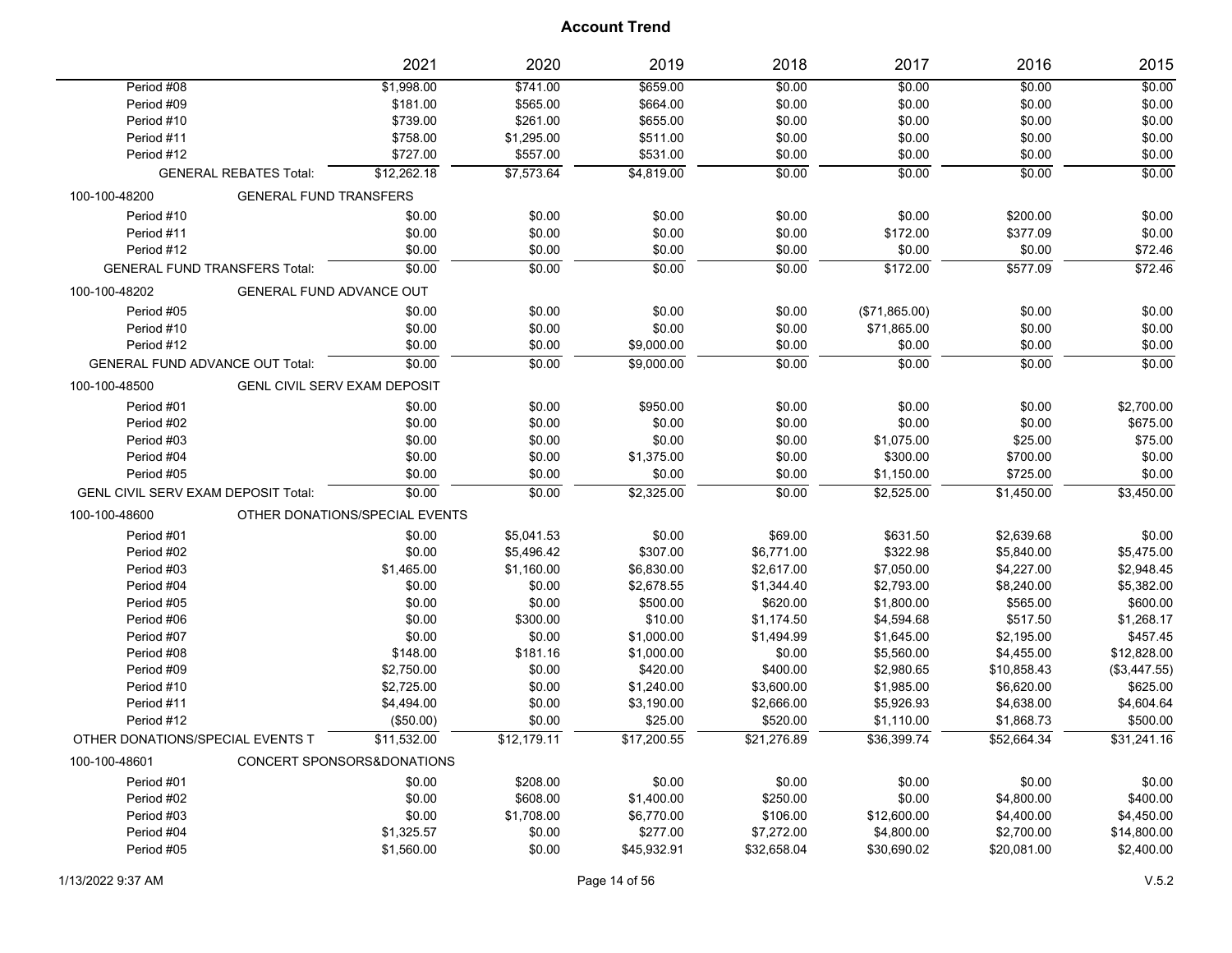|                                       |                           | 2021                                  | 2020           | 2019           | 2018           | 2017           | 2016         | 2015         |
|---------------------------------------|---------------------------|---------------------------------------|----------------|----------------|----------------|----------------|--------------|--------------|
| Period #06                            |                           | \$37,863.60                           | \$0.00         | \$68,927.91    | \$35,416.34    | \$35,259.43    | \$21,775.81  | \$37,998.00  |
| Period #07                            |                           | \$75,845.80                           | \$0.00         | \$71,188.24    | \$52,760.89    | \$45,322.46    | \$28,683.54  | \$41,599.00  |
| Period #08                            |                           | \$29,781.26                           | \$0.00         | \$24,543.74    | \$24,006.91    | \$22,140.32    | \$19,101.37  | \$11,951.00  |
| Period #09                            |                           | \$4,450.00                            | \$0.00         | \$2,881.80     | \$6,574.80     | \$2,956.00     | \$0.00       | \$11,999.00  |
| Period #10                            |                           | \$119.00                              | \$0.00         | \$2,096.09     | \$1,626.00     | \$6,135.90     | \$0.00       | \$0.00       |
| Period #11                            |                           | \$545.00                              | \$0.00         | \$315.00       | \$0.00         | \$0.00         | \$0.00       | \$0.00       |
| Period #12                            |                           | \$2,722.44                            | \$0.00         | \$277.00       | \$0.00         | \$1,000.31     | \$100.00     | \$0.00       |
| CONCERT SPONSORS&DONATIONS Tot        |                           | \$154,212.67                          | \$2,524.00     | \$224,609.69   | \$160,670.98   | \$160,904.44   | \$101,641.72 | \$125,597.00 |
| 100-100-48700                         | POLICE DONATIONS&CONTRIBS |                                       |                |                |                |                |              |              |
| Period #11                            |                           | \$0.00                                | \$0.00         | \$0.00         | \$0.00         | \$0.00         | \$0.00       | \$250.00     |
| POLICE DONATIONS&CONTRIBS Total:      |                           | \$0.00                                | \$0.00         | \$0.00         | \$0.00         | \$0.00         | \$0.00       | \$250.00     |
| 100-100-48701                         |                           | FIRE DONATIONS & CONTRIBUTIONS        |                |                |                |                |              |              |
| Period #05                            |                           | \$0.00                                | \$0.00         | \$400.00       | \$0.00         | \$0.00         | \$0.00       | \$0.00       |
| Period #09                            |                           | \$0.00                                | \$500.00       | \$0.00         | \$0.00         | \$0.00         | \$0.00       | \$0.00       |
| Period #10                            |                           | \$0.00                                | \$0.00         | \$0.00         | \$0.00         | \$250.00       | \$0.00       | \$0.00       |
| FIRE DONATIONS & CONTRIBUTIONS To     |                           | \$0.00                                | \$500.00       | \$400.00       | \$0.00         | \$250.00       | \$0.00       | \$0.00       |
| 100-100-48800                         |                           | <b>GENERAL SENIOR DONATIONS/CONTR</b> |                |                |                |                |              |              |
| Period #01                            |                           | \$0.00                                | \$183.15       | \$113.00       | \$180.00       | \$0.00         | \$0.00       | \$0.00       |
| Period #02                            |                           | \$0.00                                | \$293.00       | \$298.00       | \$494.06       | \$482.75       | \$50.25      | \$0.00       |
| Period #03                            |                           | \$25.00                               | \$49.00        | \$187.00       | \$266.75       | \$1,697.10     | \$0.00       | \$0.00       |
| Period #04                            |                           | \$470.00                              | \$0.00         | \$148.00       | \$316.22       | \$536.10       | \$0.00       | \$0.00       |
| Period #05                            |                           | \$100.00                              | \$0.00         | \$495.25       | \$514.61       | \$657.79       | \$0.00       | \$33.50      |
| Period #06                            |                           | \$0.00                                | \$0.00         | \$413.05       | \$515.50       | \$458.05       | \$0.00       | \$67.00      |
| Period #07                            |                           | \$0.00                                | \$0.00         | \$623.53       | \$589.81       | \$948.00       | \$0.00       | \$0.00       |
| Period #08                            |                           | \$0.00                                | \$0.00         | \$133.75       | \$122.00       | \$350.00       | \$0.00       | \$33.50      |
| Period #09                            |                           | \$1,053.00                            | \$0.00         | \$156.00       | \$651.00       | \$326.50       | \$0.00       | \$50.25      |
| Period #10                            |                           | \$0.00                                | \$0.00         | \$409.00       | \$551.00       | \$442.45       | \$0.00       | \$33.50      |
| Period #11                            |                           | \$0.00                                | \$200.00       | \$175.00       | \$191.50       | \$1,344.42     | \$0.00       | \$33.50      |
| Period #12                            |                           | \$5,308.66                            | \$0.00         | \$186.00       | \$299.00       | \$338.00       | \$0.00       | \$67.00      |
| <b>GENERAL SENIOR DONATIONS/CONTR</b> |                           | \$6,956.66                            | \$725.15       | \$3,337.58     | \$4,691.45     | \$7,581.16     | \$50.25      | \$318.25     |
| 100-100-48901                         | <b>OPW MONEY</b>          |                                       |                |                |                |                |              |              |
| Period #01                            |                           | \$0.00                                | \$0.00         | \$0.00         | \$0.00         | \$5,138.45     | \$0.00       | \$0.00       |
| Period #02                            |                           | \$0.00                                | \$0.00         | \$0.00         | \$0.00         | \$1,883.40     | \$0.00       | \$0.00       |
| Period #05                            |                           | \$0.00                                | \$0.00         | \$0.00         | \$0.00         | \$32,054.20    | \$0.00       | \$0.00       |
| Period #06                            |                           | \$0.00                                | \$0.00         | \$0.00         | \$21,379.55    | \$0.00         | \$0.00       | \$0.00       |
| Period #07                            |                           | \$0.00                                | \$0.00         | \$0.00         | \$0.00         | \$18,205.20    | \$6,492.71   | \$0.00       |
| Period #08                            |                           | \$0.00                                | \$0.00         | \$0.00         | \$17,386.17    | \$8,443.64     | \$11,603.58  | \$0.00       |
| Period #09                            |                           | \$0.00                                | \$0.00         | \$0.00         | \$7,234.28     | \$1,422.50     | \$9,380.83   | \$0.00       |
| Period #10                            |                           | \$0.00                                | \$0.00         | \$0.00         | \$0.00         | \$0.00         | \$13,080.56  | \$0.00       |
| Period #11                            |                           | \$0.00                                | \$0.00         | \$0.00         | \$0.00         | \$0.00         | \$16,091.58  | \$0.00       |
|                                       | <b>OPW MONEY Total:</b>   | \$0.00                                | \$0.00         | \$0.00         | \$46,000.00    | \$67,147.39    | \$56,649.26  | \$0.00       |
|                                       |                           | \$913,423.61                          | \$3,928,523.58 | \$1,548,437.21 | \$1,444,356.41 | \$1,255,153.34 | \$948,417.96 | \$819,069.87 |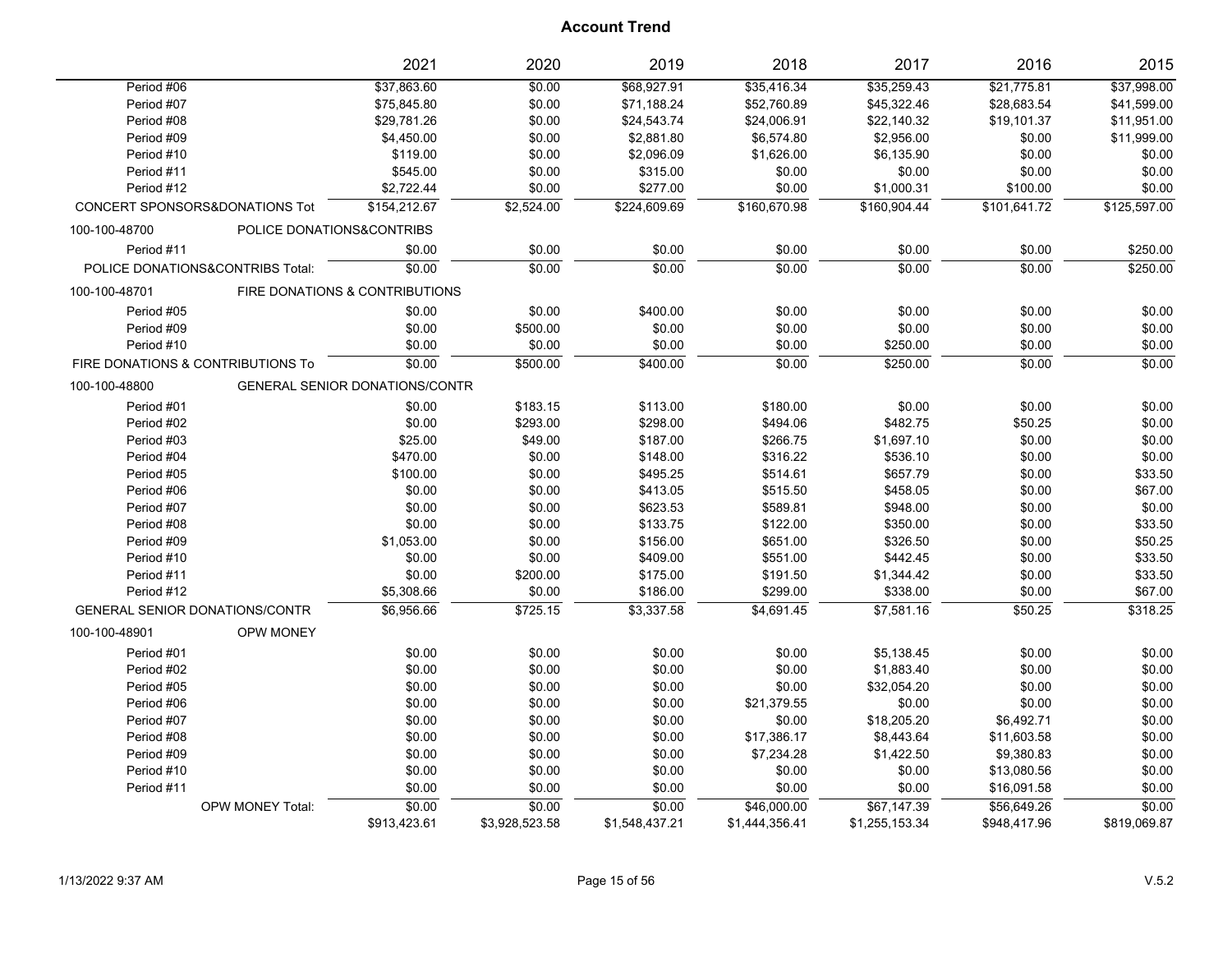|                            |                                 | 2021                     | 2020            | 2019            | 2018            | 2017            | 2016            | 2015            |
|----------------------------|---------------------------------|--------------------------|-----------------|-----------------|-----------------|-----------------|-----------------|-----------------|
| 100-100-49000              | PDOCJS GRANT                    |                          |                 |                 |                 |                 |                 |                 |
| Period #01                 |                                 | \$0.00                   | \$0.00          | \$0.00          | \$0.00          | \$0.00          | \$0.00          | \$2,123.84      |
| Period #07                 |                                 | \$0.00                   | \$0.00          | \$0.00          | \$0.00          | \$0.00          | \$0.00          | \$825.92        |
| Period #10                 |                                 | \$0.00                   | \$0.00          | \$0.00          | \$0.00          | \$0.00          | \$0.00          | (\$2,949.76)    |
|                            | <b>PDOCJS GRANT Total:</b>      | \$0.00                   | \$0.00          | \$0.00          | \$0.00          | \$0.00          | \$0.00          | \$0.00          |
| 100-100-49101              | <b>FIRE BWC GRANT</b>           |                          |                 |                 |                 |                 |                 |                 |
| Period #03                 |                                 | \$0.00                   | \$0.00          | \$12,118.33     | \$0.00          | \$0.00          | \$0.00          | \$0.00          |
|                            | FIRE BWC GRANT Total:           | \$0.00                   | \$0.00          | \$12,118.33     | \$0.00          | \$0.00          | \$0.00          | \$0.00          |
| 100-100-49102              |                                 | FIRE EMS CARES ACT GRANT |                 |                 |                 |                 |                 |                 |
| Period #04                 |                                 | \$0.00                   | \$14,514.05     | \$0.00          | \$0.00          | \$0.00          | \$0.00          | \$0.00          |
|                            | FIRE EMS CARES ACT GRANT Total: | \$0.00                   | \$14,514.05     | \$0.00          | \$0.00          | \$0.00          | \$0.00          | \$0.00          |
| 100-100-49103              | <b>PWS BWC GRANT</b>            |                          |                 |                 |                 |                 |                 |                 |
| Period #06                 |                                 | \$0.00                   | \$4,739.98      | \$0.00          | \$0.00          | \$0.00          | \$0.00          | \$0.00          |
|                            | <b>PWS BWC GRANT Total:</b>     | \$0.00                   | \$4,739.98      | \$0.00          | \$0.00          | \$0.00          | \$0.00          | \$0.00          |
|                            |                                 | \$0.00                   | \$19,254.03     | \$12,118.33     | \$0.00          | \$0.00          | \$0.00          | \$0.00          |
| <b>GENERAL Total:</b>      |                                 | \$26,473,810.89          | \$28,704,148.75 | \$27,707,595.70 | \$26,662,849.23 | \$25,943,844.32 | \$24,129,143.15 | \$22,832,941.71 |
| <b>GENERAL FUND Total:</b> |                                 | \$26,473,810.89          | \$28,704,148.75 | \$27,707,595.70 | \$26,662,849.23 | \$25,943,844.32 | \$24,129,143.15 | \$22,832,941.71 |

Fund: 210 SCMR

**S C M R**

| 210-200-42400                            |                              | <b>SCMR VEHICLE REGISTRATION FEES</b> |              |               |              |              |              |              |
|------------------------------------------|------------------------------|---------------------------------------|--------------|---------------|--------------|--------------|--------------|--------------|
| Period #01                               |                              | \$10,057.69                           | \$10,354.83  | \$24,644.90   | \$27,114.11  | \$10,932.79  | \$14,303.34  | \$11,008.92  |
| Period #02                               |                              | \$14,623.34                           | \$15,017.41  | (\$12,322.45) | \$24,160.03  | \$14,298.79  | \$10,449.38  | \$12,585.54  |
| Period #03                               |                              | \$9,934.15                            | \$0.00       | \$26,072.55   | \$11.911.10  | \$9.906.94   | \$13.306.36  | \$16,079.99  |
| Period #04                               |                              | \$12,808.16                           | \$18,765.07  | \$11,049.05   | \$11.614.73  | \$11,539.60  | \$10,745.61  | (\$4,553.97) |
| Period #05                               |                              | \$13,456.81                           | \$5,148.76   | \$12,140.84   | \$11,638.95  | \$11,903.16  | \$12,995.42  | \$24,712.32  |
| Period #06                               |                              | \$36,478.28                           | \$0.00       | \$41,907.54   | \$41,721.89  | \$36,708.26  | \$36,395.91  | \$25,071.06  |
| Period #07                               |                              | \$16,453.28                           | \$55,702.37  | \$0.00        | \$10,995.08  | \$12,991.66  | \$12,308.65  | \$12,019.70  |
| Period #08                               |                              | \$21,827.73                           | \$20,398.08  | \$29,103.82   | \$14,302.87  | \$15,633.39  | \$17,590.64  | \$18,987.06  |
| Period #09                               |                              | \$13,074.17                           | \$13,635.68  | \$11,184.59   | \$12,938.29  | \$11,563.96  | \$12,016.95  | \$10,806.03  |
| Period #10                               |                              | \$10,520.88                           | \$11,711.73  | \$11,091.52   | \$10,120.23  | \$11,295.67  | \$9,685.07   | \$12,603.22  |
| Period #11                               |                              | \$10,541.33                           | \$20,330.81  | \$19,919.88   | \$11,366.31  | \$10,745.50  | \$10,699.24  | \$26,884.65  |
| Period #12                               |                              | \$11,145.33                           | \$10,241.26  | \$12,320.09   | \$25,297.74  | \$0.00       | \$20,172.62  | \$9,417.61   |
| <b>SCMR VEHICLE REGISTRATION FEES To</b> |                              | \$180.921.15                          | \$181.306.00 | \$187.112.33  | \$213.181.33 | \$157,519.72 | \$180.669.19 | \$175,622.13 |
| 210-200-42500                            | SCMR INT'L REGISTRATION PLAN |                                       |              |               |              |              |              |              |
| Period #03                               |                              | \$0.00                                | \$3,100.75   | \$0.00        | \$0.00       | \$1,792.97   | \$0.00       | \$0.00       |
| Period #04                               |                              | \$3,330.34                            | \$0.00       | \$0.00        | \$0.00       | \$0.00       | \$1,971.37   | \$1,760.03   |
| Period #05                               |                              | \$0.00                                | \$0.00       | \$3,336.34    | \$2,013.07   | \$0.00       | \$0.00       | \$0.00       |
|                                          |                              |                                       |              |               |              |              |              |              |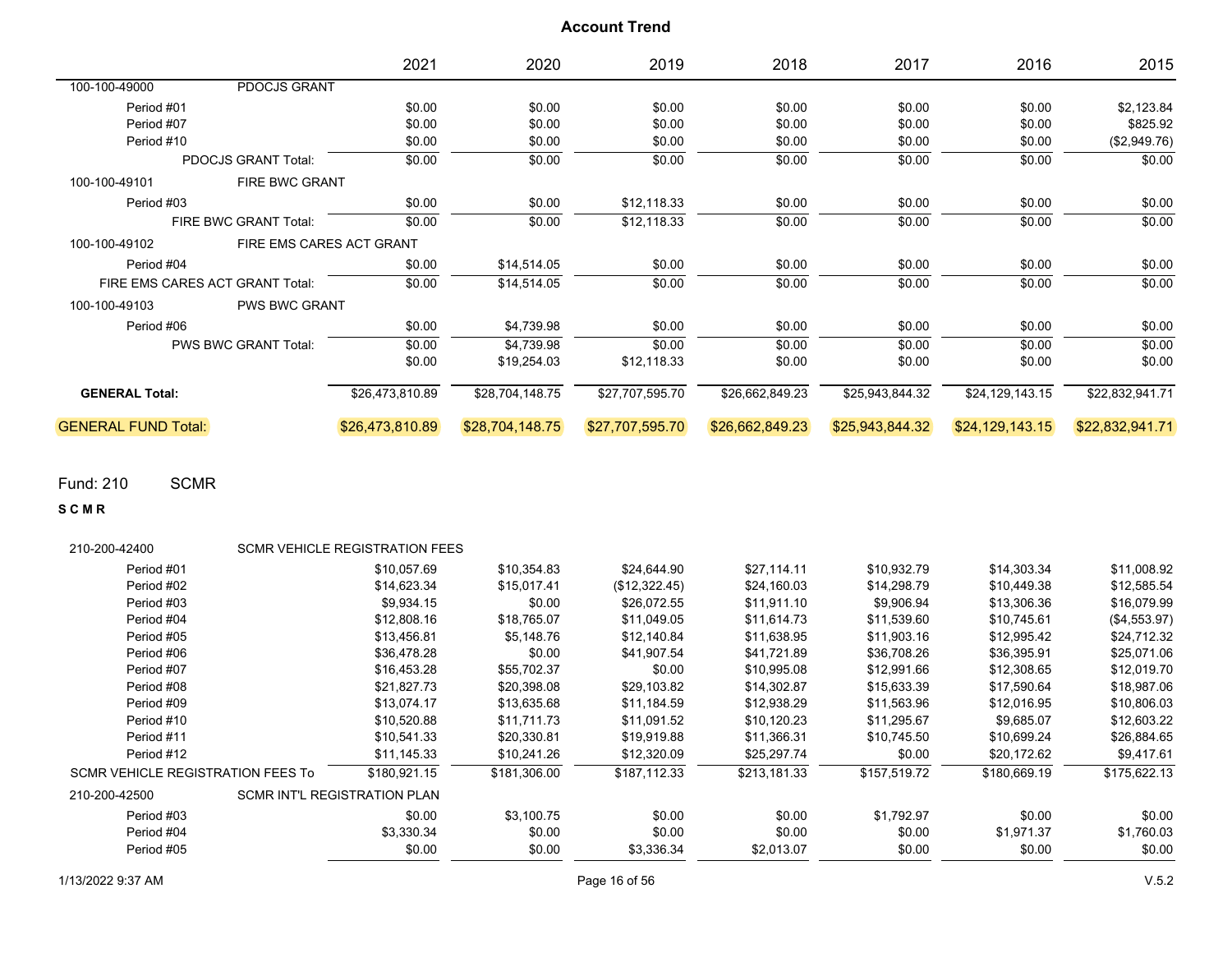|                                     |                                   | 2021                                      | 2020           | 2019         | 2018           | 2017         | 2016           | 2015           |
|-------------------------------------|-----------------------------------|-------------------------------------------|----------------|--------------|----------------|--------------|----------------|----------------|
| SCMR INT'L REGISTRATION PLAN Total: |                                   | \$3,330.34                                | \$3,100.75     | \$3,336.34   | \$2,013.07     | \$1,792.97   | \$1,971.37     | \$1,760.03     |
| 210-200-42600                       | <b>SCMR GAS EXCISE TAX</b>        |                                           |                |              |                |              |                |                |
| Period #01                          |                                   | \$73,567.00                               | \$83,469.72    | \$51,562.73  | \$44,472.55    | \$48,393.47  | \$49,811.12    | \$53,261.02    |
| Period #02                          |                                   | \$78,590.68                               | \$86,077.66    | \$53,374.40  | \$59,960.25    | \$57,746.42  | \$51,476.67    | \$53,963.21    |
| Period #03                          |                                   | \$78,294.84                               | \$83,041.33    | \$51,796.12  | \$52,518.29    | \$50,987.94  | \$52,073.21    | \$49,816.71    |
| Period #04                          |                                   | \$69,269.98                               | \$75,162.26    | \$47,751.42  | \$46,669.99    | \$45,035.65  | \$32,829.79    | \$22,749.79    |
| Period #05                          |                                   | \$86,853.87                               | \$74,388.13    | \$54,881.44  | \$55,182.79    | \$54,502.08  | \$68,506.53    | \$51,837.66    |
| Period #06                          |                                   | \$86,688.16                               | \$0.00         | \$55,242.29  | \$53,918.23    | \$53,208.62  | \$54,579.11    | \$52,093.37    |
| Period #07                          |                                   | \$84,862.17                               | \$72,753.39    | \$54,927.45  | \$54,407.50    | \$53,586.32  | \$51,969.15    | \$89,288.22    |
| Period #08                          |                                   | \$88,661.82                               | \$81,393.96    | \$55,071.66  | \$56,764.45    | \$56,217.43  | \$55,026.83    | \$50,035.05    |
| Period #09                          |                                   | \$89,295.74                               | \$142,903.65   | \$88,606.73  | \$54,746.01    | \$18,871.36  | \$57,048.67    | \$55,572.07    |
| Period #10                          |                                   | \$82,324.64                               | \$80,194.86    | \$96,205.32  | \$55,765.36    | \$91,158.49  | \$54,599.84    | \$53,103.92    |
| Period #11                          |                                   | \$87,526.43                               | \$82,704.82    | \$87,634.65  | \$53,407.23    | \$53,428.92  | \$55,024.87    | \$53,986.95    |
| Period #12                          |                                   | \$88,096.90                               | \$86,115.36    | \$92,784.59  | \$57,855.09    | \$56,326.50  | \$56,025.93    | \$55,268.92    |
|                                     | <b>SCMR GAS EXCISE TAX Total:</b> | \$994,032.23                              | \$948,205.14   | \$789,838.80 | \$645,667.74   | \$639,463.20 | \$638,971.72   | \$640,976.89   |
|                                     |                                   | \$1,178,283.72                            | \$1,132,611.89 | \$980,287.47 | \$860,862.14   | \$798,775.89 | \$821,612.28   | \$818,359.05   |
|                                     |                                   |                                           |                |              |                |              |                |                |
| 210-200-48100                       |                                   | <b>SCMR MISC RECEIPTS &amp; REIMBURSE</b> |                |              |                |              |                |                |
| Period #02                          |                                   | \$0.00                                    | \$0.00         | \$0.00       | \$0.00         | \$0.00       | \$174,888.24   | \$0.00         |
| Period #04                          |                                   | \$0.00                                    | \$0.00         | \$0.00       | \$29,700.42    | \$0.00       | \$8,665.50     | \$14,132.50    |
| Period #05                          |                                   | \$0.00                                    | \$0.00         | \$13,015.34  | \$12,178.09    | \$20,189.58  | \$866.55       | \$0.00         |
| Period #06                          |                                   | \$0.00                                    | \$0.00         | \$0.00       | \$40,191.96    | \$0.00       | \$10,422.45    | \$0.00         |
| Period #08                          |                                   | \$0.00                                    | \$0.00         | \$0.00       | \$54,460.03    | \$0.00       | \$0.00         | \$0.00         |
| Period #09                          |                                   | \$8,421.36                                | \$0.00         | \$0.00       | \$0.00         | \$0.00       | \$7,990.71     | \$0.00         |
| Period #10                          |                                   | \$0.00                                    | \$0.00         | \$0.00       | \$0.00         | \$0.00       | \$20,546.10    | \$420,682.55   |
| Period #12                          |                                   | \$0.00                                    | \$0.00         | \$0.00       | \$0.00         | \$327.65     | \$0.00         | (\$393,786.29) |
| SCMR MISC RECEIPTS & REIMBURSE To   |                                   | \$8,421.36                                | \$0.00         | \$13,015.34  | \$136,530.50   | \$20,517.23  | \$223,379.55   | \$41,028.76    |
| 210-200-48200                       | <b>GF TRANSFER INTO SCMR</b>      |                                           |                |              |                |              |                |                |
| Period #02                          |                                   | \$0.00                                    | \$0.00         | \$0.00       | \$0.00         | \$0.00       | \$0.00         | \$800,000.00   |
| Period #03                          |                                   | \$0.00                                    | \$0.00         | \$0.00       | \$0.00         | \$126,676.58 | \$2,474,992.00 | \$900,000.00   |
| Period #04                          |                                   | \$0.00                                    | \$0.00         | \$0.00       | \$0.00         | \$0.00       | \$0.00         | \$222,532.60   |
| Period #05                          |                                   | \$0.00                                    | \$0.00         | \$0.00       | \$325,000.00   | \$0.00       | \$0.00         | \$0.00         |
| Period #12                          |                                   | \$100,000.00                              | \$248,000.00   | \$500,000.00 | \$800,000.00   | \$0.00       | \$0.00         | \$0.00         |
|                                     | GF TRANSFER INTO SCMR Total:      | \$100,000.00                              | \$248,000.00   | \$500.000.00 | \$1,125,000.00 | \$126,676.58 | \$2,474,992.00 | \$1,922,532.60 |
| 210-200-48901                       | OPW MONEY                         |                                           |                |              |                |              |                |                |
| Period #01                          |                                   | \$0.00                                    | \$0.00         | \$57,686.13  | \$14,878.39    | \$74,436.64  | \$0.00         | \$0.00         |
| Period #02                          |                                   | \$0.00                                    | \$0.00         | \$0.00       | \$0.00         | \$13,262.06  | \$0.00         | \$0.00         |
| Period #03                          |                                   | \$0.00                                    | \$0.00         | \$2,500.00   | \$0.00         | \$0.00       | \$0.00         | \$21,721.64    |
| Period #04                          |                                   | \$0.00                                    | \$0.00         | \$0.00       | \$0.00         | \$0.00       | \$18,312.38    | \$0.00         |
| Period #05                          |                                   | \$0.00                                    | \$0.00         | \$0.00       | \$0.00         | \$235,773.14 | \$0.00         | \$83,230.59    |
| Period #06                          |                                   | \$0.00                                    | \$176,958.08   | \$0.00       | \$0.00         | \$0.00       | \$0.00         | \$78,049.69    |
| Period #07                          |                                   | \$0.00                                    | \$0.00         | \$0.00       | \$0.00         | \$207,529.08 | \$45,000.00    | \$141,497.48   |
| Period #08                          |                                   | \$0.00                                    | \$0.00         | \$0.00       | \$0.00         | \$31,158.22  | \$188,268.81   | \$16,260.94    |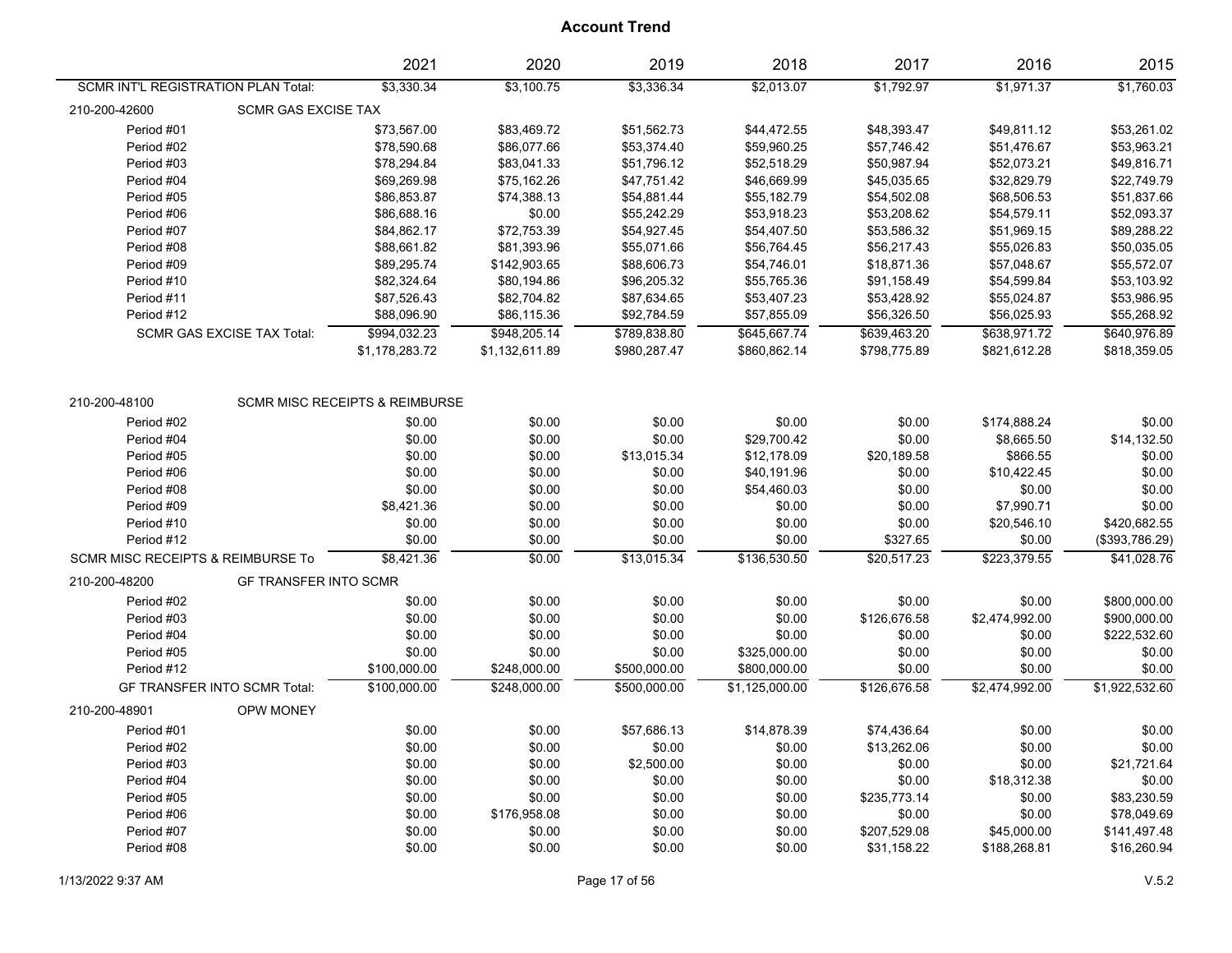|                    |                         | 2021           | 2020           | 2019           | 2018           | 2017           | 2016           | 2015           |
|--------------------|-------------------------|----------------|----------------|----------------|----------------|----------------|----------------|----------------|
| Period #09         |                         | \$35,550.65    | \$0.00         | \$0.00         | \$81,509.87    | \$48,740.61    | \$119.587.72   | \$69,533.75    |
| Period #10         |                         | \$0.00         | \$67,099.18    | \$0.00         | \$0.00         | \$59,598.94    | \$206,948.93   | (\$410,294.09) |
| Period #11         |                         | \$0.00         | \$40,641.98    | \$0.00         | \$117,847.01   | \$0.00         | \$189,710.89   | \$0.00         |
| Period #12         |                         | \$9,725.84     | \$0.00         | \$0.00         | \$0.00         | \$0.00         | \$0.00         | \$393,786.29   |
|                    | <b>OPW MONEY Total:</b> | \$45,276.49    | \$284,699.24   | \$60,186.13    | \$214.235.27   | \$670,498.69   | \$767.828.73   | \$393,786.29   |
|                    |                         | \$153,697.85   | \$532,699.24   | \$573,201.47   | \$1,475,765.77 | \$817,692.50   | \$3,466,200.28 | \$2,357,347.65 |
| S C M R Total:     |                         | \$1,331,981.57 | \$1,665,311.13 | \$1,553,488.94 | \$2,336,627.91 | \$1,616,468.39 | \$4,287,812.56 | \$3,175,706.70 |
| <b>SCMR Total:</b> |                         | \$1,331,981.57 | \$1,665,311.13 | \$1,553,488.94 | \$2,336,627.91 | \$1,616,468.39 | \$4,287,812.56 | \$3,175,706.70 |

## Fund: 212 PARKS & REC REVOLVING

#### **MISC REVENUE**

| 212-560-41600                                 | <b>P&amp;R REVOLVING MISC RECEIPTS</b> |                                           |            |             |             |             |            |             |
|-----------------------------------------------|----------------------------------------|-------------------------------------------|------------|-------------|-------------|-------------|------------|-------------|
| Period #01                                    |                                        | \$590.00                                  | \$511.00   | \$304.00    | \$395.00    | \$431.00    | \$633.00   | \$528.00    |
| Period #02                                    |                                        | \$1,611.00                                | \$776.00   | \$3,577.50  | \$812.00    | \$694.00    | \$1,067.00 | \$578.00    |
| Period #03                                    |                                        | \$3,274.00                                | \$734.00   | \$1,689.00  | \$1,849.00  | \$1,635.00  | \$1,031.00 | \$796.00    |
| Period #04                                    |                                        | \$2,786.00                                | \$70.00    | \$1,205.00  | \$3,519.00  | \$3,289.00  | \$598.00   | \$2,335.00  |
| Period #05                                    |                                        | \$3,886.04                                | \$718.00   | \$1,949.00  | \$3,511.00  | \$1,285.00  | \$2,388.00 | \$2,079.00  |
| Period #06                                    |                                        | \$2,809.00                                | \$1,165.00 | \$1,670.00  | \$1,890.00  | \$702.00    | \$1,097.00 | \$2,629.00  |
| Period #07                                    |                                        | \$2,012.00                                | \$2,069.50 | \$915.00    | \$1,197.00  | \$516.00    | \$546.00   | \$548.00    |
| Period #08                                    |                                        | \$753.00                                  | \$1,666.00 | \$1,659.00  | \$144.00    | \$244.00    | \$280.00   | \$1,016.00  |
| Period #09                                    |                                        | \$1,855.00                                | \$1,607.00 | \$878.00    | \$79.00     | \$232.00    | \$434.05   | \$1,115.00  |
| Period #10                                    | \$1,408.00                             |                                           | \$396.00   | \$317.00    | \$370.00    | \$464.95    | \$521.00   | \$1,413.09  |
| Period #11                                    | \$315.00                               |                                           | \$228.00   | \$373.00    | \$443.00    | \$330.00    | \$567.00   | \$3,331.00  |
| Period #12                                    |                                        | \$335.00                                  | \$6.00     | \$137.00    | \$121.00    | \$218.00    | \$164.00   | \$379.00    |
| <b>P&amp;R REVOLVING MISC RECEIPTS Total:</b> |                                        | \$21,634.04                               | \$9,946.50 | \$14,673.50 | \$14,330.00 | \$10,040.95 | \$9,326.05 | \$16,747.09 |
|                                               |                                        | \$21,634.04                               | \$9,946.50 | \$14,673.50 | \$14,330.00 | \$10,040.95 | \$9,326.05 | \$16,747.09 |
| 212-560-44200                                 | SPONSORS & DONATIONS                   |                                           |            |             |             |             |            |             |
| Period #06                                    |                                        | \$504.00                                  | \$0.00     | \$0.00      | \$0.00      | \$0.00      | \$0.00     | \$0.00      |
|                                               | SPONSORS & DONATIONS Total:            | \$504.00                                  | \$0.00     | \$0.00      | \$0.00      | \$0.00      | \$0.00     | \$0.00      |
|                                               |                                        | \$504.00                                  | \$0.00     | \$0.00      | \$0.00      | \$0.00      | \$0.00     | \$0.00      |
| 212-560-48500                                 |                                        | <b>P&amp;R REVOLVING SHELTER DEPOSITS</b> |            |             |             |             |            |             |
| Period #01                                    |                                        | \$0.00                                    | \$545.00   | \$655.00    | \$350.00    | \$675.00    | \$700.00   | \$650.00    |
| Period #02                                    |                                        | \$0.00                                    | \$360.00   | \$150.00    | \$400.00    | \$300.00    | \$350.00   | \$2,096.00  |
| Period #03                                    |                                        | \$0.00                                    | \$170.00   | \$225.00    | \$350.00    | \$400.00    | \$300.00   | \$200.00    |
| Period #04                                    |                                        | \$845.00                                  | \$30.00    | \$525.00    | \$475.00    | \$550.00    | \$450.00   | \$775.00    |
| Period #05                                    |                                        | \$1,315.00                                | \$0.00     | \$570.00    | \$825.00    | \$850.00    | \$1,035.00 | \$475.00    |
|                                               |                                        |                                           |            |             |             |             |            |             |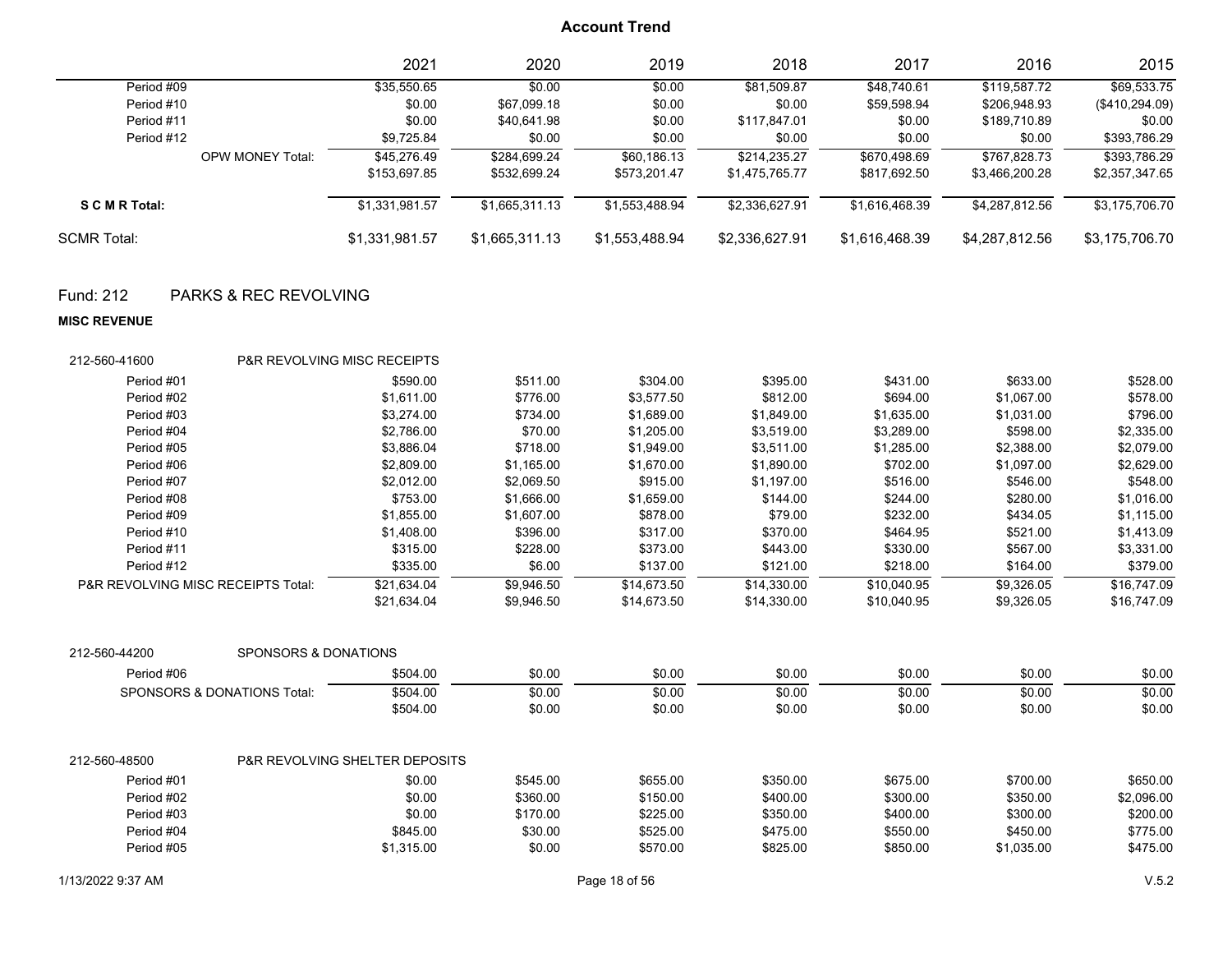|                                                         | 2021                        | 2020        | 2019        | 2018        | 2017        | 2016        | 2015         |
|---------------------------------------------------------|-----------------------------|-------------|-------------|-------------|-------------|-------------|--------------|
| Period #06                                              | \$2,195.00                  | \$100.00    | \$600.00    | \$625.00    | \$625.00    | \$743.00    | \$724.00     |
| Period #07                                              | \$1,480.00                  | \$0.00      | \$600.00    | \$480.00    | \$294.00    | \$450.00    | \$385.00     |
| Period #08                                              | \$1,136.00                  | \$0.00      | \$375.00    | \$650.00    | \$225.00    | \$300.00    | \$400.00     |
| Period #09                                              | \$275.00                    | \$30.00     | \$300.00    | \$350.00    | \$225.00    | \$200.00    | (\$1,621.00) |
| Period #10                                              | \$53.00                     | \$25.00     | \$50.00     | \$0.00      | \$100.00    | \$255.00    | \$0.00       |
| Period #11                                              | \$25.00                     | \$25.00     | \$0.00      | \$0.00      | \$0.00      | \$0.00      | \$0.00       |
| Period #12                                              | \$37.00                     | \$0.00      | \$105.00    | \$0.00      | \$0.00      | \$0.00      | \$0.00       |
| P&R REVOLVING SHELTER DEPOSITS T                        | \$7,361.00                  | \$1,285.00  | \$4,155.00  | \$4,505.00  | \$4,244.00  | \$4,783.00  | \$4,084.00   |
|                                                         | \$7,361.00                  | \$1,285.00  | \$4,155.00  | \$4,505.00  | \$4,244.00  | \$4,783.00  | \$4,084.00   |
| <b>MISC REVENUE Total:</b>                              | \$29,499.04                 | \$11,231.50 | \$18,828.50 | \$18,835.00 | \$14,284.95 | \$14,109.05 | \$20,831.09  |
| PARKS & REC REVOLVING Total:                            | \$29,499.04                 | \$11,231.50 | \$18,828.50 | \$18,835.00 | \$14,284.95 | \$14,109.05 | \$20,831.09  |
| <b>LIBERTY PARK</b><br>Fund: 213                        |                             |             |             |             |             |             |              |
| <b>LIBERTY PARK</b>                                     |                             |             |             |             |             |             |              |
| <b>LIBERTY PARK RENTS &amp; LEASES</b><br>213-850-44700 |                             |             |             |             |             |             |              |
| Period #06                                              | \$0.00                      | \$0.00      | \$0.00      | \$10.00     | \$0.00      | \$0.00      | \$0.00       |
| LIBERTY PARK RENTS & LEASES Total:                      | \$0.00                      | \$0.00      | \$0.00      | \$10.00     | \$0.00      | \$0.00      | \$0.00       |
|                                                         | \$0.00                      | \$0.00      | \$0.00      | \$10.00     | \$0.00      | \$0.00      | \$0.00       |
| <b>LIBERTY PARK GAS ROYALTIES</b><br>213-850-47200      |                             |             |             |             |             |             |              |
| Period #01                                              | \$0.00                      | \$149.14    | \$499.07    | \$410.89    | \$854.47    | \$563.80    | \$1,070.48   |
| Period #02                                              | \$0.00                      | \$337.65    | \$0.00      | \$125.84    | \$824.16    | \$372.02    | \$1,047.49   |
| Period #03                                              | \$0.00                      | \$0.00      | \$152.10    | \$0.00      | \$931.55    | \$367.58    | \$625.63     |
| Period #04                                              | \$0.00                      | \$0.00      | \$251.25    | \$497.17    | \$0.00      | \$305.49    | \$637.50     |
| Period #05                                              | \$0.00                      | \$0.00      | \$124.82    | \$408.87    | \$1,102.39  | \$316.47    | \$568.91     |
| Period #06                                              | \$0.00                      | \$0.00      | \$402.52    | \$196.64    | \$573.53    | \$266.40    | \$397.94     |
| Period #07                                              | \$0.00                      | \$0.00      | \$0.00      | \$0.00      | \$345.76    | \$0.00      | \$251.17     |
| Period #08                                              | \$0.00                      | \$0.00      | \$221.74    | \$1,017.91  | \$921.30    | \$663.53    | \$448.56     |
| Period #09                                              | \$0.00                      | \$0.00      | \$791.75    | \$0.00      | \$562.90    | \$654.46    | \$393.39     |
| Period #10                                              | \$0.00                      | \$0.00      | \$0.00      | \$551.20    | \$365.44    | \$577.15    | \$328.59     |
| Period #11                                              | \$0.00                      | \$0.00      | \$223.93    | \$0.00      | \$0.00      | \$0.00      | \$213.21     |
| Period #12                                              | \$0.00                      | \$0.00      | \$174.76    | \$531.06    | \$665.95    | \$473.27    | \$265.86     |
| LIBERTY PARK GAS ROYALTIES Total:                       | \$0.00                      | \$486.79    | \$2,841.94  | \$3,739.58  | \$7,147.45  | \$4,560.17  | \$6,248.73   |
|                                                         | \$0.00                      | \$486.79    | \$2,841.94  | \$3,739.58  | \$7,147.45  | \$4,560.17  | \$6,248.73   |
| 213-850-48100                                           | LIBERTY PARK REIMBURSEMENTS |             |             |             |             |             |              |
| Period #02                                              | \$0.00                      | \$0.00      | \$0.00      | \$0.00      | \$0.00      | \$0.00      | \$4,200.00   |
| LIBERTY PARK REIMBURSEMENTS Total:                      | \$0.00                      | \$0.00      | \$0.00      | \$0.00      | \$0.00      | \$0.00      | \$4,200.00   |
|                                                         |                             |             |             |             |             |             |              |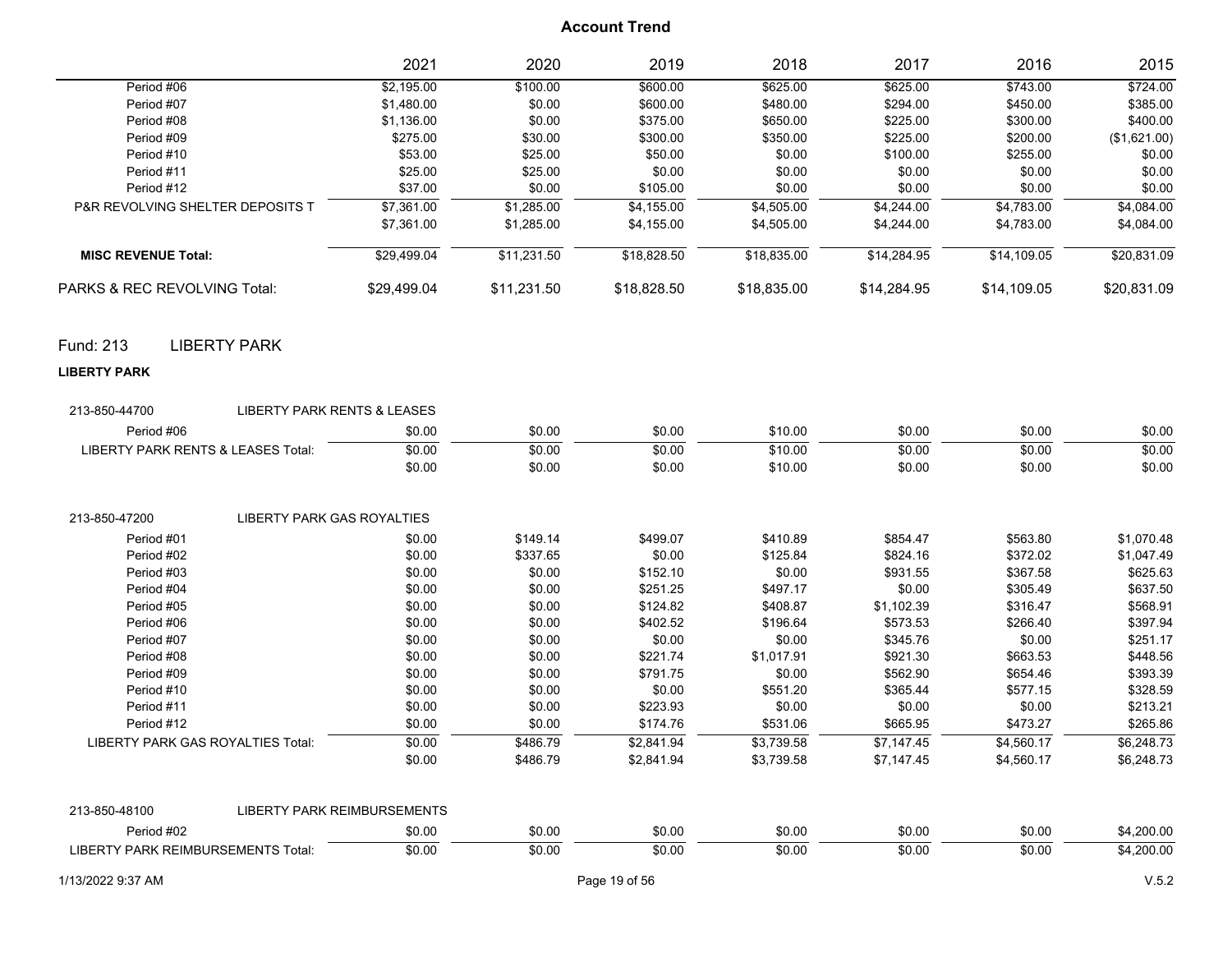|                                  |                                   | 2021   | 2020     | 2019       | 2018       | 2017       | 2016       | 2015        |
|----------------------------------|-----------------------------------|--------|----------|------------|------------|------------|------------|-------------|
| 213-850-48400                    | LIBERTY PARK TREE MEMORIAL DONATI |        |          |            |            |            |            |             |
| Period #03                       |                                   | \$0.00 | \$0.00   | \$0.00     | \$0.00     | \$0.00     | \$375.00   | \$375.00    |
| Period #05                       |                                   | \$0.00 | \$0.00   | \$0.00     | \$375.00   | \$0.00     | \$0.00     | \$0.00      |
| Period #06                       |                                   | \$0.00 | \$375.00 | \$0.00     | \$0.00     | \$0.00     | \$0.00     | \$0.00      |
| Period #09                       |                                   | \$0.00 | \$0.00   | \$0.00     | \$0.00     | \$0.00     | \$0.00     | \$375.00    |
| Period #10                       |                                   | \$0.00 | \$0.00   | \$375.00   | \$0.00     | \$0.00     | \$0.00     | \$0.00      |
| LIBERTY PARK TREE MEMORIAL DONAT |                                   | \$0.00 | \$375.00 | \$375.00   | \$375.00   | \$0.00     | \$375.00   | \$750.00    |
|                                  |                                   | \$0.00 | \$375.00 | \$375.00   | \$375.00   | \$0.00     | \$375.00   | \$4,950.00  |
| <b>LIBERTY PARK Total:</b>       |                                   | \$0.00 | \$861.79 | \$3.216.94 | \$4.124.58 | \$7.147.45 | \$4.935.17 | \$11.198.73 |
| LIBERTY PARK Total:              |                                   | \$0.00 | \$861.79 | \$3,216.94 | \$4,124.58 | \$7.147.45 | \$4,935.17 | \$11,198.73 |

### Fund: 214 MUNI MOTOR VEHICLE

#### **TRANSFER REVENUE**

| 214-840-44300                          | <b>MUNICIPAL MOTOR VEHICLES</b> |              |              |              |              |              |              |              |
|----------------------------------------|---------------------------------|--------------|--------------|--------------|--------------|--------------|--------------|--------------|
| Period #01                             |                                 | \$10,622.31  | \$11,928.44  | \$11,807.47  | \$11,500.02  | \$12,144.42  | \$11,937.02  | \$11,006.28  |
| Period #02                             |                                 | \$12,585.00  | \$13,419.00  | \$12,229.50  | \$13,203.75  | \$12,918.75  | \$11,148.75  | \$12,123.75  |
| Period #03                             |                                 | \$10,995.00  | \$10,794.75  | \$11,630.25  | \$11,280.00  | \$10,458.75  | \$12.611.25  | \$11,152.50  |
| Period #04                             |                                 | \$13,214.85  | \$9,015.56   | \$11,385.11  | \$11,894.38  | \$12,300.94  | \$11,727.86  | \$12,303.00  |
| Period #05                             |                                 | \$12,015.00  | \$6,558.75   | \$11,940.75  | \$11,388.75  | \$11,617.50  | \$12,255.00  | \$13,245.00  |
| Period #06                             |                                 | \$14,313.75  | \$10,882.50  | \$12,900.75  | \$14,773.12  | \$14,377.50  | \$13,522.50  | \$13,280.62  |
| Period #07                             |                                 | \$14,793.06  | \$16,082.15  | \$12,865.44  | \$12,499.89  | \$13,797.70  | \$14,251.90  | \$13,586.95  |
| Period #08                             |                                 | \$14,280.00  | \$14,043.75  | \$12,490.50  | \$12.056.25  | \$11,898.75  | \$12,622.50  | \$12,311.25  |
| Period #09                             |                                 | \$13,301.25  | \$13,697.25  | \$12,105.00  | \$13,466.25  | \$12,693.75  | \$12,873.75  | \$11,831.25  |
| Period #10                             |                                 | \$12,236.25  | \$12,521.25  | \$11,292.75  | \$11,065.50  | \$10,668.75  | \$9,967.50   | \$12,622.50  |
| Period #11                             |                                 | \$12,210.00  | \$12,445.50  | \$12,721.50  | \$12,234.75  | \$11,370.00  | \$11,178.75  | \$13,751.25  |
| Period #12                             |                                 | \$11,388.75  | \$11,467.50  | \$10,657.50  | \$12,735.00  | \$12,491.25  | \$11,546.25  | \$9,877.50   |
| <b>MUNICIPAL MOTOR VEHICLES Total:</b> |                                 | \$151,955.22 | \$142.856.40 | \$144,026.52 | \$148,097.66 | \$146,738.06 | \$145,643.03 | \$147,091.85 |
|                                        |                                 | \$151,955.22 | \$142,856.40 | \$144,026.52 | \$148,097.66 | \$146,738.06 | \$145,643.03 | \$147,091.85 |
| <b>TRANSFER REVENUE Total:</b>         |                                 | \$151,955.22 | \$142,856.40 | \$144,026.52 | \$148,097.66 | \$146,738.06 | \$145,643.03 | \$147,091.85 |
| MUNI MOTOR VEHICLE Total:              |                                 | \$151,955.22 | \$142,856.40 | \$144,026.52 | \$148,097.66 | \$146,738.06 | \$145,643.03 | \$147,091.85 |

### Fund: 215 ENHANCED 911

#### **ENHANCED 9-1-1 WIRELESS**

| 215-830-47400 | <b>ENCHANCED 911 WIRELESS</b> |        |        |        |        |        |          |
|---------------|-------------------------------|--------|--------|--------|--------|--------|----------|
| Period #02    | \$0.00                        | \$0.00 | \$0.00 | \$0.00 | \$0.00 | \$0.00 | \$901.68 |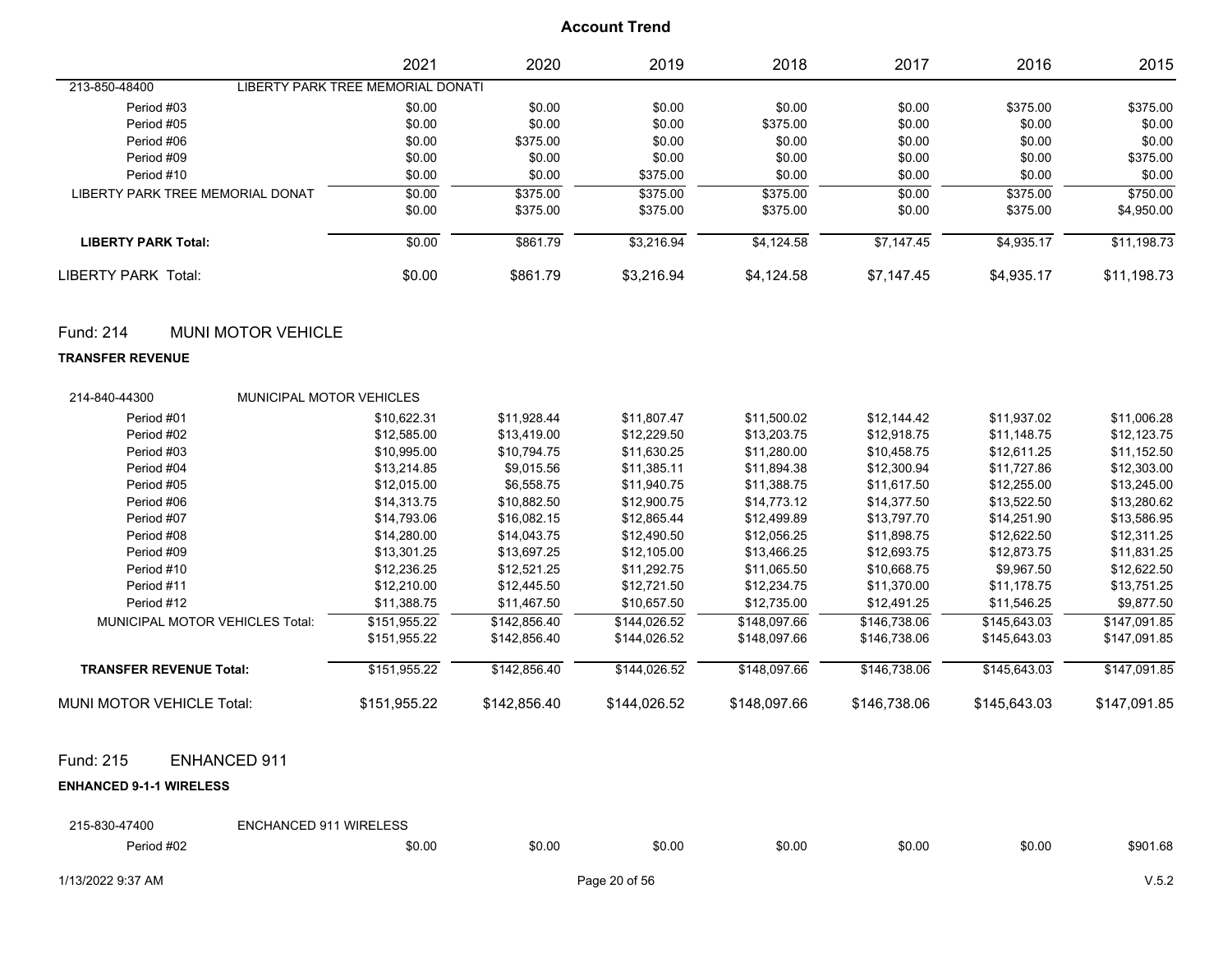|                                                | 2021     | 2020     | 2019        | 2018         | 2017         | 2016       | 2015         |
|------------------------------------------------|----------|----------|-------------|--------------|--------------|------------|--------------|
| Period #09                                     | \$0.00   | \$0.00   | \$0.00      | \$0.00       | \$0.00       | \$0.00     | \$3,832.24   |
| ENCHANCED 911 WIRELESS Total:                  | \$0.00   | \$0.00   | \$0.00      | \$0.00       | \$0.00       | \$0.00     | \$4,733.92   |
|                                                | \$0.00   | \$0.00   | \$0.00      | \$0.00       | \$0.00       | \$0.00     | \$4,733.92   |
| <b>ENHANCED 9-1-1 WIRELESS Total:</b>          | \$0.00   | \$0.00   | \$0.00      | \$0.00       | \$0.00       | \$0.00     | \$4,733.92   |
| ENHANCED 911 Total:                            | \$0.00   | \$0.00   | \$0.00      | \$0.00       | \$0.00       | \$0.00     | \$4,733.92   |
| PERMISSIVE TAX<br>Fund: 216                    |          |          |             |              |              |            |              |
| <b>PERMISSIVE TAX</b>                          |          |          |             |              |              |            |              |
| PERMISSIVE TAX<br>216-860-40000                |          |          |             |              |              |            |              |
| Period #02                                     | \$0.00   | \$0.00   | \$0.00      | \$0.00       | \$0.00       | \$0.00     | \$326,201.35 |
| Period #05                                     | \$0.00   | \$0.00   | \$0.00      | \$197,200.00 | \$0.00       | \$0.00     | \$0.00       |
| Period #08                                     | \$0.00   | \$0.00   | \$0.00      | \$0.00       | \$67,306.82  | \$0.00     | \$0.00       |
| Period #10                                     | \$0.00   | \$0.00   | \$70,000.00 | \$0.00       | \$0.00       | \$0.00     | \$0.00       |
| PERMISSIVE TAX Total:                          | \$0.00   | \$0.00   | \$70,000.00 | \$197,200.00 | \$67,306.82  | \$0.00     | \$326,201.35 |
|                                                | \$0.00   | \$0.00   | \$70,000.00 | \$197,200.00 | \$67,306.82  | \$0.00     | \$326,201.35 |
| 216-860-48200<br>PERMISSIVE TAX TRANSFERS      |          |          |             |              |              |            |              |
| Period #12                                     | \$0.00   | \$0.00   | \$0.00      | \$0.00       | \$132,694.00 | \$0.00     | \$0.00       |
| PERMISSIVE TAX TRANSFERS Total:                | \$0.00   | \$0.00   | \$0.00      | \$0.00       | \$132.694.00 | \$0.00     | \$0.00       |
|                                                | \$0.00   | \$0.00   | \$0.00      | \$0.00       | \$132,694.00 | \$0.00     | \$0.00       |
| <b>PERMISSIVE TAX Total:</b>                   | \$0.00   | \$0.00   | \$70,000.00 | \$197,200.00 | \$200,000.82 | \$0.00     | \$326,201.35 |
| PERMISSIVE TAX Total:                          | \$0.00   | \$0.00   | \$70,000.00 | \$197,200.00 | \$200,000.82 | \$0.00     | \$326,201.35 |
| Fund: 220<br><b>STATE HIGHWAY</b>              |          |          |             |              |              |            |              |
| <b>STATE HIGHWAY</b>                           |          |          |             |              |              |            |              |
| STATE HGWY VEHICLE REGIS FEES<br>220-210-42400 |          |          |             |              |              |            |              |
| Period #01                                     | \$815.49 | \$839.58 | \$1,998.24  | \$2,198.44   | \$886.44     | \$1,159.73 | \$892.61     |

| Period #02 | \$1,185.68 | \$1.217.63 | $($ \$999.12) | \$1.958.92 | \$1.159.36 | \$847.25   | \$1.020.45 |
|------------|------------|------------|---------------|------------|------------|------------|------------|
| Period #03 | \$805.47   | \$0.00     | \$2.113.99    | \$965.76   | \$803.26   | \$1.078.89 | \$1.303.78 |
| Period #04 | \$1.038.50 | \$1.521.49 | \$895.87      | \$941.74   | \$935.64   | \$871.27   | (\$369.24) |
| Period #05 | \$1.091.09 | \$417.47   | \$984.39      | \$943.70   | \$965.12   | \$1.053.68 | \$2,003.70 |
| Period #06 | \$2.957.70 | \$0.00     | \$3.397.91    | \$3.382.86 | \$2.976.35 | \$2.951.02 | \$2.032.79 |
| Period #07 | \$1,334.05 | \$4.516.41 | \$0.00        | \$891.49   | \$1,053.38 | \$998.00   | \$974.57   |
| Period #08 | \$1,769.82 | \$1.653.90 | \$2,359.78    | \$1.159.69 | \$1.267.57 | \$1.426.27 | \$1.539.49 |
|            |            |            |               |            |            |            |            |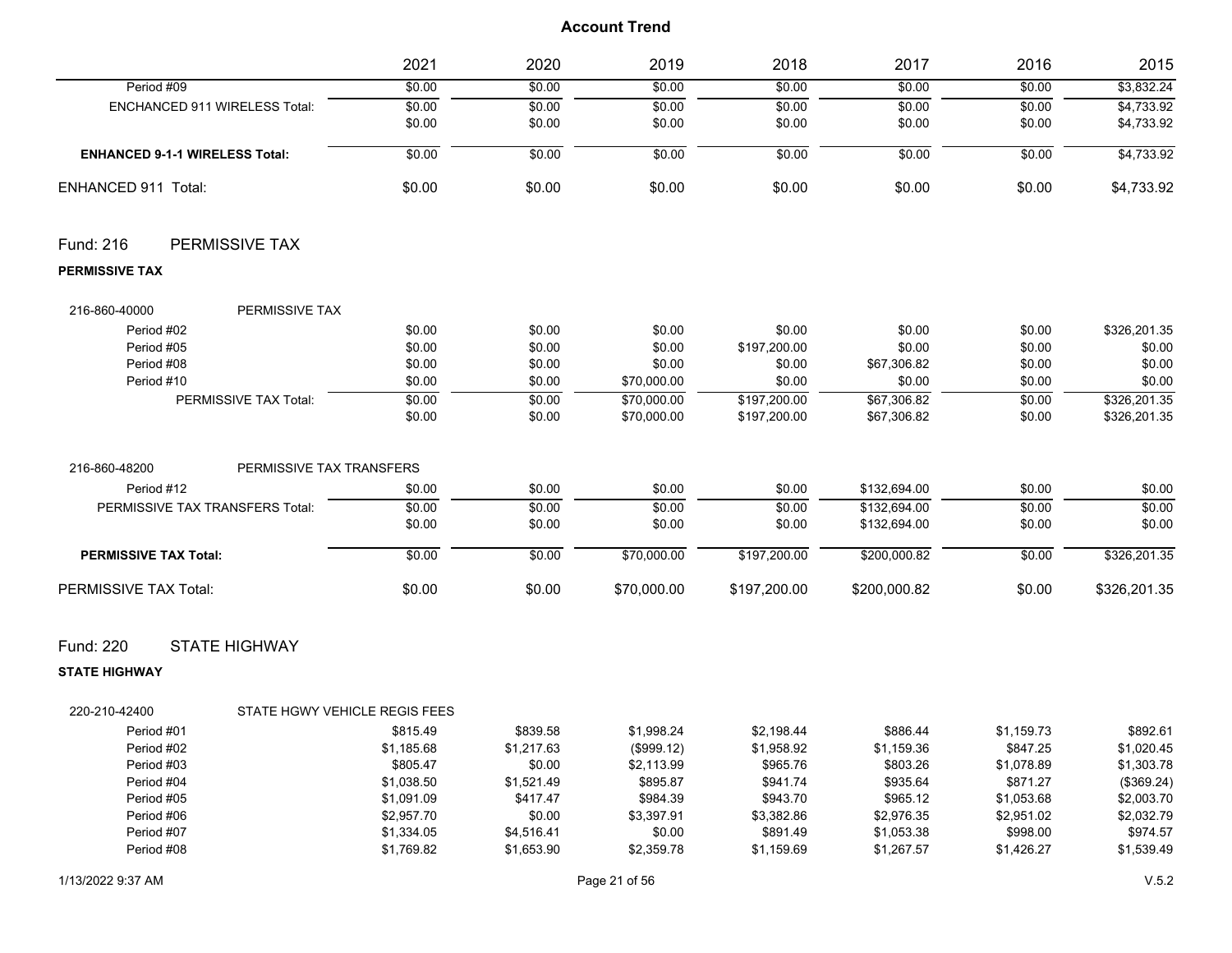|                                     | 2021                           | 2020        | 2019        | 2018        | 2017        | 2016        | 2015        |
|-------------------------------------|--------------------------------|-------------|-------------|-------------|-------------|-------------|-------------|
| Period #09                          | \$1,060.07                     | \$1,105.60  | \$906.86    | \$1,049.05  | \$937.62    | \$974.35    | \$876.17    |
| Period #10                          | \$853.04                       | \$949.60    | \$899.31    | \$820.56    | \$915.87    | \$785.28    | \$1,021.88  |
| Period #11                          | \$854.70                       | \$1,648.44  | \$1,615.13  | \$921.59    | \$871.26    | \$867.51    | \$2,179.84  |
| Period #12                          | \$903.68                       | \$830.37    | \$998.93    | \$2,051.17  | \$0.00      | \$1,635.62  | \$763.59    |
| STATE HGWY VEHICLE REGIS FEES Tot   | \$14,669.29                    | \$14,700.49 | \$15,171.29 | \$17,284.97 | \$12,771.87 | \$14,648.87 | \$14,239.63 |
| 220-210-42500                       | ST HWY INT'L REGISTRATION PLAN |             |             |             |             |             |             |
| Period #03                          | \$0.00                         | \$251.41    | \$0.00      | \$0.00      | \$145.38    | \$0.00      | \$0.00      |
| Period #04                          | \$270.03                       | \$0.00      | \$0.00      | \$0.00      | \$0.00      | \$159.84    | \$142.71    |
| Period #05                          | \$0.00                         | \$0.00      | \$270.51    | \$163.22    | \$0.00      | \$0.00      | \$0.00      |
| ST HWY INT'L REGISTRATION PLAN Tota | \$270.03                       | \$251.41    | \$270.51    | \$163.22    | \$145.38    | \$159.84    | \$142.71    |
| 220-210-42600                       | STATE HGWY GAS EXCISE TAX      |             |             |             |             |             |             |
| Period #01                          | \$5,964.89                     | \$6,767.81  | \$4,180.76  | \$3,605.88  | \$3,923.80  | \$4,038.74  | \$4,318.47  |
| Period #02                          | \$6,372.22                     | \$6,979.27  | \$4,327.65  | \$4,861.64  | \$4,682.14  | \$4,173.78  | \$4,375.39  |
| Period #03                          | \$6,348.23                     | \$6,733.08  | \$4,199.68  | \$4,258.24  | \$4,134.16  | \$4,222.15  | \$4,039.19  |
| Period #04                          | \$5,616.48                     | \$6,094.24  | \$3,871.74  | \$3,784.05  | \$3,651.54  | \$2,661.87  | \$1,844.23  |
| Period #05                          | \$7,042.21                     | \$6,031.47  | \$4,449.85  | \$4,474.28  | \$4,419.09  | \$5,554.58  | \$4,203.06  |
| Period #06                          | \$7,028.77                     | \$0.00      | \$4,479.10  | \$4,371.75  | \$4,314.22  | \$4,425.33  | \$4,223.78  |
| Period #07                          | \$6,880.72                     | \$5,898.92  | \$4,453.58  | \$4,411.42  | \$4,344.84  | \$4,213.71  | \$7,239.59  |
| Period #08                          | \$7,188.80                     | \$6,599.51  | \$4,465.27  | \$4,602.52  | \$4,558.17  | \$4,461.64  | \$4,056.89  |
| Period #09                          | \$7,240.20                     | \$11,586.78 | \$7,184.33  | \$4,438.87  | \$1,530.11  | \$4,625.57  | \$4,505.85  |
| Period #10                          | \$6,674.97                     | \$6,502.29  | \$7,800.43  | \$4,521.52  | \$7,391.23  | \$4,427.01  | \$4,305.73  |
| Period #11                          | \$7,096.74                     | \$6,705.80  | \$7,105.51  | \$4,330.32  | \$4,332.07  | \$4,461.48  | \$4,377.32  |
| Period #12                          | \$7,142.99                     | \$6,982.33  | \$7,523.08  | \$4,690.95  | \$4,567.01  | \$4,542.64  | \$4,481.26  |
| STATE HGWY GAS EXCISE TAX Total:    | \$80,597.22                    | \$76,881.50 | \$64,040.98 | \$52,351.44 | \$51,848.38 | \$51,808.50 | \$51,970.76 |
|                                     | \$95,536.54                    | \$91,833.40 | \$79,482.78 | \$69,799.63 | \$64,765.63 | \$66,617.21 | \$66,353.10 |
| <b>STATE HIGHWAY Total:</b>         | \$95,536.54                    | \$91,833.40 | \$79,482.78 | \$69,799.63 | \$64,765.63 | \$66,617.21 | \$66,353.10 |
| <b>STATE HIGHWAY Total:</b>         | \$95,536.54                    | \$91,833.40 | \$79,482.78 | \$69,799.63 | \$64,765.63 | \$66,617.21 | \$66,353.10 |
| Fund: 230<br><b>DRUG</b>            |                                |             |             |             |             |             |             |
|                                     |                                |             |             |             |             |             |             |
| <b>DRUG RESTITUTIONS</b>            |                                |             |             |             |             |             |             |
| 230-230-45000                       | <b>DRUG RESTITUTIONS</b>       |             |             |             |             |             |             |

| Period #02                      | \$0.00   | \$0.00 | \$0.00     | \$0.00   | \$145,347.43  | \$100.00 | \$150.00 |
|---------------------------------|----------|--------|------------|----------|---------------|----------|----------|
| Period #04                      | \$0.00   | \$0.00 | \$0.00     | \$0.00   | \$150.00      | \$0.00   | \$0.00   |
| Period #05                      | \$0.00   | \$0.00 | \$0.00     | \$0.00   | \$0.00        | \$0.00   | \$2.00   |
| Period #06                      | \$0.00   | \$0.00 | \$2,069.34 | \$0.00   | \$579.00      | \$0.00   | \$0.00   |
| Period #07                      | \$83.00  | \$0.00 | \$0.00     | \$960.00 | \$71.00       | \$0.00   | \$0.00   |
| Period #08                      | \$417.00 | \$0.00 | \$0.00     | \$0.00   | \$0.00        | \$0.00   | \$0.00   |
| Period #12                      | \$0.00   | \$0.00 | \$0.00     | \$0.00   | $($ \$800.00) | \$0.00   | \$0.00   |
| <b>DRUG RESTITUTIONS Total:</b> | \$500.00 | \$0.00 | \$2,069.34 | \$960.00 | \$145,347.43  | \$100.00 | \$152.00 |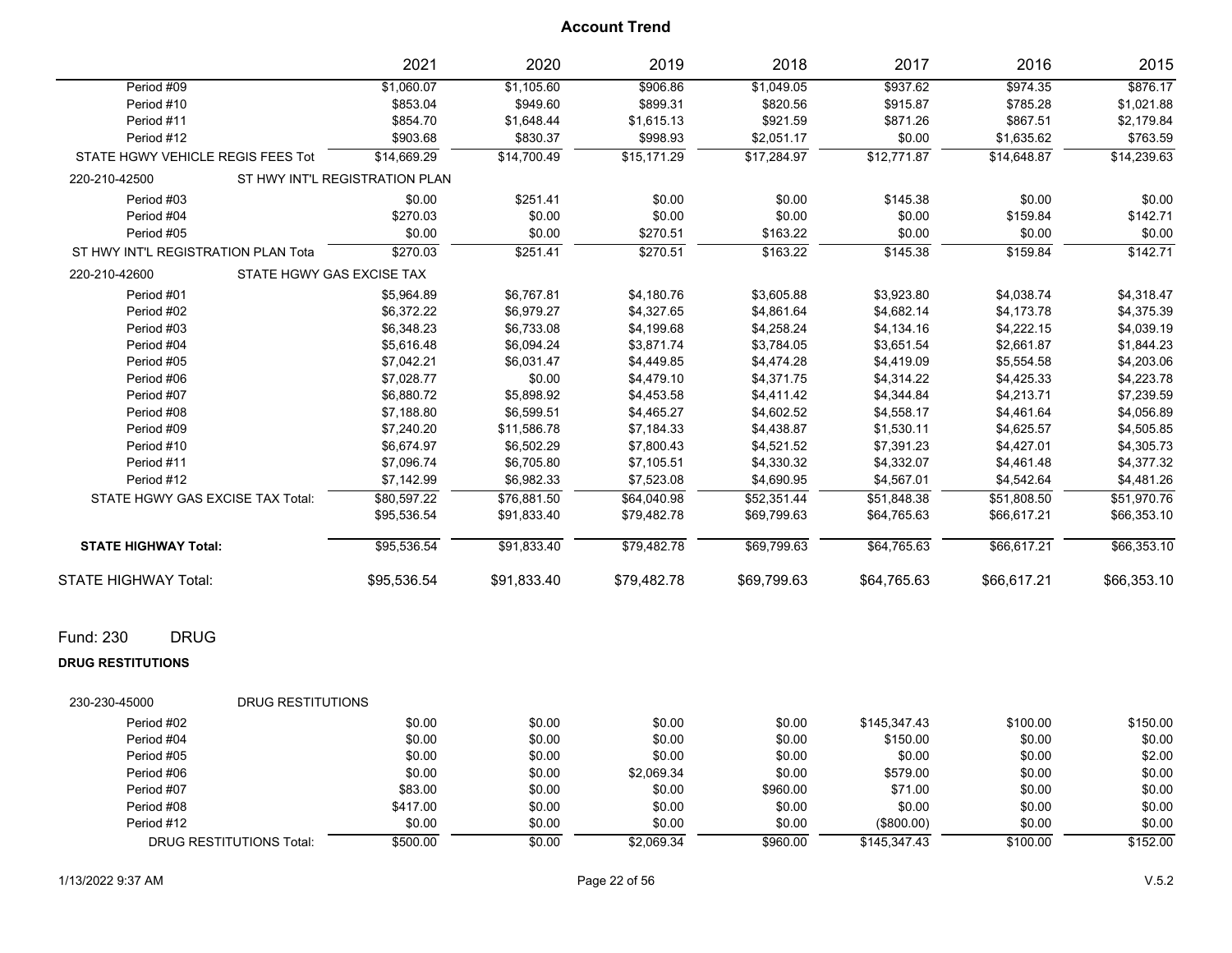|                                   | 2021                           | 2020        | 2019       | 2018       | 2017         | 2016       | 2015     |
|-----------------------------------|--------------------------------|-------------|------------|------------|--------------|------------|----------|
|                                   | \$500.00                       | \$0.00      | \$2,069.34 | \$960.00   | \$145,347.43 | \$100.00   | \$152.00 |
| 230-230-48100                     | DRUG MISC RECEIPTS & REIMBURSE |             |            |            |              |            |          |
| Period #01                        | \$0.00                         | \$0.00      | \$1,764.59 | \$0.00     | \$150.00     | \$0.00     | \$0.00   |
| Period #02                        | \$0.00                         | \$49.00     | \$0.00     | \$0.00     | \$0.00       | \$0.00     | \$0.00   |
| Period #03                        | \$0.00                         | \$27,372.10 | \$0.00     | \$0.00     | \$0.00       | \$0.00     | \$0.00   |
| Period #06                        | \$0.00                         | \$0.00      | \$300.00   | \$0.00     | \$0.00       | \$0.00     | \$0.00   |
| Period #07                        | \$0.00                         | \$598.00    | \$0.00     | \$0.00     | \$0.00       | \$6,855.00 | \$0.00   |
| Period #08                        | \$0.00                         | \$430.00    | \$0.00     | \$0.00     | \$0.00       | \$0.00     | \$0.00   |
| Period #10                        | \$0.00                         | \$0.00      | \$0.00     | \$2,486.25 | \$0.00       | \$0.00     | \$0.00   |
| Period #12                        | \$0.00                         | \$0.00      | \$0.00     | \$72.00    | (\$150.00)   | \$0.00     | \$0.00   |
| DRUG MISC RECEIPTS & REIMBURSE To | \$0.00                         | \$28,449.10 | \$2,064.59 | \$2,558.25 | \$0.00       | \$6,855.00 | \$0.00   |
|                                   | \$0.00                         | \$28,449.10 | \$2,064.59 | \$2,558.25 | \$0.00       | \$6,855.00 | \$0.00   |
| <b>DRUG RESTITUTIONS Total:</b>   | \$500.00                       | \$28,449.10 | \$4,133.93 | \$3,518.25 | \$145,347.43 | \$6,955.00 | \$152.00 |
| DRUG Total:                       | \$500.00                       | \$28,449.10 | \$4,133.93 | \$3,518.25 | \$145,347.43 | \$6,955.00 | \$152.00 |

Fund: 240 LAW ENFORCEMENT

**DARE FUND**

| 240-240-45000                    | LAW ENFORCEMENT MUNICIPAL FINE |          |            |               |          |          |          |          |
|----------------------------------|--------------------------------|----------|------------|---------------|----------|----------|----------|----------|
| Period #01                       |                                | \$123.00 | \$35.00    | \$60.00       | \$120.00 | \$50.00  | \$50.00  | \$0.00   |
| Period #02                       |                                | \$25.00  | \$60.00    | \$50.00       | \$145.00 | \$50.00  | \$0.00   | \$25.00  |
| Period #03                       |                                | \$110.00 | \$95.00    | \$148.00      | \$98.00  | \$25.00  | \$35.00  | \$60.00  |
| Period #04                       |                                | \$130.00 | \$35.00    | \$35.00       | \$25.00  | \$85.00  | \$60.00  | \$75.00  |
| Period #05                       |                                | \$163.00 | \$123.00   | \$105.00      | \$148.00 | \$0.00   | \$60.00  | \$85.00  |
| Period #06                       |                                | \$120.00 | \$85.00    | \$0.00        | \$25.00  | \$50.00  | \$50.00  | \$50.00  |
| Period #07                       |                                | \$60.00  | \$158.00   | \$152.00      | \$0.00   | \$25.00  | \$35.00  | \$85.00  |
| Period #08                       |                                | \$60.00  | \$85.00    | \$397.00      | \$95.00  | \$208.00 | \$60.00  | \$148.00 |
| Period #09                       |                                | \$25.00  | \$60.00    | \$60.00       | \$165.00 | \$50.00  | \$95.00  | \$148.00 |
| Period #10                       |                                | \$72.00  | \$0.00     | \$60.00       | \$29.00  | \$0.00   | \$35.00  | \$85.00  |
| Period #11                       |                                | \$35.00  | \$0.00     | \$145.00      | \$106.00 | \$50.00  | \$50.00  | \$158.00 |
| Period #12                       |                                | \$0.00   | \$60.00    | \$208.00      | \$0.00   | \$180.00 | \$85.00  | \$0.00   |
| LAW ENFORCEMENT MUNICIPAL FINE T |                                | \$923.00 | \$796.00   | \$1,420.00    | \$956.00 | \$773.00 | \$615.00 | \$919.00 |
| 240-240-45200                    | DARE PROGRAM                   |          |            |               |          |          |          |          |
| Period #01                       |                                | \$0.00   | \$4,948.09 | \$0.00        | \$0.00   | \$0.00   | \$0.00   | \$0.00   |
| Period #04                       |                                | \$0.00   | \$4,948.09 | \$0.00        | \$0.00   | \$0.00   | \$0.00   | \$0.00   |
| Period #05                       |                                | \$0.00   | \$0.00     | \$15,010.75   | \$0.00   | \$0.00   | \$0.00   | \$0.00   |
| Period #06                       |                                | \$0.00   | \$0.00     | (\$15,010.75) | \$0.00   | \$0.00   | \$0.00   | \$0.00   |
| Period #08                       |                                | \$0.00   | \$4,948.07 | \$0.00        | \$0.00   | \$0.00   | \$0.00   | \$0.00   |
| Period #09                       |                                | \$0.00   | \$504.00   | \$0.00        | \$0.00   | \$0.00   | \$0.00   | \$0.00   |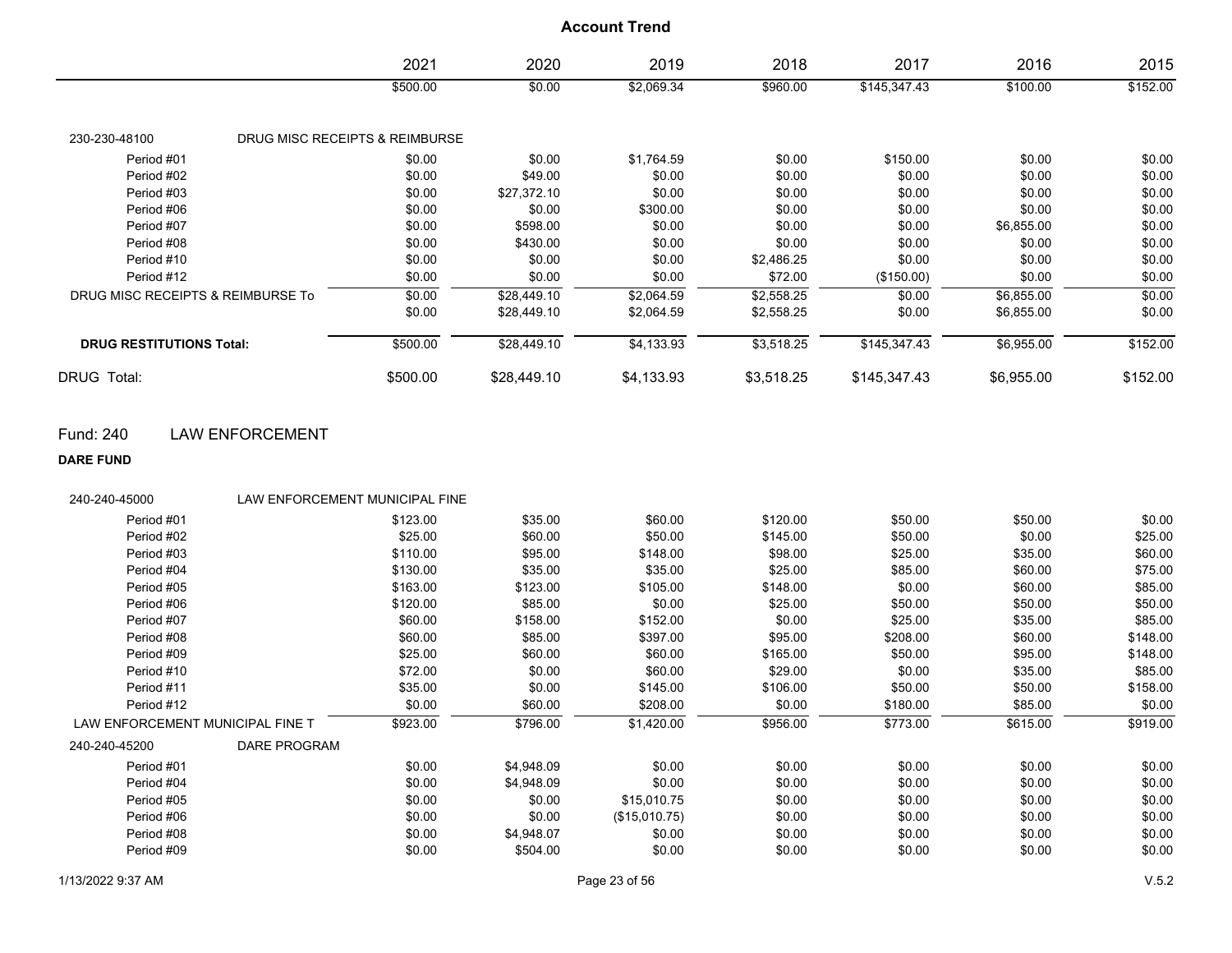|                                  | 2021                              | 2020          | 2019       | 2018       | 2017        | 2016     | 2015          |
|----------------------------------|-----------------------------------|---------------|------------|------------|-------------|----------|---------------|
| Period #10                       | \$0.00                            | (\$14,844.25) | \$4,948.09 | \$0.00     | \$387.00    | \$0.00   | \$0.00        |
| Period #11                       | \$484.95                          | \$0.00        | \$0.00     | \$516.00   | \$0.00      | \$0.00   | \$0.00        |
| DARE PROGRAM Total:              | \$484.95                          | \$504.00      | \$4,948.09 | \$516.00   | \$387.00    | \$0.00   | \$0.00        |
|                                  | \$1,407.95                        | \$1,300.00    | \$6,368.09 | \$1,472.00 | \$1,160.00  | \$615.00 | \$919.00      |
| 240-240-48100                    | LAW MISC RECEIPTS & REIMBURSEMENT |               |            |            |             |          |               |
| Period #02                       | \$0.00                            | \$0.00        | \$0.00     | \$800.00   | \$48,830.55 | \$0.00   | \$658.97      |
| Period #03                       | \$500.00                          | \$0.00        | \$0.00     | \$157.00   | \$0.00      | \$0.00   | \$13,655.50   |
| Period #04                       | \$0.00                            | \$0.00        | \$514.00   | \$0.00     | \$0.00      | \$0.00   | \$0.00        |
| Period #05                       | \$1,509.20                        | \$0.00        | \$36.00    | \$0.00     | \$0.00      | \$0.00   | \$0.00        |
| Period #06                       | \$0.00                            | \$1,225.00    | \$300.00   | \$83.80    | \$0.00      | \$0.00   | \$0.00        |
| Period #08                       | \$0.00                            | \$0.00        | \$0.00     | \$678.40   | \$0.00      | \$0.00   | \$0.00        |
| Period #09                       | \$0.00                            | \$0.00        | \$0.00     | \$93.00    | \$0.00      | \$0.00   | \$0.00        |
| Period #10                       | \$0.00                            | \$0.00        | \$0.00     | \$0.00     | \$0.00      | \$0.00   | (\$13,655.50) |
| Period #11                       | \$500.00                          | \$0.00        | \$0.00     | \$0.00     | \$0.00      | \$0.00   | \$0.00        |
| Period #12                       | \$600.00                          | \$0.00        | \$0.00     | \$0.00     | \$2,183.27  | \$0.00   | \$0.00        |
| LAW MISC RECEIPTS & REIMBURSEMEN | \$3,109.20                        | \$1,225.00    | \$850.00   | \$1,812.20 | \$51,013.82 | \$0.00   | \$658.97      |
|                                  | \$3,109.20                        | \$1,225.00    | \$850.00   | \$1,812.20 | \$51,013.82 | \$0.00   | \$658.97      |
| <b>DARE FUND Total:</b>          | \$4,517.15                        | \$2,525.00    | \$7,218.09 | \$3,284.20 | \$52,173.82 | \$615.00 | \$1,577.97    |
| <b>LAW ENFORCEMENT Total:</b>    | \$4,517.15                        | \$2,525.00    | \$7,218.09 | \$3,284.20 | \$52,173.82 | \$615.00 | \$1,577.97    |

Fund: 270 AGENCY-UNCLAIMED

**UNCLAIMED FUNDS**

| 270-270-48100                      | UNCLAIMED TRUST FUND |            |          |            |          |         |          |          |
|------------------------------------|----------------------|------------|----------|------------|----------|---------|----------|----------|
| Period #01                         |                      | \$0.00     | \$100.00 | \$0.00     | \$0.00   | \$0.00  | \$0.00   | \$0.00   |
| Period #04                         |                      | \$0.00     | \$0.00   | \$0.00     | \$0.00   | \$0.00  | \$0.00   | \$2.89   |
| Period #05                         |                      | \$0.00     | \$0.00   | \$3,720.07 | \$0.00   | \$0.00  | \$0.00   | \$5.08   |
| Period #08                         |                      | \$0.00     | \$0.00   | \$0.00     | \$260.83 | \$0.00  | \$0.00   | \$0.00   |
| Period #10                         |                      | \$0.00     | \$3.16   | \$0.00     | \$0.00   | \$0.00  | \$309.10 | \$0.00   |
| Period #11                         |                      | \$0.00     | \$0.00   | \$28.76    | \$0.00   | \$0.00  | \$0.00   | \$0.00   |
| Period #12                         |                      | \$1,499.24 | \$0.00   | \$0.00     | \$0.00   | \$31.34 | \$0.00   | \$92.05  |
| <b>UNCLAIMED TRUST FUND Total:</b> |                      | \$1.499.24 | \$103.16 | \$3.748.83 | \$260.83 | \$31.34 | \$309.10 | \$100.02 |
|                                    |                      | \$1,499.24 | \$103.16 | \$3,748.83 | \$260.83 | \$31.34 | \$309.10 | \$100.02 |
| <b>UNCLAIMED FUNDS Total:</b>      |                      | \$1,499.24 | \$103.16 | \$3,748.83 | \$260.83 | \$31.34 | \$309.10 | \$100.02 |
| AGENCY-UNCLAIMED<br>Total:         |                      | \$1.499.24 | \$103.16 | \$3.748.83 | \$260.83 | \$31.34 | \$309.10 | \$100.02 |
|                                    |                      |            |          |            |          |         |          |          |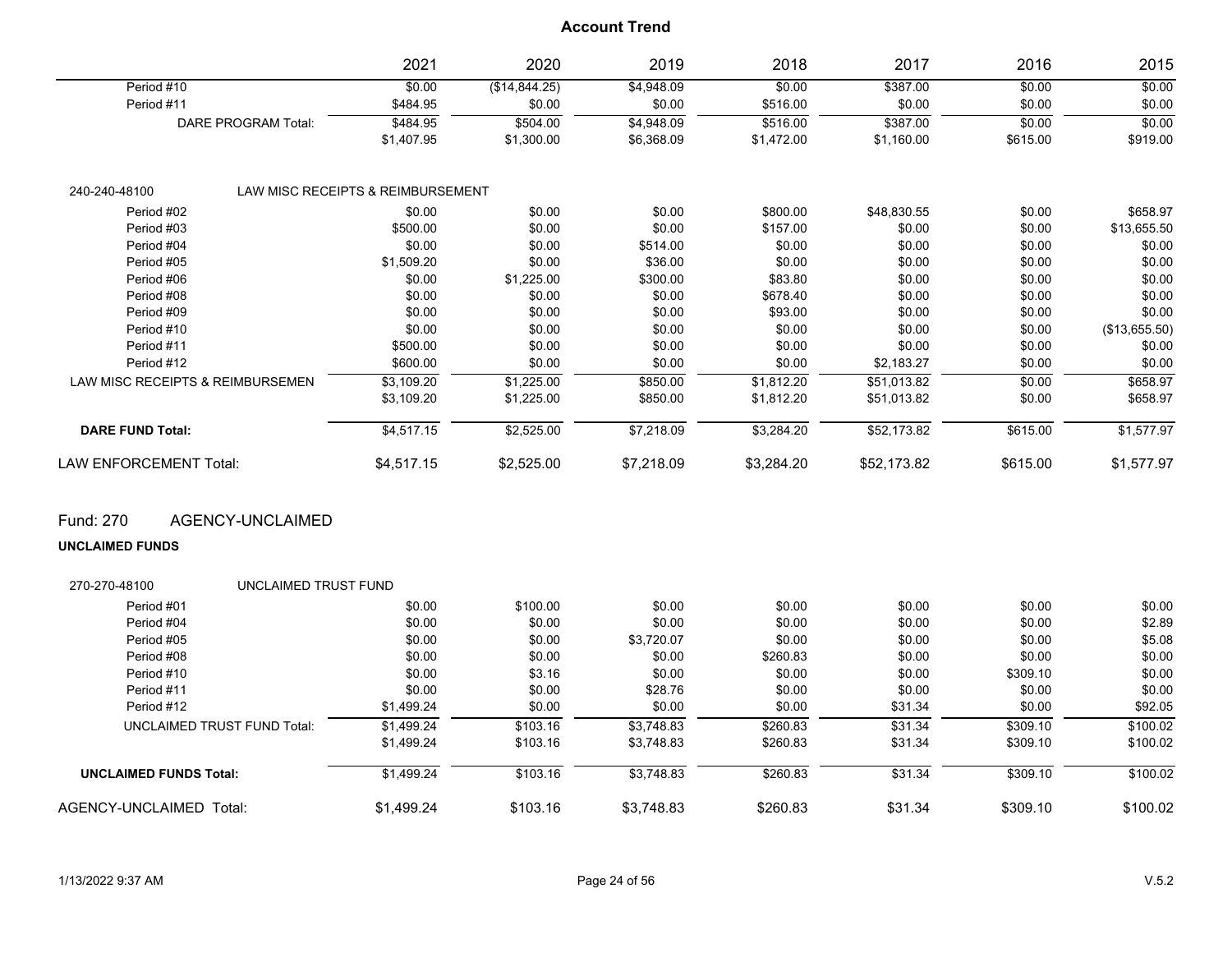|                                   |                                          |              | <b>Account Trend</b> |             |             |             |             |
|-----------------------------------|------------------------------------------|--------------|----------------------|-------------|-------------|-------------|-------------|
|                                   | 2021                                     | 2020         | 2019                 | 2018        | 2017        | 2016        | 2015        |
| <b>RESERVE</b><br>Fund: 272       |                                          |              |                      |             |             |             |             |
| <b>MISC REVENUE</b>               |                                          |              |                      |             |             |             |             |
| 272-560-40200                     | RESERVE ASSESMENT FEES                   |              |                      |             |             |             |             |
| Period #01                        | \$50.10                                  | \$100.00     | \$0.00               | \$0.00      | \$0.00      | \$0.00      | \$0.00      |
| Period #03                        | \$5,025.00                               | \$0.00       | \$0.00               | \$0.00      | \$0.00      | \$0.00      | \$0.00      |
| Period #04                        | \$750.00                                 | \$0.00       | \$0.00               | \$50.00     | \$0.00      | \$0.00      | \$0.00      |
| Period #05                        | \$750.00                                 | \$150.00     | \$80.53              | \$0.00      | \$0.00      | \$0.00      | \$0.00      |
| Period #06                        | \$0.00                                   | \$135.00     | \$90.00              | \$0.00      | \$0.00      | \$0.00      | \$0.00      |
| Period #07                        | \$750.00                                 | \$69.40      | \$0.00               | \$0.00      | \$0.00      | \$0.00      | \$0.00      |
| Period #08                        | \$0.00                                   | \$0.00       | \$450.00             | \$0.00      | \$0.00      | \$0.00      | \$0.00      |
| Period #09                        | \$424.60                                 | \$149.00     | \$0.00               | \$0.00      | \$0.00      | \$0.00      | \$0.00      |
| Period #10                        | \$100.00                                 | \$15.00      | \$125.00             | \$0.00      | \$0.00      | \$0.00      | \$0.00      |
| Period #11                        | \$500.00                                 | \$100.00     | \$0.00               | \$0.00      | \$0.00      | \$0.00      | \$0.00      |
| Period #12                        | (\$30,424.70)                            | \$195.00     | \$0.00               | \$0.00      | \$0.00      | \$0.00      | \$0.00      |
| RESERVE ASSESMENT FEES Total:     | (\$22,075.00)                            | \$913.40     | \$745.53             | \$50.00     | \$0.00      | \$0.00      | \$0.00      |
| 272-560-40400                     | <b>RESERVE BOND DEPOSITS</b>             |              |                      |             |             |             |             |
| Period #01                        | \$4,000.00                               | \$3,500.00   | \$1,000.00           | \$0.00      | \$0.00      | \$0.00      | \$0.00      |
| Period #02                        | \$22,825.00                              | \$4,500.00   | \$2,900.00           | \$0.00      | \$0.00      | \$0.00      | \$500.00    |
| Period #03                        | \$3,250.00                               | \$12,500.00  | \$4,500.00           | \$0.00      | \$0.00      | \$0.00      | \$0.00      |
| Period #04                        | \$12,500.00                              | \$6,500.00   | \$3,500.00           | \$0.00      | \$0.00      | \$0.00      | \$0.00      |
| Period #05                        | \$8,750.00                               | \$10,500.00  | \$8,000.00           | \$1,000.00  | \$0.00      | \$0.00      | \$0.00      |
| Period #06                        | \$10,250.00                              | \$8,000.00   | \$2,600.00           | \$2,000.00  | \$0.00      | \$0.00      | \$0.00      |
| Period #07                        | \$8,000.00                               | \$22,000.00  | \$4,000.00           | \$2,500.00  | \$0.00      | \$0.00      | \$0.00      |
| Period #08                        | \$6,750.00                               | \$15,500.00  | \$8,000.00           | \$2,500.00  | \$0.00      | \$0.00      | \$0.00      |
| Period #09                        | \$2,750.00                               | \$13,500.00  | \$2,500.00           | \$6,500.00  | \$0.00      | \$0.00      | \$0.00      |
| Period #10                        | \$8,250.00                               | \$29,250.00  | \$10,000.00          | \$2,000.00  | \$0.00      | \$0.00      | \$0.00      |
| Period #11                        | \$13,500.00                              | \$11,250.00  | \$6,750.00           | \$3,000.00  | \$0.00      | \$0.00      | \$0.00      |
| Period #12                        | \$38,750.00                              | \$16,750.00  | \$7,000.00           | \$1,500.00  | \$0.00      | \$0.00      | \$0.00      |
| RESERVE BOND DEPOSITS Total:      | \$139,575.00                             | \$153,750.00 | \$60,750.00          | \$21,000.00 | \$0.00      | \$0.00      | \$500.00    |
| 272-560-40600                     | <b>RESERVE STREET REPAIR &amp; CLEAN</b> |              |                      |             |             |             |             |
| Period #01                        | \$0.00                                   | \$0.00       | \$0.00               | \$3,000.00  | \$7,500.00  | \$3,525.00  | \$1,000.00  |
| Period #02                        | \$0.00                                   | \$0.00       | \$0.00               | \$1,500.00  | \$2,000.00  | \$3,500.00  | \$3,500.00  |
| Period #03                        | \$0.00                                   | \$0.00       | \$0.00               | \$1,000.00  | \$10,000.00 | \$4,000.00  | \$1,000.00  |
| Period #04                        | \$0.00                                   | \$0.00       | \$0.00               | \$500.00    | \$10,500.00 | \$8,000.00  | \$4,500.00  |
| Period #05                        | \$0.00                                   | \$0.00       | \$0.00               | \$1,000.00  | \$9,500.00  | \$8,000.00  | \$4,000.00  |
| Period #06                        | \$0.00                                   | \$0.00       | \$0.00               | \$0.00      | \$5,500.00  | \$4,000.00  | \$5,500.00  |
| Period #07                        | \$0.00                                   | \$0.00       | \$0.00               | \$0.00      | \$6,000.00  | \$10,500.00 | \$6,000.00  |
| Period #08                        | \$0.00                                   | \$0.00       | \$0.00               | \$0.00      | \$5,505.00  | \$10,500.00 | \$3,000.00  |
| Period #09                        | \$0.00                                   | \$0.00       | \$0.00               | \$0.00      | \$7,000.00  | \$4,500.00  | \$4,500.00  |
| Period #10                        | \$0.00                                   | \$0.00       | \$0.00               | \$0.00      | \$1,500.00  | \$6,500.00  | \$4,000.00  |
| Period #11                        | \$0.00                                   | \$0.00       | \$0.00               | \$0.00      | \$1,750.00  | \$3,000.00  | \$5,500.00  |
| Period #12                        | \$0.00                                   | \$0.00       | \$0.00               | \$0.00      | \$1,000.00  | \$1,000.00  | \$7,000.00  |
| RESERVE STREET REPAIR & CLEAN Tot | \$0.00                                   | \$0.00       | \$0.00               | \$7,000.00  | \$67,755.00 | \$67,025.00 | \$49,500.00 |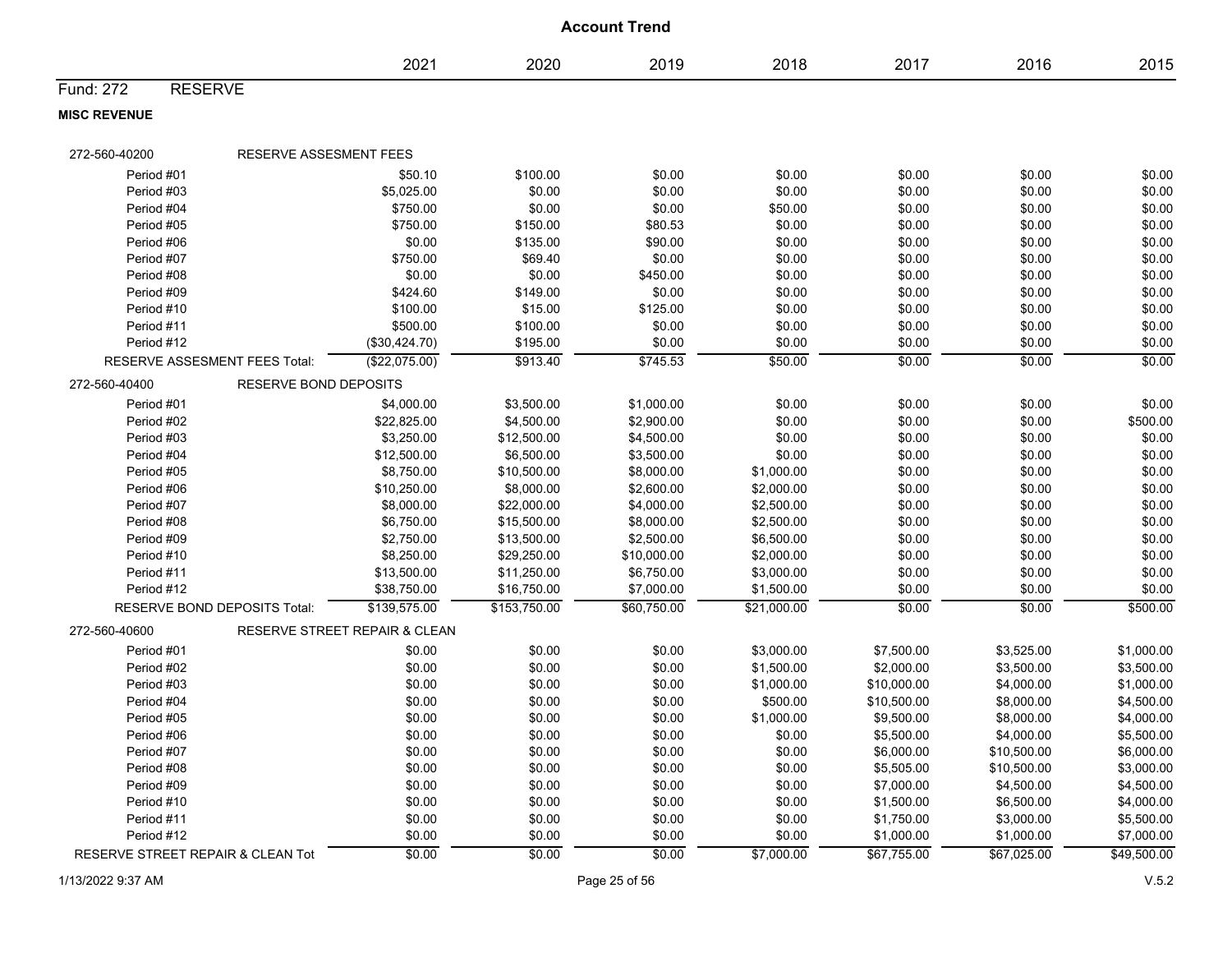|                                          | 2021                        | 2020         | 2019        | 2018        | 2017                     | 2016          | 2015        |
|------------------------------------------|-----------------------------|--------------|-------------|-------------|--------------------------|---------------|-------------|
|                                          | \$117,500.00                | \$154,663.40 | \$61,495.53 | \$28,050.00 | \$67,755.00              | \$67,025.00   | \$50,000.00 |
| 272-560-48100                            | RESERVE BOND REIMBURSEMENTS |              |             |             |                          |               |             |
| Period #12                               | \$6,000.00                  | \$0.00       | \$0.00      | \$0.00      | \$0.00                   | \$0.00        | \$0.00      |
| <b>RESERVE BOND REIMBURSEMENTS Tot</b>   | \$6,000.00                  | \$0.00       | \$0.00      | \$0.00      | \$0.00                   | \$0.00        | \$0.00      |
|                                          | \$6,000.00                  | \$0.00       | \$0.00      | \$0.00      | \$0.00                   | \$0.00        | \$0.00      |
| <b>MISC REVENUE Total:</b>               | \$123,500.00                | \$154,663.40 | \$61,495.53 | \$28,050.00 | \$67,755.00              | \$67,025.00   | \$50,000.00 |
| <b>RESERVE Total:</b>                    | \$123,500.00                | \$154,663.40 | \$61,495.53 | \$28,050.00 | \$67,755.00              | \$67,025.00   | \$50,000.00 |
| <b>OPOTA</b><br>Fund: 280                |                             |              |             |             |                          |               |             |
| <b>POLICE</b>                            |                             |              |             |             |                          |               |             |
| 280-050-40000<br>OPOTA GRANT             |                             |              |             |             |                          |               |             |
| Period #01                               | \$0.00                      | \$0.00       | \$0.00      | \$8,800.00  | \$7,040.00               | \$0.00        | \$2,720.00  |
| <b>OPOTA GRANT Total:</b>                | \$0.00                      | \$0.00       | \$0.00      | \$8,800.00  | $\frac{1}{1}$ \$7,040.00 | \$0.00        | \$2,720.00  |
|                                          | \$0.00                      | \$0.00       | \$0.00      | \$8,800.00  | \$7,040.00               | \$0.00        | \$2,720.00  |
| 280-050-48100<br>Reimbursements          |                             |              |             |             |                          |               |             |
| Period #07                               | \$0.00                      | \$0.00       | \$375.00    | \$0.00      | \$0.00                   | \$0.00        | \$0.00      |
| Reimbursements Total:                    | \$0.00                      | \$0.00       | \$375.00    | \$0.00      | \$0.00                   | \$0.00        | \$0.00      |
|                                          | \$0.00                      | \$0.00       | \$375.00    | \$0.00      | \$0.00                   | \$0.00        | \$0.00      |
| <b>POLICE Total:</b>                     | \$0.00                      | \$0.00       | \$375.00    | \$8,800.00  | \$7,040.00               | \$0.00        | \$2,720.00  |
| OPOTA Total:                             | \$0.00                      | \$0.00       | \$375.00    | \$8,800.00  | \$7,040.00               | \$0.00        | \$2,720.00  |
| Fund: 281<br><b>FEDERAL GRANT</b>        |                             |              |             |             |                          |               |             |
| <b>POLICE</b>                            |                             |              |             |             |                          |               |             |
| 281-050-45900<br>DARE GRANT              |                             |              |             |             |                          |               |             |
| Period #01                               | \$0.00                      | \$0.00       | \$0.00      | \$0.00      | \$0.00                   | \$13,773.83   | \$0.00      |
| Period #02                               | \$0.00                      | \$0.00       | \$0.00      | \$0.00      | \$0.00                   | \$435.62      | \$0.00      |
| Period #05                               | \$0.00                      | \$0.00       | \$0.00      | \$0.00      | \$0.00                   | \$13,773.82   | \$0.00      |
| Period #10                               | \$0.00                      | \$0.00       | \$0.00      | \$0.00      | \$0.00                   | (\$27,983.27) | \$13,655.50 |
| <b>DARE GRANT Total:</b>                 | \$0.00                      | \$0.00       | \$0.00      | \$0.00      | \$0.00                   | \$0.00        | \$13,655.50 |
| OHIO CRIMINAL JSC GRANT<br>281-050-45901 |                             |              |             |             |                          |               |             |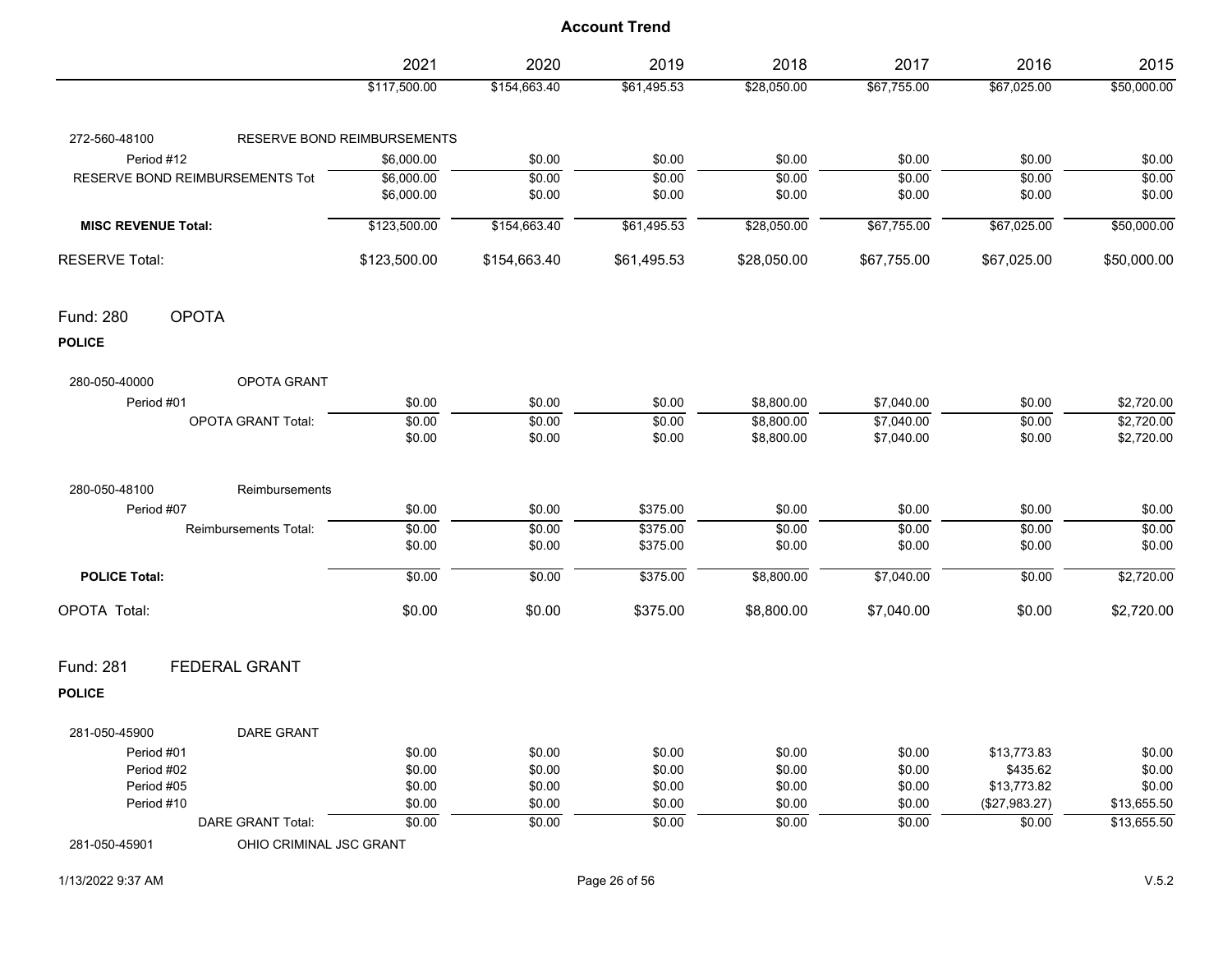|                      |                                 | 2021       | 2020         | 2019       | 2018              | 2017          | 2016        | 2015         |
|----------------------|---------------------------------|------------|--------------|------------|-------------------|---------------|-------------|--------------|
| Period #02           |                                 | \$0.00     | \$0.00       | \$0.00     | \$1,890.98        | \$1,234.00    | \$342.88    | \$0.00       |
| Period #03           |                                 | \$1,864.11 | \$0.00       | \$480.65   | \$0.00            | \$0.00        | \$0.00      | \$0.00       |
| Period #04           |                                 | \$0.00     | \$3,096.40   | \$0.00     | \$0.00            | \$0.00        | \$360.00    | \$0.00       |
| Period #05           |                                 | \$0.00     | \$4,739.98   | \$2,295.13 | \$0.00            | \$1,867.98    | \$812.50    | \$0.00       |
| Period #06           |                                 | \$0.00     | (\$4,739.98) | \$0.00     | \$0.00            | \$0.00        | \$0.00      | \$0.00       |
| Period #07           |                                 | \$0.00     | \$1,008.03   | \$0.00     | \$0.00            | \$444.00      | \$0.00      | \$0.00       |
| Period #08           |                                 | \$0.00     | \$0.00       | \$3,210.23 | \$0.00            | \$0.00        | \$0.00      | \$0.00       |
| Period #09           |                                 | \$0.00     | \$873.61     | \$0.00     | \$0.00            | \$1,511.78    | \$3,323.38  | \$0.00       |
| Period #10           |                                 | \$0.00     | \$0.00       | \$0.00     | \$0.00            | \$0.00        | \$0.00      | \$2,949.76   |
| Period #11           |                                 | \$0.00     | \$0.00       | \$0.00     | \$0.00            | \$0.00        | \$0.00      | \$3,375.00   |
| Period #12           |                                 | \$0.00     | \$0.00       | \$0.00     | \$0.00            | \$0.00        | \$0.00      | \$2,118.05   |
|                      | OHIO CRIMINAL JSC GRANT Total:  | \$1,864.11 | \$4,978.04   | \$5,986.01 | \$1,890.98        | \$5,057.76    | \$4,838.76  | \$8,442.81   |
|                      |                                 | \$1,864.11 | \$4,978.04   | \$5,986.01 | \$1,890.98        | \$5,057.76    | \$4,838.76  | \$22,098.31  |
| <b>POLICE Total:</b> |                                 | \$1,864.11 | \$4,978.04   | \$5,986.01 | \$1,890.98        | \$5,057.76    | \$4,838.76  | \$22,098.31  |
| 281-051-45900        | FIRE FEDERAL GRANT              |            |              |            |                   |               |             |              |
| Period #10           |                                 | \$0.00     | \$80,000.00  | \$0.00     | \$0.00            | \$71,865.00   | \$0.00      | \$0.00       |
|                      | FIRE FEDERAL GRANT Total:       | \$0.00     | \$80,000.00  | \$0.00     | \$0.00            | \$71,865.00   | \$0.00      | \$0.00       |
|                      |                                 | \$0.00     | \$80,000.00  | \$0.00     | \$0.00            | \$71,865.00   | \$0.00      | \$0.00       |
|                      |                                 |            |              |            |                   |               |             |              |
| 281-051-48201        | FEDERAL GRANT ADVANCE IN        |            |              |            |                   |               |             |              |
| Period #05           |                                 | \$0.00     | \$0.00       | \$0.00     | \$0.00            | \$71,865.00   | \$0.00      | \$0.00       |
| Period #10           |                                 | \$0.00     | \$0.00       | \$0.00     | \$0.00            | (\$71,865.00) | \$0.00      | \$0.00       |
|                      | FEDERAL GRANT ADVANCE IN Total: | \$0.00     | \$0.00       | \$0.00     | \$0.00            | \$0.00        | \$0.00      | \$0.00       |
|                      |                                 | \$0.00     | \$0.00       | \$0.00     | \$0.00            | \$0.00        | \$0.00      | \$0.00       |
|                      |                                 | \$0.00     | \$80,000.00  | \$0.00     | $\frac{1}{60.00}$ | \$71,865.00   | \$0.00      | \$0.00       |
| 281-061-45900        | DARROW ROAD SR91-PID 850        |            |              |            |                   |               |             |              |
| Period #02           |                                 | \$0.00     | \$0.00       | \$0.00     | \$0.00            | \$0.00        | \$267.19    | \$74,356.74  |
| Period #03           |                                 | \$0.00     | \$0.00       | \$0.00     | \$0.00            | \$0.00        | \$173.60    | \$79,558.00  |
| Period #05           |                                 | \$0.00     | \$0.00       | \$0.00     | \$0.00            | \$0.00        | \$62,394.86 | \$67,897.47  |
| Period #07           |                                 | \$0.00     | \$0.00       | \$0.00     | \$0.00            | \$0.00        | \$3,102.73  | \$58,592.00  |
| Period #08           |                                 | \$0.00     | \$0.00       | \$0.00     | \$0.00            | \$0.00        | \$0.00      | \$61,199.78  |
| Period #09           |                                 | \$0.00     | \$0.00       | \$0.00     | \$0.00            | \$0.00        | \$0.00      | \$4,078.90   |
| Period #10           |                                 | \$0.00     | \$0.00       | \$0.00     | \$0.00            | \$0.00        | \$0.00      | \$2,605.92   |
| Period #12           |                                 | \$0.00     | \$0.00       | \$0.00     | \$0.00            | \$0.00        | \$0.00      | \$3,320.83   |
|                      | DARROW ROAD SR91-PID 850 Total: | \$0.00     | \$0.00       | \$0.00     | \$0.00            | \$0.00        | \$65,938.38 | \$351,609.64 |

281-061-45901 LIBERTY SIDEWALK PID 937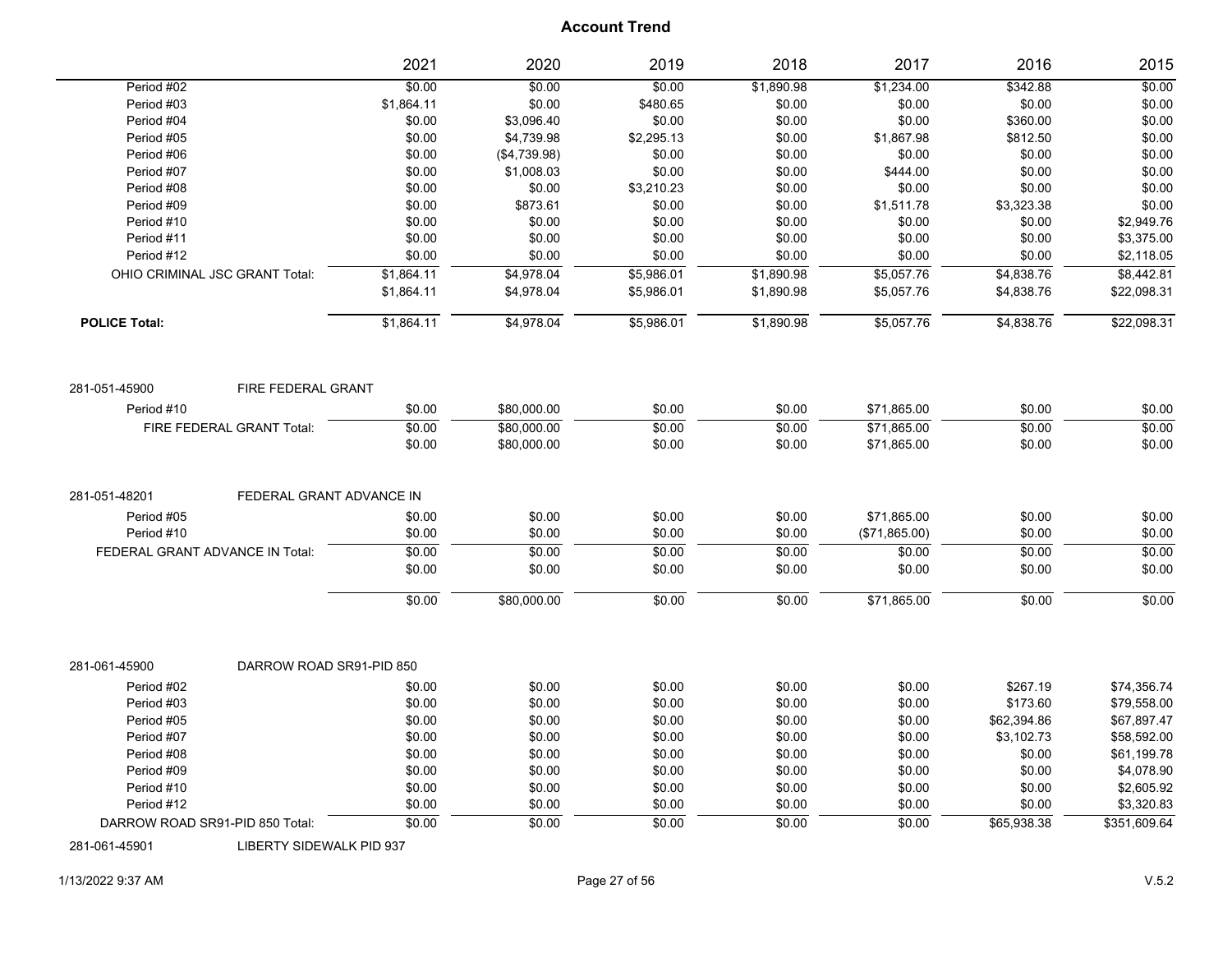|                                  |                                    | 2021   | 2020        | 2019         | 2018         | 2017         | 2016         | 2015          |
|----------------------------------|------------------------------------|--------|-------------|--------------|--------------|--------------|--------------|---------------|
| Period #03                       |                                    | \$0.00 | \$0.00      | \$0.00       | \$0.00       | \$0.00       | \$0.00       | \$53,166.25   |
| Period #04                       |                                    | \$0.00 | \$0.00      | \$0.00       | \$0.00       | \$0.00       | \$0.00       | \$4,140.80    |
| Period #06                       |                                    | \$0.00 | \$0.00      | \$0.00       | \$0.00       | \$0.00       | \$0.00       | \$103,237.56  |
| Period #08                       |                                    | \$0.00 | \$0.00      | \$0.00       | \$0.00       | \$0.00       | \$0.00       | \$260,949.02  |
| Period #10                       |                                    | \$0.00 | \$0.00      | \$0.00       | \$0.00       | \$0.00       | \$0.00       | \$25,101.23   |
|                                  | LIBERTY SIDEWALK PID 937 Total:    | \$0.00 | \$0.00      | \$0.00       | \$0.00       | \$0.00       | \$0.00       | \$446,594.86  |
| 281-061-45903                    | DARROW ROAD PHASE 2 R.O.W APPRAIS  |        |             |              |              |              |              |               |
| Period #03                       |                                    | \$0.00 | \$0.00      | \$0.00       | \$0.00       | \$4,029.60   | \$0.00       | \$0.00        |
| Period #05                       |                                    | \$0.00 | \$0.00      | \$0.00       | \$0.00       | \$0.00       | \$6,040.00   | \$0.00        |
| Period #06                       |                                    | \$0.00 | \$0.00      | \$10,476.80  | \$0.00       | \$1,088.00   | \$0.00       | \$0.00        |
| Period #07                       |                                    | \$0.00 | \$0.00      | \$0.00       | \$0.00       | \$0.00       | \$8,640.00   | \$0.00        |
| Period #08                       |                                    | \$0.00 | \$0.00      | \$0.00       | \$0.00       | \$0.00       | \$15,124.00  | \$0.00        |
| Period #09                       |                                    | \$0.00 | \$0.00      | \$0.00       | \$0.00       | \$0.00       | \$15,740.00  | \$0.00        |
| Period #10                       |                                    | \$0.00 | \$0.00      | \$0.00       | \$0.00       | \$0.00       | \$40,340.80  | \$0.00        |
| Period #11                       |                                    | \$0.00 | \$0.00      | \$0.00       | \$0.00       | \$0.00       | \$8,640.00   | \$0.00        |
| Period #12                       |                                    | \$0.00 | \$0.00      | \$0.00       | \$0.00       | \$0.00       | \$15,180.00  | \$0.00        |
| DARROW ROAD PHASE 2 R.O.W APPRAI |                                    | \$0.00 | \$0.00      | \$10,476.80  | \$0.00       | \$5,117.60   | \$109,704.80 | \$0.00        |
| 281-061-45906                    | <b>ENG FEMA GRANT</b>              |        |             |              |              |              |              |               |
| Period #02                       |                                    | \$0.00 | \$9,242.48  | \$0.00       | \$0.00       | \$0.00       | \$0.00       | \$0.00        |
| Period #07                       |                                    | \$0.00 | \$803.51    | \$0.00       | \$15,038.62  | \$0.00       | \$0.00       | \$0.00        |
| Period #10                       |                                    | \$0.00 | \$0.00      | \$93,300.00  | \$0.00       | \$0.00       | \$0.00       | \$0.00        |
| Period #12                       |                                    | \$0.00 | \$0.00      | \$0.00       | \$0.00       | \$111,107.20 | \$0.00       | \$0.00        |
|                                  | <b>ENG FEMA GRANT Total:</b>       | \$0.00 | \$10,045.99 | \$93,300.00  | \$15,038.62  | \$111,107.20 | \$0.00       | \$0.00        |
| 281-061-45907                    | RAVENNA RD RESURFACING             |        |             |              |              |              |              |               |
| Period #02                       |                                    | \$0.00 | \$0.00      | \$33,441.68  | \$0.00       | \$0.00       | \$0.00       | \$0.00        |
| Period #10                       |                                    | \$0.00 | \$0.00      | \$0.00       | \$193,517.64 | \$0.00       | \$0.00       | \$0.00        |
| Period #11                       |                                    | \$0.00 | \$0.00      | \$0.00       | \$258,002.16 | \$0.00       | \$0.00       | \$0.00        |
| Period #12                       |                                    | \$0.00 | \$0.00      | \$0.00       | \$924.34     | \$0.00       | \$0.00       | \$0.00        |
|                                  | RAVENNA RD RESURFACING Total:      | \$0.00 | \$0.00      | \$33,441.68  | \$452,444.14 | \$0.00       | \$0.00       | \$0.00        |
|                                  |                                    | \$0.00 | \$10,045.99 | \$137,218.48 | \$467,482.76 | \$116,224.80 | \$175,643.18 | \$798,204.50  |
|                                  |                                    |        |             |              |              |              |              |               |
| 281-061-48200                    | <b>GF TRANSFER INTO FED</b>        |        |             |              |              |              |              |               |
| Period #12                       |                                    | \$0.00 | \$0.00      | \$0.00       | \$9,000.00   | \$101,966.00 | \$0.00       | \$0.00        |
|                                  | <b>GF TRANSFER INTO FED Total:</b> | \$0.00 | \$0.00      | \$0.00       | \$9,000.00   | \$101.966.00 | \$0.00       | \$0.00        |
| 281-061-48900                    | <b>ODOT GRANT MONEY</b>            |        |             |              |              |              |              |               |
| Period #01                       |                                    | \$0.00 | \$0.00      | \$0.00       | \$0.00       | \$0.00       | \$0.00       | \$17,469.60   |
| Period #02                       |                                    | \$0.00 | \$0.00      | \$0.00       | \$0.00       | \$0.00       | \$0.00       | \$35,736.80   |
| Period #03                       |                                    | \$0.00 | \$0.00      | \$0.00       | \$0.00       | \$0.00       | \$0.00       | \$134.96      |
| Period #05                       |                                    | \$0.00 | \$0.00      | \$0.00       | \$0.00       | \$0.00       | \$0.00       | (\$53,341.36) |
|                                  | <b>ODOT GRANT MONEY Total:</b>     | \$0.00 | \$0.00      | \$0.00       | \$0.00       | \$0.00       | \$0.00       | \$0.00        |
|                                  |                                    | \$0.00 | \$0.00      | \$0.00       | \$9,000.00   | \$101,966.00 | \$0.00       | \$0.00        |
|                                  |                                    |        |             |              |              |              |              |               |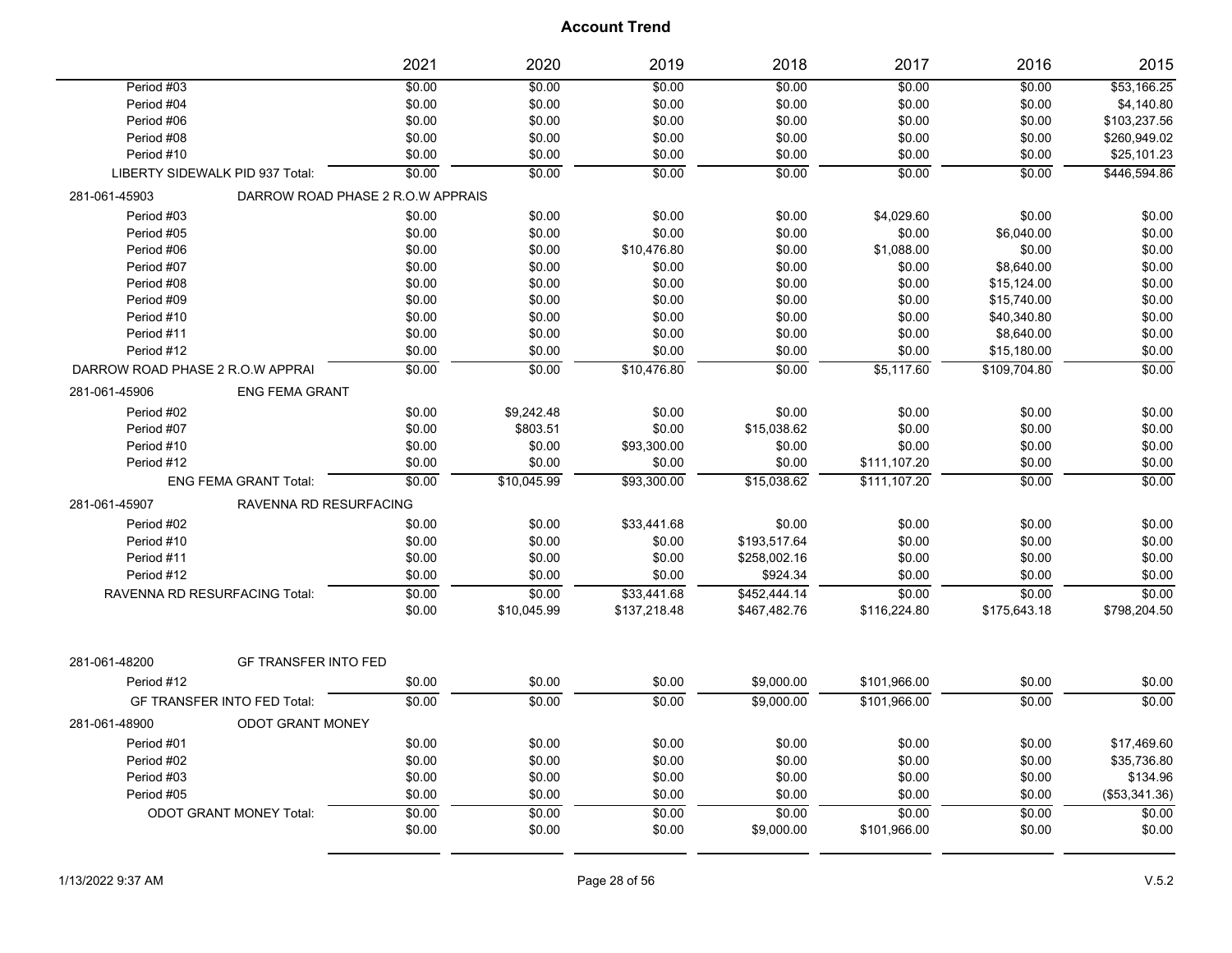|                                                  | 2021         | 2020        | 2019          | 2018         | 2017         | 2016         | 2015         |
|--------------------------------------------------|--------------|-------------|---------------|--------------|--------------|--------------|--------------|
|                                                  | \$0.00       | \$10,045.99 | \$137,218.48  | \$476,482.76 | \$218,190.80 | \$175,643.18 | \$798,204.50 |
| 281-070-48905<br><b>CDBG GRANT MONEY</b>         |              |             |               |              |              |              |              |
| Period #03                                       | \$29,850.00  | \$0.00      | \$0.00        | \$0.00       | \$0.00       | \$0.00       | \$0.00       |
| Period #10                                       | \$0.00       | \$0.00      | \$12,500.00   | \$0.00       | \$0.00       | \$0.00       | \$0.00       |
| <b>CDBG GRANT MONEY Total:</b>                   | \$29,850.00  | \$0.00      | \$12,500.00   | \$0.00       | \$0.00       | \$0.00       | \$0.00       |
|                                                  | \$29,850.00  | \$0.00      | \$12,500.00   | \$0.00       | \$0.00       | \$0.00       | \$0.00       |
|                                                  | \$29,850.00  | \$0.00      | \$12,500.00   | \$0.00       | \$0.00       | \$0.00       | \$0.00       |
| FEDERAL GRANT Total:                             | \$31,714.11  | \$95,024.03 | \$155,704.49  | \$478,373.74 | \$295,113.56 | \$180,481.94 | \$820,302.81 |
| <b>STATE GRANT</b><br>Fund: 282<br><b>POLICE</b> |              |             |               |              |              |              |              |
| <b>STATE GRANT POLICE</b><br>282-050-45899       |              |             |               |              |              |              |              |
| Period #04                                       | \$1,500.00   | \$0.00      | \$0.00        | \$0.00       | \$0.00       | \$0.00       | \$0.00       |
| Period #12                                       | (\$1,500.00) | \$0.00      | \$0.00        | \$0.00       | \$0.00       | \$0.00       | \$0.00       |
| <b>STATE GRANT POLICE Total:</b>                 | \$0.00       | \$0.00      | \$0.00        | \$0.00       | \$0.00       | \$0.00       | \$0.00       |
| <b>DARE Grant</b><br>282-050-45900               |              |             |               |              |              |              |              |
| Period #03                                       | \$0.00       | \$0.00      | \$0.00        | \$14,724.75  | \$0.00       | \$0.00       | \$0.00       |
| Period #04                                       | \$6,667.68   | \$0.00      | \$0.00        | \$0.00       | \$0.00       | \$0.00       | \$0.00       |
| Period #05                                       | \$0.00       | \$0.00      | \$0.00        | \$0.00       | \$13,952.88  | \$0.00       | \$0.00       |
| Period #06                                       | \$6,667.68   | \$0.00      | \$15,010.75   | \$0.00       | \$0.00       | \$0.00       | \$0.00       |
| Period #09                                       | \$0.00       | \$0.00      | \$0.00        | \$0.00       | \$0.00       | \$13,952.88  | \$0.00       |
| Period #10                                       | \$0.00       | \$14,844.25 | \$0.00        | \$0.00       | \$14,724.75  | \$27,983.27  | \$0.00       |
| Period #11                                       | \$8,691.05   | \$6,667.69  | \$0.00        | \$15,010.75  | \$0.00       | \$0.00       | \$0.00       |
| Period #12                                       | \$0.00       | \$6,667.69  | \$0.00        | \$0.00       | \$0.00       | \$0.00       | \$0.00       |
| <b>DARE Grant Total:</b>                         | \$22,026.41  | \$28,179.63 | \$15,010.75   | \$29,735.50  | \$28,677.63  | \$41,936.15  | \$0.00       |
|                                                  | \$22,026.41  | \$28,179.63 | \$15,010.75   | \$29,735.50  | \$28,677.63  | \$41,936.15  | \$0.00       |
| <b>POLICE Total:</b>                             | \$22,026.41  | \$28,179.63 | \$15,010.75   | \$29,735.50  | \$28,677.63  | \$41,936.15  | \$0.00       |
|                                                  |              |             |               |              |              |              |              |
| 282-051-45899<br><b>STATE GRANT FIRE</b>         |              |             |               |              |              |              |              |
| Period #02                                       | \$300.00     | \$0.00      | \$0.00        | \$0.00       | \$0.00       | \$0.00       | \$0.00       |
| Period #03                                       | \$0.00       | \$600.00    | \$0.00        | \$0.00       | \$0.00       | \$0.00       | \$0.00       |
| Period #04                                       | \$0.00       | \$0.00      | \$0.00        | \$0.00       | \$0.00       | \$1,800.00   | \$0.00       |
| Period #10                                       | \$0.00       | \$0.00      | \$0.00        | \$0.00       | \$0.00       | \$0.00       | \$40,000.00  |
| Period #11                                       | (\$300.00)   | \$0.00      | \$0.00        | \$0.00       | \$0.00       | (\$1,800.00) | \$0.00       |
| 1/13/2022 9:37 AM                                |              |             | Page 29 of 56 |              |              |              | V.5.2        |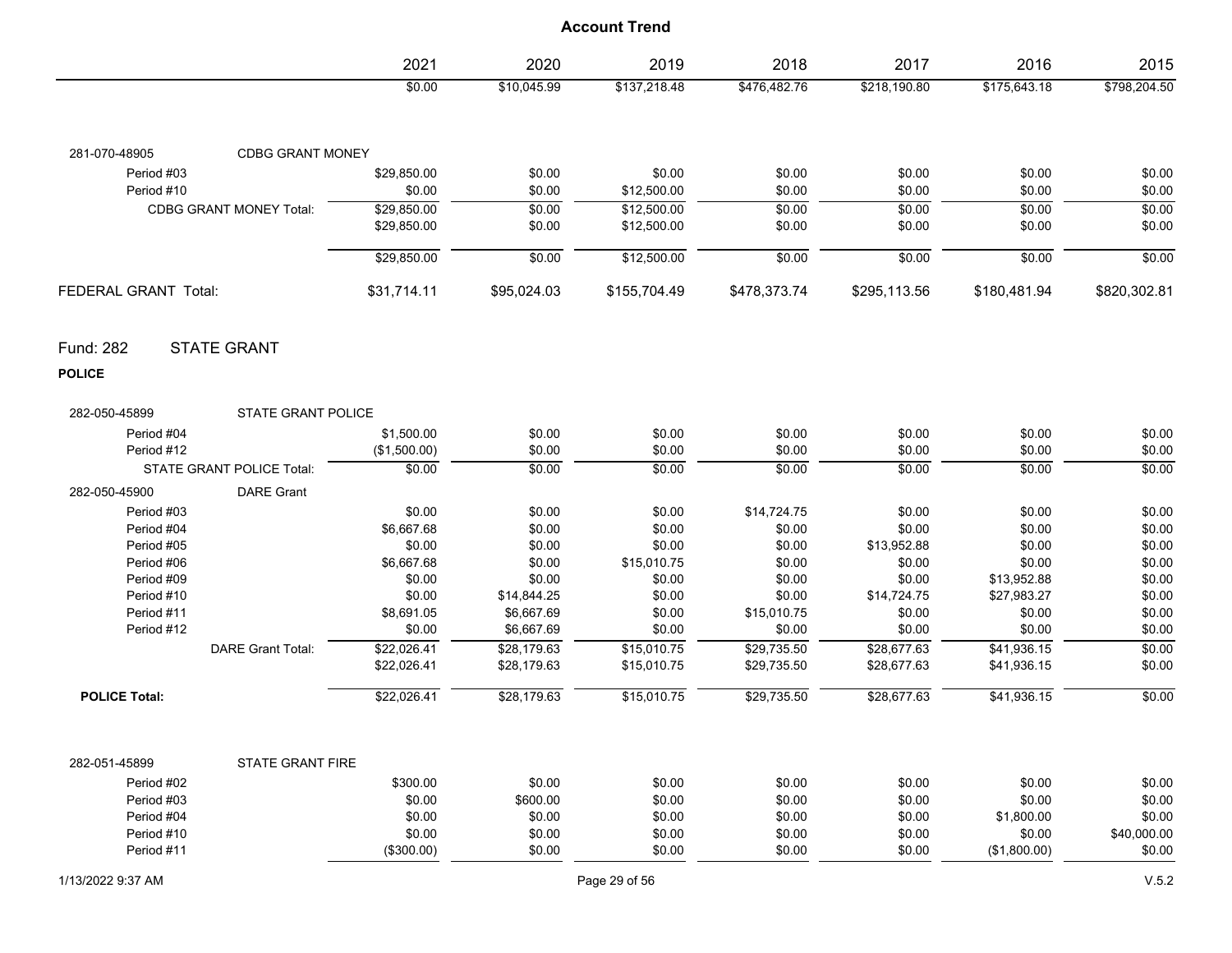|                                       |                                | 2021         | 2020         | 2019         | 2018   | 2017         | 2016           | 2015         |
|---------------------------------------|--------------------------------|--------------|--------------|--------------|--------|--------------|----------------|--------------|
|                                       | <b>STATE GRANT FIRE Total:</b> | \$0.00       | \$600.00     | \$0.00       | \$0.00 | \$0.00       | \$0.00         | \$40,000.00  |
|                                       |                                | \$0.00       | \$600.00     | \$0.00       | \$0.00 | \$0.00       | \$0.00         | \$40,000.00  |
|                                       |                                | \$0.00       | \$600.00     | \$0.00       | \$0.00 | \$0.00       | \$0.00         | \$40,000.00  |
|                                       |                                |              |              |              |        |              |                |              |
| 282-061-45900                         | DARROW RD SR91                 |              |              |              |        |              |                |              |
| Period #05                            |                                | \$266,543.00 | \$0.00       | \$0.00       | \$0.00 | \$0.00       | \$0.00         | \$0.00       |
| Period #12                            |                                | \$0.00       | \$0.00       | \$0.00       | \$0.00 | \$0.00       | \$266,543.00   | \$0.00       |
|                                       | DARROW RD SR91 Total:          | \$266.543.00 | \$0.00       | \$0.00       | \$0.00 | \$0.00       | \$266,543.00   | \$0.00       |
| 282-061-45902                         | WARREN PARKWAY PROJECT         |              |              |              |        |              |                |              |
| Period #01                            |                                | \$0.00       | \$0.00       | \$0.00       | \$0.00 | \$0.00       | \$0.00         | \$49,439.88  |
| Period #02                            |                                | \$0.00       | \$0.00       | \$0.00       | \$0.00 | \$0.00       | \$0.00         | \$2,150.46   |
| Period #05                            |                                | \$0.00       | \$0.00       | \$0.00       | \$0.00 | \$0.00       | \$0.00         | \$13,034.30  |
| Period #06                            |                                | \$0.00       | \$0.00       | \$0.00       | \$0.00 | \$0.00       | \$0.00         | \$9,038.50   |
| Period #08                            |                                | \$0.00       | \$0.00       | \$0.00       | \$0.00 | \$0.00       | \$0.00         | \$7,681.34   |
| <b>WARREN PARKWAY PROJECT Total:</b>  |                                | \$0.00       | \$0.00       | \$0.00       | \$0.00 | \$0.00       | \$0.00         | \$81.344.48  |
| 282-061-45903                         | DARROW SANITARY PROJECT        |              |              |              |        |              |                |              |
| Period #04                            |                                | \$0.00       | \$0.00       | \$0.00       | \$0.00 | \$0.00       | \$0.00         | \$16,213.89  |
| Period #10                            |                                | \$0.00       | \$0.00       | \$0.00       | \$0.00 | \$0.00       | \$0.00         | \$9,405.92   |
| Period #11                            |                                | \$0.00       | \$0.00       | \$11,337.17  | \$0.00 | \$0.00       | \$0.00         | \$0.00       |
| Period #12                            |                                | \$0.00       | \$0.00       | \$32,278.95  | \$0.00 | \$0.00       | \$0.00         | \$0.00       |
| DARROW SANITARY PROJECT Total:        |                                | \$0.00       | \$0.00       | \$43,616.12  | \$0.00 | \$0.00       | \$0.00         | \$25,619.81  |
| 282-061-45904                         | <b>ODNR GRANT</b>              |              |              |              |        |              |                |              |
| Period #01                            |                                | \$0.00       | \$0.00       | \$0.00       | \$0.00 | \$13,620.00  | \$0.00         | \$0.00       |
| Period #02                            |                                | \$0.00       | \$130,000.00 | \$0.00       | \$0.00 | \$0.00       | \$0.00         | \$0.00       |
| Period #12                            |                                | \$19,125.00  | \$0.00       | \$0.00       | \$0.00 | \$0.00       | \$0.00         | \$0.00       |
|                                       | <b>ODNR GRANT Total:</b>       | \$19,125.00  | \$130,000.00 | \$0.00       | \$0.00 | \$13,620.00  | \$0.00         | \$0.00       |
| 282-061-45905                         | <b>CHAMBERLIN ROAD REPAIRS</b> |              |              |              |        |              |                |              |
| Period #01                            |                                | \$0.00       | \$135,134.00 | \$0.00       | \$0.00 | \$0.00       | \$0.00         | \$0.00       |
| <b>CHAMBERLIN ROAD REPAIRS Total:</b> |                                | \$0.00       | \$135,134.00 | \$0.00       | \$0.00 | \$0.00       | \$0.00         | \$0.00       |
|                                       |                                | \$285,668.00 | \$265,134.00 | \$43,616.12  | \$0.00 | \$13,620.00  | \$266,543.00   | \$106,964.29 |
| 282-061-48200                         | <b>GF TRANSFER INTO STATE</b>  |              |              |              |        |              |                |              |
| Period #12                            |                                | \$0.00       | \$0.00       | \$270,000.00 | \$0.00 | \$230.000.00 | \$0.00         | \$0.00       |
| GF TRANSFER INTO STATE Total:         |                                | \$0.00       | \$0.00       | \$270,000.00 | \$0.00 | \$230,000.00 | \$0.00         | \$0.00       |
| 282-061-48901                         | OPWC GRANT MONEY               |              |              |              |        |              |                |              |
| Period #11                            |                                | \$0.00       | \$0.00       | \$0.00       | \$0.00 | \$0.00       | \$266,543.00   | \$0.00       |
| Period #12                            |                                | \$0.00       | \$0.00       | \$0.00       | \$0.00 | \$0.00       | (\$266,543.00) | \$0.00       |
|                                       | <b>OPWC GRANT MONEY Total:</b> | \$0.00       | \$0.00       | \$0.00       | \$0.00 | \$0.00       | \$0.00         | \$0.00       |
|                                       |                                | \$0.00       | \$0.00       | \$270,000.00 | \$0.00 | \$230,000.00 | \$0.00         | \$0.00       |
|                                       |                                |              |              |              |        |              |                |              |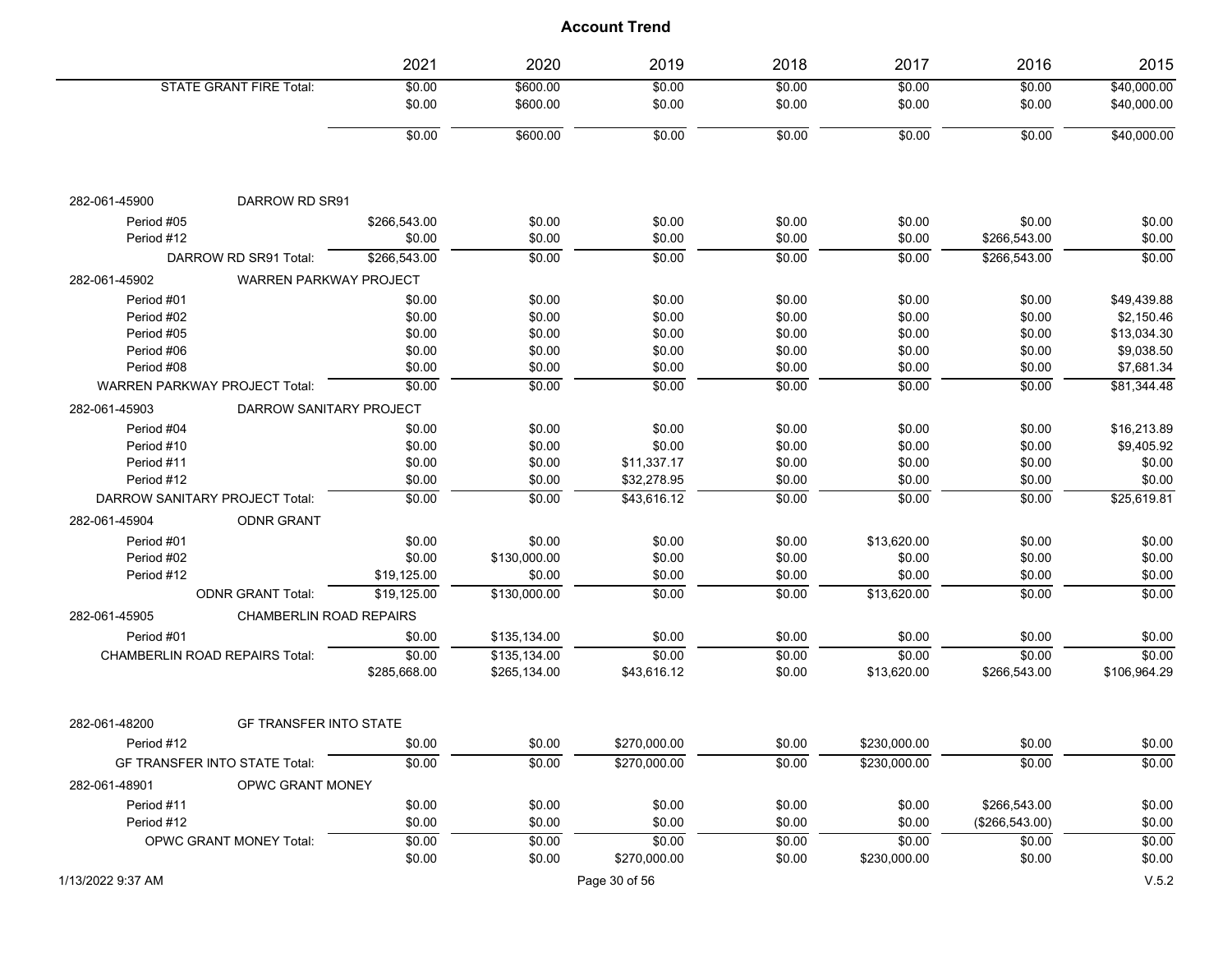|                                 |                                           | 2021         | 2020           | 2019         | 2018        | 2017         | 2016         | 2015         |
|---------------------------------|-------------------------------------------|--------------|----------------|--------------|-------------|--------------|--------------|--------------|
|                                 |                                           | \$285,668.00 | \$265,134.00   | \$313,616.12 | \$0.00      | \$243,620.00 | \$266,543.00 | \$106,964.29 |
| 282-064-48910                   | CORF                                      |              |                |              |             |              |              |              |
| Period #02                      |                                           | \$0.00       | \$0.00         | \$0.00       | \$0.00      | \$0.00       | \$377,771.89 | \$0.00       |
| Period #03                      |                                           | \$0.00       | \$0.00         | \$0.00       | \$0.00      | \$0.00       | \$0.00       | \$283,619.43 |
| Period #07                      |                                           | \$0.00       | \$0.00         | \$0.00       | \$0.00      | \$0.00       | \$0.00       | \$315,435.49 |
| Period #08                      |                                           | \$0.00       | \$0.00         | \$0.00       | \$0.00      | \$0.00       | \$14,114.40  | \$0.00       |
|                                 | CORF Total:                               | \$0.00       | \$0.00         | \$0.00       | \$0.00      | \$0.00       | \$391,886.29 | \$599,054.92 |
| 282-064-48911                   | <b>JRS GRANT</b>                          |              |                |              |             |              |              |              |
| Period #03                      |                                           | \$0.00       | \$0.00         | \$0.00       | \$0.00      | \$0.00       | \$0.00       | \$73,000.00  |
| Period #08                      |                                           | \$0.00       | \$0.00         | \$0.00       | \$0.00      | \$0.00       | \$0.00       | \$66,000.00  |
|                                 | <b>JRS GRANT Total:</b>                   | \$0.00       | \$0.00         | \$0.00       | \$0.00      | \$0.00       | \$0.00       | \$139,000.00 |
| 282-064-48912                   | <b>INDEPENDENCE PKWY EXT</b>              |              |                |              |             |              |              |              |
| Period #10                      |                                           | \$0.00       | \$0.00         | \$0.00       | \$0.00      | \$462,136.17 | \$0.00       | \$0.00       |
|                                 | INDEPENDENCE PKWY EXT Total:              | \$0.00       | \$0.00         | \$0.00       | \$0.00      | \$462.136.17 | \$0.00       | \$0.00       |
|                                 |                                           | \$0.00       | \$0.00         | \$0.00       | \$0.00      | \$462,136.17 | \$391,886.29 | \$738,054.92 |
|                                 |                                           | \$0.00       | \$0.00         | \$0.00       | \$0.00      | \$462,136.17 | \$391,886.29 | \$738,054.92 |
| <b>STATE GRANT Total:</b>       |                                           | \$307,694.41 | \$293,913.63   | \$328,626.87 | \$29,735.50 | \$734,433.80 | \$700,365.44 | \$885,019.21 |
| Fund: 283                       | <b>LOCAL CORONAVIRUS</b><br><b>RELIEF</b> |              |                |              |             |              |              |              |
| 283-041-45900                   | <b>GRANTS</b>                             |              |                |              |             |              |              |              |
| Period #06                      |                                           | \$0.00       | \$268,592.30   | \$0.00       | \$0.00      | \$0.00       | \$0.00       | \$0.00       |
| Period #09                      |                                           | \$0.00       | \$134,296.15   | \$0.00       | \$0.00      | \$0.00       | \$0.00       | \$0.00       |
| Period #10                      |                                           | \$0.00       | \$679,490.00   | \$0.00       | \$0.00      | \$0.00       | \$0.00       | \$0.00       |
|                                 | <b>GRANTS Total:</b>                      | \$0.00       | \$1,082,378.45 | \$0.00       | \$0.00      | \$0.00       | \$0.00       | \$0.00       |
|                                 |                                           | \$0.00       | \$1,082,378.45 | \$0.00       | \$0.00      | \$0.00       | \$0.00       | \$0.00       |
|                                 |                                           | \$0.00       | \$1,082,378.45 | \$0.00       | \$0.00      | \$0.00       | \$0.00       | \$0.00       |
| LOCAL CORONAVIRUS RELIEF Total: |                                           | \$0.00       | \$1,082,378.45 | \$0.00       | \$0.00      | \$0.00       | \$0.00       | \$0.00       |

#### SUMMIT COUNTY COVID-19 PSGP Fund: 284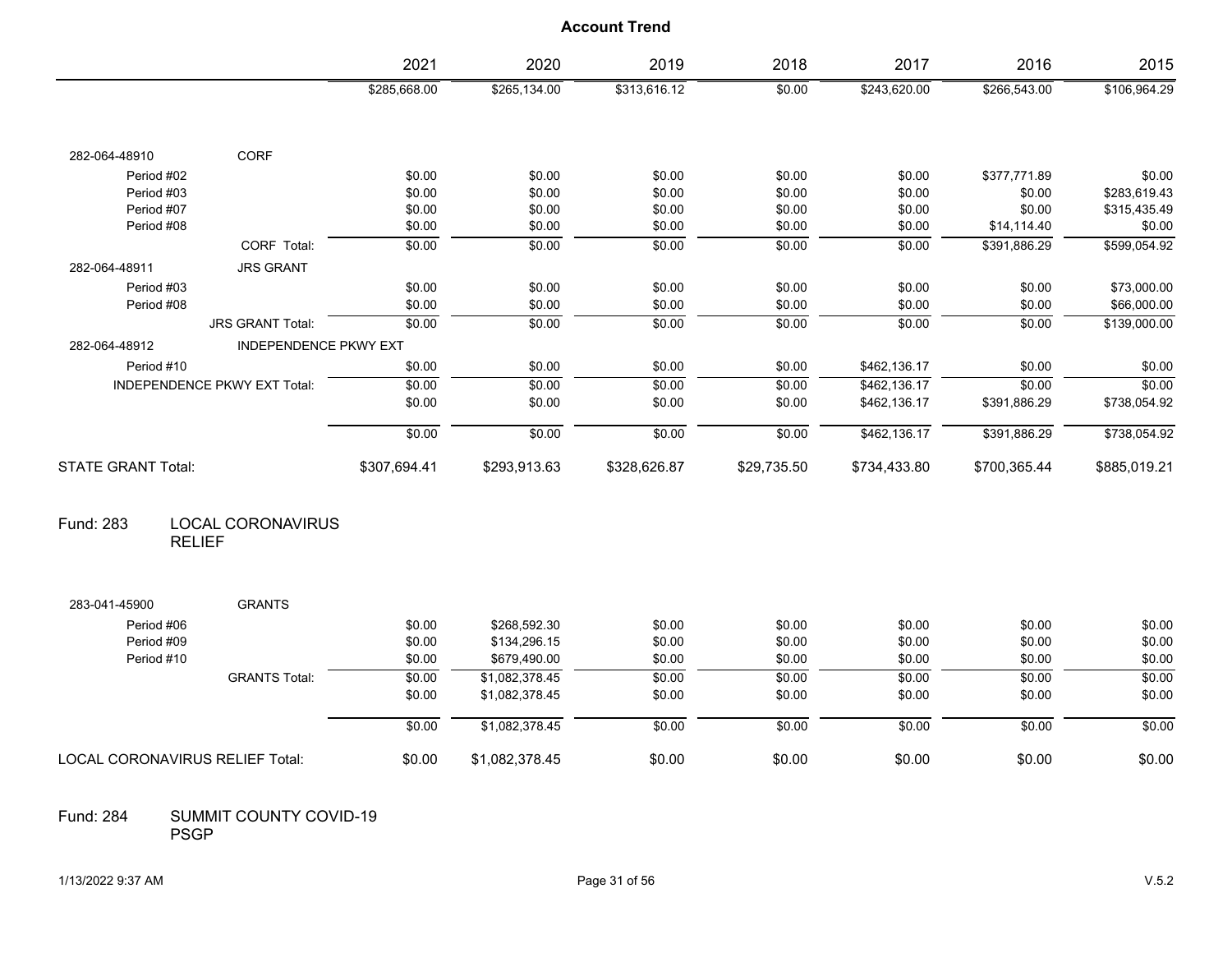|                                                   | 2021                            | 2020         | 2019         | 2018         | 2017         | 2016         | 2015         |
|---------------------------------------------------|---------------------------------|--------------|--------------|--------------|--------------|--------------|--------------|
| <b>GRANTS</b><br>284-041-45900                    |                                 |              |              |              |              |              |              |
| Period #09                                        | \$0.00                          | \$542,945.62 | \$0.00       | \$0.00       | \$0.00       | \$0.00       | \$0.00       |
| <b>GRANTS Total:</b>                              | \$0.00                          | \$542,945.62 | \$0.00       | \$0.00       | \$0.00       | \$0.00       | \$0.00       |
|                                                   | \$0.00                          | \$542,945.62 | \$0.00       | \$0.00       | \$0.00       | \$0.00       | \$0.00       |
|                                                   | \$0.00                          | \$542,945.62 | \$0.00       | \$0.00       | \$0.00       | \$0.00       | \$0.00       |
| <b>SUMMIT COUNTY COVID-19 PSGP</b><br>Total:      | \$0.00                          | \$542,945.62 | \$0.00       | \$0.00       | \$0.00       | \$0.00       | \$0.00       |
| Fund: 285<br>ARPA LOCAL FISCAL<br><b>RECOVERY</b> |                                 |              |              |              |              |              |              |
| <b>GRANTS</b><br>285-041-45900                    |                                 |              |              |              |              |              |              |
| Period #08                                        | \$987,592.99                    | \$0.00       | \$0.00       | \$0.00       | \$0.00       | \$0.00       | \$0.00       |
| <b>GRANTS Total:</b>                              | \$987,592.99                    | \$0.00       | \$0.00       | \$0.00       | \$0.00       | \$0.00       | \$0.00       |
|                                                   | \$987,592.99                    | \$0.00       | \$0.00       | \$0.00       | \$0.00       | \$0.00       | \$0.00       |
|                                                   | \$987,592.99                    | \$0.00       | \$0.00       | \$0.00       | \$0.00       | \$0.00       | \$0.00       |
| ARPA LOCAL FISCAL RECOVERY<br>Total:              | \$987,592.99                    | \$0.00       | \$0.00       | \$0.00       | \$0.00       | \$0.00       | \$0.00       |
| Fund: 290<br><b>FIRE PENSION</b>                  |                                 |              |              |              |              |              |              |
| <b>MISC REVENUE</b>                               |                                 |              |              |              |              |              |              |
| 290-560-41100                                     | FIRE PENSION REAL ESTATE        |              |              |              |              |              |              |
| Period #02                                        | \$27,276.59                     | \$58,743.16  | \$39,608.31  | \$30,000.57  | \$42,814.10  | \$0.00       | \$0.00       |
| Period #03                                        | \$44,667.49                     | \$0.00       | \$23,557.97  | \$36,684.84  | \$25,398.22  | \$50,989.68  | \$0.00       |
| Period #04                                        | \$27,053.56                     | \$30,043.31  | \$21,459.10  | \$19,673.98  | \$9,258.45   | \$26,776.13  | \$75,849.14  |
| Period #05                                        | \$0.00                          | \$0.00       | \$0.00       | \$0.00       | \$0.00       | \$0.00       | \$998.96     |
| Period #06                                        | \$0.00                          | \$0.00       | \$0.00       | \$0.00       | \$1,295.43   | \$0.00       | \$0.00       |
| Period #07                                        | \$40,498.41                     | \$62,288.03  | \$41,994.93  | \$43,261.22  | \$45,813.69  | \$41,819.58  | \$0.00       |
| Period #08                                        | \$42,644.17                     | \$0.00       | \$27,316.53  | \$25,199.49  | \$20,476.80  | \$19,107.97  | \$0.00       |
| Period #09                                        | \$8,872.94                      | \$20,944.87  | \$14,937.31  | \$12,299.70  | \$8,154.67   | \$13,137.28  | \$73,656.02  |
| FIRE PENSION REAL ESTATE Total:                   | \$191,013.16                    | \$172,019.37 | \$168,874.15 | \$167,119.80 | \$153,211.36 | \$151,830.64 | \$150,504.12 |
| 290-560-41101                                     | FIRE PENSION REAL EST HOMESTEAD |              |              |              |              |              |              |
| Period #05                                        | \$1,205.01                      | \$1,248.31   | \$1,287.83   | \$1,350.27   | \$1,360.45   | \$1,401.77   | \$1,429.31   |
| Period #09                                        | \$1,216.69                      | \$0.00       | \$0.00       | \$0.00       | \$0.00       | \$0.00       | \$0.00       |
|                                                   |                                 |              |              |              |              |              |              |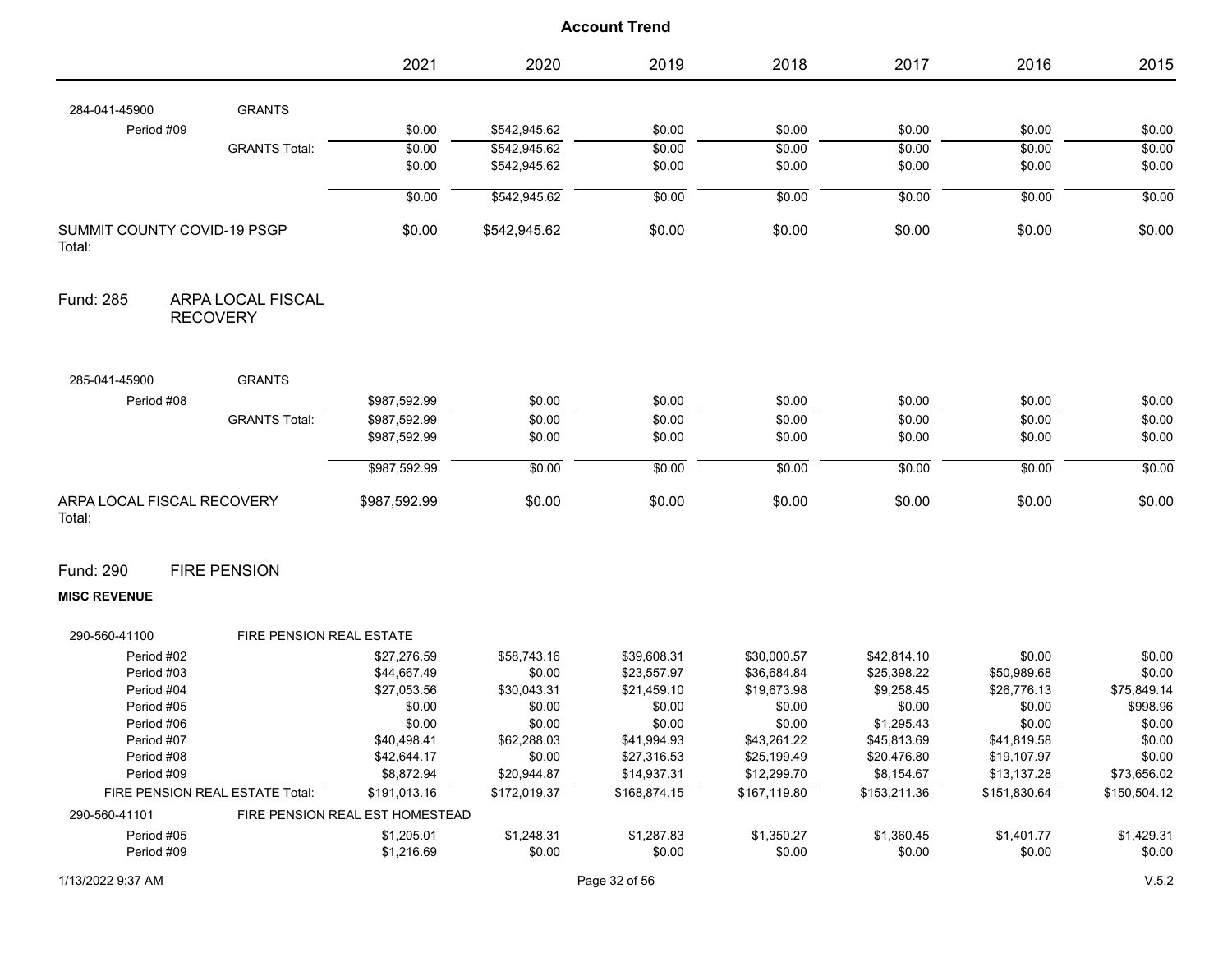|                                    |                               | 2021                                 | 2020         | 2019         | 2018         | 2017         | 2016           | 2015         |
|------------------------------------|-------------------------------|--------------------------------------|--------------|--------------|--------------|--------------|----------------|--------------|
| Period #10                         |                               | \$0.00                               | \$1,264.66   | \$0.00       | \$1,371.25   | \$1,374.24   | \$1,325.03     | \$1,440.79   |
| Period #11                         |                               | \$0.00                               | \$0.00       | \$1,306.48   | \$0.00       | \$0.00       | \$0.00         | \$0.00       |
| FIRE PENSION REAL EST HOMESTEAD T  |                               | \$2,421.70                           | \$2,512.97   | \$2,594.31   | \$2,721.52   | \$2,734.69   | \$2,726.80     | \$2.870.10   |
| 290-560-41102                      |                               | FIRE PENSION REAL EST 10% ROLLBACK   |              |              |              |              |                |              |
| Period #05                         |                               | \$7,386.80                           | \$6,814.63   | \$6,773.12   | \$6,686.50   | \$6,095.15   | \$6,028.12     | \$5,987.76   |
| Period #09                         |                               | \$7,379.25                           | \$0.00       | \$0.00       | \$0.84       | \$0.00       | \$0.00         | \$0.00       |
| Period #10                         |                               | \$0.00                               | \$6,811.75   | \$0.84       | \$6,683.66   | \$6,095.07   | \$6,028.78     | \$5,982.50   |
| Period #11                         |                               | \$0.00                               | \$0.00       | \$6,769.54   | \$0.00       | \$0.00       | \$0.00         | \$0.00       |
| FIRE PENSION REAL EST 10% ROLLBAC  |                               | \$14,766.05                          | \$13,626.38  | \$13,543.50  | \$13,371.00  | \$12,190.22  | \$12,056.90    | \$11,970.26  |
| 290-560-41103                      |                               | FIRE PENSION REAL EST 2 1/2% ROLLBA  |              |              |              |              |                |              |
| Period #05                         |                               | \$1,648.15                           | \$1,532.36   | \$1,506.48   | \$1,483.14   | \$1,342.99   | \$1,324.70     | \$1,321.84   |
| Period #09                         |                               | \$1,647.32                           | \$0.00       | \$0.00       | \$0.21       | \$0.00       | \$0.00         | \$0.00       |
| Period #10                         |                               | \$0.00                               | \$1,532.39   | \$0.21       | \$1,485.85   | \$1,345.27   | \$1,411.19     | \$1,321.67   |
| Period #11                         |                               | \$0.00                               | \$0.00       | \$1,510.35   | \$0.00       | \$0.00       | \$0.00         | \$0.00       |
| FIRE PENSION REAL EST 2 1/2% ROLLB |                               | \$3,295.47                           | \$3,064.75   | \$3,017.04   | \$2,969.20   | \$2,688.26   | \$2,735.89     | \$2,643.51   |
| 290-560-41104                      | <b>FIRE PENSION PUBLIC UT</b> |                                      |              |              |              |              |                |              |
| Period #04                         |                               | \$2,130.01                           | \$1,952.95   | \$1,826.09   | \$1,750.68   | \$1,690.12   | \$1,557.92     | \$1,523.16   |
| Period #09                         |                               | \$0.00                               | \$1,952.95   | \$1,826.09   | \$1,750.68   | \$1,690.12   | \$1,557.92     | \$1,523.16   |
| FIRE PENSION PUBLIC UT Total:      |                               | \$2,130.01                           | \$3,905.90   | \$3,652.18   | \$3,501.36   | \$3,380.24   | \$3,115.84     | \$3,046.32   |
| 290-560-41200                      |                               | FIRE PENSION PERSONAL PROPERTY       |              |              |              |              |                |              |
| Period #06                         |                               | \$0.00                               | \$0.00       | \$0.00       | \$0.00       | \$0.00       | \$0.00         | \$4,988.61   |
| Period #11                         |                               | \$0.00                               | \$0.00       | \$0.00       | \$0.00       | \$0.24       | \$0.00         | \$0.00       |
| FIRE PENSION PERSONAL PROPERTY T   |                               | \$0.00                               | \$0.00       | \$0.00       | \$0.00       | \$0.24       | $\frac{1}{00}$ | \$4,988.61   |
| 290-560-41300                      | FIRE PENSION TRAILER TAX      |                                      |              |              |              |              |                |              |
| Period #04                         |                               | \$1.81                               | \$8.53       | \$4.16       | \$4.16       | \$4.05       | \$4.05         | \$3.55       |
| Period #08                         |                               | \$0.00                               | \$0.00       | \$0.00       | \$0.00       | \$4.05       | \$0.00         | \$0.00       |
| Period #09                         |                               | \$10.73                              | \$0.00       | \$1.29       | \$4.16       | \$0.00       | \$4.05         | \$3.55       |
| Period #10                         |                               | \$1.53                               | \$0.83       | (\$1.05)     | \$0.00       | \$0.10       | \$0.10         | \$1.10       |
| FIRE PENSION TRAILER TAX Total:    |                               | \$14.07                              | \$9.36       | \$4.40       | \$8.32       | \$8.20       | \$8.20         | \$8.20       |
|                                    |                               | \$213,640.46                         | \$195,138.73 | \$191,685.58 | \$189,691.20 | \$174,213.21 | \$172,474.27   | \$176,031.12 |
| 290-560-48200                      |                               | <b>GF TRANSFER INTO FIRE PENSION</b> |              |              |              |              |                |              |
| Period #01                         |                               | \$10,000.00                          | \$6,000.00   | \$11,000.00  | \$29,565.48  | \$0.00       | \$47,619.15    | \$0.00       |
| Period #02                         |                               | \$50,000.00                          | \$0.00       | \$12,250.00  | \$21,771.42  | \$8,327.41   | \$49,802.74    | \$0.00       |
| Period #03                         |                               | \$5,000.00                           | \$62,500.00  | \$30,000.00  | \$12,746.68  | \$23,097.36  | \$0.00         | \$0.00       |
| Period #04                         |                               | \$22,500.00                          | \$20,000.00  | \$52,000.00  | \$57,912.96  | \$40,794.05  | \$49,077.42    | \$0.00       |
| Period #05                         |                               | \$40,000.00                          | \$33,000.00  | \$47,000.00  | \$40,108.56  | \$67,779.59  | \$65,949.70    | \$0.00       |
| Period #06                         |                               | \$50,000.00                          | \$50,000.00  | \$37,000.00  | \$48,000.00  | \$49,653.36  | \$51,108.79    | \$100,000.00 |
| Period #07                         |                               | \$10,000.00                          | \$0.00       | \$5,000.00   | \$8,500.00   | \$6,460.39   | \$49,727.00    | \$0.00       |
| Period #08                         |                               | \$40,000.00                          | \$30,000.00  | \$21,000.00  | \$25,000.00  | \$31,802.82  | \$0.00         | \$25,000.00  |
| Period #09                         |                               | \$30,000.00                          | \$0.00       | \$64,000.00  | \$36,000.00  | \$42,248.80  | \$24,091.85    | \$0.00       |
| Period #10                         |                               | \$55,000.00                          | \$40,000.00  | \$50,000.00  | \$65,000.00  | \$69,599.55  | \$37,091.08    | \$100,000.00 |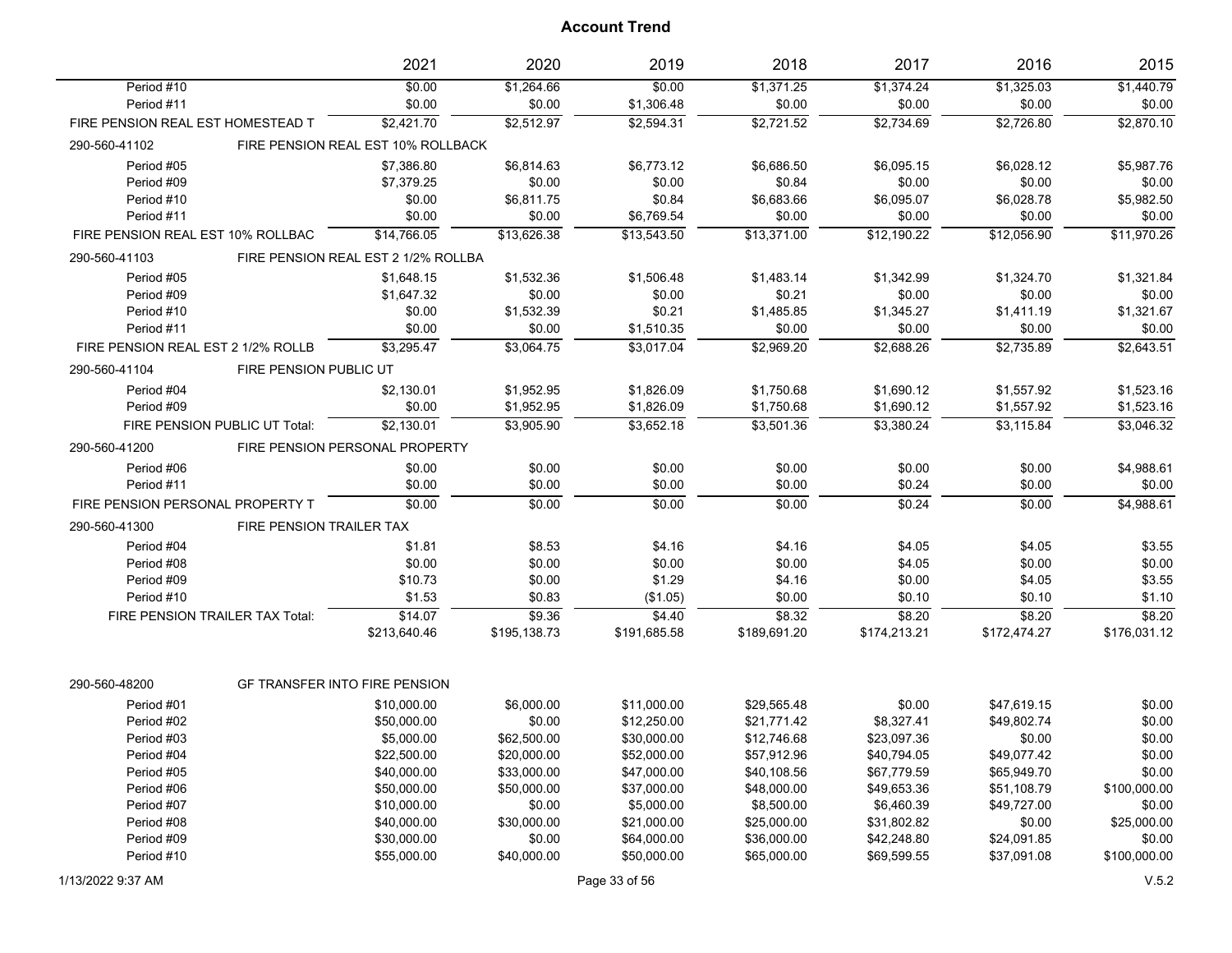|                                            | 2021         | 2020         | 2019         | 2018         | 2017         | 2016         | 2015         |
|--------------------------------------------|--------------|--------------|--------------|--------------|--------------|--------------|--------------|
| Period #11                                 | \$55,000.00  | \$10,000.00  | \$35,000.00  | \$48,000.00  | \$50.667.56  | \$73.130.66  | \$0.00       |
| Period #12                                 | \$100,000.00 | \$100,000.00 | \$100,000.00 | \$100,000.00 | \$76,670.81  | \$105,327.37 | \$21,031.43  |
| <b>GF TRANSFER INTO FIRE PENSION Total</b> | \$467.500.00 | \$351.500.00 | \$464.250.00 | \$492,605.10 | \$467.101.70 | \$552.925.76 | \$246.031.43 |
|                                            | \$467,500.00 | \$351,500.00 | \$464.250.00 | \$492.605.10 | \$467,101.70 | \$552.925.76 | \$246,031.43 |
| <b>MISC REVENUE Total:</b>                 | \$681.140.46 | \$546.638.73 | \$655,935.58 | \$682.296.30 | \$641.314.91 | \$725.400.03 | \$422,062.55 |
| FIRE PENSION Total:                        | \$681,140.46 | \$546,638.73 | \$655,935.58 | \$682,296.30 | \$641.314.91 | \$725,400.03 | \$422,062.55 |

### Fund: 291 POLICE PENSION

#### **MISC REVENUE**

| 291-560-41100                      | <b>POLICE PENSION REAL ESTATE</b> |                                     |              |              |              |              |              |              |
|------------------------------------|-----------------------------------|-------------------------------------|--------------|--------------|--------------|--------------|--------------|--------------|
| Period #02                         |                                   | \$27.276.59                         | \$58,743.16  | \$39,608.31  | \$30,000.57  | \$42,814.10  | \$0.00       | \$0.00       |
| Period #03                         |                                   | \$44,667.49                         | \$0.00       | \$23,557.97  | \$36,684.84  | \$25,398.22  | \$50,989.68  | \$0.00       |
| Period #04                         |                                   | \$27,053.56                         | \$30,043.31  | \$21,459.10  | \$19,673.98  | \$9,258.45   | \$26,776.13  | \$75,849.14  |
| Period #05                         |                                   | \$0.00                              | \$0.00       | \$0.00       | \$0.00       | \$0.00       | \$0.00       | \$998.96     |
| Period #06                         |                                   | \$0.00                              | \$0.00       | \$0.00       | \$0.00       | \$1,295.43   | \$0.00       | \$0.00       |
| Period #07                         |                                   | \$40,498.41                         | \$62,288.03  | \$41,994.93  | \$43,261.22  | \$45,813.69  | \$41,819.58  | \$0.00       |
| Period #08                         |                                   | \$42,644.17                         | \$0.00       | \$27,316.53  | \$25,199.48  | \$20.476.80  | \$19,107.97  | \$0.00       |
| Period #09                         |                                   | \$8,872.95                          | \$20,944.87  | \$14,937.31  | \$12,299.70  | \$8,154.67   | \$13,137.28  | \$73,656.02  |
| POLICE PENSION REAL ESTATE Total:  |                                   | \$191.013.17                        | \$172.019.37 | \$168.874.15 | \$167.119.79 | \$153.211.36 | \$151.830.64 | \$150,504.12 |
| 291-560-41101                      |                                   | POLICE PENSION REAL EST HOMESTEAD   |              |              |              |              |              |              |
| Period #05                         |                                   | \$1,205.01                          | \$1,248.31   | \$1,287.83   | \$1,350.27   | \$1,360.45   | \$1,401.77   | \$1,429.31   |
| Period #09                         |                                   | \$1,216.69                          | \$0.00       | \$0.00       | \$0.00       | \$0.00       | \$0.00       | \$0.00       |
| Period #10                         |                                   | \$0.00                              | \$1,264.66   | \$0.00       | \$1,371.25   | \$1,374.24   | \$1,325.03   | \$1,440.79   |
| Period #11                         |                                   | \$0.00                              | \$0.00       | \$1,306.48   | \$0.00       | \$0.00       | \$0.00       | \$0.00       |
| POLICE PENSION REAL EST HOMESTEA   |                                   | \$2,421.70                          | \$2,512.97   | \$2,594.31   | \$2,721.52   | \$2,734.69   | \$2,726.80   | \$2,870.10   |
| 291-560-41102                      |                                   | POLICE PENSION REAL EST 10% ROLLBA  |              |              |              |              |              |              |
| Period #05                         |                                   | \$7,386.80                          | \$6,814.63   | \$6,773.12   | \$6,686.50   | \$6,095.15   | \$6,028.12   | \$5,987.76   |
| Period #09                         |                                   | \$7,379.25                          | \$0.00       | \$0.00       | \$0.84       | \$0.00       | \$0.00       | \$0.00       |
| Period #10                         |                                   | \$0.00                              | \$6,811.75   | \$0.84       | \$6,683.66   | \$6,095.06   | \$6,028.77   | \$5,982.50   |
| Period #11                         |                                   | \$0.00                              | \$0.00       | \$6,769.54   | \$0.00       | \$0.00       | \$0.00       | \$0.00       |
| POLICE PENSION REAL EST 10% ROLLB  |                                   | \$14,766.05                         | \$13,626.38  | \$13,543.50  | \$13,371.00  | \$12,190.21  | \$12,056.89  | \$11,970.26  |
| 291-560-41103                      |                                   | POLICE PENSION REAL EST 2 1/2% ROLL |              |              |              |              |              |              |
| Period #05                         |                                   | \$1.648.15                          | \$1,532.36   | \$1,506.48   | \$1,483.14   | \$1,342.99   | \$1,324.70   | \$1,321.84   |
| Period #09                         |                                   | \$1,647.32                          | \$0.00       | \$0.00       | \$0.21       | \$0.00       | \$0.00       | \$0.00       |
| Period #10                         |                                   | \$0.00                              | \$1,532.39   | \$0.21       | \$1,485.85   | \$1,345.27   | \$1,411.19   | \$1,321.68   |
| Period #11                         |                                   | \$0.00                              | \$0.00       | \$1,510.35   | \$0.00       | \$0.00       | \$0.00       | \$0.00       |
| POLICE PENSION REAL EST 2 1/2% ROL |                                   | \$3,295.47                          | \$3,064.75   | \$3,017.04   | \$2,969.20   | \$2,688.26   | \$2,735.89   | \$2,643.52   |
|                                    |                                   |                                     |              |              |              |              |              |              |

291-560-41104 POLICE PENSION PUBLIC UT

1/13/2022 9:37 AM Page 34 of 56 V.5.2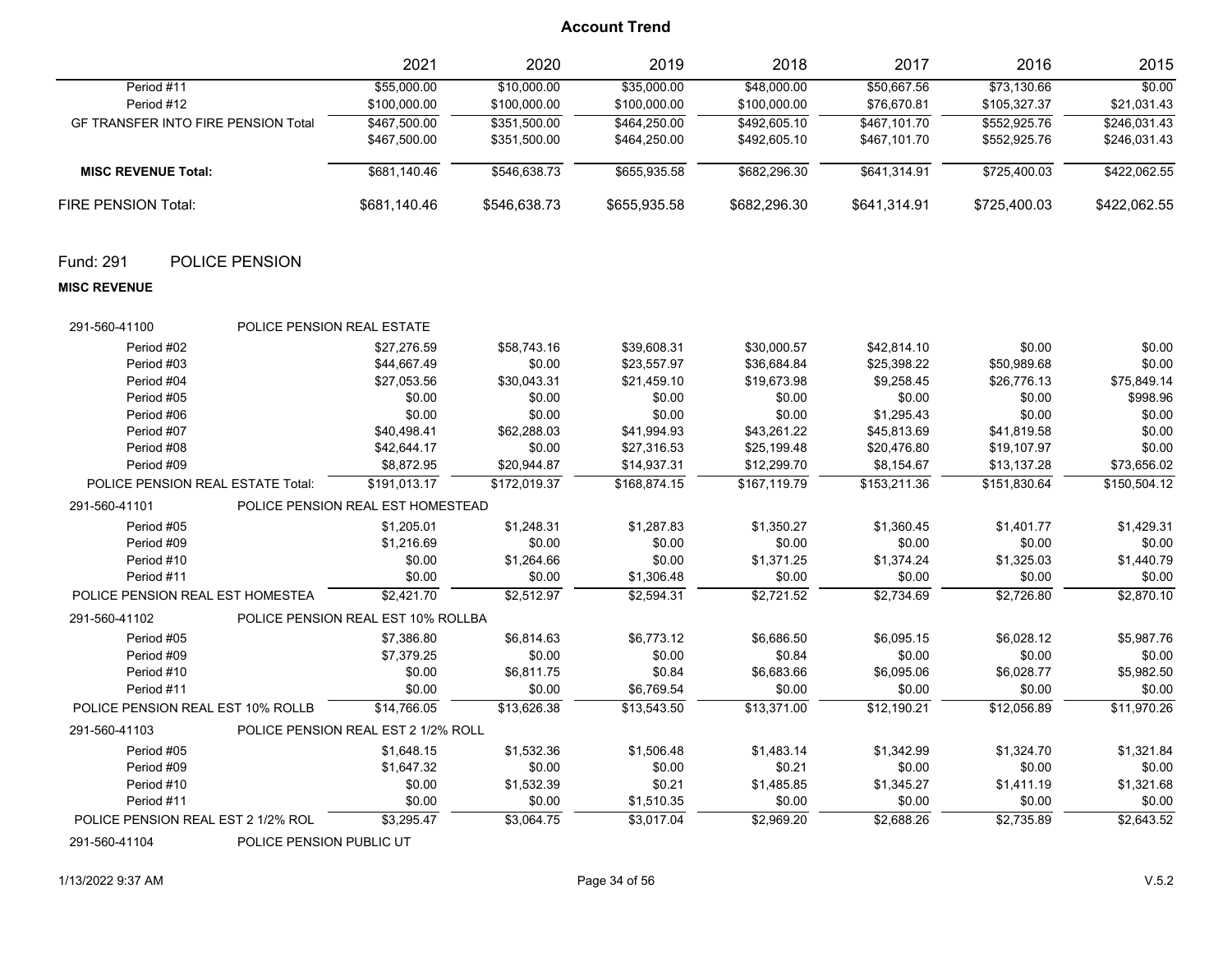|                                          | 2021                                   | 2020         | 2019         | 2018         | 2017         | 2016         | 2015         |
|------------------------------------------|----------------------------------------|--------------|--------------|--------------|--------------|--------------|--------------|
| Period #04                               | \$2,130.01                             | \$1,952.95   | \$1,826.09   | \$1,750.68   | \$1,690.12   | \$1,557.92   | \$1,523.16   |
| Period #09                               | \$0.00                                 | \$1,952.95   | \$1,826.09   | \$1,750.68   | \$1,690.12   | \$1,557.92   | \$1,523.16   |
| POLICE PENSION PUBLIC UT Total:          | \$2,130.01                             | \$3,905.90   | \$3,652.18   | \$3,501.36   | \$3,380.24   | \$3,115.84   | \$3,046.32   |
| 291-560-41200                            | POLICE PENSION PERSONAL PROP           |              |              |              |              |              |              |
| Period #06                               | \$0.00                                 | \$0.00       | \$0.00       | \$0.00       | \$0.00       | \$0.00       | \$4,988.61   |
| Period #11                               | \$0.00                                 | \$0.00       | \$0.00       | \$0.00       | \$0.24       | \$0.00       | \$0.00       |
| POLICE PENSION PERSONAL PROP Tota        | \$0.00                                 | \$0.00       | \$0.00       | \$0.00       | \$0.24       | \$0.00       | \$4,988.61   |
| 291-560-41300                            | POLICE PENSION TRAILER TAX             |              |              |              |              |              |              |
| Period #04                               | \$1.81                                 | \$8.53       | \$4.16       | \$4.16       | \$4.05       | \$4.05       | \$3.55       |
| Period #08                               | \$0.00                                 | \$0.00       | \$0.00       | \$0.00       | \$4.05       | \$0.00       | \$0.00       |
| Period #09                               | \$10.73                                | \$0.00       | \$1.29       | \$4.16       | \$0.00       | \$4.05       | \$3.55       |
| Period #10                               | \$1.52                                 | \$0.83       | (\$1.05)     | \$0.00       | \$0.10       | \$0.10       | \$1.10       |
| POLICE PENSION TRAILER TAX Total:        | \$14.06                                | \$9.36       | \$4.40       | \$8.32       | \$8.20       | \$8.20       | \$8.20       |
|                                          | \$213,640.46                           | \$195,138.73 | \$191,685.58 | \$189,691.19 | \$174,213.20 | \$172,474.26 | \$176,031.13 |
|                                          |                                        |              |              |              |              |              |              |
| 291-560-48200                            | <b>GF TRANSFER INTO POLICE PENSION</b> |              |              |              |              |              |              |
| Period #01                               | \$12,500.00                            | \$7,000.00   | \$5,000.00   | \$12,147.37  | \$0.00       | \$47,626.38  | \$0.00       |
| Period #02                               | \$50,000.00                            | \$0.00       | \$7,000.00   | \$17,265.60  | \$0.00       | \$45,362.83  | \$0.00       |
| Period #03                               | \$0.00                                 | \$62,500.00  | \$25,000.00  | \$10,357.90  | \$0.00       | \$0.00       | \$0.00       |
| Period #04                               | \$18,500.00                            | \$20,000.00  | \$50,000.00  | \$50,736.72  | \$0.00       | \$10,858.87  | \$0.00       |
| Period #05                               | \$40,000.00                            | \$29,000.00  | \$48,000.00  | \$36,321.13  | \$7,405.40   | \$54,342.10  | \$0.00       |
| Period #06                               | \$45,000.00                            | \$50,000.00  | \$37,000.00  | \$46,000.00  | \$43,868.88  | \$42,614.16  | \$100,000.00 |
| Period #07                               | \$10,000.00                            | \$0.00       | \$5,000.00   | \$3,000.00   | \$426.39     | \$45,189.71  | \$0.00       |
| Period #08                               | \$30,000.00                            | \$31,250.00  | \$21,000.00  | \$21,000.00  | \$26,091.67  | \$0.00       | \$0.00       |
| Period #09                               | \$30,000.00                            | \$22,000.00  | \$56,000.00  | \$34,000.00  | \$38,430.65  | \$9,505.55   | \$0.00       |
| Period #10                               | \$45,000.00                            | \$40,000.00  | \$50,000.00  | \$60,000.00  | \$66,074.75  | \$30,878.11  | \$0.00       |
| Period #11                               | \$45,000.00                            | \$25,000.00  | \$37,000.00  | \$45,000.00  | \$46,127.44  | \$64,215.35  | \$0.00       |
| Period #12                               | \$100,000.00                           | \$100,000.00 | \$100,000.00 | \$100,000.00 | \$90,381.25  | \$202,333.08 | \$7,290.68   |
| <b>GF TRANSFER INTO POLICE PENSION T</b> | \$426,000.00                           | \$386,750.00 | \$441,000.00 | \$435,828.72 | \$318,806.43 | \$552,926.14 | \$107,290.68 |
|                                          | \$426,000.00                           | \$386,750.00 | \$441,000.00 | \$435,828.72 | \$318,806.43 | \$552,926.14 | \$107,290.68 |
| <b>MISC REVENUE Total:</b>               | \$639,640.46                           | \$581,888.73 | \$632,685.58 | \$625,519.91 | \$493,019.63 | \$725,400.40 | \$283,321.81 |
| <b>POLICE PENSION Total:</b>             | \$639,640.46                           | \$581,888.73 | \$632,685.58 | \$625,519.91 | \$493,019.63 | \$725,400.40 | \$283,321.81 |

#### EMPLOYEE PAYOUT RESERVE Fund: 292

| 292-041<br>-48200 | TRANSFER INTO EMPLOYEE PAYOUT<br>(-iF |        |        |        |        |        |            |
|-------------------|---------------------------------------|--------|--------|--------|--------|--------|------------|
| Period #02        | \$0.00                                | \$0.00 | \$0.00 | \$0.00 | \$0.00 | \$0.00 | \$22.530.7 |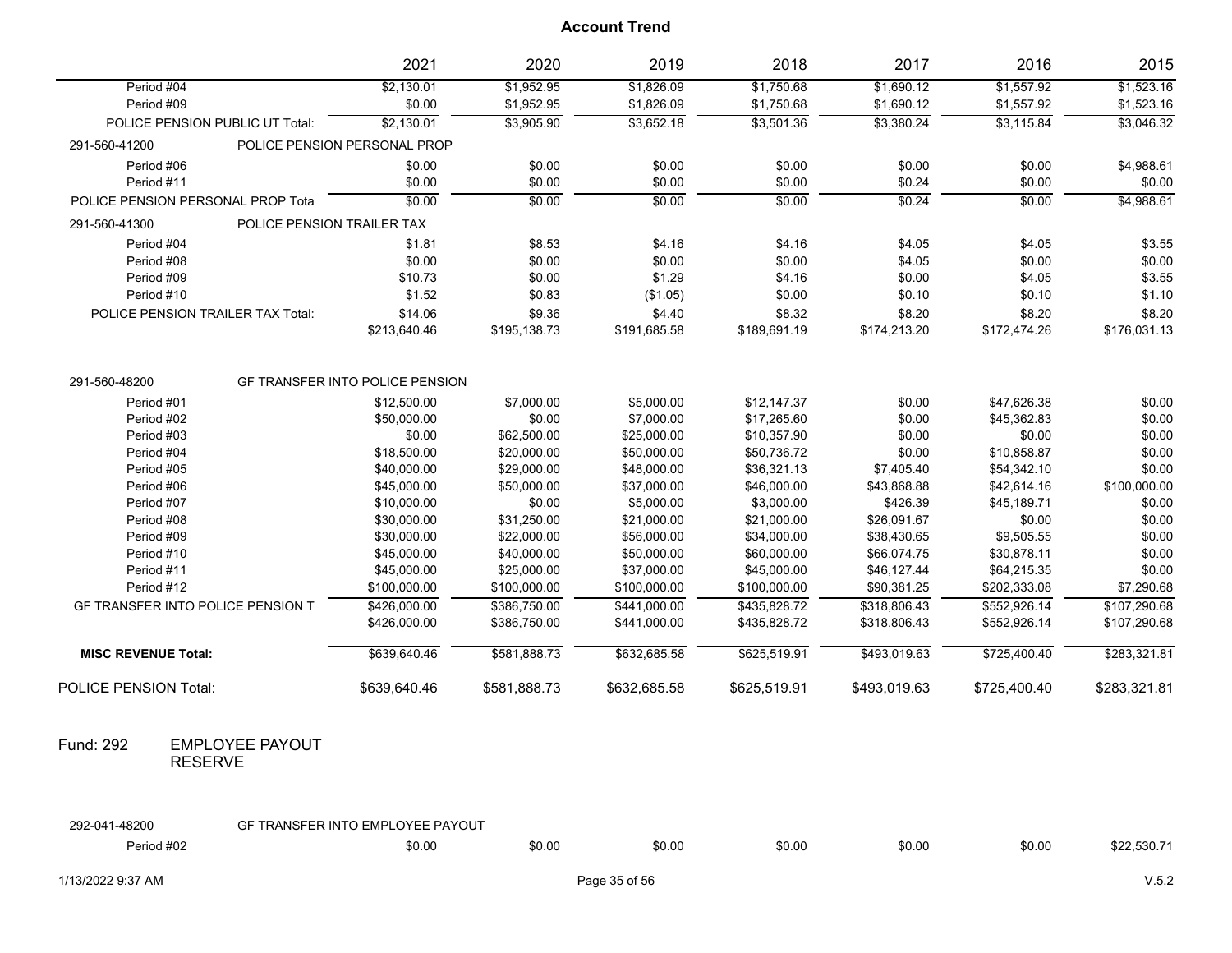|                                        | 2021   | 2020   | 2019   | 2018        | 2017   | 2016         | 2015         |
|----------------------------------------|--------|--------|--------|-------------|--------|--------------|--------------|
| Period #04                             | \$0.00 | \$0.00 | \$0.00 | \$0.00      | \$0.00 | \$0.00       | \$21.635.99  |
| Period #05                             | \$0.00 | \$0.00 | \$0.00 | \$0.00      | \$0.00 | \$100,000.00 | \$19,373.62  |
| Period #07                             | \$0.00 | \$0.00 | \$0.00 | \$0.00      | \$0.00 | \$0.00       | \$30,633.81  |
| Period #09                             | \$0.00 | \$0.00 | \$0.00 | \$0.00      | \$0.00 | \$0.00       | \$5.825.87   |
| Period #10                             | \$0.00 | \$0.00 | \$0.00 | \$0.00      | \$0.00 | \$0.00       | \$100,000.00 |
| Period #12                             | \$0.00 | \$0.00 | \$0.00 | \$90,000.00 | \$0.00 | \$0.00       | \$0.00       |
| <b>GF TRANSFER INTO EMPLOYEE PAYOU</b> | \$0.00 | \$0.00 | \$0.00 | \$90,000.00 | \$0.00 | \$100,000.00 | \$200,000.00 |
|                                        | \$0.00 | \$0.00 | \$0.00 | \$90,000.00 | \$0.00 | \$100,000.00 | \$200,000.00 |
|                                        | \$0.00 | \$0.00 | \$0.00 | \$90,000.00 | \$0.00 | \$100,000.00 | \$200,000.00 |
| <b>EMPLOYEE PAYOUT RESERVE Total:</b>  | \$0.00 | \$0.00 | \$0.00 | \$90,000.00 | \$0.00 | \$100,000.00 | \$200,000.00 |

Fund: 310 PARK DEBT

**TRANSFER REVENUE**

| 310-840-41100                      | <b>PARK BOND REAL ESTATE</b> |                                |              |              |              |              |              |              |
|------------------------------------|------------------------------|--------------------------------|--------------|--------------|--------------|--------------|--------------|--------------|
| Period #02                         |                              | \$18,184.36                    | \$256,511.78 | \$172,956.29 | \$133,002.52 | \$206,934.72 | \$0.00       | \$0.00       |
| Period #03                         |                              | \$29.778.36                    | \$0.00       | \$102,869.82 | \$162,636.15 | \$122,758.17 | \$246,450.20 | \$0.00       |
| Period #04                         |                              | \$18,035.71                    | \$131,189.17 | \$93.704.73  | \$87,221.32  | \$44.749.29  | \$129,417.94 | \$386,830.65 |
| Period #05                         |                              | \$0.00                         | \$0.00       | \$5,623.53   | \$0.00       | \$0.00       | \$0.00       | \$4,861.60   |
| Period #06                         |                              | \$0.00                         | \$0.00       | \$0.00       | \$0.00       | \$6,261.17   | \$0.00       | \$0.00       |
| Period #07                         |                              | \$26,998.94                    | \$271,991.04 | \$183,377.83 | \$191,791.44 | \$221,432.87 | \$202,127.97 | \$0.00       |
| Period #08                         |                              | \$28,429.45                    | \$0.00       | \$119,282.23 | \$111,717.71 | \$98.971.16  | \$92,355.18  | \$0.00       |
| Period #09                         |                              | \$5,983.22                     | \$91,459.33  | \$65,226.22  | \$54,528.68  | \$39,414.24  | \$63,496.86  | \$375,645.68 |
| PARK BOND REAL ESTATE Total:       |                              | \$127,410.04                   | \$751,151.32 | \$743.040.65 | \$740.897.82 | \$740,521.62 | \$733,848.15 | \$767,337.93 |
| 310-840-41101                      |                              | PARK BOND REAL EST HOMESTEAD   |              |              |              |              |              |              |
| Period #05                         |                              | \$803.34                       | \$5,450.95   | \$6,578.32   | \$5,986.20   | \$6,575.52   | \$6,775.22   | \$7,289.46   |
| Period #09                         |                              | \$811.12                       | \$0.00       | \$0.00       | \$0.00       | \$0.00       | \$0.00       | \$0.00       |
| Period #10                         |                              | \$0.00                         | \$5,522.33   | \$0.00       | \$6,079.21   | \$6,642.14   | \$6,404.31   | \$7,348.03   |
| Period #11                         |                              | \$0.00                         | \$0.00       | \$5,704.96   | \$0.00       | \$0.00       | \$0.00       | \$0.00       |
| PARK BOND REAL EST HOMESTEAD Tot   |                              | \$1,614.46                     | \$10.973.28  | \$12.283.28  | \$12,065.41  | \$13,217.66  | \$13.179.53  | \$14,637.49  |
| 310-840-41102                      | PARK BOND REAL EST 10% ROLL  |                                |              |              |              |              |              |              |
| Period #05                         |                              | \$4,924.53                     | \$29,757.23  | \$29,575.96  | \$29,643.48  | \$29,459.89  | \$29,135.94  | \$30,537.60  |
| Period #09                         |                              | \$4,919.50                     | \$0.00       | \$0.00       | \$3.72       | \$0.00       | \$0.00       | \$0.00       |
| Period #10                         |                              | \$0.00                         | \$29,744.63  | \$3.67       | \$29,630.90  | \$29,459.50  | \$29,139.07  | \$30,510.74  |
| Period #11                         |                              | \$0.00                         | \$0.00       | \$29,560.33  | \$0.00       | \$0.00       | \$0.00       | \$0.00       |
| PARK BOND REAL EST 10% ROLL Total: |                              | \$9,844.03                     | \$59,501.86  | \$59.139.96  | \$59,278.10  | \$58.919.39  | \$58,275.01  | \$61,048.34  |
| 310-840-41103                      |                              | PARK BOND REAL EST 2 1/2% ROLL |              |              |              |              |              |              |
| Period #05                         |                              | \$1,098.76                     | \$6,691.32   | \$0.00       | \$6,575.27   | \$6,491.15   | \$6,402.72   | \$6,741.37   |
| Period #09                         |                              | \$1,098.21                     | \$0.00       | \$0.00       | \$0.93       | \$0.00       | \$0.00       | \$0.00       |
| Period #10                         |                              | \$0.00                         | \$6,691.42   | \$0.92       | \$6,587.30   | \$6,502.14   | \$6,820.75   | \$6,740.54   |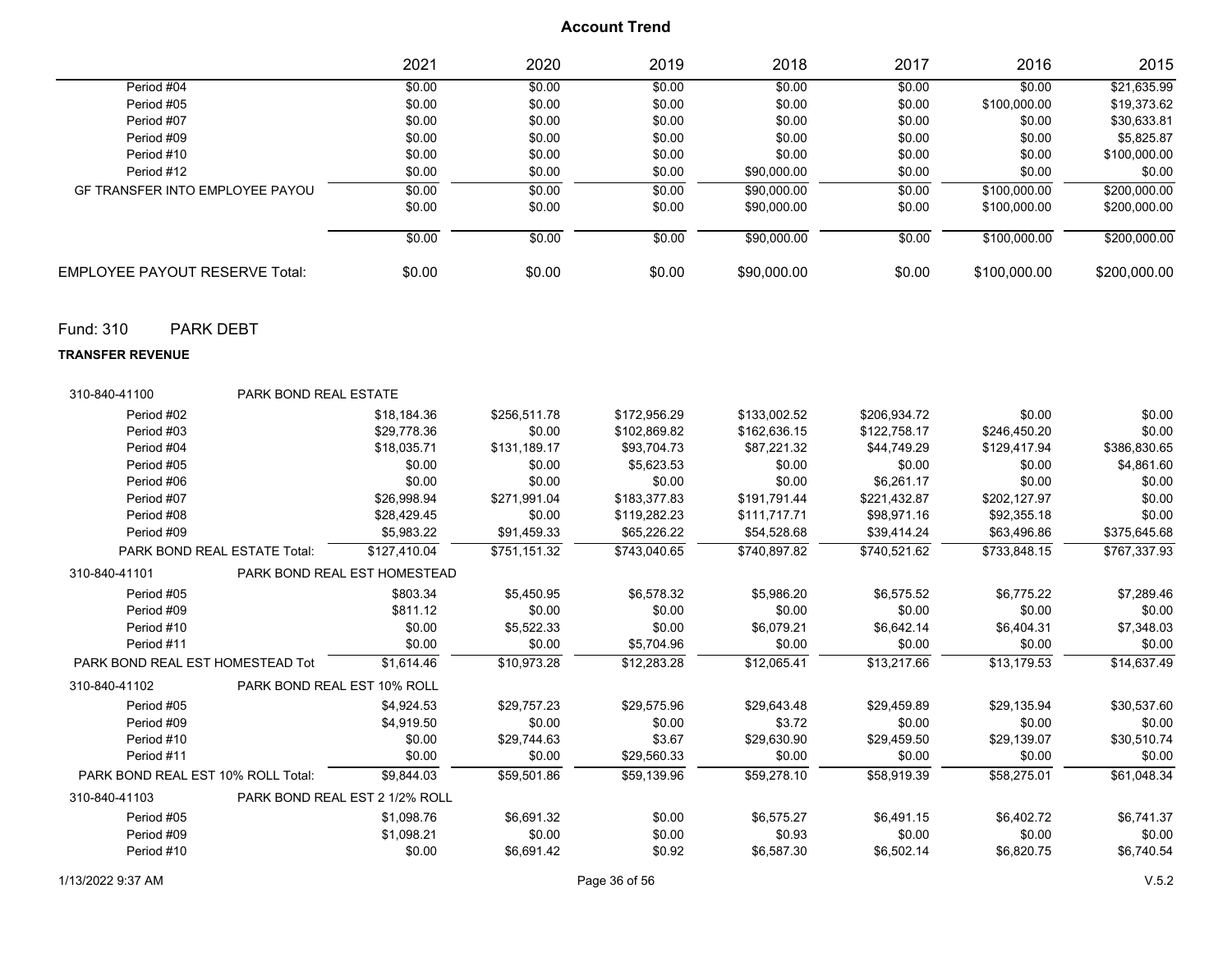|                                     |                           | 2021                        | 2020         | 2019         | 2018         | 2017         | 2016         | 2015         |
|-------------------------------------|---------------------------|-----------------------------|--------------|--------------|--------------|--------------|--------------|--------------|
| Period #11                          |                           | \$0.00                      | \$0.00       | \$6,595.20   | \$0.00       | \$0.00       | \$0.00       | \$0.00       |
| PARK BOND REAL EST 2 1/2% ROLL Tota |                           | \$2,196.97                  | \$13,382.74  | \$6,596.12   | \$13,163.50  | \$12,993.29  | \$13,223.47  | \$13,481.91  |
| 310-840-41104                       | PARK BOND REAL EST PUB UT |                             |              |              |              |              |              |              |
| Period #04                          |                           | \$1,420.01                  | \$8,527.88   | \$7,973.91   | \$7,761.37   | \$8,168.90   | \$7,529.94   | \$7,768.13   |
| Period #09                          |                           | \$0.00                      | \$8,527.88   | \$7,973.91   | \$7,761.37   | \$8,168.90   | \$7,529.94   | \$7,768.13   |
| PARK BOND REAL EST PUB UT Total:    |                           | \$1,420.01                  | \$17,055.76  | \$15,947.82  | \$15,522.74  | \$16,337.80  | \$15,059.88  | \$15,536.26  |
| 310-840-41200                       |                           | PARK BOND PERSONAL PROPERTY |              |              |              |              |              |              |
| Period #11                          |                           | \$0.00                      | \$0.00       | \$0.00       | \$0.00       | \$1.16       | \$0.00       | \$0.00       |
| PARK BOND PERSONAL PROPERTY Tota    |                           | \$0.00                      | \$0.00       | \$0.00       | \$0.00       | \$1.16       | \$0.00       | \$0.00       |
| 310-840-41300                       | PARK BOND TRAILER TAX     |                             |              |              |              |              |              |              |
| Period #04                          |                           | \$1.21                      | \$37.24      | \$18.17      | \$18.45      | \$19.58      | \$19.58      | \$18.10      |
| Period #08                          |                           | \$0.00                      | \$0.00       | \$0.00       | \$0.00       | \$19.58      | \$0.00       | \$0.00       |
| Period #09                          |                           | \$7.16                      | \$0.00       | \$5.65       | \$18.45      | \$0.00       | \$19.58      | \$18.10      |
| Period #10                          |                           | \$2.30                      | \$3.61       | (\$4.59)     | \$0.00       | \$0.47       | \$0.47       | \$5.61       |
| PARK BOND TRAILER TAX Total:        |                           | \$10.67                     | \$40.85      | \$19.23      | \$36.90      | \$39.63      | \$39.63      | \$41.81      |
|                                     |                           | \$142,496.18                | \$852,105.81 | \$837,027.06 | \$840,964.47 | \$842,030.55 | \$833,625.67 | \$872,083.74 |
| <b>TRANSFER REVENUE Total:</b>      |                           | \$142,496.18                | \$852,105.81 | \$837,027.06 | \$840,964.47 | \$842,030.55 | \$833,625.67 | \$872,083.74 |
| <b>PARK DEBT Total:</b>             |                           | \$142,496.18                | \$852,105.81 | \$837,027.06 | \$840,964.47 | \$842,030.55 | \$833,625.67 | \$872,083.74 |
|                                     |                           |                             |              |              |              |              |              |              |

GENERAL BOND Fund: 320

RETIREMENT

### **TRANSFER REVENUE**

| 320-840-41400 | <b>GEN BOND BOND SALE</b>               |        |                |             |        |        |        |        |
|---------------|-----------------------------------------|--------|----------------|-------------|--------|--------|--------|--------|
| Period #11    |                                         | \$0.00 | \$7,125,000.00 | \$0.00      | \$0.00 | \$0.00 | \$0.00 | \$0.00 |
|               | <b>GEN BOND BOND SALE Total:</b>        | \$0.00 | \$7,125,000.00 | \$0.00      | \$0.00 | \$0.00 | \$0.00 | \$0.00 |
|               |                                         | \$0.00 | \$7,125,000.00 | \$0.00      | \$0.00 | \$0.00 | \$0.00 | \$0.00 |
| 320-840-47300 | <b>GEN BOND PREMIUM/PROCEEDS</b>        |        |                |             |        |        |        |        |
| Period #02    |                                         | \$0.00 | \$47,182.18    | \$60,152.40 | \$0.00 | \$0.00 | \$0.00 | \$0.00 |
| Period #11    |                                         | \$0.00 | \$261,529.40   | \$0.00      | \$0.00 | \$0.00 | \$0.00 | \$0.00 |
|               | <b>GEN BOND PREMIUM/PROCEEDS Total:</b> | \$0.00 | \$308,711.58   | \$60,152.40 | \$0.00 | \$0.00 | \$0.00 | \$0.00 |
|               |                                         | \$0.00 | \$308,711.58   | \$60,152.40 | \$0.00 | \$0.00 | \$0.00 | \$0.00 |
| 320-840-48100 | <b>GEN BOND REIMB</b>                   |        |                |             |        |        |        |        |
| Period #12    |                                         | \$0.00 | \$396.56       | \$0.00      | \$0.00 | \$0.00 | \$0.00 | \$0.00 |
|               | <b>GEN BOND REIMB Total:</b>            | \$0.00 | \$396.56       | \$0.00      | \$0.00 | \$0.00 | \$0.00 | \$0.00 |
|               |                                         |        |                |             |        |        |        |        |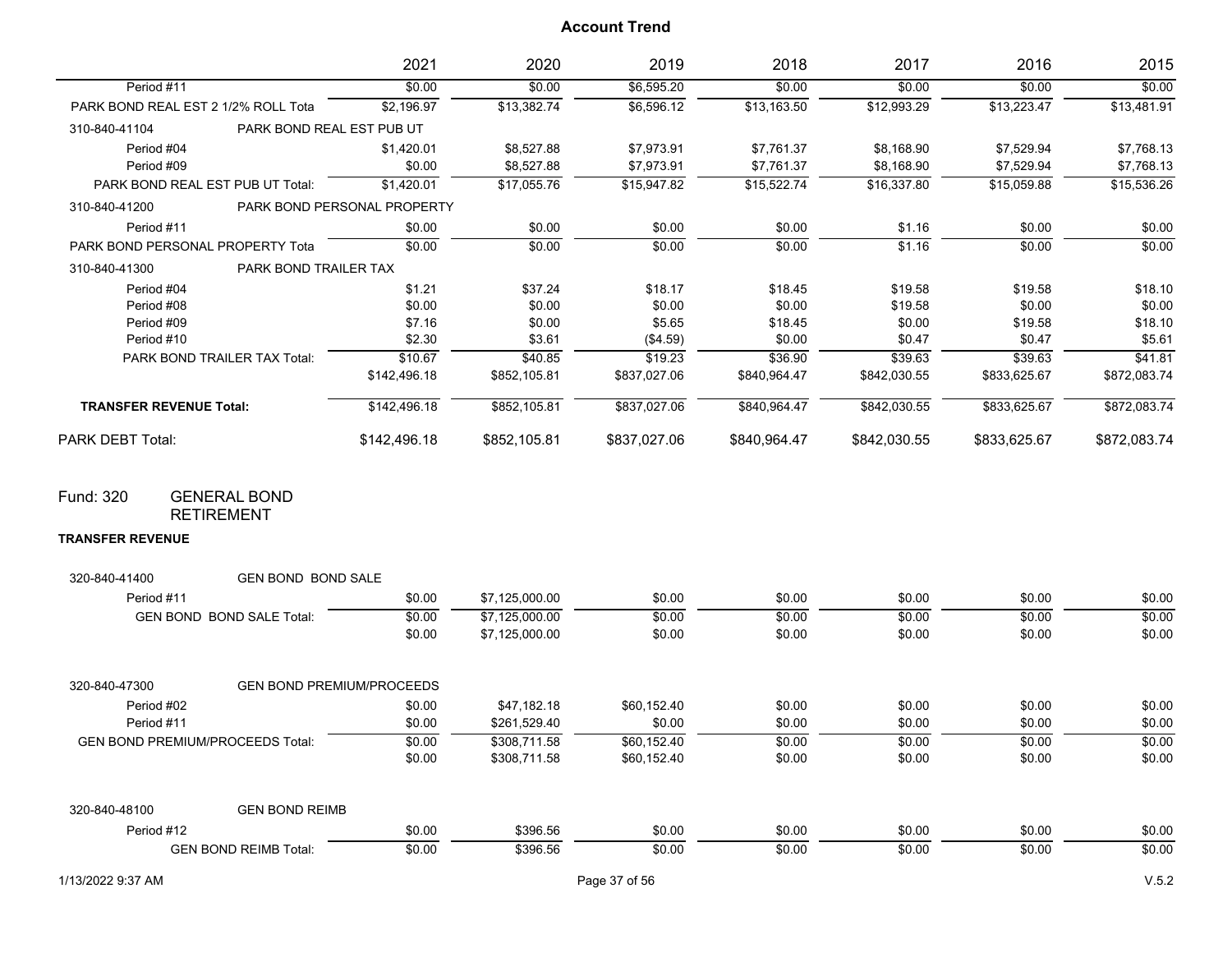|                                       | 2021                              | 2020           | 2019         | 2018         | 2017         | 2016         | 2015           |
|---------------------------------------|-----------------------------------|----------------|--------------|--------------|--------------|--------------|----------------|
| 320-840-48200                         | GF TRANSFER INTO GENERAL BOND RET |                |              |              |              |              |                |
| Period #01                            | \$0.00                            | \$0.00         | \$0.00       | \$0.00       | \$0.00       | \$0.00       | \$1,103,151.00 |
| Period #05                            | \$0.00                            | \$0.00         | \$0.00       | \$0.00       | \$0.00       | \$786,530.00 | \$0.00         |
| Period #10                            | \$700,000.00                      | \$0.00         | \$0.00       | \$0.00       | \$0.00       | \$0.00       | \$0.00         |
| Period #11                            | \$0.00                            | \$700,000.00   | \$815,000.00 | \$305,000.00 | \$508.915.15 | \$0.00       | \$0.00         |
| Period #12                            | \$525,000.00                      | \$0.00         | \$0.00       | \$450,000.00 | \$460,000.00 | \$0.00       | \$0.00         |
| GF TRANSFER INTO GENERAL BOND RE      | \$1,225,000.00                    | \$700,000.00   | \$815,000.00 | \$755,000.00 | \$968.915.15 | \$786,530.00 | \$1,103,151.00 |
|                                       | \$1,225,000.00                    | \$700,396.56   | \$815,000.00 | \$755,000.00 | \$968,915.15 | \$786,530.00 | \$1,103,151.00 |
| <b>TRANSFER REVENUE Total:</b>        | \$1,225,000.00                    | \$8,134,108.14 | \$875,152.40 | \$755,000.00 | \$968,915.15 | \$786,530.00 | \$1,103,151.00 |
| <b>GENERAL BOND RETIREMENT Total:</b> | \$1,225,000.00                    | \$8,134,108.14 | \$875,152.40 | \$755,000.00 | \$968,915.15 | \$786,530.00 | \$1,103,151.00 |

### Fund: 330 S/A BOND RETIREMENT

#### **TRANSFER REVENUE**

| 330-840-48100                  |        | SPEC ASSESS BOND REIMBURSEMENT |             |             |             |             |             |             |
|--------------------------------|--------|--------------------------------|-------------|-------------|-------------|-------------|-------------|-------------|
| Period #04                     |        | \$21.421.59                    | \$22.861.58 | \$26.759.65 | \$22,440.70 | \$22,375.05 | \$23.084.93 | \$21.461.56 |
| Period #09                     |        | \$24.091.72                    | \$21,120.03 | \$19,964.00 | \$21,863.37 | \$21.871.38 | \$20.357.99 | \$21,023.72 |
| SPEC ASSESS BOND REIMBURSEMENT |        | \$45,513.31                    | \$43.981.61 | \$46,723.65 | \$44.304.07 | \$44.246.43 | \$43.442.92 | \$42,485.28 |
|                                |        | \$45,513.31                    | \$43.981.61 | \$46,723.65 | \$44.304.07 | \$44,246.43 | \$43.442.92 | \$42,485.28 |
| <b>TRANSFER REVENUE Total:</b> |        | \$45.513.31                    | \$43.981.61 | \$46,723.65 | \$44.304.07 | \$44.246.43 | \$43,442.92 | \$42,485.28 |
| S/A BOND RETIREMENT            | Total: | \$45.513.31                    | \$43.981.61 | \$46.723.65 | \$44.304.07 | \$44.246.43 | \$43.442.92 | \$42.485.28 |

### Fund: 510 SEWER REVENUE

#### **SEWER REVENUE**

| 510-400-45200 | <b>SEWER RENTS</b> |              |              |              |              |              |              |
|---------------|--------------------|--------------|--------------|--------------|--------------|--------------|--------------|
| Period #01    | \$539.852.05       | \$600.630.31 | \$442,973.86 | \$475.478.64 | \$292.247.27 | \$271.065.28 | \$274,860.46 |
| Period #02    | \$290,347.60       | \$50.632.24  | \$90.622.94  | \$64.429.23  | \$193,113.48 | \$206.816.60 | \$188.124.80 |
| Period #03    | \$315.451.87       | \$235.150.57 | \$556,597.72 | \$217.390.41 | \$221.148.45 | \$233.515.10 | \$206,660.25 |
| Period #04    | \$340,807.98       | \$595.479.54 | \$403.386.97 | \$483.248.52 | \$454.198.40 | \$480,597.50 | \$497.650.21 |
| Period #05    | \$40,003.44        | \$109,446.11 | \$18,596.47  | \$16.928.42  | \$15.458.53  | \$23.532.21  | \$15.560.76  |
| Period #06    | \$1.124.935.76     | \$554,400.40 | \$548,338.63 | \$230,048.99 | \$241.383.50 | \$194.776.61 | \$181.392.19 |
| Period #07    | \$375,748.37       | \$421,548.93 | \$402.123.54 | \$499.395.59 | \$404.920.36 | \$467.961.22 | \$454.290.01 |
| Period #08    | \$472,327.25       | \$73.059.32  | \$143,043.79 | \$39.813.05  | \$34.803.71  | \$30.680.58  | \$48.534.13  |
| Period #09    | \$299.834.10       | \$577.215.75 | \$546,779.25 | \$207.635.05 | \$244,919.33 | \$403.386.57 | \$328.584.59 |
| Period #10    | \$316.856.61       | \$323.238.42 | \$349.932.88 | \$570,579.15 | \$500.761.59 | \$314,121.35 | \$272.027.23 |
| Period #11    | \$79.061.68        | \$30.254.40  | \$29.106.12  | \$12,735.81  | \$61,939.66  | \$14.569.59  | \$11,794.23  |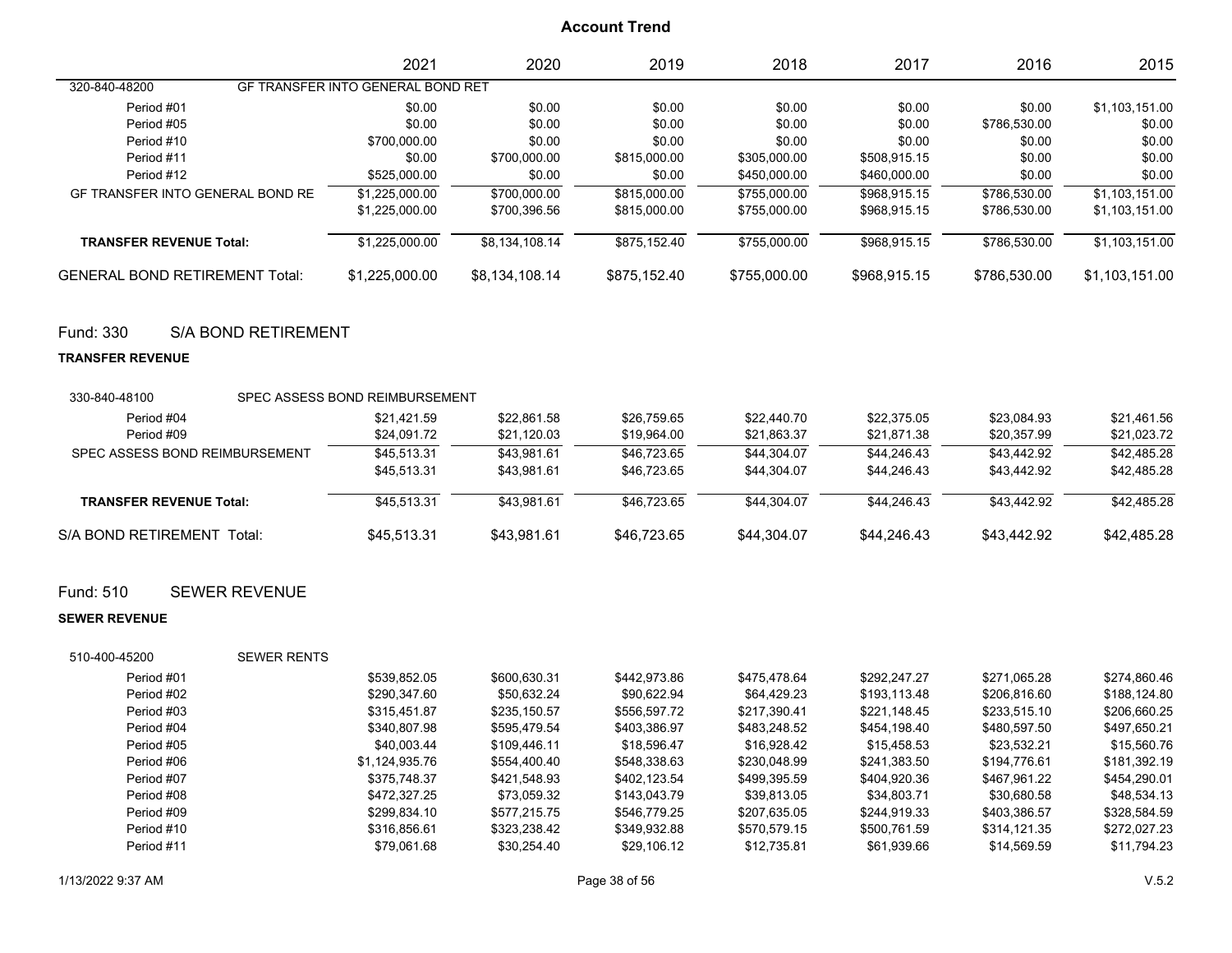|                             |                                    | 2021           | 2020           | 2019           | 2018           | 2017           | 2016           | 2015           |
|-----------------------------|------------------------------------|----------------|----------------|----------------|----------------|----------------|----------------|----------------|
| Period #12                  |                                    | \$290,024.60   | \$83,821.62    | \$292,983.38   | \$224,848.23   | \$174,341.35   | \$200,881.81   | \$217,566.77   |
|                             | <b>SEWER RENTS Total:</b>          | \$4,485,251.31 | \$3,654,877.61 | \$3,824,485.55 | \$3,042,531.09 | \$2,839,235.63 | \$2,841,904.42 | \$2,697,045.63 |
|                             |                                    | \$4,485,251.31 | \$3,654,877.61 | \$3,824,485.55 | \$3,042,531.09 | \$2,839,235.63 | \$2,841,904.42 | \$2,697,045.63 |
| 510-400-48100               | SEWER REIMBURSEMENTS               |                |                |                |                |                |                |                |
| Period #01                  |                                    | \$0.00         | \$0.00         | \$66.18        | \$104.47       | \$77.48        | \$84.37        | \$0.00         |
| Period #02                  |                                    | \$0.00         | \$0.00         | \$121.15       | \$15.70        | \$886.33       | \$4,286.22     | \$2,320.19     |
| Period #03                  |                                    | \$0.00         | \$0.00         | \$73.75        | \$20.24        | \$61.72        | \$52.73        | \$0.00         |
| Period #04                  |                                    | \$78,876.24    | \$0.00         | \$108.76       | \$48,444.13    | \$38,787.09    | \$56.00        | \$0.00         |
| Period #05                  |                                    | \$5.94         | \$0.00         | \$24.98        | \$29.73        | \$1,788.17     | \$4,354.39     | \$2,269.76     |
| Period #06                  |                                    | \$0.00         | \$0.00         | \$43.68        | \$70.65        | \$252.20       | \$379.68       | \$91.58        |
| Period #07                  |                                    | \$0.00         | \$0.00         | \$133.78       | \$71.56        | \$414.96       | \$45.59        | \$0.00         |
| Period #08                  |                                    | \$0.00         | \$1,573.79     | \$63.37        | \$164.26       | \$167.47       | \$3,041.76     | \$6,089.73     |
| Period #09                  |                                    | \$56,744.35    | \$0.00         | \$47,038.72    | \$42.09        | \$41.76        | \$85.17        | \$81,300.73    |
| Period #10                  |                                    | \$0.00         | \$0.00         | \$0.00         | \$6,910.33     | \$73.85        | \$47.45        | \$65.67        |
| Period #11                  |                                    | \$0.00         | \$0.00         | \$0.00         | \$16.66        | \$51.89        | \$4,025.31     | \$4,293.71     |
| Period #12                  |                                    | \$2,276.69     | \$23,162.19    | \$0.00         | \$57.62        | \$1,043.06     | \$41.71        | \$24.38        |
|                             | <b>SEWER REIMBURSEMENTS Total:</b> | \$137,903.22   | \$24,735.98    | \$47,674.37    | \$55,947.44    | \$43,645.98    | \$16,500.38    | \$96,455.75    |
| 510-400-48500               | <b>SEWER CREDIT MEMO</b>           |                |                |                |                |                |                |                |
| Period #01                  |                                    | \$9,727.62     | \$16,150.25    | \$0.00         | \$0.00         | \$0.00         | \$0.00         | \$0.00         |
| Period #02                  |                                    | (\$11,304.75)  | (\$8,002.85)   | \$0.00         | \$0.00         | \$0.00         | \$0.00         | \$0.00         |
| Period #03                  |                                    | \$7,405.14     | \$2,866.00     | \$0.00         | \$0.00         | \$0.00         | \$0.00         | \$0.00         |
| Period #04                  |                                    | \$4,581.01     | \$7,017.30     | \$0.00         | \$0.00         | \$0.00         | \$0.00         | \$0.00         |
| Period #05                  |                                    | (\$9,828.04)   | (\$10,726.15)  | \$0.00         | \$0.00         | \$0.00         | \$0.00         | \$0.00         |
| Period #06                  |                                    | \$423,001.16   | \$6,142.55     | \$0.00         | \$0.00         | \$0.00         | \$0.00         | \$0.00         |
| Period #07                  |                                    | \$7,173.15     | \$5,425.60     | \$1,078.77     | \$0.00         | \$0.00         | \$0.00         | \$0.00         |
| Period #08                  |                                    | (\$391,271.82) | (\$8,887.01)   | \$867.35       | \$0.00         | \$0.00         | \$0.00         | \$0.00         |
| Period #09                  |                                    | \$5,876.73     | \$5,448.49     | \$9,774.92     | \$0.00         | \$0.00         | \$0.00         | \$0.00         |
| Period #10                  |                                    | \$7,567.82     | \$5,915.96     | \$3,089.70     | \$0.00         | \$0.00         | \$0.00         | \$0.00         |
| Period #11                  |                                    | (\$49,466.72)  | (\$10,010.45)  | (\$6,876.19)   | \$0.00         | \$0.00         | \$0.00         | \$0.00         |
| Period #12                  |                                    | \$5,917.87     | \$2,484.20     | \$1,153.86     | \$0.00         | \$0.00         | \$0.00         | \$0.00         |
|                             | <b>SEWER CREDIT MEMO Total:</b>    | \$9,379.17     | \$13,823.89    | \$9,088.41     | \$0.00         | \$0.00         | \$0.00         | \$0.00         |
|                             |                                    | \$147,282.39   | \$38,559.87    | \$56,762.78    | \$55,947.44    | \$43,645.98    | \$16,500.38    | \$96,455.75    |
| <b>SEWER REVENUE Total:</b> |                                    | \$4,632,533.70 | \$3,693,437.48 | \$3,881,248.33 | \$3,098,478.53 | \$2,882,881.61 | \$2,858,404.80 | \$2,793,501.38 |
| <b>SEWER REVENUE Total:</b> |                                    | \$4,632,533.70 | \$3,693,437.48 | \$3,881,248.33 | \$3,098,478.53 | \$2,882,881.61 | \$2,858,404.80 | \$2,793,501.38 |

### Fund: 512 WATER UTILITY

#### **WATER IMPROVEMENT**

512-701-48100 WATER IMPROVEMENT REIM

#### 1/13/2022 9:37 AM Page 39 of 56 V.5.2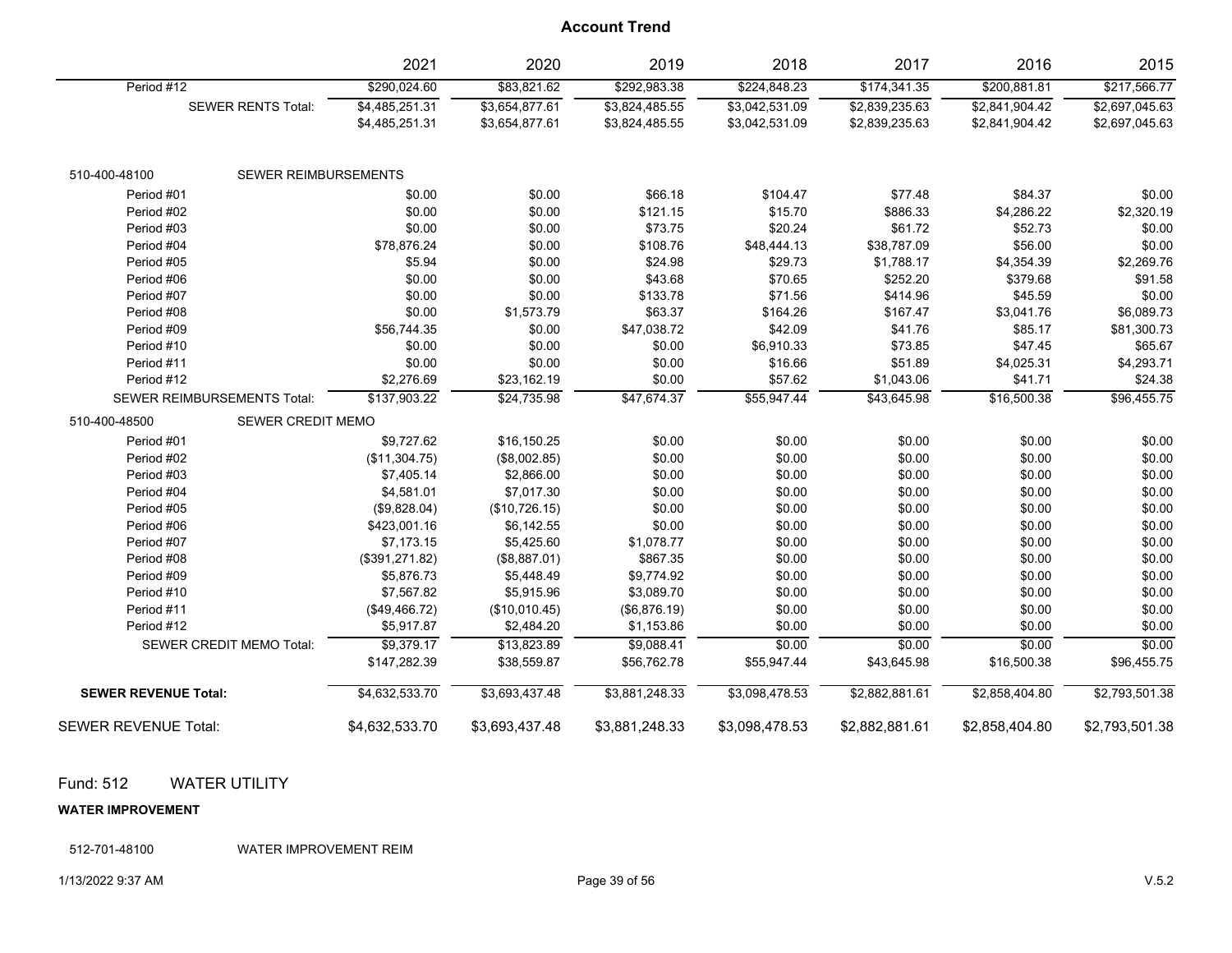|                                           | 2021                           | 2020        | 2019          | 2018        | 2017         | 2016        | 2015         |
|-------------------------------------------|--------------------------------|-------------|---------------|-------------|--------------|-------------|--------------|
| Period #01                                | \$15,077.01                    | \$9,243.24  | \$9,036.44    | \$10,131.24 | \$9,379.43   | \$9,770.03  | \$20,973.84  |
| Period #02                                | \$1,383.75                     | \$1,041.46  | \$586.83      | \$644.66    | \$531.98     | \$1,951.63  | \$2,213.63   |
| Period #03                                | \$10,097.82                    | \$7,277.93  | \$10,577.56   | \$8,992.95  | \$9,528.98   | \$10,166.55 | \$9,521.83   |
| Period #04                                | \$11,727.85                    | \$9,753.03  | \$11,375.89   | \$11,784.18 | \$9,768.69   | \$11,336.16 | \$16,341.60  |
| Period #05                                | \$1,142.93                     | \$3,536.97  | \$907.60      | \$557.17    | \$538.58     | \$2,010.56  | \$1,338.59   |
| Period #06                                | \$9,020.82                     | \$9,250.37  | \$7,686.83    | \$8,847.27  | \$8,982.61   | \$8,854.45  | \$10,042.52  |
| Period #07                                | \$9,696.62                     | \$12,482.80 | (\$26,807.09) | \$8,961.37  | \$8,198.29   | \$10,952.49 | \$10,237.54  |
| Period #08                                | \$2,883.53                     | \$2,371.52  | \$2,048.88    | \$1,627.71  | \$1,405.04   | \$2,068.93  | \$2,997.76   |
| Period #09                                | \$11,030.02                    | \$11,283.28 | \$10,216.16   | \$8,654.88  | \$8,582.97   | \$10,592.32 | \$11,904.58  |
| Period #10                                | \$8,414.78                     | \$8,476.79  | \$8,873.63    | \$10,248.56 | \$10,046.92  | \$11,047.48 | \$12,054.07  |
| Period #11                                | \$1,559.36                     | \$1,008.98  | (\$992.35)    | \$479.32    | \$450.77     | \$835.31    | \$1,768.46   |
| Period #12                                | \$9,136.56                     | \$3,211.75  | \$8,583.80    | \$9,115.78  | \$7,151.30   | \$10,012.51 | \$9,485.86   |
| <b>WATER IMPROVEMENT REIM Total:</b>      | \$91,171.05                    | \$78,938.12 | \$42,094.18   | \$80,045.09 | \$74,565.56  | \$89,598.42 | \$108,880.28 |
| 512-701-48200                             | GF TRANSFER INTO WATER UTILITY |             |               |             |              |             |              |
| Period #02                                | \$0.00                         | \$0.00      | \$0.00        | \$0.00      | \$0.00       | \$0.00      | \$190,000.00 |
| Period #04                                | \$0.00                         | \$0.00      | \$0.00        | \$0.00      | \$58,898.38  | \$0.00      | \$0.00       |
| <b>GF TRANSFER INTO WATER UTILITY Tot</b> | \$0.00                         | \$0.00      | \$0.00        | \$0.00      | \$58,898.38  | \$0.00      | \$190,000.00 |
|                                           | \$91,171.05                    | \$78,938.12 | \$42,094.18   | \$80,045.09 | \$133,463.94 | \$89,598.42 | \$298,880.28 |
| <b>WATER IMPROVEMENT Total:</b>           | \$91,171.05                    | \$78,938.12 | \$42,094.18   | \$80,045.09 | \$133,463.94 | \$89,598.42 | \$298,880.28 |
| <b>WATER UTILITY Total:</b>               | \$91,171.05                    | \$78,938.12 | \$42,094.18   | \$80,045.09 | \$133,463.94 | \$89,598.42 | \$298,880.28 |

Fund: 514 SEWER IMPROVEMENT

**SEWER IMPROVEMENT**

| 514-702-45300                 | SEWER IMPROVEMENT CONNECTIONS |              |              |              |              |              |              |
|-------------------------------|-------------------------------|--------------|--------------|--------------|--------------|--------------|--------------|
| Period #01                    | \$5,000.00                    | \$35,000.00  | \$0.00       | \$20,000.00  | \$40,000.00  | \$20,000.00  | \$10,000.00  |
| Period #02                    | \$70,835.00                   | \$5,000.00   | \$0.00       | \$0.00       | \$25,000.00  | \$45,000.00  | \$2.500.00   |
| Period #03                    | \$1.940.668.00                | \$30,000.00  | \$7,500.00   | \$0.00       | \$45,100.00  | \$83,000.00  | \$5,000.00   |
| Period #04                    | \$134.504.00                  | \$42,500.00  | \$5,000.00   | \$0.00       | \$30,000.00  | \$35,000.00  | \$50,000.00  |
| Period #05                    | \$40.501.00                   | \$15,000.00  | \$37,000.00  | \$5,000.00   | \$50,000.00  | \$32,500.00  | \$22,500.00  |
| Period #06                    | \$30,501.00                   | \$15,645.00  | \$35,000.00  | \$0.00       | \$50,000.00  | \$33,500.00  | \$43,071.55  |
| Period #07                    | \$0.00                        | \$90,000.00  | \$20,000.00  | \$3,000.00   | \$15,000.00  | \$15,000.00  | \$25,000.00  |
| Period #08                    | \$0.00                        | \$43,300.00  | \$25,000.00  | \$2,100.00   | \$45,000.00  | \$25,000.00  | \$25,000.00  |
| Period #09                    | \$20.334.00                   | \$45,100.00  | \$30,000.00  | \$163,370.00 | \$20,000.00  | \$57,500.00  | \$2,500.00   |
| Period #10                    | \$5,000.00                    | \$128,900.00 | \$80,000.00  | \$10.100.00  | \$20,045.00  | \$32,500.00  | \$15,000.00  |
| Period #11                    | \$116,837.00                  | \$34,940.00  | \$45,000.00  | \$5,000.00   | \$10,000.00  | \$30,000.00  | \$10,000.00  |
| Period #12                    | \$68,502.00                   | \$66,800.00  | \$40,000.00  | \$15,200.00  | \$5,000.00   | \$25,000.00  | \$47,500.00  |
| SEWER IMPROVEMENT CONNECTIONS | \$2.432.682.00                | \$552.185.00 | \$324.500.00 | \$223.770.00 | \$355.145.00 | \$434,000.00 | \$258,071.55 |
|                               | \$2,432,682.00                | \$552,185.00 | \$324.500.00 | \$223,770.00 | \$355.145.00 | \$434,000.00 | \$258,071.55 |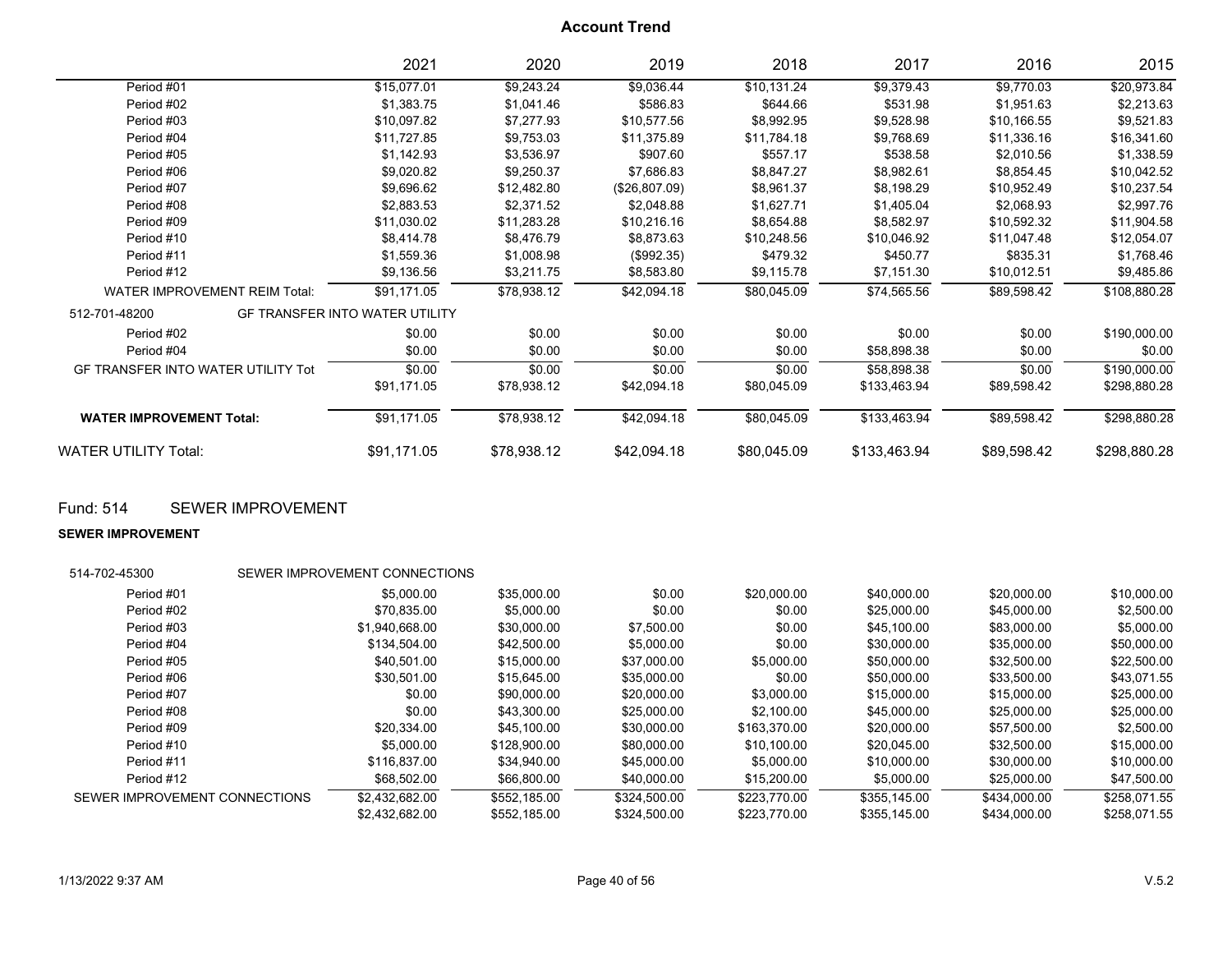|                                        |                         | 2021                                    | 2020         | 2019         | 2018         | 2017         | 2016         | 2015           |
|----------------------------------------|-------------------------|-----------------------------------------|--------------|--------------|--------------|--------------|--------------|----------------|
| 514-702-48100                          |                         | SEWER IMPROVEMENT RECEIPTS&REIM         |              |              |              |              |              |                |
| Period #01                             |                         | \$0.00                                  | \$0.00       | \$0.00       | \$0.00       | \$0.00       | \$26,000.00  | \$0.00         |
| Period #02                             |                         | \$0.00                                  | \$0.00       | \$0.00       | \$44.06      | \$0.00       | \$32,500.00  | \$0.00         |
| Period #03                             |                         | \$94.72                                 | \$0.00       | \$0.00       | \$0.00       | \$0.00       | \$0.00       | \$0.00         |
| Period #10                             |                         | \$0.00                                  | \$0.00       | \$0.00       | \$0.00       | \$0.00       | \$0.00       | \$231,855.02   |
| Period #12                             |                         | \$0.00                                  | \$0.00       | \$0.00       | \$0.00       | \$0.00       | \$0.00       | (\$231,855.02) |
| SEWER IMPROVEMENT RECEIPTS&REI         |                         | \$94.72                                 | \$0.00       | \$0.00       | \$44.06      | \$0.00       | \$58,500.00  | \$0.00         |
| 514-702-48200                          |                         | <b>GF TRANSFER INTO SEWER IMPROVEME</b> |              |              |              |              |              |                |
| Period #08                             |                         | \$0.00                                  | \$0.00       | \$0.00       | \$0.00       | \$0.00       | \$0.00       | \$300,000.00   |
| Period #12                             |                         | \$0.00                                  | \$0.00       | \$0.00       | \$0.00       | \$331,638.00 | \$0.00       | \$0.00         |
| <b>GF TRANSFER INTO SEWER IMPROVEM</b> |                         | \$0.00                                  | \$0.00       | \$0.00       | \$0.00       | \$331,638.00 | \$0.00       | \$300,000.00   |
| 514-702-48901                          | <b>OPW MONEY</b>        |                                         |              |              |              |              |              |                |
| Period #04                             |                         | \$0.00                                  | \$0.00       | \$0.00       | \$0.00       | \$0.00       | \$31,568.32  | \$0.00         |
| Period #06                             |                         | \$0.00                                  | \$100,000.00 | \$0.00       | \$0.00       | \$0.00       | \$0.00       | \$0.00         |
| Period #07                             |                         | \$0.00                                  | \$0.00       | \$142,917.67 | \$0.00       | \$0.00       | \$50,003.33  | \$0.00         |
| Period #08                             |                         | \$0.00                                  | \$0.00       | \$74,486.25  | \$0.00       | \$0.00       | \$0.00       | \$0.00         |
| Period #10                             |                         | \$0.00                                  | \$0.00       | \$142,006.12 | \$0.00       | \$0.00       | \$0.00       | \$0.00         |
| Period #12                             |                         | \$0.00                                  | \$0.00       | \$0.00       | \$0.00       | \$0.00       | \$0.00       | \$260,084.13   |
|                                        | <b>OPW MONEY Total:</b> | \$0.00                                  | \$100,000.00 | \$359,410.04 | \$0.00       | \$0.00       | \$81,571.65  | \$260,084.13   |
|                                        |                         | \$94.72                                 | \$100,000.00 | \$359.410.04 | \$44.06      | \$331,638.00 | \$140.071.65 | \$560,084.13   |
| <b>SEWER IMPROVEMENT Total:</b>        |                         | \$2,432,776.72                          | \$652,185.00 | \$683,910.04 | \$223,814.06 | \$686,783.00 | \$574,071.65 | \$818,155.68   |
| <b>SEWER IMPROVEMENT Total:</b>        |                         | \$2,432,776.72                          | \$652,185.00 | \$683,910.04 | \$223,814.06 | \$686,783.00 | \$574,071.65 | \$818,155.68   |

Fund: 520 GOLF COURSE

| 520-075-44200                         | <b>RESTAURANT VENUE RENTAL</b>                     |        |             |              |        |        |        |        |
|---------------------------------------|----------------------------------------------------|--------|-------------|--------------|--------|--------|--------|--------|
| Period #02                            |                                                    | \$0.00 | \$0.00      | \$1,500.00   | \$0.00 | \$0.00 | \$0.00 | \$0.00 |
| Period #04                            |                                                    | \$0.00 | \$0.00      | (\$1,500.00) | \$0.00 | \$0.00 | \$0.00 | \$0.00 |
| Period #08                            |                                                    | \$0.00 | \$0.00      | \$1,500.00   | \$0.00 | \$0.00 | \$0.00 | \$0.00 |
| Period #09                            |                                                    | \$0.00 | \$0.00      | (\$1,500.00) | \$0.00 | \$0.00 | \$0.00 | \$0.00 |
| Period #11                            |                                                    | \$0.00 | \$0.00      | \$50.00      | \$0.00 | \$0.00 | \$0.00 | \$0.00 |
| Period #12                            |                                                    | \$0.00 | \$0.00      | \$2,350.00   | \$0.00 | \$0.00 | \$0.00 | \$0.00 |
| <b>RESTAURANT VENUE RENTAL Total:</b> | \$0.00<br>\$0.00<br>\$2,400.00<br>\$0.00<br>\$0.00 |        | \$0.00      | \$0.00       |        |        |        |        |
| 520-075-44300                         | RESTAURANT FOOD SALES                              |        |             |              |        |        |        |        |
| Period #01                            |                                                    | \$0.00 | \$16,201.43 | \$32.672.93  | \$0.00 | \$0.00 | \$0.00 | \$0.00 |
| Period #02                            |                                                    | \$0.00 | \$16,154.03 | \$35,809.32  | \$0.00 | \$0.00 | \$0.00 | \$0.00 |
| Period #03                            |                                                    | \$0.00 | \$8.349.21  | \$33.099.15  | \$0.00 | \$0.00 | \$0.00 | \$0.00 |
| Period #04                            |                                                    | \$0.00 | \$8.30      | \$41.156.68  | \$0.00 | \$0.00 | \$0.00 | \$0.00 |
| Period #05                            |                                                    | \$0.00 | \$0.00      | \$45,935.48  | \$0.00 | \$0.00 | \$0.00 | \$0.00 |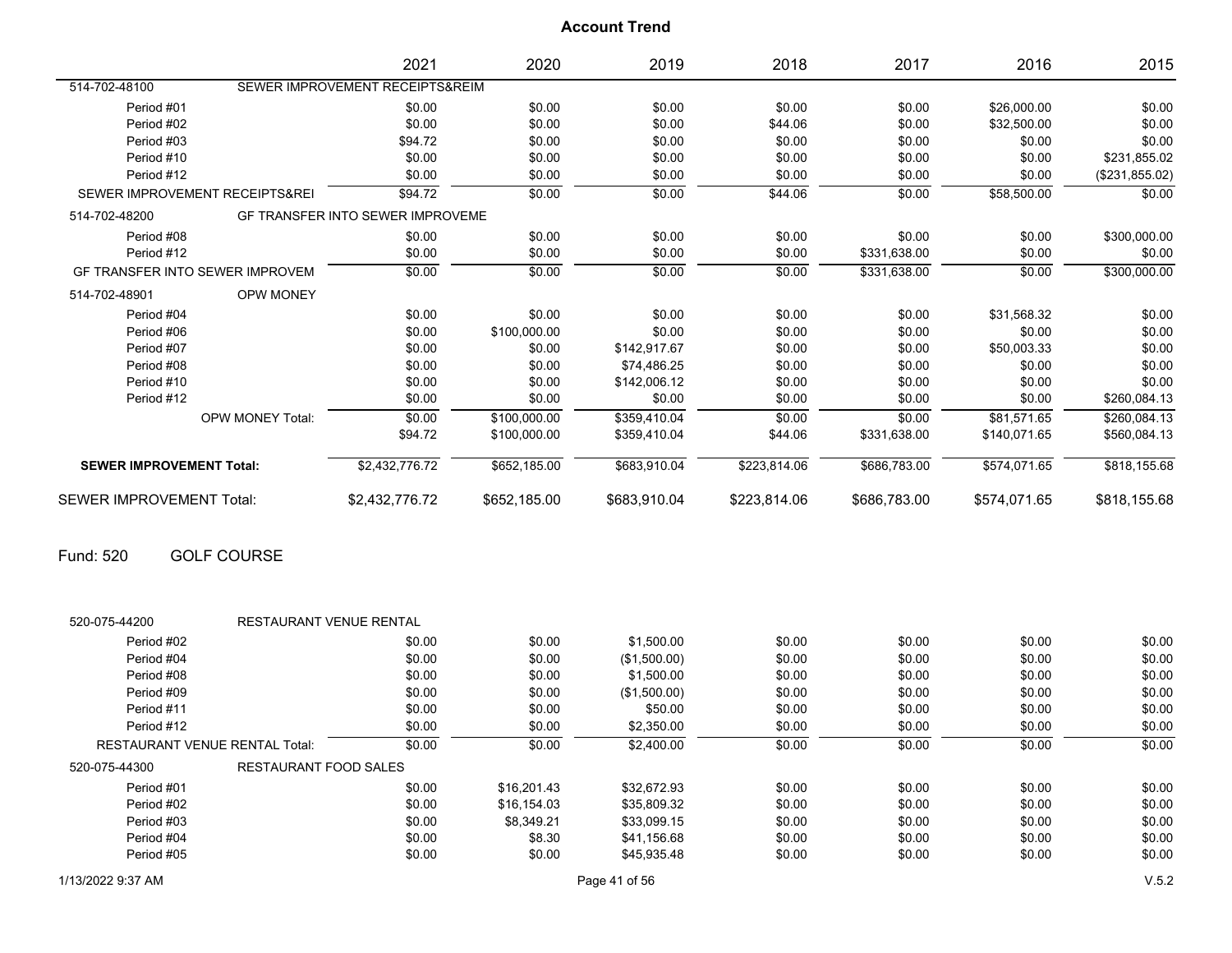|                                 |                                  | 2021              | 2020        | 2019         | 2018         | 2017   | 2016   | 2015   |
|---------------------------------|----------------------------------|-------------------|-------------|--------------|--------------|--------|--------|--------|
| Period #06                      |                                  | $\frac{1}{60.00}$ | \$0.00      | \$54,430.29  | \$971.00     | \$0.00 | \$0.00 | \$0.00 |
| Period #07                      |                                  | \$0.00            | \$0.00      | \$67,060.21  | \$0.00       | \$0.00 | \$0.00 | \$0.00 |
| Period #08                      |                                  | \$0.00            | \$0.00      | \$68,274.18  | \$4,592.44   | \$0.00 | \$0.00 | \$0.00 |
| Period #09                      |                                  | \$0.00            | \$0.00      | \$52,424.83  | \$9,089.79   | \$0.00 | \$0.00 | \$0.00 |
| Period #10                      |                                  | \$0.00            | \$0.00      | \$33,633.55  | \$36,569.64  | \$0.00 | \$0.00 | \$0.00 |
| Period #11                      |                                  | \$0.00            | \$0.00      | \$17,199.52  | \$30,906.15  | \$0.00 | \$0.00 | \$0.00 |
| Period #12                      |                                  | \$0.00            | \$0.00      | \$30,541.50  | \$41,307.99  | \$0.00 | \$0.00 | \$0.00 |
|                                 | RESTAURANT FOOD SALES Total:     | \$0.00            | \$40,712.97 | \$512,237.64 | \$123,437.01 | \$0.00 | \$0.00 | \$0.00 |
| 520-075-44400                   | RESTAURANT ALCOHOL SALES         |                   |             |              |              |        |        |        |
| Period #01                      |                                  | \$0.00            | \$6,398.59  | \$12,575.38  | \$0.00       | \$0.00 | \$0.00 | \$0.00 |
| Period #02                      |                                  | \$0.00            | \$6,118.97  | \$13,058.11  | \$0.00       | \$0.00 | \$0.00 | \$0.00 |
| Period #03                      |                                  | \$0.00            | \$4,238.30  | \$13,033.18  | \$0.00       | \$0.00 | \$0.00 | \$0.00 |
| Period #04                      |                                  | \$0.00            | \$37.83     | \$20,425.89  | \$0.00       | \$0.00 | \$0.00 | \$0.00 |
| Period #05                      |                                  | \$0.00            | \$0.00      | \$27,910.59  | \$0.00       | \$0.00 | \$0.00 | \$0.00 |
| Period #06                      |                                  | \$0.00            | \$0.00      | \$36,066.32  | \$0.00       | \$0.00 | \$0.00 | \$0.00 |
| Period #07                      |                                  | \$0.00            | \$0.00      | \$46,497.71  | \$0.00       | \$0.00 | \$0.00 | \$0.00 |
| Period #08                      |                                  | \$0.00            | \$0.00      | \$40,231.98  | \$2,081.38   | \$0.00 | \$0.00 | \$0.00 |
| Period #09                      |                                  | \$0.00            | \$0.00      | \$34,701.18  | \$2,008.37   | \$0.00 | \$0.00 | \$0.00 |
| Period #10                      |                                  | \$0.00            | \$0.00      | \$19,797.00  | \$19,585.63  | \$0.00 | \$0.00 | \$0.00 |
| Period #11                      |                                  | \$0.00            | \$0.00      | \$9,105.22   | \$12,300.63  | \$0.00 | \$0.00 | \$0.00 |
| Period #12                      |                                  | \$0.00            | \$0.00      | \$7,872.47   | \$12,125.75  | \$0.00 | \$0.00 | \$0.00 |
| RESTAURANT ALCOHOL SALES Total: |                                  | \$0.00            | \$16,793.69 | \$281,275.03 | \$48,101.76  | \$0.00 | \$0.00 | \$0.00 |
| 520-075-44500                   | <b>RESTAURANT CC TIPS</b>        |                   |             |              |              |        |        |        |
| Period #01                      |                                  | \$0.00            | \$3,555.82  | \$6,679.05   | \$0.00       | \$0.00 | \$0.00 | \$0.00 |
| Period #02                      |                                  | \$0.00            | \$3,660.24  | \$7,572.30   | \$0.00       | \$0.00 | \$0.00 | \$0.00 |
| Period #03                      |                                  | \$0.00            | \$2,133.31  | \$7,168.84   | \$0.00       | \$0.00 | \$0.00 | \$0.00 |
| Period #04                      |                                  | \$0.00            | \$0.00      | \$8,092.47   | \$0.00       | \$0.00 | \$0.00 | \$0.00 |
| Period #05                      |                                  | \$0.00            | \$0.00      | \$8,908.74   | \$0.00       | \$0.00 | \$0.00 | \$0.00 |
| Period #06                      |                                  | \$0.00            | \$0.00      | \$10,631.35  | \$0.00       | \$0.00 | \$0.00 | \$0.00 |
| Period #07                      |                                  | \$0.00            | \$0.00      | \$12,366.34  | \$0.00       | \$0.00 | \$0.00 | \$0.00 |
| Period #08                      |                                  | \$0.00            | \$0.00      | \$11,723.00  | \$0.00       | \$0.00 | \$0.00 | \$0.00 |
| Period #09                      |                                  | \$0.00            | \$0.00      | \$9,797.82   | \$1,009.77   | \$0.00 | \$0.00 | \$0.00 |
| Period #10                      |                                  | \$0.00            | \$0.00      | \$6,669.35   | \$8,932.47   | \$0.00 | \$0.00 | \$0.00 |
| Period #11                      |                                  | \$0.00            | \$0.00      | \$4,453.99   | \$5,774.23   | \$0.00 | \$0.00 | \$0.00 |
| Period #12                      |                                  | \$0.00            | \$0.00      | \$4,643.17   | \$7,160.78   | \$0.00 | \$0.00 | \$0.00 |
|                                 | <b>RESTAURANT CC TIPS Total:</b> | \$0.00            | \$9,349.37  | \$98,706.42  | \$22,877.25  | \$0.00 | \$0.00 | \$0.00 |
| 520-075-44700                   | <b>RESTAURANT SALES TAX</b>      |                   |             |              |              |        |        |        |
| Period #01                      |                                  | \$0.00            | \$1,477.91  | \$3,300.29   | \$0.00       | \$0.00 | \$0.00 | \$0.00 |
| Period #02                      |                                  | \$0.00            | \$1,464.90  | \$3,022.95   | \$0.00       | \$0.00 | \$0.00 | \$0.00 |
| Period #03                      |                                  | \$0.00            | \$823.44    | \$3,119.75   | \$0.00       | \$0.00 | \$0.00 | \$0.00 |
| Period #04                      |                                  | \$0.00            | \$2.85      | \$4,079.76   | \$0.00       | \$0.00 | \$0.00 | \$0.00 |
| Period #05                      |                                  | \$0.00            | \$0.00      | \$5,005.93   | \$0.00       | \$0.00 | \$0.00 | \$0.00 |
| Period #06                      |                                  | \$0.00            | \$0.00      | \$6,051.99   | \$0.00       | \$0.00 | \$0.00 | \$0.00 |
| Period #07                      |                                  | \$0.00            | \$0.00      | \$7,431.72   | \$0.00       | \$0.00 | \$0.00 | \$0.00 |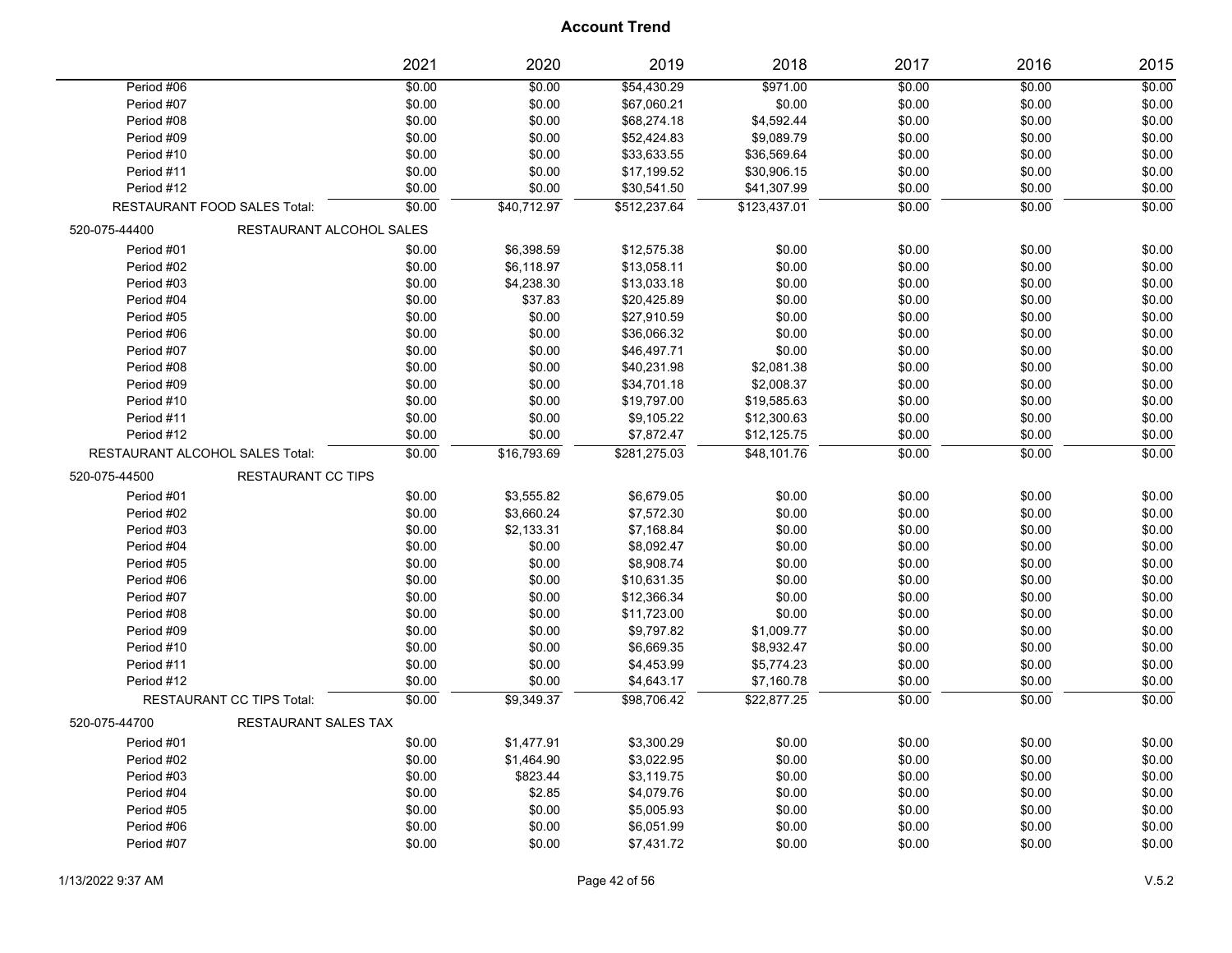|               |                                    | 2021   | 2020        | 2019         | 2018         | 2017   | 2016   | 2015   |
|---------------|------------------------------------|--------|-------------|--------------|--------------|--------|--------|--------|
| Period #08    |                                    | \$0.00 | \$0.00      | \$7,195.03   | 3474.80      | \$0.00 | \$0.00 | \$0.00 |
| Period #09    |                                    | \$0.00 | \$0.00      | \$5,715.49   | \$383.19     | \$0.00 | \$0.00 | \$0.00 |
| Period #10    |                                    | \$0.00 | \$0.00      | \$3,286.47   | \$3,783.84   | \$0.00 | \$0.00 | \$0.00 |
| Period #11    |                                    | \$0.00 | \$0.00      | \$1,727.03   | \$2,604.81   | \$0.00 | \$0.00 | \$0.00 |
| Period #12    |                                    | \$0.00 | \$0.00      | \$2,421.90   | \$3,404.66   | \$0.00 | \$0.00 | \$0.00 |
|               | <b>RESTAURANT SALES TAX Total:</b> | \$0.00 | \$3,769.10  | \$52,358.31  | \$10,651.30  | \$0.00 | \$0.00 | \$0.00 |
|               |                                    | \$0.00 | \$70,625.13 | \$946,977.40 | \$205,067.32 | \$0.00 | \$0.00 | \$0.00 |
|               |                                    | \$0.00 | \$70,625.13 | \$946,977.40 | \$205,067.32 | \$0.00 | \$0.00 | \$0.00 |
| 520-076-44200 | <b>BANQUET VENUE RENTAL</b>        |        |             |              |              |        |        |        |
| Period #01    |                                    | \$0.00 | \$11,250.00 | \$12,740.89  | \$0.00       | \$0.00 | \$0.00 | \$0.00 |
| Period #02    |                                    | \$0.00 | \$7,747.49  | \$4,737.80   | \$0.00       | \$0.00 | \$0.00 | \$0.00 |
| Period #03    |                                    | \$0.00 | \$10,455.09 | \$790.03     | \$0.00       | \$0.00 | \$0.00 | \$0.00 |
| Period #04    |                                    | \$0.00 | \$0.00      | \$7,791.75   | \$0.00       | \$0.00 | \$0.00 | \$0.00 |
| Period #05    |                                    | \$0.00 | \$625.00    | \$4,616.60   | \$0.00       | \$0.00 | \$0.00 | \$0.00 |
| Period #06    |                                    | \$0.00 | \$2,675.00  | \$10,412.00  | \$12,000.00  | \$0.00 | \$0.00 | \$0.00 |
| Period #07    |                                    | \$0.00 | \$6,911.21  | \$3,843.56   | \$4,000.00   | \$0.00 | \$0.00 | \$0.00 |
| Period #08    |                                    | \$0.00 | \$1,909.99  | \$3,899.43   | \$2,700.00   | \$0.00 | \$0.00 | \$0.00 |
| Period #09    |                                    | \$0.00 | \$0.00      | \$17,571.52  | \$10,432.45  | \$0.00 | \$0.00 | \$0.00 |
| Period #10    |                                    | \$0.00 | \$0.00      | \$8,436.64   | \$6,605.66   | \$0.00 | \$0.00 | \$0.00 |
| Period #11    |                                    | \$0.00 | \$0.00      | \$810.25     | \$8,364.18   | \$0.00 | \$0.00 | \$0.00 |
| Period #12    |                                    | \$0.00 | \$0.00      | \$3,932.47   | \$3,165.02   | \$0.00 | \$0.00 | \$0.00 |
|               | <b>BANQUET VENUE RENTAL Total:</b> | \$0.00 | \$41,573.78 | \$79,582.94  | \$47,267.31  | \$0.00 | \$0.00 | \$0.00 |
| 520-076-44300 | <b>BANQUET FOOD SALES</b>          |        |             |              |              |        |        |        |
| Period #01    |                                    | \$0.00 | (\$26.23)   | \$0.00       | \$0.00       | \$0.00 | \$0.00 | \$0.00 |
| Period #02    |                                    | \$0.00 | \$213.50    | \$0.00       | \$0.00       | \$0.00 | \$0.00 | \$0.00 |
| Period #03    |                                    | \$0.00 | \$17.50     | \$65.00      | \$0.00       | \$0.00 | \$0.00 | \$0.00 |
| Period #04    |                                    | \$0.00 | (\$26.23)   | \$0.00       | \$0.00       | \$0.00 | \$0.00 | \$0.00 |
| Period #05    |                                    | \$0.00 | \$26.23     | \$0.00       | \$0.00       | \$0.00 | \$0.00 | \$0.00 |
| Period #06    |                                    | \$0.00 | \$0.00      | \$75.00      | \$0.00       | \$0.00 | \$0.00 | \$0.00 |
| Period #08    |                                    | \$0.00 | \$0.00      | \$0.00       | \$1,514.15   | \$0.00 | \$0.00 | \$0.00 |
| Period #09    |                                    | \$0.00 | \$0.00      | \$84.31      | (\$798.52)   | \$0.00 | \$0.00 | \$0.00 |
| Period #10    |                                    | \$0.00 | \$0.00      | \$6,718.42   | \$0.00       | \$0.00 | \$0.00 | \$0.00 |
| Period #11    |                                    | \$0.00 | \$0.00      | (\$5,844.00) | \$0.00       | \$0.00 | \$0.00 | \$0.00 |
| Period #12    |                                    | \$0.00 | \$0.00      | \$884.00     | \$0.00       | \$0.00 | \$0.00 | \$0.00 |
|               | <b>BANQUET FOOD SALES Total:</b>   | \$0.00 | \$204.77    | \$1,982.73   | \$715.63     | \$0.00 | \$0.00 | \$0.00 |
| 520-076-44400 | <b>BANQUET ALCOHOL SALES</b>       |        |             |              |              |        |        |        |
| Period #01    |                                    | \$0.00 | \$0.00      | \$1,246.15   | \$0.00       | \$0.00 | \$0.00 | \$0.00 |
| Period #02    |                                    | \$0.00 | \$2,814.06  | \$0.00       | \$0.00       | \$0.00 | \$0.00 | \$0.00 |
| Period #03    |                                    | \$0.00 | \$6,915.00  | \$3,090.00   | \$0.00       | \$0.00 | \$0.00 | \$0.00 |
| Period #04    |                                    | \$0.00 | \$0.00      | \$11,597.95  | \$0.00       | \$0.00 | \$0.00 | \$0.00 |
| Period #05    |                                    | \$0.00 | \$0.00      | \$6,061.49   | \$0.00       | \$0.00 | \$0.00 | \$0.00 |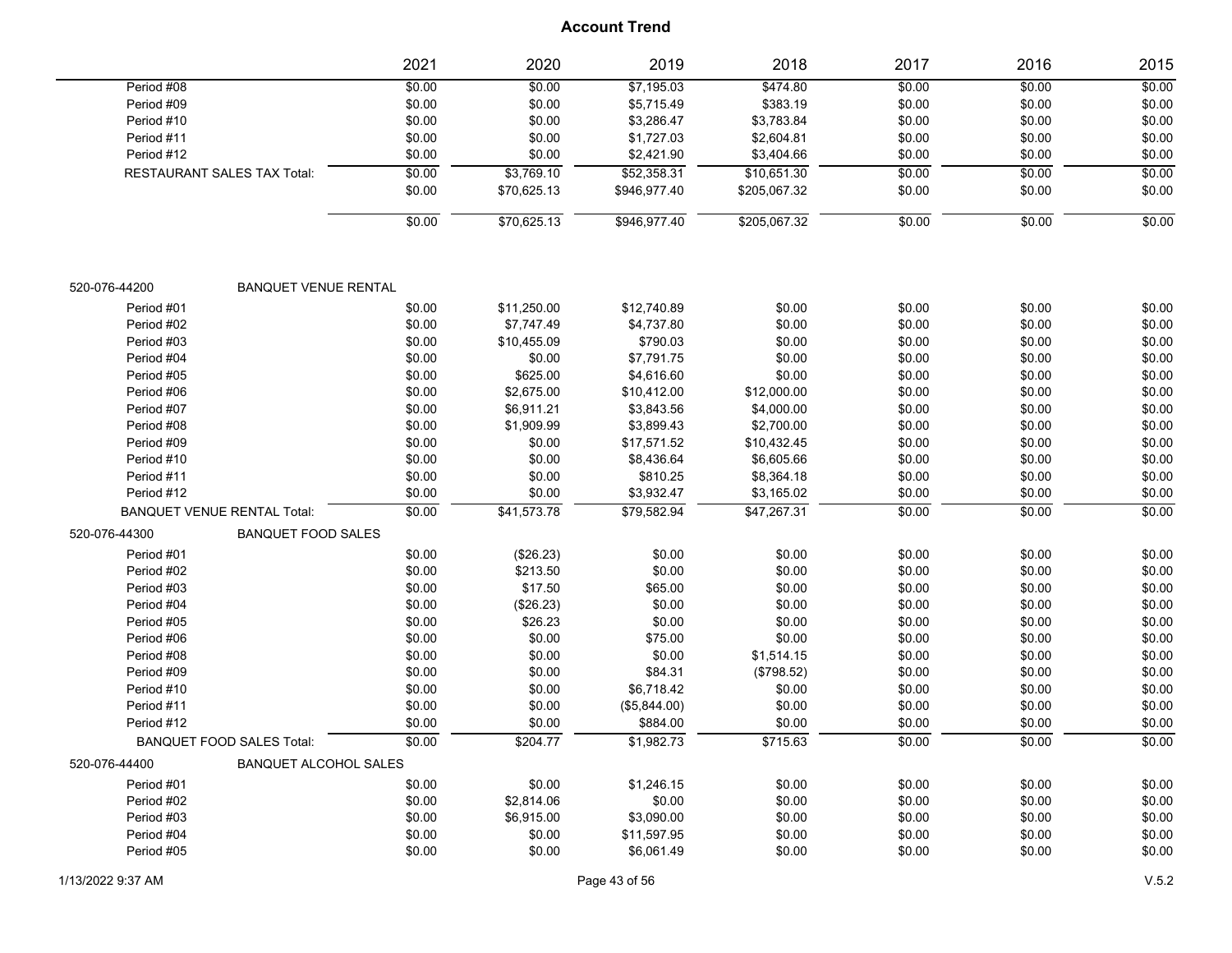|                   |                                     | 2021       | 2020        | 2019          | 2018        | 2017   | 2016   | 2015   |
|-------------------|-------------------------------------|------------|-------------|---------------|-------------|--------|--------|--------|
| Period #06        |                                     | \$0.00     | \$0.00      | \$6,331.50    | \$0.00      | \$0.00 | \$0.00 | \$0.00 |
| Period #07        |                                     | \$0.00     | \$696.50    | \$9,478.00    | \$0.00      | \$0.00 | \$0.00 | \$0.00 |
| Period #08        |                                     | \$0.00     | \$2,028.00  | \$10,921.44   | \$3,747.08  | \$0.00 | \$0.00 | \$0.00 |
| Period #09        |                                     | \$0.00     | \$0.00      | \$1,125.42    | \$3,856.97  | \$0.00 | \$0.00 | \$0.00 |
| Period #10        |                                     | \$0.00     | \$0.00      | \$10,730.99   | \$2,802.31  | \$0.00 | \$0.00 | \$0.00 |
| Period #11        |                                     | \$0.00     | \$0.00      | \$1,831.92    | \$4,416.24  | \$0.00 | \$0.00 | \$0.00 |
| Period #12        |                                     | \$0.00     | \$0.00      | \$2,566.25    | \$3,316.14  | \$0.00 | \$0.00 | \$0.00 |
|                   | <b>BANQUET ALCOHOL SALES Total:</b> | \$0.00     | \$12,453.56 | \$64,981.11   | \$18,138.74 | \$0.00 | \$0.00 | \$0.00 |
| 520-076-44700     | <b>BANQUET SALES TAX</b>            |            |             |               |             |        |        |        |
| Period #01        |                                     | \$0.00     | (\$1.77)    | \$86.92       | \$0.00      | \$0.00 | \$0.00 | \$0.00 |
| Period #02        |                                     | \$0.00     | \$189.94    | \$0.00        | \$0.00      | \$0.00 | \$0.00 | \$0.00 |
| Period #03        |                                     | \$0.00     | \$298.52    | \$212.97      | \$0.00      | \$0.00 | \$0.00 | \$0.00 |
| Period #04        |                                     | \$0.00     | (\$1.77)    | \$782.87      | \$0.00      | \$0.00 | \$0.00 | \$0.00 |
| Period #05        |                                     | \$0.00     | \$1.77      | \$282.86      | \$0.00      | \$0.00 | \$0.00 | \$0.00 |
| Period #06        |                                     | \$0.00     | \$0.00      | \$432.45      | \$0.00      | \$0.00 | \$0.00 | \$0.00 |
| Period #07        |                                     | \$0.00     | \$47.02     | \$639.78      | \$0.00      | \$0.00 | \$0.00 | \$0.00 |
| Period #08        |                                     | \$0.00     | \$136.90    | \$737.22      | \$362.52    | \$0.00 | \$0.00 | \$0.00 |
| Period #09        |                                     | \$0.00     | \$0.00      | \$81.73       | \$138.04    | \$0.00 | \$0.00 | \$0.00 |
| Period #10        |                                     | \$0.00     | \$0.00      | \$387.23      | \$189.17    | \$0.00 | \$0.00 | \$0.00 |
| Period #11        |                                     | \$0.00     | \$0.00      | (\$65.63)     | \$153.20    | \$0.00 | \$0.00 | \$0.00 |
| Period #12        |                                     | \$0.00     | \$0.00      | \$200.72      | \$219.85    | \$0.00 | \$0.00 | \$0.00 |
|                   | <b>BANQUET SALES TAX Total:</b>     | \$0.00     | \$670.61    | \$3,779.12    | \$1,062.78  | \$0.00 | \$0.00 | \$0.00 |
| 520-076-44701     | <b>BANQUET COMMISSIONS</b>          |            |             |               |             |        |        |        |
| Period #01        |                                     | \$0.00     | \$398.78    | \$0.00        | \$0.00      | \$0.00 | \$0.00 | \$0.00 |
| Period #02        |                                     | \$0.00     | \$240.00    | \$0.00        | \$0.00      | \$0.00 | \$0.00 | \$0.00 |
| Period #03        |                                     | \$0.00     | \$540.68    | \$161.66      | \$0.00      | \$0.00 | \$0.00 | \$0.00 |
| Period #04        |                                     | \$0.00     | \$0.00      | \$682.50      | \$0.00      | \$0.00 | \$0.00 | \$0.00 |
| Period #05        |                                     | \$0.00     | \$0.00      | \$2,136.82    | \$0.00      | \$0.00 | \$0.00 | \$0.00 |
| Period #06        |                                     | \$0.00     | \$0.00      | \$1,224.90    | \$0.00      | \$0.00 | \$0.00 | \$0.00 |
| Period #07        |                                     | \$0.00     | \$285.75    | \$0.00        | \$0.00      | \$0.00 | \$0.00 | \$0.00 |
| Period #08        |                                     | \$0.00     | \$0.00      | \$2,219.90    | \$0.00      | \$0.00 | \$0.00 | \$0.00 |
| Period #09        |                                     | \$0.00     | \$0.00      | \$1,608.95    | \$0.00      | \$0.00 | \$0.00 | \$0.00 |
| Period #10        |                                     | \$0.00     | \$0.00      | \$1,934.65    | \$0.00      | \$0.00 | \$0.00 | \$0.00 |
| Period #11        |                                     | \$0.00     | \$0.00      | \$12,303.21   | \$0.00      | \$0.00 | \$0.00 | \$0.00 |
| Period #12        |                                     | \$0.00     | \$0.00      | \$1,272.53    | \$0.00      | \$0.00 | \$0.00 | \$0.00 |
|                   | <b>BANQUET COMMISSIONS Total:</b>   | \$0.00     | \$1,465.21  | \$23,545.12   | \$0.00      | \$0.00 | \$0.00 | \$0.00 |
|                   |                                     | \$0.00     | \$56,367.93 | \$173,871.02  | \$67,184.46 | \$0.00 | \$0.00 | \$0.00 |
|                   |                                     | \$0.00     | \$56,367.93 | \$173,871.02  | \$67,184.46 | \$0.00 | \$0.00 | \$0.00 |
| 520-077-44700     | <b>RENTS</b>                        |            |             |               |             |        |        |        |
| Period #01        |                                     | \$6,000.00 | \$0.00      | \$0.00        | \$0.00      | \$0.00 | \$0.00 | \$0.00 |
| Period #02        |                                     | \$6,000.00 | \$0.00      | \$0.00        | \$0.00      | \$0.00 | \$0.00 | \$0.00 |
|                   |                                     |            |             |               |             |        |        |        |
| 1/13/2022 9:37 AM |                                     |            |             | Page 44 of 56 |             |        |        | V.5.2  |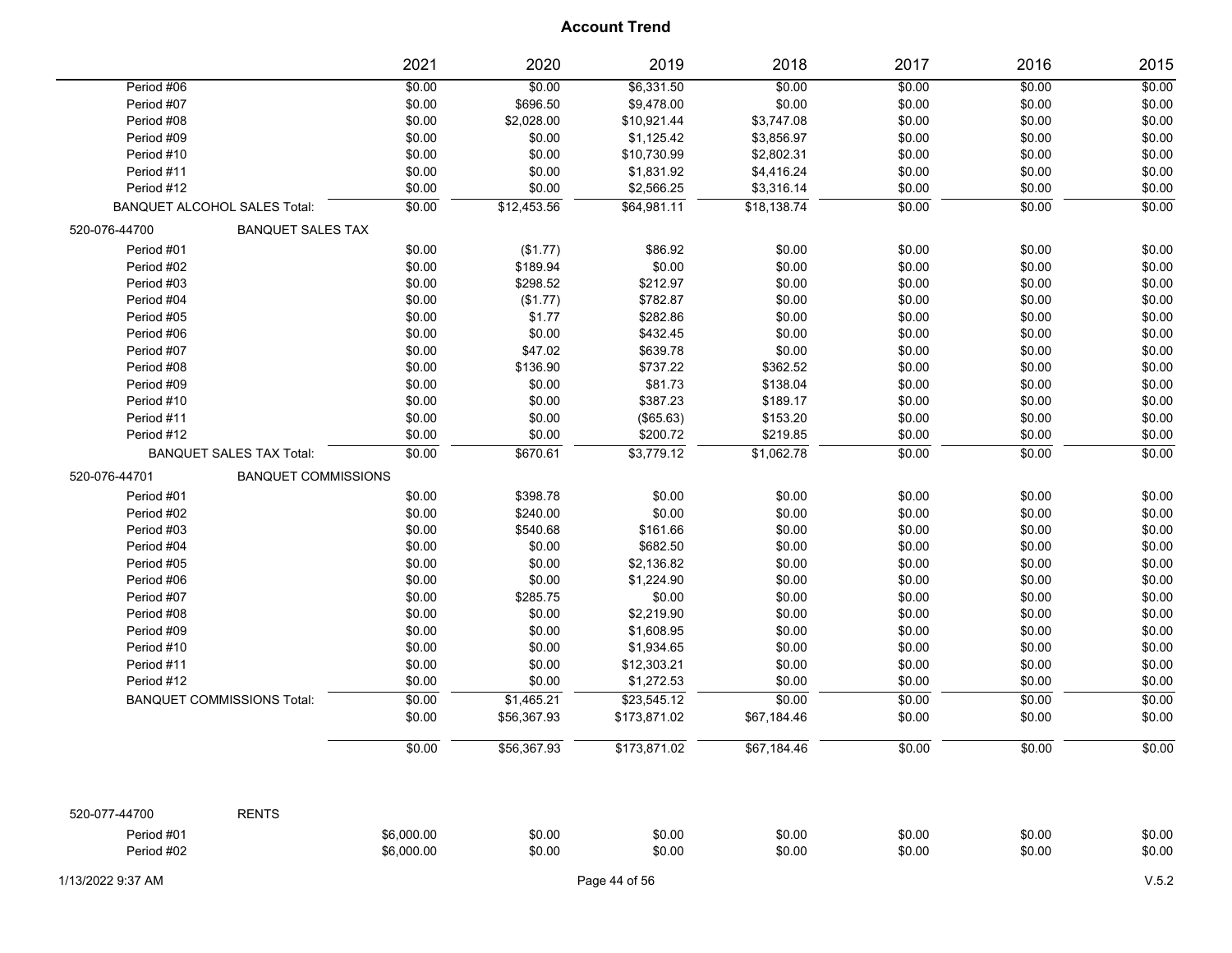|                                    | 2021                         | 2020                      | 2019                      | 2018                       | 2017                       | 2016                       | 2015                       |
|------------------------------------|------------------------------|---------------------------|---------------------------|----------------------------|----------------------------|----------------------------|----------------------------|
| Period #03                         | \$6,000.00                   | \$0.00                    | \$0.00                    | \$0.00                     | \$0.00                     | \$0.00                     | \$0.00                     |
| Period #04                         | \$6,000.00                   | \$0.00                    | \$0.00                    | \$0.00                     | \$0.00                     | \$0.00                     | \$0.00                     |
| Period #05                         | \$6,000.00                   | \$0.00                    | \$0.00                    | \$0.00                     | \$0.00                     | \$0.00                     | \$0.00                     |
| Period #06                         | \$6,000.00                   | \$0.00                    | \$0.00                    | \$0.00                     | \$0.00                     | \$0.00                     | \$0.00                     |
| Period #07                         | \$6,000.00                   | \$0.00                    | \$0.00                    | \$0.00                     | \$0.00                     | \$0.00                     | \$0.00                     |
| Period #08                         | \$6,000.00                   | \$0.00                    | \$0.00                    | \$0.00                     | \$0.00                     | \$0.00                     | \$0.00                     |
| Period #09                         | \$6,000.00                   | \$0.00                    | \$0.00                    | \$0.00                     | \$0.00                     | \$0.00                     | \$0.00                     |
| Period #10                         | \$6,000.00                   | \$0.00                    | \$0.00                    | \$0.00                     | \$0.00                     | \$0.00                     | \$0.00                     |
| Period #11                         | \$6,000.00                   | \$0.00                    | \$0.00                    | \$0.00                     | \$0.00                     | \$0.00                     | \$0.00                     |
| Period #12                         | \$6,000.00                   | \$0.00                    | \$0.00                    | \$0.00                     | \$0.00                     | \$0.00                     | \$0.00                     |
| <b>RENTS Total:</b>                | \$72,000.00                  | \$0.00                    | \$0.00                    | \$0.00                     | \$0.00                     | \$0.00                     | \$0.00                     |
|                                    | \$72,000.00                  | \$0.00                    | \$0.00                    | \$0.00                     | \$0.00                     | \$0.00                     | \$0.00                     |
| 520-077-48100                      | <b>REIMBURSEMENTS</b>        |                           |                           |                            |                            |                            |                            |
| Period #01                         | \$2,500.00                   | \$0.00                    | \$0.00                    | \$0.00                     | \$0.00                     | \$0.00                     | \$0.00                     |
| Period #02                         | \$2,500.00                   | \$0.00                    | \$0.00                    | \$0.00                     | \$0.00                     | \$0.00                     | \$0.00                     |
| Period #03                         | \$2,500.00                   | \$0.00                    | \$0.00                    | \$0.00                     | \$0.00                     | \$0.00                     | \$0.00                     |
| Period #04                         | \$2,500.00                   | \$0.00                    | \$0.00                    | \$0.00                     | \$0.00                     | \$0.00                     | \$0.00                     |
| Period #05                         | \$2,500.00                   | \$0.00                    | \$0.00                    | \$0.00                     | \$0.00                     | \$0.00                     | \$0.00                     |
| Period #06                         | \$2,500.00                   | \$0.00                    | \$0.00                    | \$0.00                     | \$0.00                     | \$0.00                     | \$0.00                     |
| Period #07                         | \$2,500.00                   | \$0.00                    | \$0.00                    | \$0.00                     | \$0.00                     | \$0.00                     | \$0.00                     |
| Period #08                         | \$2,500.00                   | \$0.00                    | \$0.00                    | \$0.00                     | \$0.00                     | \$0.00                     | \$0.00                     |
| Period #09                         | \$2,500.00                   | \$0.00                    | \$0.00                    | \$0.00                     | \$0.00                     | \$0.00                     | \$0.00                     |
| Period #10                         | \$2,500.00                   | \$0.00                    | \$0.00                    | \$0.00                     | \$0.00                     | \$0.00                     | \$0.00                     |
| Period #11                         | \$2,500.00                   | \$0.00                    | \$0.00                    | \$0.00                     | \$0.00                     | \$0.00                     | \$0.00                     |
| Period #12                         | \$2,500.00                   | \$0.00                    | \$0.00                    | \$0.00                     | \$0.00                     | \$0.00                     | \$0.00                     |
| <b>REIMBURSEMENTS Total:</b>       | \$30,000.00                  | \$0.00                    | \$0.00                    | \$0.00                     | \$0.00                     | \$0.00                     | \$0.00                     |
|                                    | \$30,000.00                  | \$0.00                    | \$0.00                    | \$0.00                     | \$0.00                     | \$0.00                     | \$0.00                     |
|                                    | \$102,000.00                 | \$0.00                    | \$0.00                    | \$0.00                     | \$0.00                     | \$0.00                     | \$0.00                     |
| <b>GLENEAGLES MUNI GOLF COURSE</b> |                              |                           |                           |                            |                            |                            |                            |
| 520-960-44000                      | <b>GLENEAGLES GREEN FEES</b> |                           |                           |                            |                            |                            |                            |
| Period #01                         | \$280.00                     | (\$0.40)                  | \$610.00                  | \$1,573.00                 | \$4,762.00                 | \$25.00                    | \$250.00                   |
| Period #02<br>Period #03           | \$820.00                     | \$1,362.50                | \$5,370.84                | \$0.00                     | \$9,413.75                 | \$1,730.00                 | \$100.00                   |
| Period #04                         | \$41,032.57<br>\$72,621.68   | \$3,885.00<br>\$18,699.60 | \$4,305.14<br>\$51,970.66 | \$20,773.20<br>\$27,256.00 | \$20,781.15<br>\$21,217.00 | \$31,749.95<br>\$25,080.50 | \$12,846.00<br>\$43,567.17 |
| Period #05                         | \$97,737.04                  | \$64,121.70               | \$74,730.88               | \$81,416.74                | \$51,569.06                | \$70,091.22                | \$64,056.07                |
| Period #06                         | \$127,085.71                 | \$122,833.04              | \$84,871.01               | \$95,778.58                | \$83,109.00                | \$94,464.78                | \$80,932.50                |
| Period #07                         | \$114,144.09                 | \$120,193.58              | \$113,081.39              | \$107,835.56               | \$81,849.94                | \$87,573.30                | \$83,562.00                |
| Period #08                         | \$134,741.98                 | \$125,477.44              | \$101,706.77              | \$108,317.60               | \$95,550.81                | \$91,251.76                | \$100,744.68               |
| Period #09                         | \$92,587.45                  | \$98,913.08               | \$90,267.15               | \$62,949.01                | \$63,810.75                | \$55,361.53                | \$48,834.05                |
| Period #10                         | \$50,960.31                  | \$50,861.71               | \$41,960.05               | \$37,816.09                | \$32,947.98                | \$14,724.75                | \$16,260.88                |
| Period #11                         | \$20,175.46                  | \$28,924.83               | \$4,442.59                | \$6,582.42                 | \$7,287.75                 | \$7,283.50                 | \$13,082.00                |
|                                    |                              |                           |                           |                            |                            |                            |                            |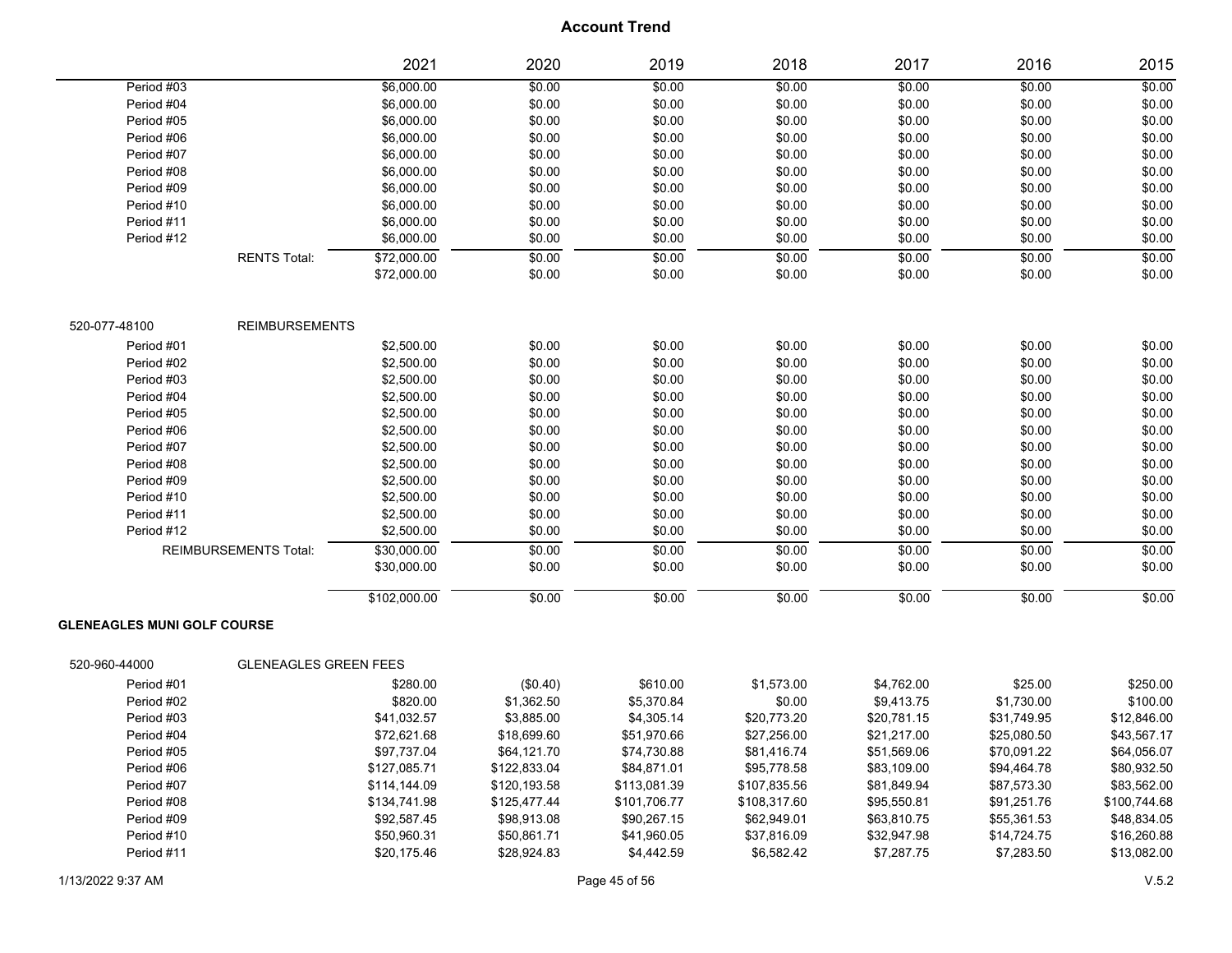|               |                                      | 2021         | 2020         | 2019         | 2018         | 2017         | 2016         | 2015         |
|---------------|--------------------------------------|--------------|--------------|--------------|--------------|--------------|--------------|--------------|
| Period #12    |                                      | \$10,030.62  | \$3,138.84   | \$11,230.64  | \$18,921.51  | \$12,851.45  | \$6,383.00   | \$14,592.71  |
|               | <b>GLENEAGLES GREEN FEES Total:</b>  | \$762,216.91 | \$638,410.92 | \$584,547.12 | \$569,219.71 | \$485,150.64 | \$485,719.29 | \$478,828.06 |
| 520-960-44100 | <b>GLENEAGLES GOLF CARTS</b>         |              |              |              |              |              |              |              |
| Period #02    |                                      | \$0.00       | \$0.00       | \$0.00       | \$0.00       | \$892.06     | \$0.00       | \$0.00       |
| Period #03    |                                      | \$14,232.42  | \$212.60     | \$385.88     | \$0.00       | \$629.63     | \$2,825.80   | \$0.00       |
| Period #04    |                                      | \$21,256.88  | \$6,366.50   | \$17,659.52  | \$4,080.91   | \$6,307.20   | \$7,716.07   | \$5,845.60   |
| Period #05    |                                      | \$31,303.81  | \$17,994.70  | \$26,250.75  | \$19,312.14  | \$16,407.90  | \$23,566.02  | \$20,592.88  |
| Period #06    |                                      | \$50,939.09  | \$43,036.37  | \$31,100.13  | \$21,847.03  | \$27,243.39  | \$32,854.86  | \$27,995.05  |
| Period #07    |                                      | \$43,355.10  | \$46,885.24  | \$44,184.44  | \$25,413.48  | \$28,271.28  | \$30,098.21  | \$28,526.64  |
| Period #08    |                                      | \$49,769.12  | \$49,054.83  | \$41,392.45  | \$26,520.87  | \$33,309.47  | \$33,525.00  | \$34,879.63  |
| Period #09    |                                      | \$33,924.88  | \$38,447.13  | \$35,315.65  | \$14,801.09  | \$22,893.94  | \$20,769.82  | \$20,580.51  |
| Period #10    |                                      | \$18,476.99  | \$18,651.88  | \$17,146.99  | \$13,694.59  | \$11,820.74  | \$5,479.14   | \$6,532.57   |
| Period #11    |                                      | \$6,088.53   | \$9,137.84   | \$1,457.34   | \$937.41     | \$1,423.52   | \$2,479.38   | \$4,506.26   |
| Period #12    |                                      | \$428.05     | \$0.00       | \$659.39     | \$0.00       | \$526.18     | \$98.28      | \$2,528.64   |
|               | <b>GLENEAGLES GOLF CARTS Total:</b>  | \$269,774.87 | \$229,787.09 | \$215,552.54 | \$126,607.52 | \$149,725.31 | \$159,412.58 | \$151,987.78 |
| 520-960-44200 | MISC/PAVILION                        |              |              |              |              |              |              |              |
| Period #01    |                                      | \$0.00       | \$34.00      | \$0.00       | \$0.00       | \$160.00     | \$0.00       | \$20.00      |
| Period #02    |                                      | \$544.00     | \$1,122.00   | \$1,170.00   | \$40.00      | \$380.00     | \$1,320.00   | \$0.00       |
| Period #03    |                                      | \$2,278.00   | \$442.00     | \$750.00     | \$600.00     | \$0.00       | \$635.75     | \$220.00     |
| Period #04    |                                      | \$2,053.00   | \$136.00     | \$1,050.00   | \$3,900.00   | \$220.00     | \$400.00     | \$680.00     |
| Period #05    |                                      | \$952.00     | \$1,475.96   | \$840.00     | \$5,360.00   | \$500.00     | \$560.00     | \$1,220.00   |
| Period #06    |                                      | \$716.00     | \$1,190.00   | \$30.00      | (\$8,240.00) | \$280.00     | \$155.00     | \$310.00     |
| Period #07    |                                      | \$442.65     | \$208.00     | \$90.00      | \$4,125.50   | \$386.00     | \$277.00     | \$489.00     |
| Period #08    |                                      | \$68.00      | \$306.00     | \$180.00     | \$4,614.35   | \$40.00      | \$20.00      | \$0.00       |
| Period #09    |                                      | \$0.00       | \$155.47     | \$722.99     | \$1,947.30   | \$1,028.00   | \$0.00       | \$40.00      |
| Period #10    |                                      | \$34.00      | \$68.00      | \$0.00       | \$10,883.84  | \$20.00      | \$20.00      | \$0.00       |
| Period #11    |                                      | \$0.00       | \$0.00       | \$60.00      | \$0.00       | \$20.00      | \$0.00       | \$0.00       |
| Period #12    |                                      | \$0.00       | \$0.00       | \$0.00       | \$0.00       | \$0.00       | \$20.00      | \$0.00       |
|               | MISC/PAVILION Total:                 | \$7,087.65   | \$5,137.43   | \$4,892.99   | \$23,230.99  | \$3,034.00   | \$3,407.75   | \$2,979.00   |
| 520-960-44300 | <b>GLENEAGLES CONCESSIONS</b>        |              |              |              |              |              |              |              |
| Period #01    |                                      | \$0.00       | \$0.00       | \$0.00       | \$0.00       | \$0.59       | \$0.00       | \$0.00       |
| Period #02    |                                      | \$0.00       | \$0.00       | \$0.00       | \$0.00       | \$134.44     | \$0.00       | \$22.44      |
| Period #03    |                                      | \$0.00       | \$0.00       | \$0.00       | \$0.00       | \$106.27     | \$663.28     | \$0.00       |
| Period #04    |                                      | \$0.00       | \$0.00       | \$0.00       | \$1,589.89   | \$2,338.31   | \$2,274.78   | \$1,891.68   |
| Period #05    |                                      | \$0.00       | \$4,162.79   | \$0.00       | \$8,218.27   | \$5,244.28   | \$7,498.81   | \$6,659.57   |
| Period #06    |                                      | \$0.00       | \$20,175.35  | \$0.00       | \$9,434.15   | \$9,788.90   | \$11,438.47  | \$8,646.36   |
| Period #07    |                                      | \$0.00       | \$21,381.49  | \$0.00       | \$13,027.78  | \$10,055.46  | \$9,612.39   | \$11,175.53  |
| Period #08    |                                      | \$0.00       | \$20,020.41  | \$0.00       | \$11,358.84  | \$11,695.94  | \$11,147.97  | \$12,101.98  |
| Period #09    |                                      | \$0.00       | \$449.53     | \$0.00       | \$7,103.40   | \$7,750.33   | \$6,788.24   | \$6,999.86   |
| Period #10    |                                      | \$0.00       | \$0.00       | \$0.00       | \$5,373.07   | \$4,307.65   | \$2,377.91   | \$1,822.13   |
| Period #11    |                                      | \$0.00       | \$0.00       | \$0.00       | \$151.81     | \$279.78     | \$570.72     | \$1,024.70   |
| Period #12    |                                      | \$0.00       | \$0.00       | \$0.00       | \$36.51      | \$85.33      | \$3.74       | \$516.33     |
|               | <b>GLENEAGLES CONCESSIONS Total:</b> | \$0.00       | \$66,189.57  | \$0.00       | \$56,293.72  | \$51,787.28  | \$52,376.31  | \$50,860.58  |

520-960-44400 GLENEAGLES BEER & WINE

1/13/2022 9:37 AM Page 46 of 56 V.5.2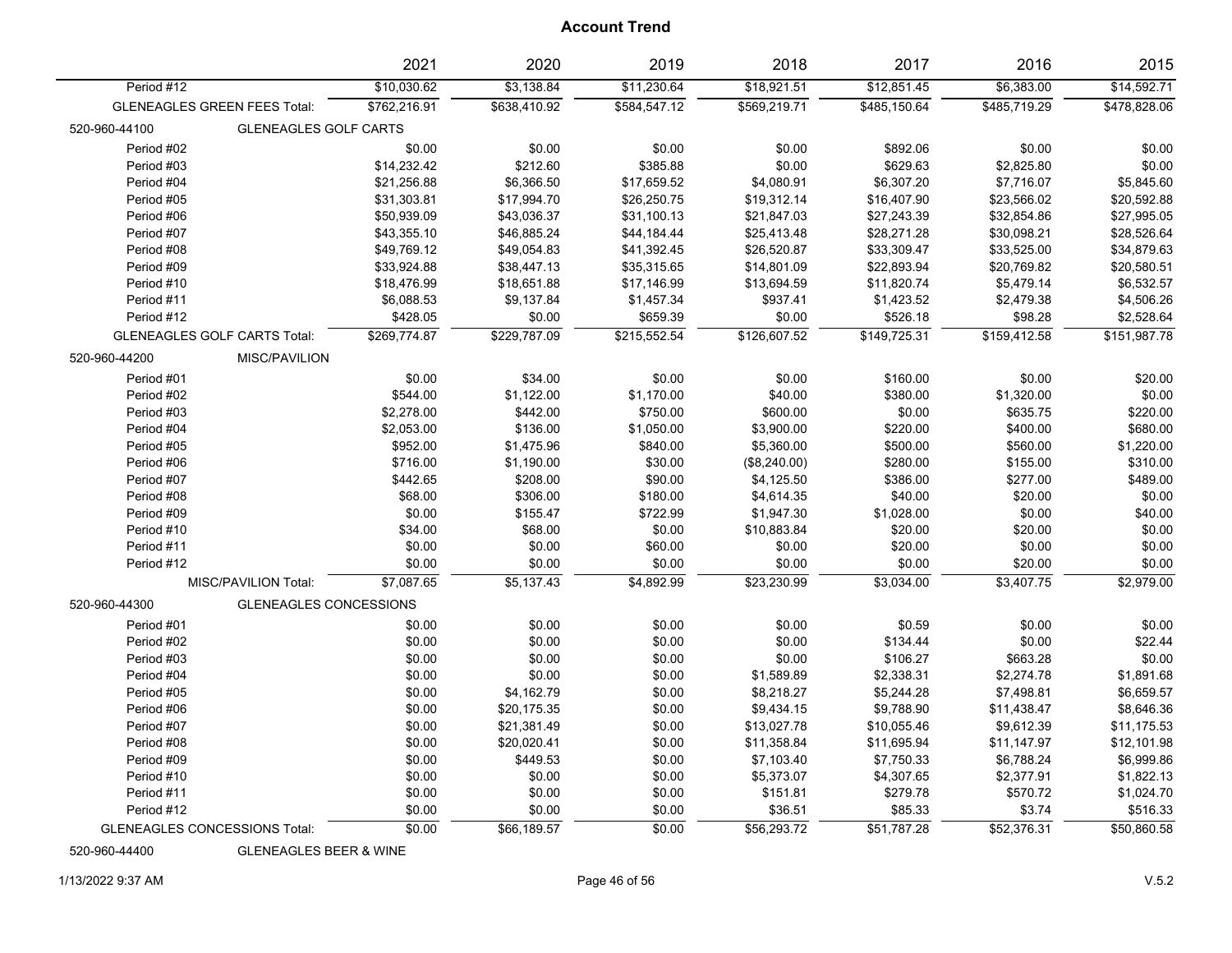|                                                  | 2021         | 2020        | 2019         | 2018        | 2017         | 2016        | 2015        |
|--------------------------------------------------|--------------|-------------|--------------|-------------|--------------|-------------|-------------|
| Period #01                                       | \$0.00       | \$0.00      | \$0.00       | \$0.00      | \$13.09      | \$0.00      | \$13.12     |
| Period #02                                       | \$0.00       | \$0.00      | \$0.00       | \$0.00      | \$203.26     | \$0.00      | \$0.00      |
| Period #03                                       | \$0.00       | \$0.00      | \$0.00       | \$33.72     | \$207.01     | \$708.03    | \$48.62     |
| Period #04                                       | \$0.00       | \$0.00      | \$0.00       | \$1,163.99  | \$2,316.61   | \$2,461.45  | \$2,009.83  |
| Period #05                                       | \$0.00       | \$2,605.70  | \$8.00       | \$8,397.26  | \$5,043.44   | \$7,298.70  | \$6,281.64  |
| Period #06                                       | \$0.00       | \$4,297.59  | \$1,176.00   | \$10,398.85 | \$10,194.28  | \$10,795.88 | \$10,214.21 |
| Period #07                                       | \$1,062.01   | \$6,894.77  | (\$1,176.00) | \$11,410.11 | \$9,999.55   | \$10,516.92 | \$10,512.52 |
| Period #08                                       | \$0.00       | \$9,569.96  | \$0.00       | \$12,362.54 | \$11,038.01  | \$9,221.60  | \$9,806.21  |
| Period #09                                       | \$0.00       | \$145.66    | \$0.00       | \$5,271.25  | \$5,958.78   | \$5,192.51  | \$5,258.00  |
| Period #10                                       | \$0.00       | \$0.00      | \$0.00       | \$4,557.36  | \$2,792.03   | \$1,505.35  | \$1,877.80  |
| Period #11                                       | \$0.00       | \$0.00      | \$0.00       | \$44.96     | \$219.44     | \$471.81    | \$502.44    |
| Period #12                                       | \$0.00       | \$0.00      | \$0.00       | \$0.00      | \$109.61     | \$41.70     | \$622.69    |
| <b>GLENEAGLES BEER &amp; WINE Total:</b>         | \$1,062.01   | \$23,513.68 | \$8.00       | \$53,640.04 | \$48,095.11  | \$48,213.95 | \$47,147.08 |
| 520-960-44500<br><b>GLENEAGLES PRO SHOP MDSE</b> |              |             |              |             |              |             |             |
| Period #01                                       | \$22.50      | \$442.18    | \$478.26     | \$594.57    | \$37.44      | \$370.00    | \$60.00     |
| Period #02                                       | \$259.98     | \$15.82     | \$387.94     | \$0.00      | \$566.17     | \$334.88    | \$0.00      |
| Period #03                                       | \$4,818.09   | \$130.02    | \$2,027.56   | \$929.82    | \$839.91     | \$2,681.68  | \$206.78    |
| Period #04                                       | \$9,542.56   | \$35.21     | \$6,604.33   | \$2,721.50  | \$3,463.11   | \$3,918.58  | \$3,322.78  |
| Period #05                                       | \$10,943.74  | \$7,786.10  | \$11,598.40  | \$11,045.34 | \$10,410.30  | \$7,625.33  | \$5,660.14  |
| Period #06                                       | \$19,190.26  | \$14,441.20 | \$10,475.65  | \$10,192.05 | \$16,444.75  | \$10,408.33 | \$7,800.88  |
| Period #07                                       | \$16,112.64  | \$13,126.75 | \$15,585.83  | \$12,931.07 | \$8,817.01   | \$9,855.44  | \$12,056.82 |
| Period #08                                       | \$16,426.05  | \$16,978.72 | \$13,306.73  | \$13,450.64 | \$12,945.83  | \$13,420.64 | \$14,550.77 |
| Period #09                                       | \$12,533.94  | \$12,948.05 | \$10,690.31  | \$8,633.57  | \$19,718.18  | \$12,953.32 | \$12,592.47 |
| Period #10                                       | \$9,092.42   | \$7,207.18  | \$5,331.57   | \$4,273.11  | \$3,383.80   | \$4,530.32  | \$3,187.91  |
| Period #11                                       | \$3,137.03   | \$4,775.69  | \$464.34     | \$1,371.58  | \$220.76     | \$2,373.60  | \$1,594.52  |
| Period #12                                       | \$2,550.59   | \$1,757.19  | \$2,081.44   | \$1,117.01  | \$1,766.90   | \$1,105.88  | \$1,525.48  |
| <b>GLENEAGLES PRO SHOP MDSE Total:</b>           | \$104,629.80 | \$79.644.11 | \$79.032.36  | \$67,260.26 | \$78,614.16  | \$69.578.00 | \$62.558.55 |
| <b>GLENEAGLES RANGE</b><br>520-960-44600         |              |             |              |             |              |             |             |
| Period #01                                       | \$82.39      | \$33.71     | \$63.71      | \$61.84     | \$133.00     | \$0.00      | \$0.00      |
| Period #02                                       | \$172.35     | \$14.05     | \$61.83      | \$230.17    | \$244.56     | \$404.95    | \$0.00      |
| Period #03                                       | \$8,148.32   | \$1,974.96  | (\$186.80)   | \$508.18    | \$977.47     | \$2,991.26  | \$0.00      |
| Period #04                                       | \$10,606.90  | \$5,294.61  | \$6,455.34   | \$1,714.00  | \$3,519.02   | \$3,341.51  | \$0.00      |
| Period #05                                       | \$14,330.16  | \$2,655.97  | \$5,573.68   | \$8,050.80  | \$8,971.49   | \$10,182.74 | \$0.00      |
| Period #06                                       | \$15,924.83  | \$22,668.73 | \$10,719.72  | \$7,916.05  | \$8,808.45   | \$10,368.74 | \$4,697.02  |
| Period #07                                       | \$16,823.33  | \$15,614.08 | \$15,114.58  | \$7,414.33  | \$10,515.28  | \$6,308.84  | \$10,772.25 |
| Period #08                                       | \$16,476.84  | \$19,068.92 | \$12,142.69  | \$16,953.63 | \$9,891.22   | \$9,135.17  | \$10,211.35 |
| Period #09                                       | \$4,925.92   | \$12,788.17 | \$9,481.51   | \$4,810.92  | \$6,300.19   | \$7,189.40  | \$5,172.30  |
| Period #10                                       | \$13,174.87  | \$2,503.22  | \$1,341.58   | \$3,738.81  | \$3,949.98   | \$1,393.96  | \$2,693.60  |
| Period #11                                       | \$1,683.13   | \$1,185.69  | \$1,503.36   | \$1,241.73  | \$480.62     | \$1,660.72  | \$1,386.01  |
| Period #12                                       | \$389.70     | \$2,005.63  | \$119.87     | (\$650.94)  | (\$1,657.40) | (\$42.89)   | \$598.10    |
| <b>GLENEAGLES RANGE Total:</b>                   | \$102,738.74 | \$85,807.74 | \$62,391.07  | \$51,989.52 | \$52,133.88  | \$52,934.40 | \$35,530.63 |
| 520-960-44700<br><b>GLENEAGLES SALES TAX</b>     |              |             |              |             |              |             |             |
| Period #01                                       | \$7.13       | \$32.79     | \$30.49      | \$38.59     | \$3.51       | \$0.00      | \$0.88      |
| Period #02                                       | \$29.20      | \$2.02      | \$30.35      | \$1.83      | \$138.31     | \$32.17     | \$1.56      |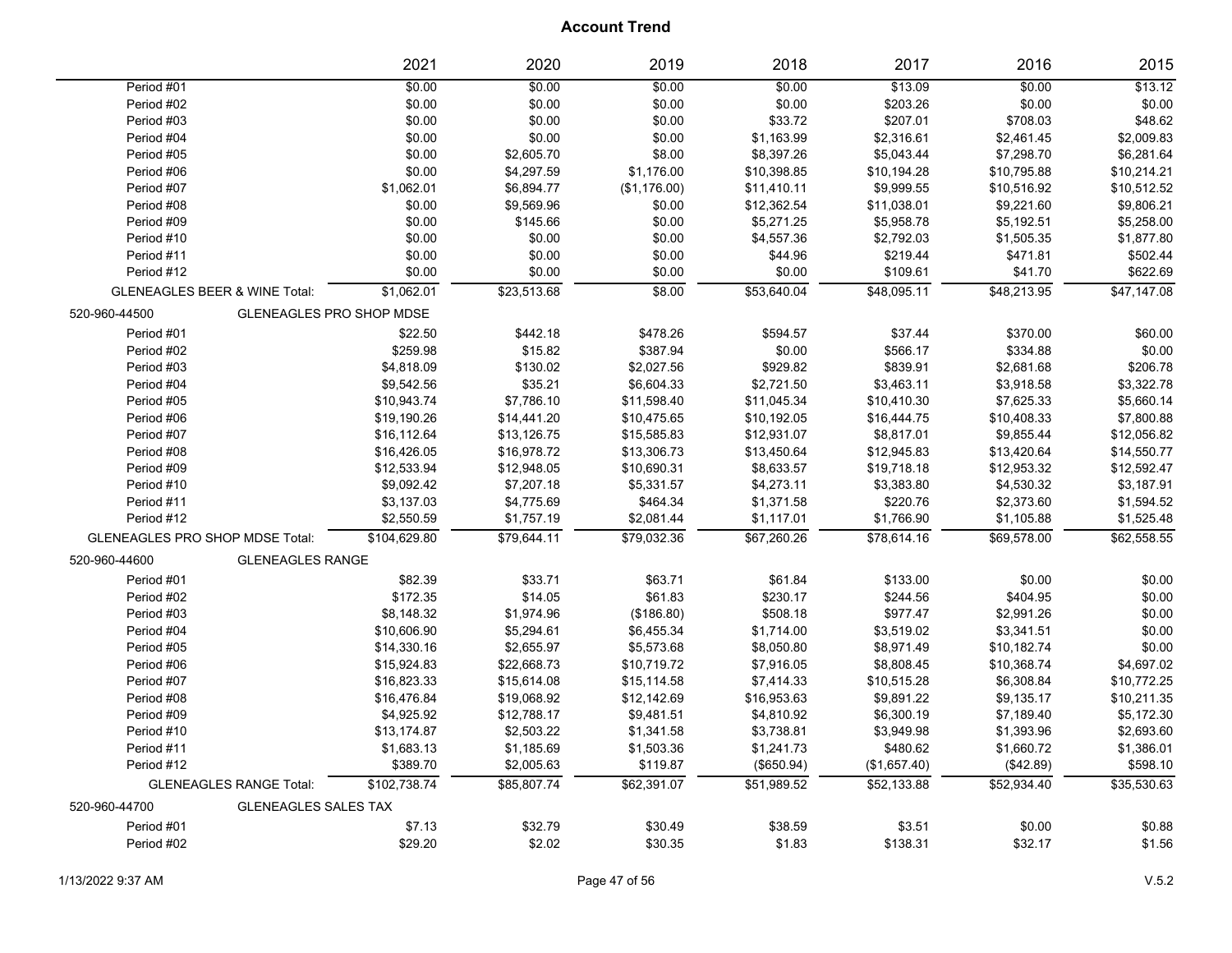|                                          |                                    | 2021                                | 2020           | 2019           | 2018           | 2017           | 2016         | 2015         |
|------------------------------------------|------------------------------------|-------------------------------------|----------------|----------------|----------------|----------------|--------------|--------------|
| Period #03                               |                                    | \$1,842.95                          | \$147.20       | \$171.34       | \$51.61        | \$112.85       | \$567.00     | \$9.28       |
| Period #04                               |                                    | \$2,830.35                          | \$792.27       | \$1,828.53     | \$727.85       | \$1,119.69     | \$1,245.85   | \$876.49     |
| Period #05                               |                                    | \$3,829.89                          | \$2,420.65     | \$2,877.42     | \$3,476.86     | \$2,612.57     | \$3,644.42   | \$2,642.61   |
| Period #06                               |                                    | \$5,490.99                          | \$7,085.26     | \$3,240.81     | \$3,682.97     | \$4,041.45     | \$4,983.68   | \$3,867.26   |
| Period #07                               |                                    | \$4,964.70                          | \$7,043.15     | \$4,355.49     | \$4,537.24     | \$4,340.59     | \$4,222.77   | \$4,397.98   |
| Period #08                               |                                    | \$5,582.70                          | \$7,464.30     | \$3,987.52     | \$4,390.77     | \$4,636.32     | \$4,536.74   | \$5,070.64   |
| Period #09                               |                                    | \$3,391.51                          | \$3,754.11     | \$3,263.66     | \$2,521.88     | \$3,159.33     | \$2,699.21   | \$2,847.74   |
| Period #10                               |                                    | \$2,715.68                          | \$2,165.32     | \$1,622.57     | \$2,210.68     | \$1,656.34     | \$938.07     | \$976.12     |
| Period #11                               |                                    | \$719.42                            | \$1,157.39     | \$225.95       | \$152.17       | \$178.93       | \$371.06     | \$568.58     |
| Period #12                               |                                    | \$204.40                            | \$138.65       | \$193.58       | \$86.19        | \$128.77       | \$47.55      | \$344.23     |
|                                          | <b>GLENEAGLES SALES TAX Total:</b> | \$31,608.92                         | \$32,203.11    | \$21,827.71    | \$21,878.64    | \$22,128.66    | \$23,288.52  | \$21,603.37  |
|                                          |                                    | \$1,279,118.90                      | \$1,160,693.65 | \$968,251.79   | \$970,120.40   | \$890,669.04   | \$894,930.80 | \$851,495.05 |
| 520-960-48100                            |                                    | <b>GLENEAGLES REIMBURSEMENT</b>     |                |                |                |                |              |              |
| Period #01                               |                                    | \$0.00                              | \$0.00         | \$0.00         | \$0.00         | \$25.90        | \$0.00       | \$0.00       |
| Period #02                               |                                    | \$0.00                              | \$1,183.50     | \$2,138.00     | \$0.00         | \$0.00         | \$0.00       | \$0.00       |
| Period #03                               |                                    | \$0.00                              | \$0.00         | \$572.75       | \$239.50       | \$0.00         | \$0.00       | \$0.00       |
| Period #04                               |                                    | \$30.21                             | \$0.00         | \$1,000.00     | \$0.00         | \$0.00         | \$0.00       | \$0.00       |
| Period #05                               |                                    | \$0.00                              | \$0.00         | \$244.62       | \$0.00         | \$21,141.20    | \$0.00       | \$0.00       |
| Period #06                               |                                    | \$0.00                              | \$31.27        | \$1.78         | \$0.00         | \$0.00         | \$0.00       | \$0.00       |
| Period #07                               |                                    | \$0.00                              | \$0.00         | \$1,018.77     | \$0.00         | \$0.00         | \$0.00       | \$0.00       |
| Period #08                               |                                    | \$0.00                              | \$1,130.65     | \$0.00         | \$0.00         | \$0.00         | \$3,930.22   | \$0.00       |
| Period #09                               |                                    | \$0.00                              | \$220.16       | \$0.00         | \$1,882.33     | \$649.03       | \$1,012.32   | \$431.13     |
| Period #10                               |                                    | \$0.00                              | \$7,473.58     | \$1,921.47     | \$186.36       | \$0.00         | \$0.00       | \$0.00       |
| Period #11                               |                                    | \$0.00                              | \$2,473.58     | \$174.33       | \$382.78       | \$0.00         | \$1,620.18   | \$1,275.08   |
| Period #12                               |                                    | \$0.00                              | \$17,912.40    | \$1,714.86     | \$1,468.59     | (\$19,257.81)  | \$0.00       | \$0.00       |
| <b>GLENEAGLES REIMBURSEMENT Total:</b>   |                                    | \$30.21                             | \$30,425.14    | \$8,786.58     | \$4,159.56     | \$2,558.32     | \$6,562.72   | \$1,706.21   |
|                                          |                                    |                                     |                |                |                |                |              |              |
| 520-960-48105                            | <b>GOLF CLUB HOUSE PROJECT</b>     |                                     |                |                |                |                |              |              |
| Period #02                               |                                    | \$0.00                              | \$7,138,000.00 | \$6,138,000.00 | \$6,138,000.00 | \$0.00         | \$0.00       | \$0.00       |
| Period #03                               |                                    | \$0.00                              | \$0.00         | \$0.00         | \$0.00         | \$6,138,000.00 | \$0.00       | \$0.00       |
| <b>GOLF CLUB HOUSE PROJECT Total:</b>    |                                    | \$0.00                              | \$7,138,000.00 | \$6,138,000.00 | \$6,138,000.00 | \$6,138,000.00 | \$0.00       | \$0.00       |
| 520-960-48200                            |                                    | <b>GF TRANSFER INTO GOLF COURSE</b> |                |                |                |                |              |              |
| Period #01                               |                                    | \$0.00                              | \$75,000.00    | \$169,000.00   | \$286,925.59   | \$33,838.82    | \$0.00       | \$0.00       |
| Period #02                               |                                    | \$0.00                              | \$0.00         | \$192,600.00   | \$0.00         | \$46,635.98    | \$58,773.92  | \$0.00       |
| Period #03                               |                                    | \$27,500.00                         | \$340,000.00   | \$175,000.00   | \$661,227.26   | \$104,387.16   | \$90,356.08  | \$250,000.00 |
| Period #04                               |                                    | \$28,000.00                         | \$90,000.00    | \$0.00         | \$0.00         | \$54,422.08    | \$59,890.79  | \$0.00       |
| Period #05                               |                                    | \$0.00                              | \$35,000.00    | \$0.00         | \$133,000.00   | \$0.00         | \$0.00       | \$0.00       |
| Period #06                               |                                    | \$0.00                              | \$0.00         | \$0.00         | \$80,000.00    | \$0.00         | \$0.00       | \$0.00       |
| Period #07                               |                                    | \$0.00                              | \$0.00         | \$0.00         | \$170,500.00   | \$0.00         | \$0.00       | \$0.00       |
| Period #09                               |                                    | \$0.00                              | \$0.00         | \$0.00         | \$1,500.00     | \$0.00         | \$0.00       | \$0.00       |
| Period #10                               |                                    | \$0.00                              | \$0.00         | \$0.00         | \$162,000.00   | \$20,612.50    | \$0.00       | \$75,000.00  |
| Period #11                               |                                    | \$0.00                              | \$0.00         | \$60,000.00    | \$154,000.00   | \$80,765.58    | \$52,966.08  | \$0.00       |
| Period #12                               |                                    | \$0.00                              | \$0.00         | \$50,000.00    | \$0.00         | \$572,148.29   | \$112,181.00 | \$120,000.00 |
| <b>GF TRANSFER INTO GOLF COURSE Tota</b> |                                    | \$55,500.00                         | \$540,000.00   | \$646,600.00   | \$1,649,152.85 | \$912,810.41   | \$374,167.87 | \$445,000.00 |
|                                          |                                    |                                     |                |                |                |                |              |              |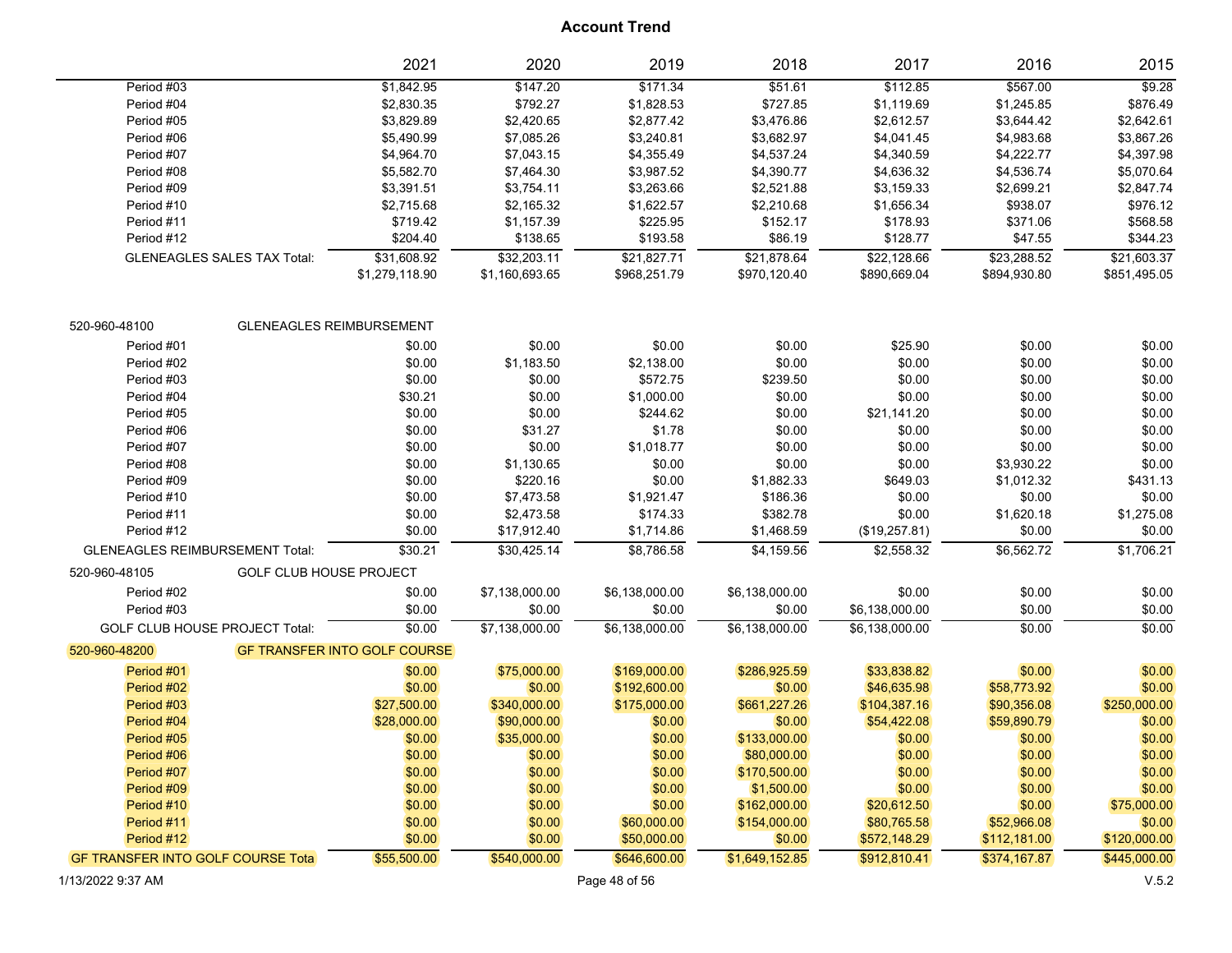| \$55,530.21<br>\$7,708,425.14<br>\$6,793,386.58<br>\$7,791,312.41<br>\$7,053,368.73<br>\$380,730.59<br>\$446,706.21<br>\$7,944,037.77<br>\$1,275,661.39<br>\$1,298,201.26<br>\$1,334,649.11<br>\$8,869,118.79<br>\$7,761,638.37<br>\$8,761,432.81<br><b>GLENEAGLES MUNI GOLF COURSE</b><br>Total:<br><b>GOLF COURSE Total:</b><br>\$1,436,649.11<br>\$8,996,111.85<br>\$8,882,486.79<br>\$9,033,684.59<br>\$7,944,037.77<br>\$1,275,661.39<br>\$1,298,201.26<br>Fund: 522<br><b>FITNESS CENTER</b><br><b>P/R FITNESS CENTER</b><br>522-970-44100<br>FITNESS CTR MERCHANDISE<br>\$15.00<br>\$714.00<br>\$127.00<br>\$223.00<br>\$355.00<br>\$143.00<br>Period #01<br>\$310.00<br>\$17.00<br>\$201.00<br>\$96.00<br>\$136.00<br>\$259.00<br>\$266.00<br>\$125.00<br>Period #02<br>\$30.00<br>\$279.00<br>Period #03<br>\$75.00<br>\$88.00<br>\$109.00<br>\$269.00<br>\$215.00<br>\$160.00<br>Period #04<br>\$5.00<br>\$0.00<br>\$129.00<br>\$87.00<br>\$108.00<br>\$1,439.00<br>Period #05<br>\$0.00<br>\$0.00<br>\$131.00<br>\$259.00<br>\$150.00<br>\$240.00<br>\$165.00<br>\$20.00<br>\$0.00<br>\$180.00<br>Period #06<br>\$94.00<br>\$104.00<br>\$171.00<br>\$310.00<br>\$5.00<br>\$0.00<br>\$125.00<br>\$171.00<br>\$197.57<br>\$135.00<br>Period #07<br>\$142.00<br>\$753.00<br>\$80.00<br>Period #08<br>\$0.00<br>\$47.00<br>\$97.00<br>\$110.00<br>\$154.00<br>Period #09<br>\$15.00<br>\$51.00<br>\$87.00<br>\$58.00<br>\$89.00<br>\$194.00<br>\$150.00<br>\$0.00<br>\$115.00<br>Period #10<br>\$0.00<br>\$90.00<br>\$147.00<br>\$112.00<br>\$211.00<br>Period #11<br>\$10.00<br>\$0.00<br>\$125.00<br>\$129.00<br>\$107.00<br>\$216.00<br>\$250.00<br>Period #12<br>\$0.00<br>\$283.51<br>\$268.00<br>\$300.00<br>\$0.00<br>\$112.00<br>\$141.00<br>\$1,041.00<br>\$1,251.00<br>\$1,803.51<br>\$4,020.57<br>\$2,082.00<br>FITNESS CTR MERCHANDISE Total:<br>\$870.00<br>\$2,013.00<br>FITNESS CTR ADVTG/SPONSORSHIP<br>522-970-44200<br>\$0.00<br>\$0.00<br>\$0.00<br>\$0.00<br>Period #03<br>\$0.00<br>\$5,000.00<br>\$0.00<br>Period #10<br>\$0.00<br>\$0.00<br>\$0.00<br>\$0.00<br>\$0.00<br>\$0.00<br>\$5,000.00<br>\$0.00<br>\$0.00<br>\$0.00<br>\$0.00<br>FITNESS CTR ADVTG/SPONSORSHIP Tot<br>\$0.00<br>\$5,000.00<br>\$5,000.00<br>522-970-44300<br>FITNESS CTR CONCESSIONS<br>\$8,522.75<br>\$0.00<br>Period #01<br>\$0.00<br>\$10,074.18<br>\$10,436.00<br>\$8,987.69<br>\$0.00<br>\$0.00<br>\$0.00<br>Period #02<br>\$0.00<br>\$10,599.35<br>\$11,000.01<br>\$10,148.80<br>\$11,209.61<br>\$0.00<br>\$0.00<br>Period #03<br>\$40.00<br>\$4,774.51<br>\$8,726.56<br>\$8,174.05<br>\$9,674.98<br>Period #04<br>\$1.00<br>\$0.00<br>\$11,182.95<br>\$9,892.50<br>\$7,006.88<br>\$0.00<br>\$0.00<br>\$12,623.58<br>\$0.00<br>\$0.00<br>Period #05<br>\$0.00<br>(\$257.00)<br>\$10,512.12<br>\$9,284.54<br>\$43.00<br>\$8,923.13<br>\$6,639.80<br>\$0.00<br>\$0.00<br>Period #06<br>\$0.00<br>\$7,648.19<br>\$9,550.25<br>\$0.00<br>\$0.00<br>Period #07<br>\$1,566.50<br>\$124.25<br>\$7,888.48<br>\$5,146.10<br>\$42.00<br>\$22.00<br>\$8,497.78<br>\$7,077.44<br>\$0.00<br>\$0.00<br>Period #08<br>\$5,256.10<br>\$6,227.84<br>\$0.00<br>Period #09<br>\$673.00<br>\$3.00<br>\$5,315.33<br>\$6,826.50<br>\$0.00<br>Period #10<br>\$5,413.00<br>\$0.00<br>\$8,328.18<br>\$8,481.51<br>\$7,022.30<br>\$0.00<br>\$0.00<br>\$9,186.25<br>\$0.00<br>Period #11<br>\$6,605.81<br>\$0.00<br>\$10,176.61<br>\$10,813.31<br>\$9,481.81<br>\$0.00<br>Period #12<br>\$3,475.75<br>\$0.00<br>\$8,587.25<br>\$10,942.64<br>\$9,823.70<br>\$9,493.86<br>FITNESS CTR CONCESSIONS Total: | 2021        | 2020        | 2019         | 2018         | 2017        | 2016        | 2015   |
|-------------------------------------------------------------------------------------------------------------------------------------------------------------------------------------------------------------------------------------------------------------------------------------------------------------------------------------------------------------------------------------------------------------------------------------------------------------------------------------------------------------------------------------------------------------------------------------------------------------------------------------------------------------------------------------------------------------------------------------------------------------------------------------------------------------------------------------------------------------------------------------------------------------------------------------------------------------------------------------------------------------------------------------------------------------------------------------------------------------------------------------------------------------------------------------------------------------------------------------------------------------------------------------------------------------------------------------------------------------------------------------------------------------------------------------------------------------------------------------------------------------------------------------------------------------------------------------------------------------------------------------------------------------------------------------------------------------------------------------------------------------------------------------------------------------------------------------------------------------------------------------------------------------------------------------------------------------------------------------------------------------------------------------------------------------------------------------------------------------------------------------------------------------------------------------------------------------------------------------------------------------------------------------------------------------------------------------------------------------------------------------------------------------------------------------------------------------------------------------------------------------------------------------------------------------------------------------------------------------------------------------------------------------------------------------------------------------------------------------------------------------------------------------------------------------------------------------------------------------------------------------------------------------------------------------------------------------------------------------------------------------------------------------------------------------------------------------------------------------------------------------------------------------------------------------------------------------------------------------------------------------------------------------------------------------------------------------------------------------------------------------------------------------------------------------------------------------------------------------------------------------------------------------------------------------------------------------------|-------------|-------------|--------------|--------------|-------------|-------------|--------|
|                                                                                                                                                                                                                                                                                                                                                                                                                                                                                                                                                                                                                                                                                                                                                                                                                                                                                                                                                                                                                                                                                                                                                                                                                                                                                                                                                                                                                                                                                                                                                                                                                                                                                                                                                                                                                                                                                                                                                                                                                                                                                                                                                                                                                                                                                                                                                                                                                                                                                                                                                                                                                                                                                                                                                                                                                                                                                                                                                                                                                                                                                                                                                                                                                                                                                                                                                                                                                                                                                                                                                                                           |             |             |              |              |             |             |        |
|                                                                                                                                                                                                                                                                                                                                                                                                                                                                                                                                                                                                                                                                                                                                                                                                                                                                                                                                                                                                                                                                                                                                                                                                                                                                                                                                                                                                                                                                                                                                                                                                                                                                                                                                                                                                                                                                                                                                                                                                                                                                                                                                                                                                                                                                                                                                                                                                                                                                                                                                                                                                                                                                                                                                                                                                                                                                                                                                                                                                                                                                                                                                                                                                                                                                                                                                                                                                                                                                                                                                                                                           |             |             |              |              |             |             |        |
|                                                                                                                                                                                                                                                                                                                                                                                                                                                                                                                                                                                                                                                                                                                                                                                                                                                                                                                                                                                                                                                                                                                                                                                                                                                                                                                                                                                                                                                                                                                                                                                                                                                                                                                                                                                                                                                                                                                                                                                                                                                                                                                                                                                                                                                                                                                                                                                                                                                                                                                                                                                                                                                                                                                                                                                                                                                                                                                                                                                                                                                                                                                                                                                                                                                                                                                                                                                                                                                                                                                                                                                           |             |             |              |              |             |             |        |
|                                                                                                                                                                                                                                                                                                                                                                                                                                                                                                                                                                                                                                                                                                                                                                                                                                                                                                                                                                                                                                                                                                                                                                                                                                                                                                                                                                                                                                                                                                                                                                                                                                                                                                                                                                                                                                                                                                                                                                                                                                                                                                                                                                                                                                                                                                                                                                                                                                                                                                                                                                                                                                                                                                                                                                                                                                                                                                                                                                                                                                                                                                                                                                                                                                                                                                                                                                                                                                                                                                                                                                                           |             |             |              |              |             |             |        |
|                                                                                                                                                                                                                                                                                                                                                                                                                                                                                                                                                                                                                                                                                                                                                                                                                                                                                                                                                                                                                                                                                                                                                                                                                                                                                                                                                                                                                                                                                                                                                                                                                                                                                                                                                                                                                                                                                                                                                                                                                                                                                                                                                                                                                                                                                                                                                                                                                                                                                                                                                                                                                                                                                                                                                                                                                                                                                                                                                                                                                                                                                                                                                                                                                                                                                                                                                                                                                                                                                                                                                                                           |             |             |              |              |             |             |        |
|                                                                                                                                                                                                                                                                                                                                                                                                                                                                                                                                                                                                                                                                                                                                                                                                                                                                                                                                                                                                                                                                                                                                                                                                                                                                                                                                                                                                                                                                                                                                                                                                                                                                                                                                                                                                                                                                                                                                                                                                                                                                                                                                                                                                                                                                                                                                                                                                                                                                                                                                                                                                                                                                                                                                                                                                                                                                                                                                                                                                                                                                                                                                                                                                                                                                                                                                                                                                                                                                                                                                                                                           |             |             |              |              |             |             |        |
|                                                                                                                                                                                                                                                                                                                                                                                                                                                                                                                                                                                                                                                                                                                                                                                                                                                                                                                                                                                                                                                                                                                                                                                                                                                                                                                                                                                                                                                                                                                                                                                                                                                                                                                                                                                                                                                                                                                                                                                                                                                                                                                                                                                                                                                                                                                                                                                                                                                                                                                                                                                                                                                                                                                                                                                                                                                                                                                                                                                                                                                                                                                                                                                                                                                                                                                                                                                                                                                                                                                                                                                           |             |             |              |              |             |             |        |
|                                                                                                                                                                                                                                                                                                                                                                                                                                                                                                                                                                                                                                                                                                                                                                                                                                                                                                                                                                                                                                                                                                                                                                                                                                                                                                                                                                                                                                                                                                                                                                                                                                                                                                                                                                                                                                                                                                                                                                                                                                                                                                                                                                                                                                                                                                                                                                                                                                                                                                                                                                                                                                                                                                                                                                                                                                                                                                                                                                                                                                                                                                                                                                                                                                                                                                                                                                                                                                                                                                                                                                                           |             |             |              |              |             |             |        |
|                                                                                                                                                                                                                                                                                                                                                                                                                                                                                                                                                                                                                                                                                                                                                                                                                                                                                                                                                                                                                                                                                                                                                                                                                                                                                                                                                                                                                                                                                                                                                                                                                                                                                                                                                                                                                                                                                                                                                                                                                                                                                                                                                                                                                                                                                                                                                                                                                                                                                                                                                                                                                                                                                                                                                                                                                                                                                                                                                                                                                                                                                                                                                                                                                                                                                                                                                                                                                                                                                                                                                                                           |             |             |              |              |             |             |        |
|                                                                                                                                                                                                                                                                                                                                                                                                                                                                                                                                                                                                                                                                                                                                                                                                                                                                                                                                                                                                                                                                                                                                                                                                                                                                                                                                                                                                                                                                                                                                                                                                                                                                                                                                                                                                                                                                                                                                                                                                                                                                                                                                                                                                                                                                                                                                                                                                                                                                                                                                                                                                                                                                                                                                                                                                                                                                                                                                                                                                                                                                                                                                                                                                                                                                                                                                                                                                                                                                                                                                                                                           |             |             |              |              |             |             |        |
|                                                                                                                                                                                                                                                                                                                                                                                                                                                                                                                                                                                                                                                                                                                                                                                                                                                                                                                                                                                                                                                                                                                                                                                                                                                                                                                                                                                                                                                                                                                                                                                                                                                                                                                                                                                                                                                                                                                                                                                                                                                                                                                                                                                                                                                                                                                                                                                                                                                                                                                                                                                                                                                                                                                                                                                                                                                                                                                                                                                                                                                                                                                                                                                                                                                                                                                                                                                                                                                                                                                                                                                           |             |             |              |              |             |             |        |
|                                                                                                                                                                                                                                                                                                                                                                                                                                                                                                                                                                                                                                                                                                                                                                                                                                                                                                                                                                                                                                                                                                                                                                                                                                                                                                                                                                                                                                                                                                                                                                                                                                                                                                                                                                                                                                                                                                                                                                                                                                                                                                                                                                                                                                                                                                                                                                                                                                                                                                                                                                                                                                                                                                                                                                                                                                                                                                                                                                                                                                                                                                                                                                                                                                                                                                                                                                                                                                                                                                                                                                                           |             |             |              |              |             |             |        |
|                                                                                                                                                                                                                                                                                                                                                                                                                                                                                                                                                                                                                                                                                                                                                                                                                                                                                                                                                                                                                                                                                                                                                                                                                                                                                                                                                                                                                                                                                                                                                                                                                                                                                                                                                                                                                                                                                                                                                                                                                                                                                                                                                                                                                                                                                                                                                                                                                                                                                                                                                                                                                                                                                                                                                                                                                                                                                                                                                                                                                                                                                                                                                                                                                                                                                                                                                                                                                                                                                                                                                                                           |             |             |              |              |             |             |        |
|                                                                                                                                                                                                                                                                                                                                                                                                                                                                                                                                                                                                                                                                                                                                                                                                                                                                                                                                                                                                                                                                                                                                                                                                                                                                                                                                                                                                                                                                                                                                                                                                                                                                                                                                                                                                                                                                                                                                                                                                                                                                                                                                                                                                                                                                                                                                                                                                                                                                                                                                                                                                                                                                                                                                                                                                                                                                                                                                                                                                                                                                                                                                                                                                                                                                                                                                                                                                                                                                                                                                                                                           |             |             |              |              |             |             |        |
|                                                                                                                                                                                                                                                                                                                                                                                                                                                                                                                                                                                                                                                                                                                                                                                                                                                                                                                                                                                                                                                                                                                                                                                                                                                                                                                                                                                                                                                                                                                                                                                                                                                                                                                                                                                                                                                                                                                                                                                                                                                                                                                                                                                                                                                                                                                                                                                                                                                                                                                                                                                                                                                                                                                                                                                                                                                                                                                                                                                                                                                                                                                                                                                                                                                                                                                                                                                                                                                                                                                                                                                           |             |             |              |              |             |             |        |
|                                                                                                                                                                                                                                                                                                                                                                                                                                                                                                                                                                                                                                                                                                                                                                                                                                                                                                                                                                                                                                                                                                                                                                                                                                                                                                                                                                                                                                                                                                                                                                                                                                                                                                                                                                                                                                                                                                                                                                                                                                                                                                                                                                                                                                                                                                                                                                                                                                                                                                                                                                                                                                                                                                                                                                                                                                                                                                                                                                                                                                                                                                                                                                                                                                                                                                                                                                                                                                                                                                                                                                                           |             |             |              |              |             |             |        |
|                                                                                                                                                                                                                                                                                                                                                                                                                                                                                                                                                                                                                                                                                                                                                                                                                                                                                                                                                                                                                                                                                                                                                                                                                                                                                                                                                                                                                                                                                                                                                                                                                                                                                                                                                                                                                                                                                                                                                                                                                                                                                                                                                                                                                                                                                                                                                                                                                                                                                                                                                                                                                                                                                                                                                                                                                                                                                                                                                                                                                                                                                                                                                                                                                                                                                                                                                                                                                                                                                                                                                                                           |             |             |              |              |             |             |        |
|                                                                                                                                                                                                                                                                                                                                                                                                                                                                                                                                                                                                                                                                                                                                                                                                                                                                                                                                                                                                                                                                                                                                                                                                                                                                                                                                                                                                                                                                                                                                                                                                                                                                                                                                                                                                                                                                                                                                                                                                                                                                                                                                                                                                                                                                                                                                                                                                                                                                                                                                                                                                                                                                                                                                                                                                                                                                                                                                                                                                                                                                                                                                                                                                                                                                                                                                                                                                                                                                                                                                                                                           |             |             |              |              |             |             |        |
|                                                                                                                                                                                                                                                                                                                                                                                                                                                                                                                                                                                                                                                                                                                                                                                                                                                                                                                                                                                                                                                                                                                                                                                                                                                                                                                                                                                                                                                                                                                                                                                                                                                                                                                                                                                                                                                                                                                                                                                                                                                                                                                                                                                                                                                                                                                                                                                                                                                                                                                                                                                                                                                                                                                                                                                                                                                                                                                                                                                                                                                                                                                                                                                                                                                                                                                                                                                                                                                                                                                                                                                           |             |             |              |              |             |             |        |
|                                                                                                                                                                                                                                                                                                                                                                                                                                                                                                                                                                                                                                                                                                                                                                                                                                                                                                                                                                                                                                                                                                                                                                                                                                                                                                                                                                                                                                                                                                                                                                                                                                                                                                                                                                                                                                                                                                                                                                                                                                                                                                                                                                                                                                                                                                                                                                                                                                                                                                                                                                                                                                                                                                                                                                                                                                                                                                                                                                                                                                                                                                                                                                                                                                                                                                                                                                                                                                                                                                                                                                                           |             |             |              |              |             |             |        |
|                                                                                                                                                                                                                                                                                                                                                                                                                                                                                                                                                                                                                                                                                                                                                                                                                                                                                                                                                                                                                                                                                                                                                                                                                                                                                                                                                                                                                                                                                                                                                                                                                                                                                                                                                                                                                                                                                                                                                                                                                                                                                                                                                                                                                                                                                                                                                                                                                                                                                                                                                                                                                                                                                                                                                                                                                                                                                                                                                                                                                                                                                                                                                                                                                                                                                                                                                                                                                                                                                                                                                                                           |             |             |              |              |             |             |        |
|                                                                                                                                                                                                                                                                                                                                                                                                                                                                                                                                                                                                                                                                                                                                                                                                                                                                                                                                                                                                                                                                                                                                                                                                                                                                                                                                                                                                                                                                                                                                                                                                                                                                                                                                                                                                                                                                                                                                                                                                                                                                                                                                                                                                                                                                                                                                                                                                                                                                                                                                                                                                                                                                                                                                                                                                                                                                                                                                                                                                                                                                                                                                                                                                                                                                                                                                                                                                                                                                                                                                                                                           |             |             |              |              |             |             |        |
|                                                                                                                                                                                                                                                                                                                                                                                                                                                                                                                                                                                                                                                                                                                                                                                                                                                                                                                                                                                                                                                                                                                                                                                                                                                                                                                                                                                                                                                                                                                                                                                                                                                                                                                                                                                                                                                                                                                                                                                                                                                                                                                                                                                                                                                                                                                                                                                                                                                                                                                                                                                                                                                                                                                                                                                                                                                                                                                                                                                                                                                                                                                                                                                                                                                                                                                                                                                                                                                                                                                                                                                           |             |             |              |              |             |             |        |
|                                                                                                                                                                                                                                                                                                                                                                                                                                                                                                                                                                                                                                                                                                                                                                                                                                                                                                                                                                                                                                                                                                                                                                                                                                                                                                                                                                                                                                                                                                                                                                                                                                                                                                                                                                                                                                                                                                                                                                                                                                                                                                                                                                                                                                                                                                                                                                                                                                                                                                                                                                                                                                                                                                                                                                                                                                                                                                                                                                                                                                                                                                                                                                                                                                                                                                                                                                                                                                                                                                                                                                                           |             |             |              |              |             |             |        |
|                                                                                                                                                                                                                                                                                                                                                                                                                                                                                                                                                                                                                                                                                                                                                                                                                                                                                                                                                                                                                                                                                                                                                                                                                                                                                                                                                                                                                                                                                                                                                                                                                                                                                                                                                                                                                                                                                                                                                                                                                                                                                                                                                                                                                                                                                                                                                                                                                                                                                                                                                                                                                                                                                                                                                                                                                                                                                                                                                                                                                                                                                                                                                                                                                                                                                                                                                                                                                                                                                                                                                                                           |             |             |              |              |             |             |        |
|                                                                                                                                                                                                                                                                                                                                                                                                                                                                                                                                                                                                                                                                                                                                                                                                                                                                                                                                                                                                                                                                                                                                                                                                                                                                                                                                                                                                                                                                                                                                                                                                                                                                                                                                                                                                                                                                                                                                                                                                                                                                                                                                                                                                                                                                                                                                                                                                                                                                                                                                                                                                                                                                                                                                                                                                                                                                                                                                                                                                                                                                                                                                                                                                                                                                                                                                                                                                                                                                                                                                                                                           |             |             |              |              |             |             |        |
|                                                                                                                                                                                                                                                                                                                                                                                                                                                                                                                                                                                                                                                                                                                                                                                                                                                                                                                                                                                                                                                                                                                                                                                                                                                                                                                                                                                                                                                                                                                                                                                                                                                                                                                                                                                                                                                                                                                                                                                                                                                                                                                                                                                                                                                                                                                                                                                                                                                                                                                                                                                                                                                                                                                                                                                                                                                                                                                                                                                                                                                                                                                                                                                                                                                                                                                                                                                                                                                                                                                                                                                           |             |             |              |              |             |             |        |
|                                                                                                                                                                                                                                                                                                                                                                                                                                                                                                                                                                                                                                                                                                                                                                                                                                                                                                                                                                                                                                                                                                                                                                                                                                                                                                                                                                                                                                                                                                                                                                                                                                                                                                                                                                                                                                                                                                                                                                                                                                                                                                                                                                                                                                                                                                                                                                                                                                                                                                                                                                                                                                                                                                                                                                                                                                                                                                                                                                                                                                                                                                                                                                                                                                                                                                                                                                                                                                                                                                                                                                                           |             |             |              |              |             |             |        |
|                                                                                                                                                                                                                                                                                                                                                                                                                                                                                                                                                                                                                                                                                                                                                                                                                                                                                                                                                                                                                                                                                                                                                                                                                                                                                                                                                                                                                                                                                                                                                                                                                                                                                                                                                                                                                                                                                                                                                                                                                                                                                                                                                                                                                                                                                                                                                                                                                                                                                                                                                                                                                                                                                                                                                                                                                                                                                                                                                                                                                                                                                                                                                                                                                                                                                                                                                                                                                                                                                                                                                                                           |             |             |              |              |             |             |        |
|                                                                                                                                                                                                                                                                                                                                                                                                                                                                                                                                                                                                                                                                                                                                                                                                                                                                                                                                                                                                                                                                                                                                                                                                                                                                                                                                                                                                                                                                                                                                                                                                                                                                                                                                                                                                                                                                                                                                                                                                                                                                                                                                                                                                                                                                                                                                                                                                                                                                                                                                                                                                                                                                                                                                                                                                                                                                                                                                                                                                                                                                                                                                                                                                                                                                                                                                                                                                                                                                                                                                                                                           |             |             |              |              |             |             |        |
|                                                                                                                                                                                                                                                                                                                                                                                                                                                                                                                                                                                                                                                                                                                                                                                                                                                                                                                                                                                                                                                                                                                                                                                                                                                                                                                                                                                                                                                                                                                                                                                                                                                                                                                                                                                                                                                                                                                                                                                                                                                                                                                                                                                                                                                                                                                                                                                                                                                                                                                                                                                                                                                                                                                                                                                                                                                                                                                                                                                                                                                                                                                                                                                                                                                                                                                                                                                                                                                                                                                                                                                           |             |             |              |              |             |             |        |
|                                                                                                                                                                                                                                                                                                                                                                                                                                                                                                                                                                                                                                                                                                                                                                                                                                                                                                                                                                                                                                                                                                                                                                                                                                                                                                                                                                                                                                                                                                                                                                                                                                                                                                                                                                                                                                                                                                                                                                                                                                                                                                                                                                                                                                                                                                                                                                                                                                                                                                                                                                                                                                                                                                                                                                                                                                                                                                                                                                                                                                                                                                                                                                                                                                                                                                                                                                                                                                                                                                                                                                                           |             |             |              |              |             |             |        |
|                                                                                                                                                                                                                                                                                                                                                                                                                                                                                                                                                                                                                                                                                                                                                                                                                                                                                                                                                                                                                                                                                                                                                                                                                                                                                                                                                                                                                                                                                                                                                                                                                                                                                                                                                                                                                                                                                                                                                                                                                                                                                                                                                                                                                                                                                                                                                                                                                                                                                                                                                                                                                                                                                                                                                                                                                                                                                                                                                                                                                                                                                                                                                                                                                                                                                                                                                                                                                                                                                                                                                                                           |             |             |              |              |             |             |        |
|                                                                                                                                                                                                                                                                                                                                                                                                                                                                                                                                                                                                                                                                                                                                                                                                                                                                                                                                                                                                                                                                                                                                                                                                                                                                                                                                                                                                                                                                                                                                                                                                                                                                                                                                                                                                                                                                                                                                                                                                                                                                                                                                                                                                                                                                                                                                                                                                                                                                                                                                                                                                                                                                                                                                                                                                                                                                                                                                                                                                                                                                                                                                                                                                                                                                                                                                                                                                                                                                                                                                                                                           |             |             |              |              |             |             |        |
|                                                                                                                                                                                                                                                                                                                                                                                                                                                                                                                                                                                                                                                                                                                                                                                                                                                                                                                                                                                                                                                                                                                                                                                                                                                                                                                                                                                                                                                                                                                                                                                                                                                                                                                                                                                                                                                                                                                                                                                                                                                                                                                                                                                                                                                                                                                                                                                                                                                                                                                                                                                                                                                                                                                                                                                                                                                                                                                                                                                                                                                                                                                                                                                                                                                                                                                                                                                                                                                                                                                                                                                           |             |             |              |              |             |             |        |
|                                                                                                                                                                                                                                                                                                                                                                                                                                                                                                                                                                                                                                                                                                                                                                                                                                                                                                                                                                                                                                                                                                                                                                                                                                                                                                                                                                                                                                                                                                                                                                                                                                                                                                                                                                                                                                                                                                                                                                                                                                                                                                                                                                                                                                                                                                                                                                                                                                                                                                                                                                                                                                                                                                                                                                                                                                                                                                                                                                                                                                                                                                                                                                                                                                                                                                                                                                                                                                                                                                                                                                                           |             |             |              |              |             |             |        |
|                                                                                                                                                                                                                                                                                                                                                                                                                                                                                                                                                                                                                                                                                                                                                                                                                                                                                                                                                                                                                                                                                                                                                                                                                                                                                                                                                                                                                                                                                                                                                                                                                                                                                                                                                                                                                                                                                                                                                                                                                                                                                                                                                                                                                                                                                                                                                                                                                                                                                                                                                                                                                                                                                                                                                                                                                                                                                                                                                                                                                                                                                                                                                                                                                                                                                                                                                                                                                                                                                                                                                                                           | \$17,860.06 | \$25,340.29 | \$113,269.78 | \$104,236.97 | \$98,234.96 | \$18,975.67 | \$0.00 |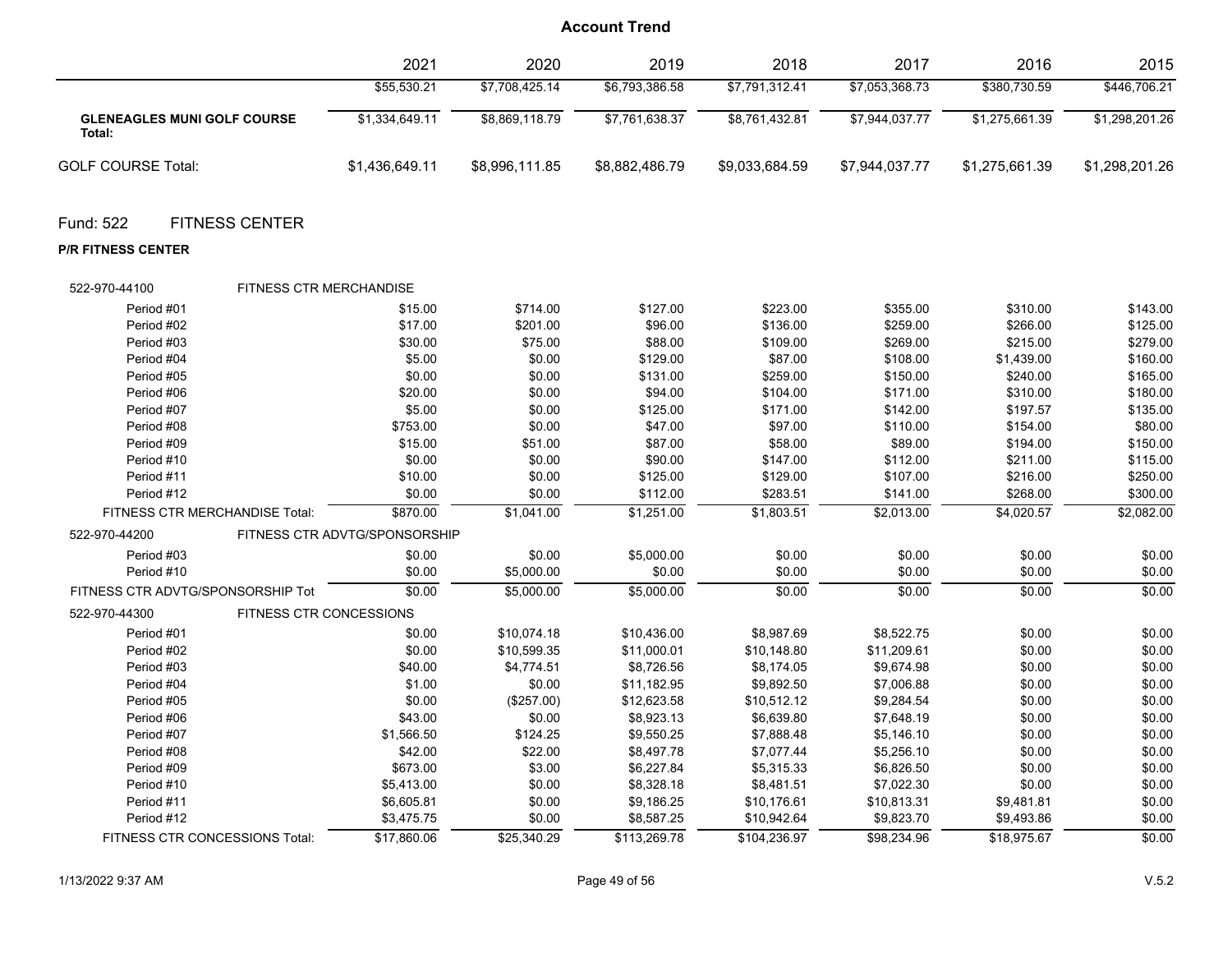|                                     |                                    | 2021                         | 2020         | 2019         | 2018         | 2017          | 2016         | 2015         |
|-------------------------------------|------------------------------------|------------------------------|--------------|--------------|--------------|---------------|--------------|--------------|
| 522-970-44400                       | FITNESS CTR MEMBERSHIPS            |                              |              |              |              |               |              |              |
| Period #01                          |                                    | \$29,331.36                  | \$87,685.51  | \$96,712.29  | \$76,375.00  | \$87,233.31   | \$84,290.23  | \$79,529.16  |
| Period #02                          |                                    | \$30,930.10                  | \$72,984.29  | \$84,640.01  | \$85,456.61  | \$70,902.45   | \$88,035.80  | \$82,111.66  |
| Period #03                          |                                    | \$38,372.59                  | \$33,757.08  | \$83,093.99  | \$82,340.85  | \$80,018.00   | \$88,915.39  | \$107,026.65 |
| Period #04                          |                                    | \$35,628.51                  | \$9,972.80   | \$82,632.07  | \$89,748.53  | \$62,464.60   | \$60,913.10  | \$65,533.91  |
| Period #05                          |                                    | \$55,470.08                  | \$4,876.40   | \$80,403.06  | \$83,632.50  | \$59,820.58   | \$62,676.19  | \$43,565.95  |
| Period #06                          |                                    | \$70,755.63                  | \$10,426.04  | \$77,469.71  | \$71,237.73  | \$52,069.45   | \$58,293.27  | \$61,863.18  |
| Period #07                          |                                    | \$36,656.21                  | \$14,335.60  | \$67,000.21  | \$63,113.16  | \$45,345.15   | \$50,444.01  | \$58,758.39  |
| Period #08                          |                                    | \$38,868.49                  | \$14,690.99  | \$48,924.44  | \$56,587.87  | \$51,595.40   | \$41,096.54  | \$47,491.34  |
| Period #09                          |                                    | \$34,857.92                  | \$21,511.72  | \$55,029.14  | \$54,010.14  | \$54,307.96   | \$61,337.35  | \$54,587.65  |
| Period #10                          |                                    | \$39,301.00                  | \$26,184.07  | \$60,567.47  | \$63,292.60  | \$51,826.66   | \$61,706.87  | \$70,154.22  |
| Period #11                          |                                    | \$44,968.97                  | \$22,730.81  | \$65,199.07  | \$68,579.22  | \$62,188.29   | \$71,648.89  | \$74,706.44  |
| Period #12                          |                                    | \$46,424.27                  | \$26,255.04  | \$70,204.97  | \$78,436.95  | \$127,997.21  | \$81,355.83  | \$94,543.94  |
| FITNESS CTR MEMBERSHIPS Total:      |                                    | \$501,565.13                 | \$345,410.35 | \$871,876.43 | \$872,811.16 | \$805,769.06  | \$810,713.47 | \$839,872.49 |
| 522-970-44500                       |                                    | FITNESS CTR DAILY ADMISSIONS |              |              |              |               |              |              |
| Period #01                          |                                    | \$513.00                     | \$2,754.00   | \$3,409.00   | \$2,593.00   | \$3,147.00    | \$3,278.00   | \$3,988.00   |
| Period #02                          |                                    | \$795.00                     | \$2,532.00   | \$3,691.00   | \$3,231.00   | \$2,636.00    | \$2,837.00   | \$4,266.77   |
| Period #03                          |                                    | \$785.00                     | \$1,509.00   | \$3,469.00   | \$2,809.00   | \$3,227.00    | \$3,194.00   | \$5,595.00   |
| Period #04                          |                                    | \$515.00                     | \$0.00       | \$2,678.00   | \$2,714.00   | \$1,432.00    | \$2,033.00   | \$3,775.00   |
| Period #05                          |                                    | \$1,129.00                   | $(\$403.00)$ | \$1,524.00   | \$1,399.00   | \$1,695.00    | \$1,849.00   | \$1,852.00   |
| Period #06                          |                                    | \$2,342.50                   | \$0.00       | \$1,616.00   | \$1,847.00   | \$2,016.00    | \$1,532.00   | \$2,827.00   |
| Period #07                          |                                    | \$2,184.00                   | \$0.00       | \$1,341.00   | \$2,060.00   | \$2,349.00    | \$1,897.00   | \$2,281.00   |
| Period #08                          |                                    | \$2,121.00                   | \$0.00       | \$885.00     | \$1,700.00   | \$1,751.00    | \$709.00     | \$1,507.00   |
| Period #09                          |                                    | \$970.00                     | \$142.00     | \$750.00     | \$862.00     | \$975.00      | \$1,094.00   | \$1,275.00   |
| Period #10                          |                                    | \$1,834.50                   | \$259.00     | \$1,040.00   | \$1,742.00   | \$1,187.00    | \$1,077.00   | \$1,710.00   |
| Period #11                          |                                    | \$3,195.00                   | \$480.00     | \$1,822.00   | \$2,701.00   | \$1,786.00    | \$2,026.00   | \$2,705.00   |
| Period #12                          |                                    | \$4,327.00                   | \$642.00     | \$3,273.00   | \$3,245.00   | \$2,268.00    | \$3,297.00   | \$3,399.00   |
| FITNESS CTR DAILY ADMISSIONS Total: |                                    | \$20,711.00                  | \$7,915.00   | \$25,498.00  | \$26,903.00  | \$24,469.00   | \$24,823.00  | \$35,180.77  |
| 522-970-44600                       | <b>FITNESS CTR PROGRAMS</b>        |                              |              |              |              |               |              |              |
| Period #01                          |                                    | \$12,800.00                  | \$17,060.00  | \$18,867.57  | \$16,579.86  | \$24,725.00   | \$22,143.00  | \$24,085.00  |
| Period #02                          |                                    | \$12,939.15                  | \$14,884.00  | \$15,791.00  | \$19,227.86  | \$12,325.00   | \$22,265.83  | \$14,246.00  |
| Period #03                          |                                    | \$20,129.21                  | \$13,055.00  | \$20,879.11  | \$24,602.14  | \$29,798.40   | \$32,707.71  | \$39,553.00  |
| Period #04                          |                                    | \$16,702.60                  | \$0.00       | \$20,889.00  | \$22,720.00  | \$28,350.90   | \$24,905.00  | \$16,815.03  |
| Period #05                          |                                    | \$16,946.12                  | (\$1,185.00) | \$23,901.00  | \$20,204.86  | \$26,510.57   | \$30,175.00  | \$22,132.00  |
| Period #06                          |                                    | \$20,477.25                  | \$1,153.00   | \$19,466.75  | \$24,520.00  | \$31,809.09   | \$30,764.72  | \$30,542.00  |
| Period #07                          |                                    | \$14,081.00                  | \$10,562.00  | \$18,199.00  | \$12,765.00  | \$26,176.20   | \$17,722.00  | \$11,849.00  |
| Period #08                          |                                    | \$13,512.00                  | \$7,204.55   | \$15,947.00  | \$17,537.00  | \$14,285.00   | \$14,915.37  | \$28,346.25  |
| Period #09                          |                                    | \$8,630.00                   | \$6,088.25   | \$15,177.00  | \$11,804.00  | \$15,639.50   | \$23,645.00  | \$31,817.25  |
| Period #10                          |                                    | \$18,566.06                  | \$10,302.00  | \$14,637.00  | \$18,462.00  | \$15,592.78   | \$13,196.00  | \$21,831.00  |
| Period #11                          |                                    | \$3,979.00                   | \$9,351.00   | \$9,334.00   | \$12,326.00  | \$10,593.00   | \$11,381.00  | \$9,528.00   |
| Period #12                          |                                    | \$3,986.00                   | \$3,900.00   | \$11,889.00  | \$13,944.00  | (\$35,878.00) | \$15,971.00  | \$15,653.00  |
|                                     | <b>FITNESS CTR PROGRAMS Total:</b> | \$162,748.39                 | \$92,374.80  | \$204,977.43 | \$214,692.72 | \$199,927.44  | \$259,791.63 | \$266,397.53 |
| 522-970-44700                       | FITNESS CTR RENTALS                |                              |              |              |              |               |              |              |
| Period #01                          |                                    | \$2,854.00                   | \$17,680.00  | \$3,551.82   | \$2,659.00   | \$4,021.00    | \$6,683.33   | \$3,484.00   |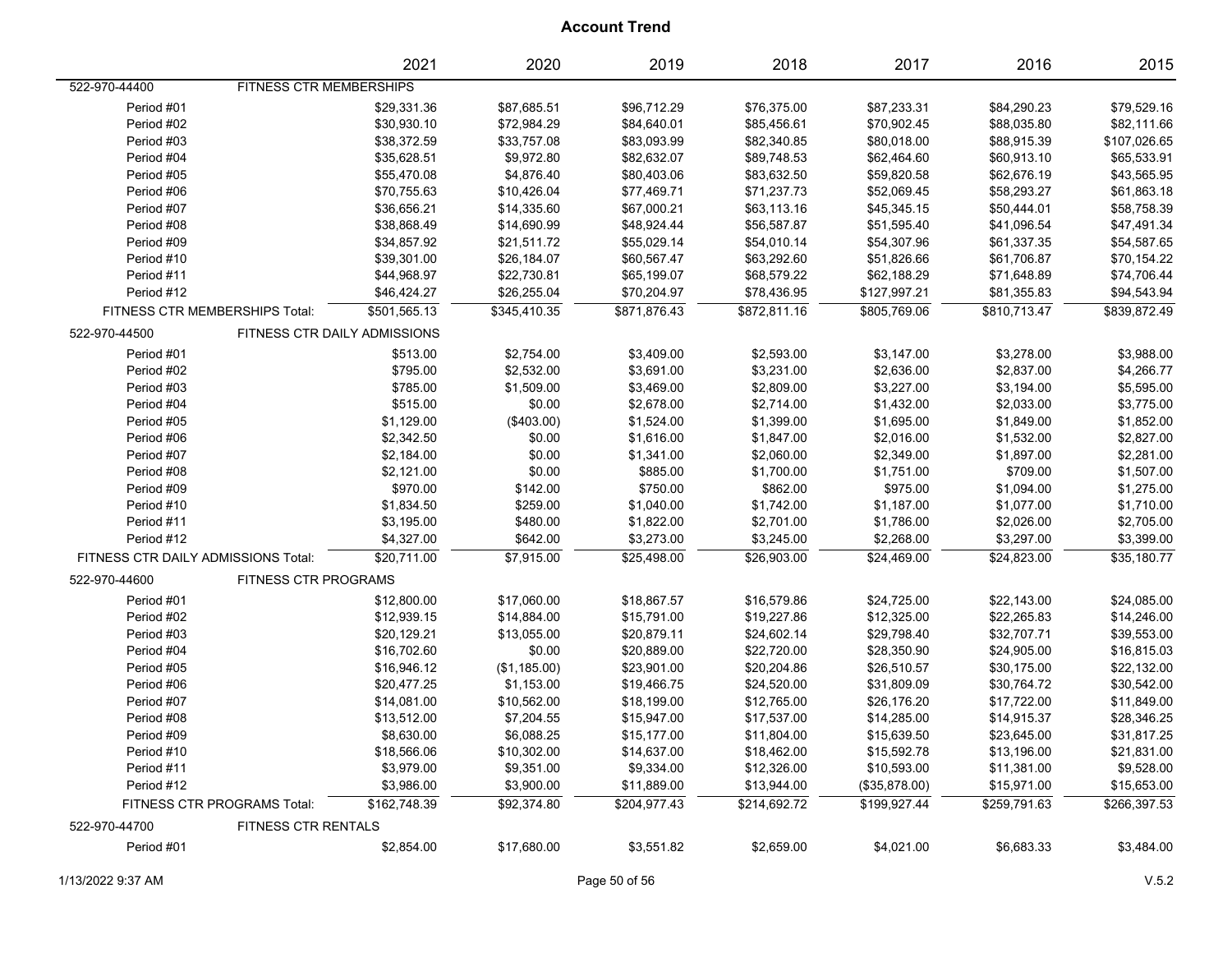|                                               | 2021                       | 2020         | 2019           | 2018           | 2017           | 2016           | 2015           |
|-----------------------------------------------|----------------------------|--------------|----------------|----------------|----------------|----------------|----------------|
| Period #02                                    | \$18,690.00                | \$7,199.00   | \$2,817.57     | \$3,186.00     | \$3,544.00     | \$4,341.63     | \$3,352.00     |
| Period #03                                    | \$7,601.00                 | \$12,630.00  | \$13,402.27    | \$4,570.00     | \$13,948.00    | \$7,329.36     | \$5,052.86     |
| Period #04                                    | \$10,915.50                | \$780.00     | \$2,244.00     | \$13,195.00    | \$4,525.00     | \$3,325.87     | \$6,468.00     |
| Period #05                                    | \$10,072.13                | \$0.00       | \$9,077.67     | \$7,043.50     | \$7,320.00     | \$8,034.65     | \$2,734.00     |
| Period #06                                    | \$6,640.00                 | \$0.00       | \$2,692.38     | \$6,792.00     | \$2,277.00     | \$7,447.53     | \$4,235.00     |
| Period #07                                    | \$11,003.96                | \$2,817.00   | \$1,839.00     | \$4,002.08     | \$3,848.00     | \$7,837.89     | \$11,703.82    |
| Period #08                                    | \$6,131.75                 | \$3,995.00   | \$3,817.30     | \$1,813.58     | \$9,195.04     | \$3,924.14     | \$9,907.41     |
| Period #09                                    | \$18,990.76                | \$4,558.85   | \$11,925.50    | \$8,326.35     | \$7,754.87     | \$10,680.53    | \$17,503.49    |
| Period #10                                    | \$4,504.72                 | \$4,973.41   | \$9,254.00     | \$3,259.40     | \$2,895.89     | \$2,431.00     | \$2,661.87     |
| Period #11                                    | \$14,607.00                | \$5,944.33   | \$3,650.58     | \$7,869.90     | \$3,669.49     | \$2,733.95     | \$2,745.82     |
| Period #12                                    | \$8.835.30                 | \$7,296.67   | \$5,703.50     | \$6,085.72     | \$2,627.00     | \$4,312.88     | \$8,830.90     |
| FITNESS CTR RENTALS Total:                    | \$120.846.12               | \$67,874.26  | \$69,975.59    | \$68.802.53    | \$65,625.29    | \$69.082.76    | \$78.679.17    |
| 522-970-44802                                 | OTHER FITNESS CTR ACTIVITY |              |                |                |                |                |                |
| Period #01                                    | \$225.00                   | \$0.00       | \$0.00         | \$0.00         | \$0.00         | \$0.00         | \$0.00         |
| OTHER FITNESS CTR ACTIVITY Total:             | \$225.00                   | \$0.00       | \$0.00         | \$0.00         | \$0.00         | \$0.00         | \$0.00         |
| <b>WATER PARK MEMBERSHIP</b><br>522-970-44900 |                            |              |                |                |                |                |                |
| Period #01                                    | \$5,223.50                 | \$21,512.00  | \$26,450.92    | \$8,221.00     | \$0.00         | \$0.00         | \$0.00         |
| Period #02                                    | \$5.598.50                 | \$10,725.00  | \$14,795.00    | \$30,223.00    | \$0.00         | \$0.00         | \$0.00         |
| Period #03                                    | \$10,140.34                | \$1,742.00   | \$7,191.00     | \$4,855.00     | \$14,352.00    | \$29,353.60    | \$22,633.00    |
| Period #04                                    | \$14,934.25                | \$0.00       | \$9,327.00     | \$10,401.00    | \$41,971.81    | \$9,961.90     | \$11,997.00    |
| Period #05                                    | \$63,233.84                | \$1,182.00   | \$36,481.00    | \$58,242.00    | \$31,393.00    | \$29,870.50    | \$17,271.00    |
| Period #06                                    | \$68,073.79                | \$19,450.00  | \$28,495.00    | \$17,365.50    | \$38,320.00    | \$21,846.72    | \$20,601.10    |
| Period #07                                    | \$5.863.23                 | \$8,544.00   | \$11,695.25    | \$9,056.00     | \$7,772.00     | \$4,549.00     | \$4,808.00     |
| Period #08                                    | \$1,427.00                 | \$271.00     | \$1,272.00     | \$1,230.35     | \$2,645.00     | \$527.00       | \$346.00       |
| Period #09                                    | \$753.75                   | \$443.00     | \$1,168.00     | \$520.00       | \$2,241.00     | \$0.00         | \$404.00       |
| Period #10                                    | \$823.75                   | \$1,043.00   | \$1,082.00     | \$1,650.00     | \$2,251.00     | \$0.00         | \$0.00         |
| Period #11                                    | \$1,879.50                 | \$863.75     | \$343.00       | \$572.00       | \$2,252.00     | \$0.00         | \$0.00         |
| Period #12                                    | \$933.00                   | \$702.75     | \$1,405.00     | \$2,100.00     | \$3,979.00     | \$0.00         | \$0.00         |
| <b>WATER PARK MEMBERSHIP Total:</b>           | \$178,884.45               | \$66,478.50  | \$139,705.17   | \$144,435.85   | \$147,176.81   | \$96,108.72    | \$78,060.10    |
|                                               | \$1,003,710.15             | \$611,434.20 | \$1,431,553.40 | \$1,433,685.74 | \$1,343,215.56 | \$1,283,515.82 | \$1,300,272.06 |
|                                               |                            |              |                |                |                |                |                |
| 522-970-45000                                 | WATER PARK DAILY ADMISSION |              |                |                |                |                |                |
| Period #01                                    | \$0.00                     | \$735.00     | \$0.00         | \$0.00         | \$0.00         | \$180.00       | \$0.00         |
| Period #02                                    | \$0.00                     | \$870.00     | \$0.00         | \$0.00         | \$0.00         | \$420.00       | \$0.00         |
| Period #03                                    | \$0.00                     | \$405.00     | \$83.00        | \$0.00         | \$65.00        | \$330.00       | \$0.00         |
| Period #04                                    | \$0.00                     | \$0.00       | \$148.00       | \$50.00        | \$65.00        | \$379.00       | \$0.00         |
| Period #05                                    | \$0.00                     | \$0.00       | \$1,300.00     | \$2,938.00     | \$944.00       | \$759.00       | \$479.00       |
| Period #06                                    | \$9,184.50                 | \$0.00       | \$14,055.00    | \$12,214.50    | \$12,271.00    | \$12,378.00    | \$6,876.00     |
| Period #07                                    | \$14,329.75                | \$4.00       | \$27,689.75    | \$20,397.59    | \$14,171.00    | \$15,233.25    | \$14,024.00    |
| Period #08                                    | \$13,390.00                | \$0.00       | \$10,046.00    | \$12,467.50    | \$6,051.00     | \$8,948.00     | \$8,581.00     |
| Period #09                                    | \$3,813.00                 | \$91.00      | \$6,275.06     | \$8,394.00     | \$1,469.60     | \$1,459.00     | \$1,270.00     |
| Period #10                                    | \$0.00                     | \$325.00     | \$2,939.95     | \$90.00        | \$0.00         | \$0.00         | \$0.00         |
| Period #11                                    | \$0.00                     | \$0.00       | \$195.00       | \$0.00         | \$10.00        | \$0.00         | \$45.00        |
| Period #12                                    | \$40.00                    | \$150.00     | \$480.00       | \$0.00         | \$0.00         | \$368.00       | \$0.00         |
|                                               |                            |              |                |                |                |                |                |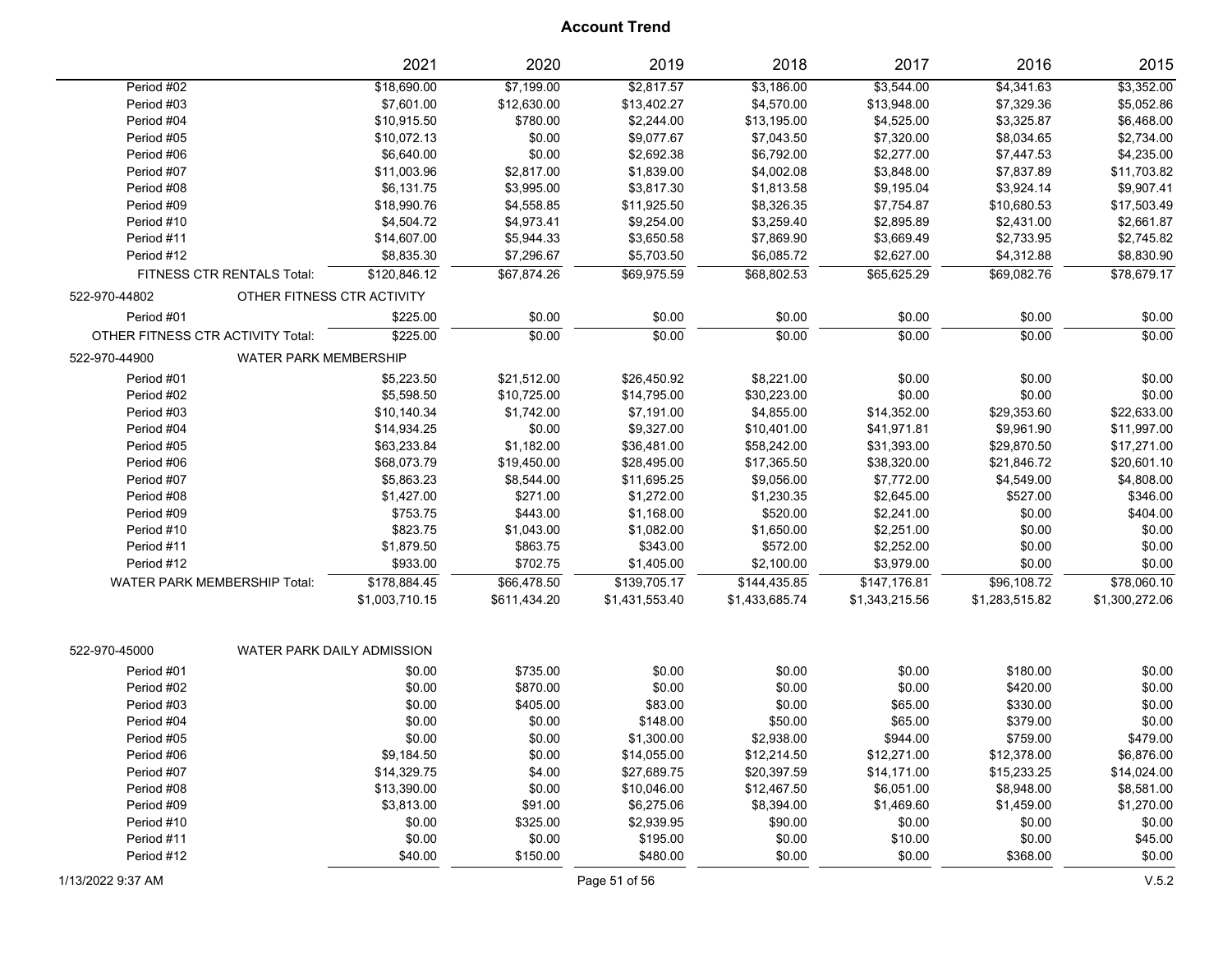| \$56,551.59<br>\$40,454.25<br>\$31,275.00<br>WATER PARK DAILY ADMISSION Total:<br>\$40,757.25<br>\$2,580.00<br>\$63,211.76<br>\$35,046.60<br>522-970-45100<br>WATER PARK SWIM TEAM<br>\$7,605.00<br>Period #01<br>\$5,694.00<br>\$5,150.00<br>\$525.00<br>\$390.00<br>\$0.00<br>\$0.00<br>\$0.00<br>\$0.00<br>Period #02<br>\$819.00<br>\$1,155.00<br>\$505.00<br>\$225.00<br>\$0.00<br>\$227.00<br>\$0.00<br>\$0.00<br>Period #03<br>\$5,136.50<br>\$624.00<br>\$1,401.00<br>\$3,285.00<br>\$1,422.00<br>\$0.00<br>\$637.00<br>\$5,353.00<br>\$2,600.00<br>\$5,859.00<br>\$8,690.00<br>Period #04<br>\$2,006.00<br>(\$72.00)<br>\$2,205.00<br>\$2,026.00<br>\$1,150.00<br>Period #05<br>\$1,246.00<br>\$3,980.00<br>\$4,169.00<br>\$64.00<br>\$2,140.00<br>Period #06<br>\$1,104.28<br>\$2,732.00<br>\$2,265.00<br>\$2,061.50<br>Period #07<br>\$1,531.00<br>\$1,597.00<br>\$1,451.25<br>\$2,226.00<br>\$555.00<br>\$0.00<br>\$1,700.00<br>\$0.00<br>Period #08<br>\$1,447.00<br>\$259.00<br>\$2,307.00<br>\$479.00<br>\$6,188.00<br>\$2,825.00<br>Period #09<br>\$869.00<br>\$5,517.00<br>\$2,610.00<br>\$464.00<br>\$165.00<br>\$0.00<br>\$1,635.00<br>\$0.00<br>Period #10<br>\$2,404.05<br>\$1,990.60<br>\$3,248.00<br>\$304.00<br>\$150.00<br>\$210.00<br>\$385.00<br>\$0.00<br>Period #11<br>\$3,981.00<br>\$439.48<br>\$174.00<br>\$225.00<br>\$195.00<br>Period #12<br>\$0.00<br>\$0.00<br>\$0.00<br>\$635.00<br>\$375.00<br>\$0.00<br>\$0.00<br>\$24,630.01<br>\$21,855.00<br>\$15,082.00<br>\$11,980.00<br><b>WATER PARK SWIM TEAM Total:</b><br>\$26,974.55<br>\$20,473.60<br>\$11,925.50<br>522-970-45200<br><b>WATER PARK CONCESSION</b><br>Period #01<br>\$0.00<br>\$5.50<br>\$38.75<br>\$60.00<br>\$0.00<br>\$0.00<br>\$0.00<br>\$0.00<br>\$0.00<br>\$0.00<br>Period #02<br>\$0.00<br>\$29.50<br>\$0.00<br>\$0.00<br>\$0.00<br>\$16.00<br>\$0.00<br>\$0.00<br>\$170.00<br>\$0.00<br>\$0.00<br>Period #03<br>\$0.00<br>\$0.00<br>\$0.00<br>Period #04<br>\$0.00<br>\$0.00<br>\$0.00<br>\$60.00<br>\$589.29<br>Period #05<br>\$100.00<br>\$0.00<br>\$1,146.00<br>\$4,559.85<br>\$1,290.75<br>\$1,089.55<br>\$8,052.57<br>Period #06<br>\$16,264.17<br>\$73.00<br>\$9,867.75<br>\$11,377.16<br>\$15,455.36<br>\$12,902.29<br>Period #07<br>\$16,270.41<br>\$515.50<br>\$24,905.27<br>\$19,697.82<br>\$17,442.25<br>\$14,721.30<br>\$12,546.79<br>Period #08<br>\$11,996.86<br>\$150.25<br>\$7,980.80<br>\$12,347.75<br>\$9,089.40<br>\$8,723.65<br>\$7,259.76<br>\$963.75<br>\$1,279.00<br>Period #09<br>\$1,249.98<br>\$13.00<br>\$1,295.71<br>\$973.20<br>\$1,467.86<br>Period #10<br>\$106.09<br>\$0.00<br>\$183.25<br>\$0.00<br>\$16.00<br>\$0.00<br>\$0.00<br>\$102.05<br>\$68.00<br>\$0.00<br>\$0.00<br>\$0.00<br>\$0.00<br>Period #11<br>\$72.00<br>Period #12<br>\$39.55<br>\$0.00<br>\$67.00<br>\$0.00<br>\$0.00<br>\$0.00<br>(\$100.00)<br>\$874.75<br>\$45,220.57<br>\$49,398.29<br>\$38,904.65<br>\$29,727.41<br><b>WATER PARK CONCESSION Total:</b><br>\$46,129.11<br>\$44,336.96<br>\$72,982.41<br>\$113,860.91<br>\$23,928.35<br>\$133,062.34<br>\$127,804.88<br>\$94,465.56<br>\$91,284.40<br>522-970-47000<br>FITNESS CTR SCHOOL REIMBURSEMENT<br>\$0.00<br>\$0.00<br>\$0.00<br>\$0.00<br>Period #08<br>\$0.00<br>\$0.00<br>\$10.00<br>\$0.00<br>\$0.00<br>Period #11<br>\$0.00<br>\$0.00<br>\$0.00<br>\$839.30<br>\$0.00<br>\$0.00<br>\$0.00<br>\$10.00<br>\$839.30<br>\$0.00<br>\$0.00<br>\$0.00<br>FITNESS CTR SCHOOL REIMBURSEMEN<br>522-970-47200<br>FITNESS CTR RENTS & LEASES<br>Period #01<br>\$0.00<br>\$180.00<br>\$0.00<br>\$0.00<br>\$2,955.11<br>\$0.00<br>\$0.00<br>\$25.00<br>Period #02<br>\$0.00<br>\$0.00<br>\$165.00<br>\$0.00<br>\$1,071.36<br>\$1,101.00 |            | 2021    | 2020   | 2019     | 2018   | 2017   | 2016       | 2015       |
|-------------------------------------------------------------------------------------------------------------------------------------------------------------------------------------------------------------------------------------------------------------------------------------------------------------------------------------------------------------------------------------------------------------------------------------------------------------------------------------------------------------------------------------------------------------------------------------------------------------------------------------------------------------------------------------------------------------------------------------------------------------------------------------------------------------------------------------------------------------------------------------------------------------------------------------------------------------------------------------------------------------------------------------------------------------------------------------------------------------------------------------------------------------------------------------------------------------------------------------------------------------------------------------------------------------------------------------------------------------------------------------------------------------------------------------------------------------------------------------------------------------------------------------------------------------------------------------------------------------------------------------------------------------------------------------------------------------------------------------------------------------------------------------------------------------------------------------------------------------------------------------------------------------------------------------------------------------------------------------------------------------------------------------------------------------------------------------------------------------------------------------------------------------------------------------------------------------------------------------------------------------------------------------------------------------------------------------------------------------------------------------------------------------------------------------------------------------------------------------------------------------------------------------------------------------------------------------------------------------------------------------------------------------------------------------------------------------------------------------------------------------------------------------------------------------------------------------------------------------------------------------------------------------------------------------------------------------------------------------------------------------------------------------------------------------------------------------------------------------------------------------------------------------------------------------------------------------------------------------------------------------------------------------------------------------------------------------------------------------------------------------------------------------------------------------------------------------------------------------------------------------------------------------------------------------------------------------------------------------------------------------------------------------------------------------------------------------|------------|---------|--------|----------|--------|--------|------------|------------|
|                                                                                                                                                                                                                                                                                                                                                                                                                                                                                                                                                                                                                                                                                                                                                                                                                                                                                                                                                                                                                                                                                                                                                                                                                                                                                                                                                                                                                                                                                                                                                                                                                                                                                                                                                                                                                                                                                                                                                                                                                                                                                                                                                                                                                                                                                                                                                                                                                                                                                                                                                                                                                                                                                                                                                                                                                                                                                                                                                                                                                                                                                                                                                                                                                                                                                                                                                                                                                                                                                                                                                                                                                                                                                                             |            |         |        |          |        |        |            |            |
|                                                                                                                                                                                                                                                                                                                                                                                                                                                                                                                                                                                                                                                                                                                                                                                                                                                                                                                                                                                                                                                                                                                                                                                                                                                                                                                                                                                                                                                                                                                                                                                                                                                                                                                                                                                                                                                                                                                                                                                                                                                                                                                                                                                                                                                                                                                                                                                                                                                                                                                                                                                                                                                                                                                                                                                                                                                                                                                                                                                                                                                                                                                                                                                                                                                                                                                                                                                                                                                                                                                                                                                                                                                                                                             |            |         |        |          |        |        |            |            |
|                                                                                                                                                                                                                                                                                                                                                                                                                                                                                                                                                                                                                                                                                                                                                                                                                                                                                                                                                                                                                                                                                                                                                                                                                                                                                                                                                                                                                                                                                                                                                                                                                                                                                                                                                                                                                                                                                                                                                                                                                                                                                                                                                                                                                                                                                                                                                                                                                                                                                                                                                                                                                                                                                                                                                                                                                                                                                                                                                                                                                                                                                                                                                                                                                                                                                                                                                                                                                                                                                                                                                                                                                                                                                                             |            |         |        |          |        |        |            |            |
|                                                                                                                                                                                                                                                                                                                                                                                                                                                                                                                                                                                                                                                                                                                                                                                                                                                                                                                                                                                                                                                                                                                                                                                                                                                                                                                                                                                                                                                                                                                                                                                                                                                                                                                                                                                                                                                                                                                                                                                                                                                                                                                                                                                                                                                                                                                                                                                                                                                                                                                                                                                                                                                                                                                                                                                                                                                                                                                                                                                                                                                                                                                                                                                                                                                                                                                                                                                                                                                                                                                                                                                                                                                                                                             |            |         |        |          |        |        |            |            |
|                                                                                                                                                                                                                                                                                                                                                                                                                                                                                                                                                                                                                                                                                                                                                                                                                                                                                                                                                                                                                                                                                                                                                                                                                                                                                                                                                                                                                                                                                                                                                                                                                                                                                                                                                                                                                                                                                                                                                                                                                                                                                                                                                                                                                                                                                                                                                                                                                                                                                                                                                                                                                                                                                                                                                                                                                                                                                                                                                                                                                                                                                                                                                                                                                                                                                                                                                                                                                                                                                                                                                                                                                                                                                                             |            |         |        |          |        |        |            |            |
|                                                                                                                                                                                                                                                                                                                                                                                                                                                                                                                                                                                                                                                                                                                                                                                                                                                                                                                                                                                                                                                                                                                                                                                                                                                                                                                                                                                                                                                                                                                                                                                                                                                                                                                                                                                                                                                                                                                                                                                                                                                                                                                                                                                                                                                                                                                                                                                                                                                                                                                                                                                                                                                                                                                                                                                                                                                                                                                                                                                                                                                                                                                                                                                                                                                                                                                                                                                                                                                                                                                                                                                                                                                                                                             |            |         |        |          |        |        |            |            |
|                                                                                                                                                                                                                                                                                                                                                                                                                                                                                                                                                                                                                                                                                                                                                                                                                                                                                                                                                                                                                                                                                                                                                                                                                                                                                                                                                                                                                                                                                                                                                                                                                                                                                                                                                                                                                                                                                                                                                                                                                                                                                                                                                                                                                                                                                                                                                                                                                                                                                                                                                                                                                                                                                                                                                                                                                                                                                                                                                                                                                                                                                                                                                                                                                                                                                                                                                                                                                                                                                                                                                                                                                                                                                                             |            |         |        |          |        |        |            |            |
|                                                                                                                                                                                                                                                                                                                                                                                                                                                                                                                                                                                                                                                                                                                                                                                                                                                                                                                                                                                                                                                                                                                                                                                                                                                                                                                                                                                                                                                                                                                                                                                                                                                                                                                                                                                                                                                                                                                                                                                                                                                                                                                                                                                                                                                                                                                                                                                                                                                                                                                                                                                                                                                                                                                                                                                                                                                                                                                                                                                                                                                                                                                                                                                                                                                                                                                                                                                                                                                                                                                                                                                                                                                                                                             |            |         |        |          |        |        |            |            |
|                                                                                                                                                                                                                                                                                                                                                                                                                                                                                                                                                                                                                                                                                                                                                                                                                                                                                                                                                                                                                                                                                                                                                                                                                                                                                                                                                                                                                                                                                                                                                                                                                                                                                                                                                                                                                                                                                                                                                                                                                                                                                                                                                                                                                                                                                                                                                                                                                                                                                                                                                                                                                                                                                                                                                                                                                                                                                                                                                                                                                                                                                                                                                                                                                                                                                                                                                                                                                                                                                                                                                                                                                                                                                                             |            |         |        |          |        |        |            |            |
|                                                                                                                                                                                                                                                                                                                                                                                                                                                                                                                                                                                                                                                                                                                                                                                                                                                                                                                                                                                                                                                                                                                                                                                                                                                                                                                                                                                                                                                                                                                                                                                                                                                                                                                                                                                                                                                                                                                                                                                                                                                                                                                                                                                                                                                                                                                                                                                                                                                                                                                                                                                                                                                                                                                                                                                                                                                                                                                                                                                                                                                                                                                                                                                                                                                                                                                                                                                                                                                                                                                                                                                                                                                                                                             |            |         |        |          |        |        |            |            |
|                                                                                                                                                                                                                                                                                                                                                                                                                                                                                                                                                                                                                                                                                                                                                                                                                                                                                                                                                                                                                                                                                                                                                                                                                                                                                                                                                                                                                                                                                                                                                                                                                                                                                                                                                                                                                                                                                                                                                                                                                                                                                                                                                                                                                                                                                                                                                                                                                                                                                                                                                                                                                                                                                                                                                                                                                                                                                                                                                                                                                                                                                                                                                                                                                                                                                                                                                                                                                                                                                                                                                                                                                                                                                                             |            |         |        |          |        |        |            |            |
|                                                                                                                                                                                                                                                                                                                                                                                                                                                                                                                                                                                                                                                                                                                                                                                                                                                                                                                                                                                                                                                                                                                                                                                                                                                                                                                                                                                                                                                                                                                                                                                                                                                                                                                                                                                                                                                                                                                                                                                                                                                                                                                                                                                                                                                                                                                                                                                                                                                                                                                                                                                                                                                                                                                                                                                                                                                                                                                                                                                                                                                                                                                                                                                                                                                                                                                                                                                                                                                                                                                                                                                                                                                                                                             |            |         |        |          |        |        |            |            |
|                                                                                                                                                                                                                                                                                                                                                                                                                                                                                                                                                                                                                                                                                                                                                                                                                                                                                                                                                                                                                                                                                                                                                                                                                                                                                                                                                                                                                                                                                                                                                                                                                                                                                                                                                                                                                                                                                                                                                                                                                                                                                                                                                                                                                                                                                                                                                                                                                                                                                                                                                                                                                                                                                                                                                                                                                                                                                                                                                                                                                                                                                                                                                                                                                                                                                                                                                                                                                                                                                                                                                                                                                                                                                                             |            |         |        |          |        |        |            |            |
|                                                                                                                                                                                                                                                                                                                                                                                                                                                                                                                                                                                                                                                                                                                                                                                                                                                                                                                                                                                                                                                                                                                                                                                                                                                                                                                                                                                                                                                                                                                                                                                                                                                                                                                                                                                                                                                                                                                                                                                                                                                                                                                                                                                                                                                                                                                                                                                                                                                                                                                                                                                                                                                                                                                                                                                                                                                                                                                                                                                                                                                                                                                                                                                                                                                                                                                                                                                                                                                                                                                                                                                                                                                                                                             |            |         |        |          |        |        |            |            |
|                                                                                                                                                                                                                                                                                                                                                                                                                                                                                                                                                                                                                                                                                                                                                                                                                                                                                                                                                                                                                                                                                                                                                                                                                                                                                                                                                                                                                                                                                                                                                                                                                                                                                                                                                                                                                                                                                                                                                                                                                                                                                                                                                                                                                                                                                                                                                                                                                                                                                                                                                                                                                                                                                                                                                                                                                                                                                                                                                                                                                                                                                                                                                                                                                                                                                                                                                                                                                                                                                                                                                                                                                                                                                                             |            |         |        |          |        |        |            |            |
|                                                                                                                                                                                                                                                                                                                                                                                                                                                                                                                                                                                                                                                                                                                                                                                                                                                                                                                                                                                                                                                                                                                                                                                                                                                                                                                                                                                                                                                                                                                                                                                                                                                                                                                                                                                                                                                                                                                                                                                                                                                                                                                                                                                                                                                                                                                                                                                                                                                                                                                                                                                                                                                                                                                                                                                                                                                                                                                                                                                                                                                                                                                                                                                                                                                                                                                                                                                                                                                                                                                                                                                                                                                                                                             |            |         |        |          |        |        |            |            |
|                                                                                                                                                                                                                                                                                                                                                                                                                                                                                                                                                                                                                                                                                                                                                                                                                                                                                                                                                                                                                                                                                                                                                                                                                                                                                                                                                                                                                                                                                                                                                                                                                                                                                                                                                                                                                                                                                                                                                                                                                                                                                                                                                                                                                                                                                                                                                                                                                                                                                                                                                                                                                                                                                                                                                                                                                                                                                                                                                                                                                                                                                                                                                                                                                                                                                                                                                                                                                                                                                                                                                                                                                                                                                                             |            |         |        |          |        |        |            |            |
|                                                                                                                                                                                                                                                                                                                                                                                                                                                                                                                                                                                                                                                                                                                                                                                                                                                                                                                                                                                                                                                                                                                                                                                                                                                                                                                                                                                                                                                                                                                                                                                                                                                                                                                                                                                                                                                                                                                                                                                                                                                                                                                                                                                                                                                                                                                                                                                                                                                                                                                                                                                                                                                                                                                                                                                                                                                                                                                                                                                                                                                                                                                                                                                                                                                                                                                                                                                                                                                                                                                                                                                                                                                                                                             |            |         |        |          |        |        |            |            |
|                                                                                                                                                                                                                                                                                                                                                                                                                                                                                                                                                                                                                                                                                                                                                                                                                                                                                                                                                                                                                                                                                                                                                                                                                                                                                                                                                                                                                                                                                                                                                                                                                                                                                                                                                                                                                                                                                                                                                                                                                                                                                                                                                                                                                                                                                                                                                                                                                                                                                                                                                                                                                                                                                                                                                                                                                                                                                                                                                                                                                                                                                                                                                                                                                                                                                                                                                                                                                                                                                                                                                                                                                                                                                                             |            |         |        |          |        |        |            |            |
|                                                                                                                                                                                                                                                                                                                                                                                                                                                                                                                                                                                                                                                                                                                                                                                                                                                                                                                                                                                                                                                                                                                                                                                                                                                                                                                                                                                                                                                                                                                                                                                                                                                                                                                                                                                                                                                                                                                                                                                                                                                                                                                                                                                                                                                                                                                                                                                                                                                                                                                                                                                                                                                                                                                                                                                                                                                                                                                                                                                                                                                                                                                                                                                                                                                                                                                                                                                                                                                                                                                                                                                                                                                                                                             |            |         |        |          |        |        |            |            |
|                                                                                                                                                                                                                                                                                                                                                                                                                                                                                                                                                                                                                                                                                                                                                                                                                                                                                                                                                                                                                                                                                                                                                                                                                                                                                                                                                                                                                                                                                                                                                                                                                                                                                                                                                                                                                                                                                                                                                                                                                                                                                                                                                                                                                                                                                                                                                                                                                                                                                                                                                                                                                                                                                                                                                                                                                                                                                                                                                                                                                                                                                                                                                                                                                                                                                                                                                                                                                                                                                                                                                                                                                                                                                                             |            |         |        |          |        |        |            |            |
|                                                                                                                                                                                                                                                                                                                                                                                                                                                                                                                                                                                                                                                                                                                                                                                                                                                                                                                                                                                                                                                                                                                                                                                                                                                                                                                                                                                                                                                                                                                                                                                                                                                                                                                                                                                                                                                                                                                                                                                                                                                                                                                                                                                                                                                                                                                                                                                                                                                                                                                                                                                                                                                                                                                                                                                                                                                                                                                                                                                                                                                                                                                                                                                                                                                                                                                                                                                                                                                                                                                                                                                                                                                                                                             |            |         |        |          |        |        |            |            |
|                                                                                                                                                                                                                                                                                                                                                                                                                                                                                                                                                                                                                                                                                                                                                                                                                                                                                                                                                                                                                                                                                                                                                                                                                                                                                                                                                                                                                                                                                                                                                                                                                                                                                                                                                                                                                                                                                                                                                                                                                                                                                                                                                                                                                                                                                                                                                                                                                                                                                                                                                                                                                                                                                                                                                                                                                                                                                                                                                                                                                                                                                                                                                                                                                                                                                                                                                                                                                                                                                                                                                                                                                                                                                                             |            |         |        |          |        |        |            |            |
|                                                                                                                                                                                                                                                                                                                                                                                                                                                                                                                                                                                                                                                                                                                                                                                                                                                                                                                                                                                                                                                                                                                                                                                                                                                                                                                                                                                                                                                                                                                                                                                                                                                                                                                                                                                                                                                                                                                                                                                                                                                                                                                                                                                                                                                                                                                                                                                                                                                                                                                                                                                                                                                                                                                                                                                                                                                                                                                                                                                                                                                                                                                                                                                                                                                                                                                                                                                                                                                                                                                                                                                                                                                                                                             |            |         |        |          |        |        |            |            |
|                                                                                                                                                                                                                                                                                                                                                                                                                                                                                                                                                                                                                                                                                                                                                                                                                                                                                                                                                                                                                                                                                                                                                                                                                                                                                                                                                                                                                                                                                                                                                                                                                                                                                                                                                                                                                                                                                                                                                                                                                                                                                                                                                                                                                                                                                                                                                                                                                                                                                                                                                                                                                                                                                                                                                                                                                                                                                                                                                                                                                                                                                                                                                                                                                                                                                                                                                                                                                                                                                                                                                                                                                                                                                                             |            |         |        |          |        |        |            |            |
|                                                                                                                                                                                                                                                                                                                                                                                                                                                                                                                                                                                                                                                                                                                                                                                                                                                                                                                                                                                                                                                                                                                                                                                                                                                                                                                                                                                                                                                                                                                                                                                                                                                                                                                                                                                                                                                                                                                                                                                                                                                                                                                                                                                                                                                                                                                                                                                                                                                                                                                                                                                                                                                                                                                                                                                                                                                                                                                                                                                                                                                                                                                                                                                                                                                                                                                                                                                                                                                                                                                                                                                                                                                                                                             |            |         |        |          |        |        |            |            |
|                                                                                                                                                                                                                                                                                                                                                                                                                                                                                                                                                                                                                                                                                                                                                                                                                                                                                                                                                                                                                                                                                                                                                                                                                                                                                                                                                                                                                                                                                                                                                                                                                                                                                                                                                                                                                                                                                                                                                                                                                                                                                                                                                                                                                                                                                                                                                                                                                                                                                                                                                                                                                                                                                                                                                                                                                                                                                                                                                                                                                                                                                                                                                                                                                                                                                                                                                                                                                                                                                                                                                                                                                                                                                                             |            |         |        |          |        |        |            |            |
|                                                                                                                                                                                                                                                                                                                                                                                                                                                                                                                                                                                                                                                                                                                                                                                                                                                                                                                                                                                                                                                                                                                                                                                                                                                                                                                                                                                                                                                                                                                                                                                                                                                                                                                                                                                                                                                                                                                                                                                                                                                                                                                                                                                                                                                                                                                                                                                                                                                                                                                                                                                                                                                                                                                                                                                                                                                                                                                                                                                                                                                                                                                                                                                                                                                                                                                                                                                                                                                                                                                                                                                                                                                                                                             |            |         |        |          |        |        |            |            |
|                                                                                                                                                                                                                                                                                                                                                                                                                                                                                                                                                                                                                                                                                                                                                                                                                                                                                                                                                                                                                                                                                                                                                                                                                                                                                                                                                                                                                                                                                                                                                                                                                                                                                                                                                                                                                                                                                                                                                                                                                                                                                                                                                                                                                                                                                                                                                                                                                                                                                                                                                                                                                                                                                                                                                                                                                                                                                                                                                                                                                                                                                                                                                                                                                                                                                                                                                                                                                                                                                                                                                                                                                                                                                                             |            |         |        |          |        |        |            |            |
|                                                                                                                                                                                                                                                                                                                                                                                                                                                                                                                                                                                                                                                                                                                                                                                                                                                                                                                                                                                                                                                                                                                                                                                                                                                                                                                                                                                                                                                                                                                                                                                                                                                                                                                                                                                                                                                                                                                                                                                                                                                                                                                                                                                                                                                                                                                                                                                                                                                                                                                                                                                                                                                                                                                                                                                                                                                                                                                                                                                                                                                                                                                                                                                                                                                                                                                                                                                                                                                                                                                                                                                                                                                                                                             |            |         |        |          |        |        |            |            |
|                                                                                                                                                                                                                                                                                                                                                                                                                                                                                                                                                                                                                                                                                                                                                                                                                                                                                                                                                                                                                                                                                                                                                                                                                                                                                                                                                                                                                                                                                                                                                                                                                                                                                                                                                                                                                                                                                                                                                                                                                                                                                                                                                                                                                                                                                                                                                                                                                                                                                                                                                                                                                                                                                                                                                                                                                                                                                                                                                                                                                                                                                                                                                                                                                                                                                                                                                                                                                                                                                                                                                                                                                                                                                                             |            |         |        |          |        |        |            |            |
|                                                                                                                                                                                                                                                                                                                                                                                                                                                                                                                                                                                                                                                                                                                                                                                                                                                                                                                                                                                                                                                                                                                                                                                                                                                                                                                                                                                                                                                                                                                                                                                                                                                                                                                                                                                                                                                                                                                                                                                                                                                                                                                                                                                                                                                                                                                                                                                                                                                                                                                                                                                                                                                                                                                                                                                                                                                                                                                                                                                                                                                                                                                                                                                                                                                                                                                                                                                                                                                                                                                                                                                                                                                                                                             |            |         |        |          |        |        |            |            |
|                                                                                                                                                                                                                                                                                                                                                                                                                                                                                                                                                                                                                                                                                                                                                                                                                                                                                                                                                                                                                                                                                                                                                                                                                                                                                                                                                                                                                                                                                                                                                                                                                                                                                                                                                                                                                                                                                                                                                                                                                                                                                                                                                                                                                                                                                                                                                                                                                                                                                                                                                                                                                                                                                                                                                                                                                                                                                                                                                                                                                                                                                                                                                                                                                                                                                                                                                                                                                                                                                                                                                                                                                                                                                                             |            |         |        |          |        |        |            |            |
|                                                                                                                                                                                                                                                                                                                                                                                                                                                                                                                                                                                                                                                                                                                                                                                                                                                                                                                                                                                                                                                                                                                                                                                                                                                                                                                                                                                                                                                                                                                                                                                                                                                                                                                                                                                                                                                                                                                                                                                                                                                                                                                                                                                                                                                                                                                                                                                                                                                                                                                                                                                                                                                                                                                                                                                                                                                                                                                                                                                                                                                                                                                                                                                                                                                                                                                                                                                                                                                                                                                                                                                                                                                                                                             |            |         |        |          |        |        |            |            |
|                                                                                                                                                                                                                                                                                                                                                                                                                                                                                                                                                                                                                                                                                                                                                                                                                                                                                                                                                                                                                                                                                                                                                                                                                                                                                                                                                                                                                                                                                                                                                                                                                                                                                                                                                                                                                                                                                                                                                                                                                                                                                                                                                                                                                                                                                                                                                                                                                                                                                                                                                                                                                                                                                                                                                                                                                                                                                                                                                                                                                                                                                                                                                                                                                                                                                                                                                                                                                                                                                                                                                                                                                                                                                                             |            |         |        |          |        |        |            |            |
|                                                                                                                                                                                                                                                                                                                                                                                                                                                                                                                                                                                                                                                                                                                                                                                                                                                                                                                                                                                                                                                                                                                                                                                                                                                                                                                                                                                                                                                                                                                                                                                                                                                                                                                                                                                                                                                                                                                                                                                                                                                                                                                                                                                                                                                                                                                                                                                                                                                                                                                                                                                                                                                                                                                                                                                                                                                                                                                                                                                                                                                                                                                                                                                                                                                                                                                                                                                                                                                                                                                                                                                                                                                                                                             |            |         |        |          |        |        |            |            |
|                                                                                                                                                                                                                                                                                                                                                                                                                                                                                                                                                                                                                                                                                                                                                                                                                                                                                                                                                                                                                                                                                                                                                                                                                                                                                                                                                                                                                                                                                                                                                                                                                                                                                                                                                                                                                                                                                                                                                                                                                                                                                                                                                                                                                                                                                                                                                                                                                                                                                                                                                                                                                                                                                                                                                                                                                                                                                                                                                                                                                                                                                                                                                                                                                                                                                                                                                                                                                                                                                                                                                                                                                                                                                                             |            |         |        |          |        |        |            |            |
|                                                                                                                                                                                                                                                                                                                                                                                                                                                                                                                                                                                                                                                                                                                                                                                                                                                                                                                                                                                                                                                                                                                                                                                                                                                                                                                                                                                                                                                                                                                                                                                                                                                                                                                                                                                                                                                                                                                                                                                                                                                                                                                                                                                                                                                                                                                                                                                                                                                                                                                                                                                                                                                                                                                                                                                                                                                                                                                                                                                                                                                                                                                                                                                                                                                                                                                                                                                                                                                                                                                                                                                                                                                                                                             | Period #03 | \$10.00 | \$0.00 | \$180.00 | \$5.00 | \$0.00 | \$1,092.77 | \$1,111.00 |
| \$0.00<br>\$0.00<br>\$30.00<br>\$0.00<br>\$1,042.00<br>Period #04<br>\$50.00<br>\$1,151.85                                                                                                                                                                                                                                                                                                                                                                                                                                                                                                                                                                                                                                                                                                                                                                                                                                                                                                                                                                                                                                                                                                                                                                                                                                                                                                                                                                                                                                                                                                                                                                                                                                                                                                                                                                                                                                                                                                                                                                                                                                                                                                                                                                                                                                                                                                                                                                                                                                                                                                                                                                                                                                                                                                                                                                                                                                                                                                                                                                                                                                                                                                                                                                                                                                                                                                                                                                                                                                                                                                                                                                                                                  |            |         |        |          |        |        |            |            |
| \$0.00<br>\$989.00<br>Period #05<br>\$0.00<br>\$0.00<br>\$75.00<br>\$105.00<br>\$989.27                                                                                                                                                                                                                                                                                                                                                                                                                                                                                                                                                                                                                                                                                                                                                                                                                                                                                                                                                                                                                                                                                                                                                                                                                                                                                                                                                                                                                                                                                                                                                                                                                                                                                                                                                                                                                                                                                                                                                                                                                                                                                                                                                                                                                                                                                                                                                                                                                                                                                                                                                                                                                                                                                                                                                                                                                                                                                                                                                                                                                                                                                                                                                                                                                                                                                                                                                                                                                                                                                                                                                                                                                     |            |         |        |          |        |        |            |            |
| \$0.00<br>\$0.00<br>\$0.00<br>\$110.00<br>\$0.00<br>\$0.00<br>\$984.74<br>Period #06                                                                                                                                                                                                                                                                                                                                                                                                                                                                                                                                                                                                                                                                                                                                                                                                                                                                                                                                                                                                                                                                                                                                                                                                                                                                                                                                                                                                                                                                                                                                                                                                                                                                                                                                                                                                                                                                                                                                                                                                                                                                                                                                                                                                                                                                                                                                                                                                                                                                                                                                                                                                                                                                                                                                                                                                                                                                                                                                                                                                                                                                                                                                                                                                                                                                                                                                                                                                                                                                                                                                                                                                                        |            |         |        |          |        |        |            |            |
| Period #07<br>\$0.00<br>\$0.00<br>\$11.00<br>\$10.00<br>\$1,146.00<br>\$0.00<br>\$884.06                                                                                                                                                                                                                                                                                                                                                                                                                                                                                                                                                                                                                                                                                                                                                                                                                                                                                                                                                                                                                                                                                                                                                                                                                                                                                                                                                                                                                                                                                                                                                                                                                                                                                                                                                                                                                                                                                                                                                                                                                                                                                                                                                                                                                                                                                                                                                                                                                                                                                                                                                                                                                                                                                                                                                                                                                                                                                                                                                                                                                                                                                                                                                                                                                                                                                                                                                                                                                                                                                                                                                                                                                    |            |         |        |          |        |        |            |            |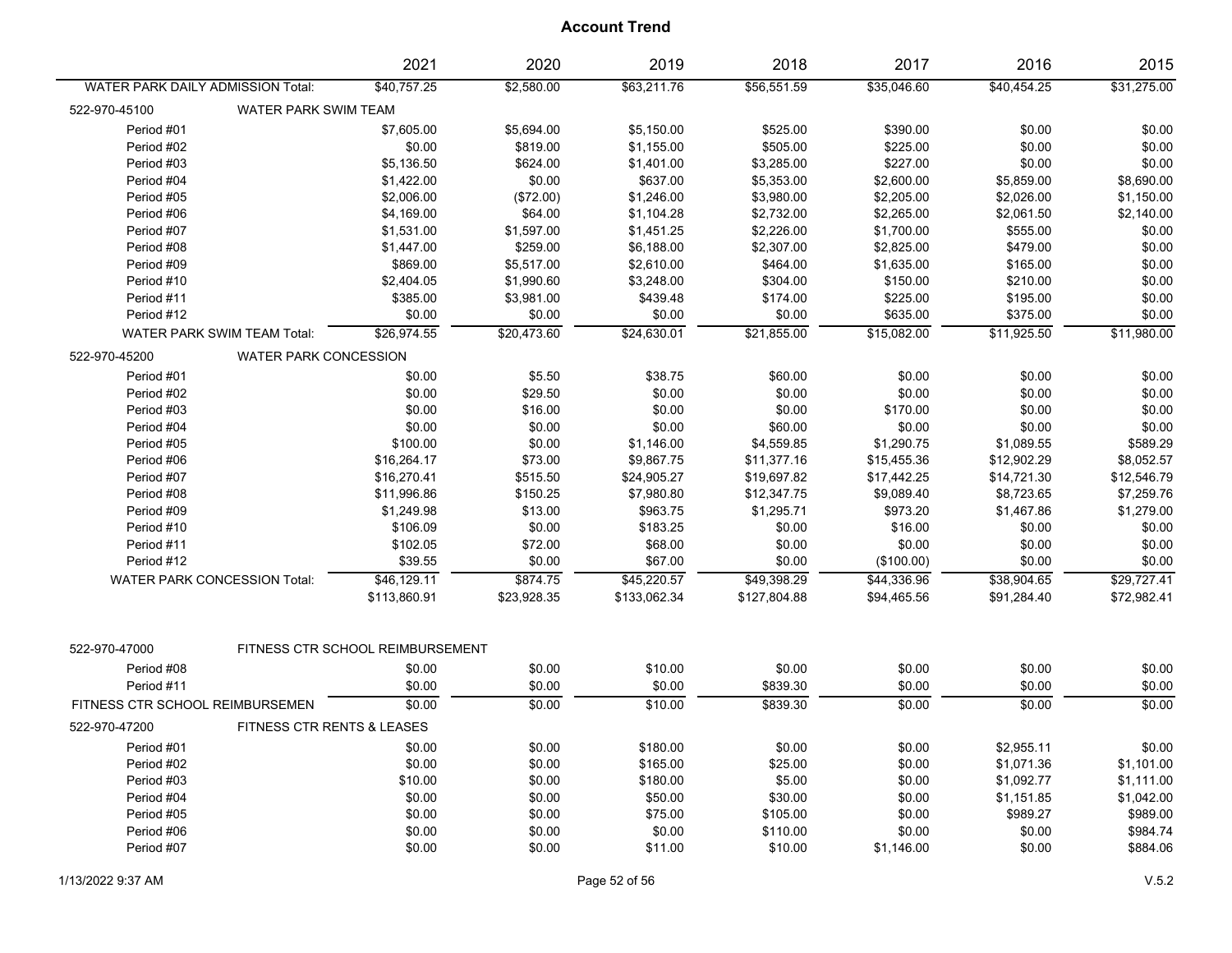|                                          | 2021                                         | 2020           | 2019           | 2018           | 2017           | 2016           | 2015           |
|------------------------------------------|----------------------------------------------|----------------|----------------|----------------|----------------|----------------|----------------|
| Period #08                               | \$0.00                                       | \$0.00         | \$5.00         | \$90.00        | \$75.00        | \$0.00         | \$863.13       |
| Period #09                               | \$0.00                                       | \$0.00         | \$0.00         | \$30.00        | \$0.00         | \$0.00         | \$816.37       |
| Period #10                               | \$0.00                                       | \$0.00         | \$0.00         | \$100.00       | \$0.00         | \$0.00         | \$739.75       |
| Period #11                               | \$1.00                                       | \$0.00         | \$0.00         | \$55.00        | \$0.00         | \$0.00         | \$700.00       |
| Period #12                               | \$0.00                                       | \$0.00         | \$0.00         | \$85.00        | \$0.00         | \$0.00         | \$981.76       |
| FITNESS CTR RENTS & LEASES Total:        | \$11.00                                      | \$0.00         | \$666.00       | \$645.00       | \$1,221.00     | \$7,260.36     | \$10,212.81    |
|                                          | \$11.00                                      | \$0.00         | \$676.00       | \$1,484.30     | \$1,221.00     | \$7,260.36     | \$10,212.81    |
| 522-970-48100                            | <b>FITNESS CTR MISC RECEIPTS &amp; REIMB</b> |                |                |                |                |                |                |
| Period #01                               | \$347.97                                     | \$21.60        | \$20.00        | \$34.00        | \$644.57       | \$604.75       | \$696.07       |
| Period #02                               | \$490.97                                     | \$4,757.00     | \$6,155.85     | \$0.00         | \$0.00         | \$226.17       | \$629.75       |
| Period #03                               | \$3,017.97                                   | \$224.85       | \$0.00         | \$26.01        | \$600.16       | \$332.83       | \$843.90       |
| Period #04                               | \$46.97                                      | \$665.28       | \$6,701.98     | \$0.00         | \$269.75       | \$652.24       | \$604.35       |
| Period #05                               | \$52.97                                      | \$0.00         | \$83.01        | \$23.00        | \$0.00         | \$425.46       | \$246.91       |
| Period #06                               | \$608.12                                     | \$0.00         | \$89.20        | \$55.00        | \$127.72       | \$297.01       | \$198.80       |
| Period #07                               | \$144.01                                     | \$0.00         | \$6,122.42     | \$115.00       | \$239.40       | \$644.97       | \$556.15       |
| Period #08                               | \$348.24                                     | \$317.97       | \$14,523.22    | \$27.00        | \$245.48       | \$338.22       | \$281.52       |
| Period #09                               | \$248.19                                     | \$17.97        | \$307.63       | \$1,010.00     | \$246.85       | \$352.42       | \$623.59       |
| Period #10                               | \$367.46                                     | \$23.97        | \$0.00         | \$8.00         | \$310.22       | \$678.34       | \$332.97       |
| Period #11                               | \$207.65                                     | \$87.97        | \$181.98       | \$60.00        | \$242.18       | \$497.33       | \$479.34       |
| Period #12                               | \$65.50                                      | \$15,496.73    | \$16.94        | \$33.00        | \$457.79       | \$103.32       | \$608.27       |
| FITNESS CTR MISC RECEIPTS & REIMB        | \$5,946.02                                   | \$21,613.34    | \$34,202.23    | \$1,391.01     | \$3,384.12     | \$5,153.06     | \$6,101.62     |
| 522-970-48200                            | <b>GF TRANSFER INTO FITNESS CENTER</b>       |                |                |                |                |                |                |
| Period #01                               | \$0.00                                       | \$0.00         | \$144,000.00   | \$92,789.54    | \$105,298.08   | \$0.00         | \$0.00         |
| Period #02                               | \$7,000.00                                   | \$10,000.00    | \$0.00         | \$0.00         | \$10,132.34    | \$0.00         | \$0.00         |
| Period #03                               | \$0.00                                       | \$54,500.00    | \$0.00         | \$30,321.02    | \$0.00         | \$105,704.06   | \$250,000.00   |
| Period #04                               | \$15,000.00                                  | \$41,000.00    | \$0.00         | \$0.00         | \$0.00         | \$474,434.31   | \$0.00         |
| Period #05                               | \$0.00                                       | \$70,000.00    | \$0.00         | \$0.00         | \$61,369.93    | \$0.00         | \$0.00         |
| Period #06                               | \$0.00                                       | \$20,000.00    | \$0.00         | \$0.00         | \$75,304.11    | \$0.00         | \$0.00         |
| Period #07                               | \$0.00                                       | \$88,000.00    | \$0.00         | \$0.00         | \$0.00         | \$90,200.00    | \$0.00         |
| Period #08                               | \$0.00                                       | \$52,500.00    | \$0.00         | \$0.00         | \$56,256.10    | \$0.00         | \$0.00         |
| Period #09                               | \$0.00                                       | \$31,850.00    | \$0.00         | \$11,000.00    | \$12,174.17    | \$102,660.29   | \$0.00         |
| Period #10                               | \$0.00                                       | \$3,000.00     | \$3,000.00     | \$62,000.00    | \$55,422.89    | \$41,081.15    | \$0.00         |
| Period #11                               | \$22,000.00                                  | \$90,000.00    | \$56,000.00    | \$10,000.00    | \$38,836.94    | \$0.00         | \$0.00         |
| Period #12                               | \$50,000.00                                  | \$50,000.00    | \$30,000.00    | \$0.00         | \$65,848.07    | \$112,181.00   | \$0.00         |
| <b>GF TRANSFER INTO FITNESS CENTER T</b> | \$94,000.00                                  | \$510,850.00   | \$233,000.00   | \$206,110.56   | \$480,642.63   | \$926,260.81   | \$250,000.00   |
|                                          | \$99,946.02                                  | \$532,463.34   | \$267,202.23   | \$207,501.57   | \$484,026.75   | \$931,413.87   | \$256,101.62   |
| <b>P/R FITNESS CENTER Total:</b>         | \$1,217,528.08                               | \$1,167,825.89 | \$1,832,493.97 | \$1,770,476.49 | \$1,922,928.87 | \$2,313,474.45 | \$1,639,568.90 |
| FITNESS CENTER Total:                    | \$1,217,528.08                               | \$1,167,825.89 | \$1,832,493.97 | \$1,770,476.49 | \$1,922,928.87 | \$2,313,474.45 | \$1,639,568.90 |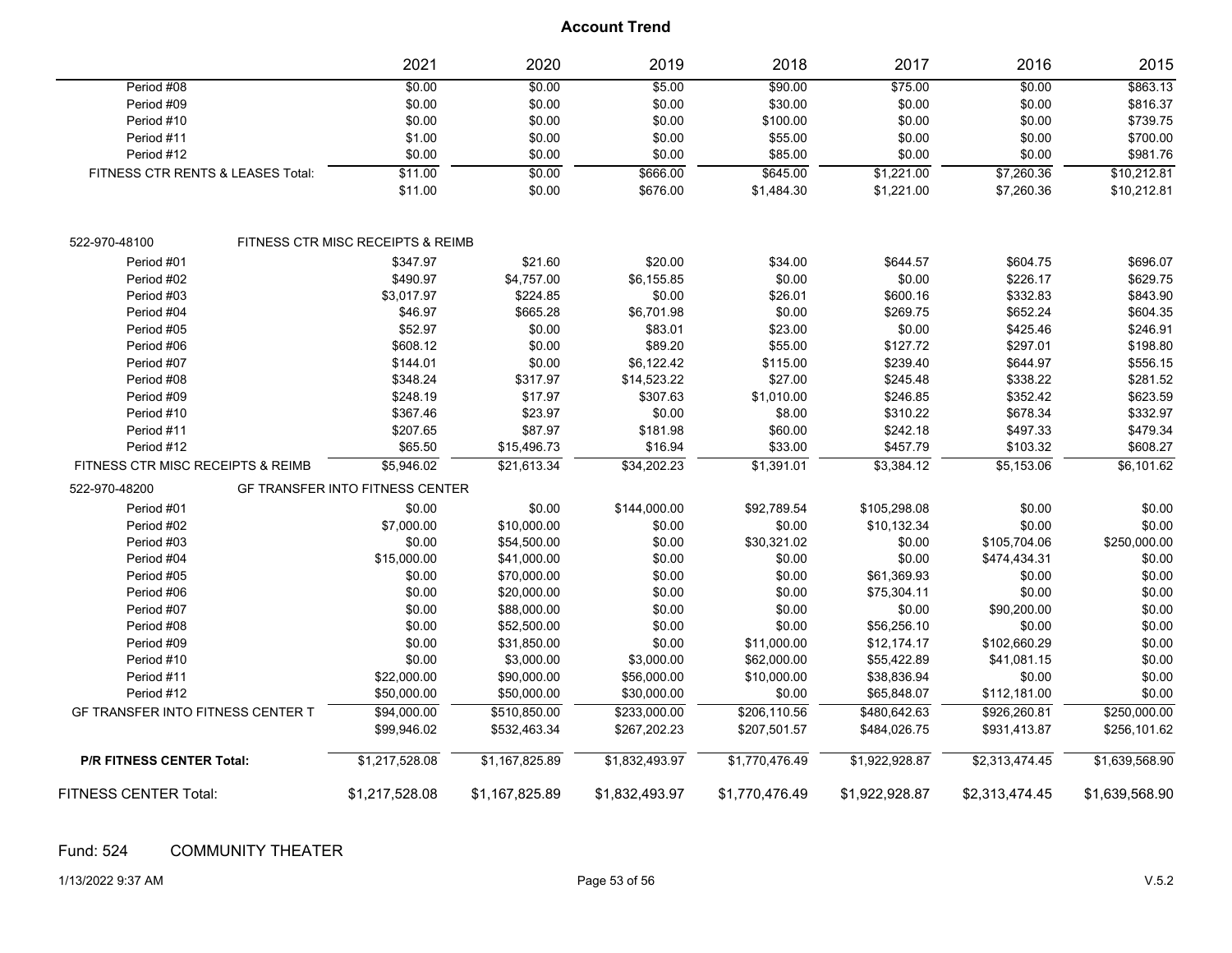|                          |                                 | 2021   | 2020       | 2019        | 2018           | 2017        | 2016           | 2015        |
|--------------------------|---------------------------------|--------|------------|-------------|----------------|-------------|----------------|-------------|
| <b>COMMUNITY THEATER</b> |                                 |        |            |             |                |             |                |             |
| 524-980-44200            | THEATER ADVTG/SPONSORS          |        |            |             |                |             |                |             |
| Period #11               |                                 | \$0.00 | \$0.00     | \$0.00      | \$0.00         | \$100.00    | \$0.00         | \$0.00      |
| Period #12               |                                 | \$0.00 | \$0.00     | \$0.00      | \$0.00         | \$0.00      | \$0.00         | \$1,000.00  |
|                          | THEATER ADVTG/SPONSORS Total:   | \$0.00 | \$0.00     | \$0.00      | $\frac{1}{00}$ | \$100.00    | $\frac{1}{00}$ | \$1,000.00  |
| 524-980-44300            | THEATER CONCESSION              |        |            |             |                |             |                |             |
| Period #01               |                                 | \$0.00 | \$0.00     | \$0.00      | \$0.00         | \$2,399.00  | \$2,526.25     | \$0.00      |
| Period #09               |                                 | \$0.00 | \$0.00     | \$1,166.50  | \$0.00         | \$0.00      | \$0.00         | \$0.00      |
| Period #10               |                                 | \$0.00 | \$0.00     | \$0.00      | \$3,745.00     | \$0.00      | \$0.00         | \$0.00      |
|                          | THEATER CONCESSION Total:       | \$0.00 | \$0.00     | \$1,166.50  | \$3,745.00     | \$2,399.00  | \$2,526.25     | \$0.00      |
| 524-980-44500            | THEATER ADMISSION               |        |            |             |                |             |                |             |
| Period #01               |                                 | \$0.00 | \$0.00     | \$0.00      | \$18,953.00    | \$21,898.00 | \$22,114.08    | \$0.00      |
| Period #02               |                                 | \$0.00 | \$3,645.39 | \$0.00      | \$0.00         | \$3,128.00  | \$232.00       | \$0.00      |
| Period #03               |                                 | \$0.00 | \$5,168.58 | \$0.00      | \$2,238.13     | \$0.00      | \$0.00         | \$0.00      |
| Period #04               |                                 | \$0.00 | \$0.00     | \$0.00      | (\$48.00)      | \$0.00      | \$1,675.00     | \$0.00      |
| Period #05               |                                 | \$0.00 | \$0.00     | \$0.00      | \$0.00         | \$0.00      | \$715.00       | \$0.00      |
| Period #06               |                                 | \$0.00 | \$0.00     | \$2,463.00  | \$0.00         | \$0.00      | \$260.00       | \$0.00      |
| Period #07               |                                 | \$0.00 | \$0.00     | \$2,276.50  | \$3,725.00     | \$4,370.00  | \$664.00       | \$0.00      |
| Period #08               |                                 | \$0.00 | \$361.24   | \$0.00      | \$236.00       | \$0.00      | \$1,145.00     | \$0.00      |
| Period #09               |                                 | \$0.00 | \$0.00     | \$4,084.00  | \$8,970.22     | \$0.00      | \$0.00         | \$0.00      |
| Period #10               |                                 | \$0.00 | \$0.00     | \$13,542.39 | \$5,068.00     | \$0.00      | \$0.00         | \$0.00      |
| Period #11               |                                 | \$0.00 | \$0.00     | \$0.00      | \$0.00         | \$1,113.00  | \$0.00         | \$0.00      |
| Period #12               |                                 | \$0.00 | \$0.00     | \$0.00      | \$160.00       | \$768.00    | \$800.00       | \$736.00    |
|                          | <b>THEATER ADMISSION Total:</b> | \$0.00 | \$9,175.21 | \$22,365.89 | \$39,302.35    | \$31,277.00 | \$27,605.08    | \$736.00    |
|                          |                                 | \$0.00 | \$9,175.21 | \$23,532.39 | \$43,047.35    | \$33,776.00 | \$30,131.33    | \$1,736.00  |
|                          |                                 |        |            |             |                |             |                |             |
| 524-980-48100            | THEATER MISCELLANEOUS           |        |            |             |                |             |                |             |
| Period #01               |                                 | \$0.00 | \$980.00   | \$0.00      | \$4,370.50     | \$3,100.50  | \$3,416.00     | \$5,036.00  |
| Period #02               |                                 | \$0.00 | \$1,562.00 | \$0.00      | \$432.00       | \$60.00     | \$0.00         | \$26,591.70 |
| Period #03               |                                 | \$0.00 | \$23.00    | \$0.00      | \$120.00       | \$0.00      | \$0.00         | \$59.97     |
| Period #04               |                                 | \$0.00 | \$0.00     | \$0.00      | \$4,108.00     | \$3,265.00  | \$0.00         | \$0.00      |
| Period #05               |                                 | \$0.00 | \$0.00     | \$0.00      | \$372.00       | \$260.00    | \$0.00         | \$0.00      |
| Period #06               |                                 | \$0.00 | \$0.00     | \$0.00      | \$1,552.00     | \$130.00    | \$0.00         | \$0.00      |
| Period #07               |                                 | \$0.00 | \$0.00     | \$2,661.00  | \$3,939.00     | \$0.00      | \$0.00         | \$375.00    |
| Period #08               |                                 | \$0.00 | \$0.00     | \$2,015.00  | \$342.59       | \$93.25     | \$0.00         | \$910.00    |
| Period #09               |                                 | \$0.00 | \$0.00     | \$2,791.00  | \$4,800.91     | \$0.00      | (\$2,125.00)   | \$1,846.00  |
| Period #10               |                                 | \$0.00 | \$0.00     | \$0.00      | \$66.00        | \$0.00      | \$150.00       | \$0.00      |
| Period #11               |                                 | \$0.00 | \$0.00     | \$251.48    | \$0.00         | \$5,470.00  | \$3,745.00     | \$8,423.00  |
| Period #12               |                                 | \$0.00 | \$0.00     | \$0.00      | \$0.00         | \$888.00    | \$3,370.00     | \$2,301.00  |
|                          | THEATER MISCELLANEOUS Total:    | \$0.00 | \$2,565.00 | \$7,718.48  | \$20,103.00    | \$13,266.75 | \$8,556.00     | \$45,542.67 |

524-980-48800 THEATER DONATIONS/CONTRIBUTIONS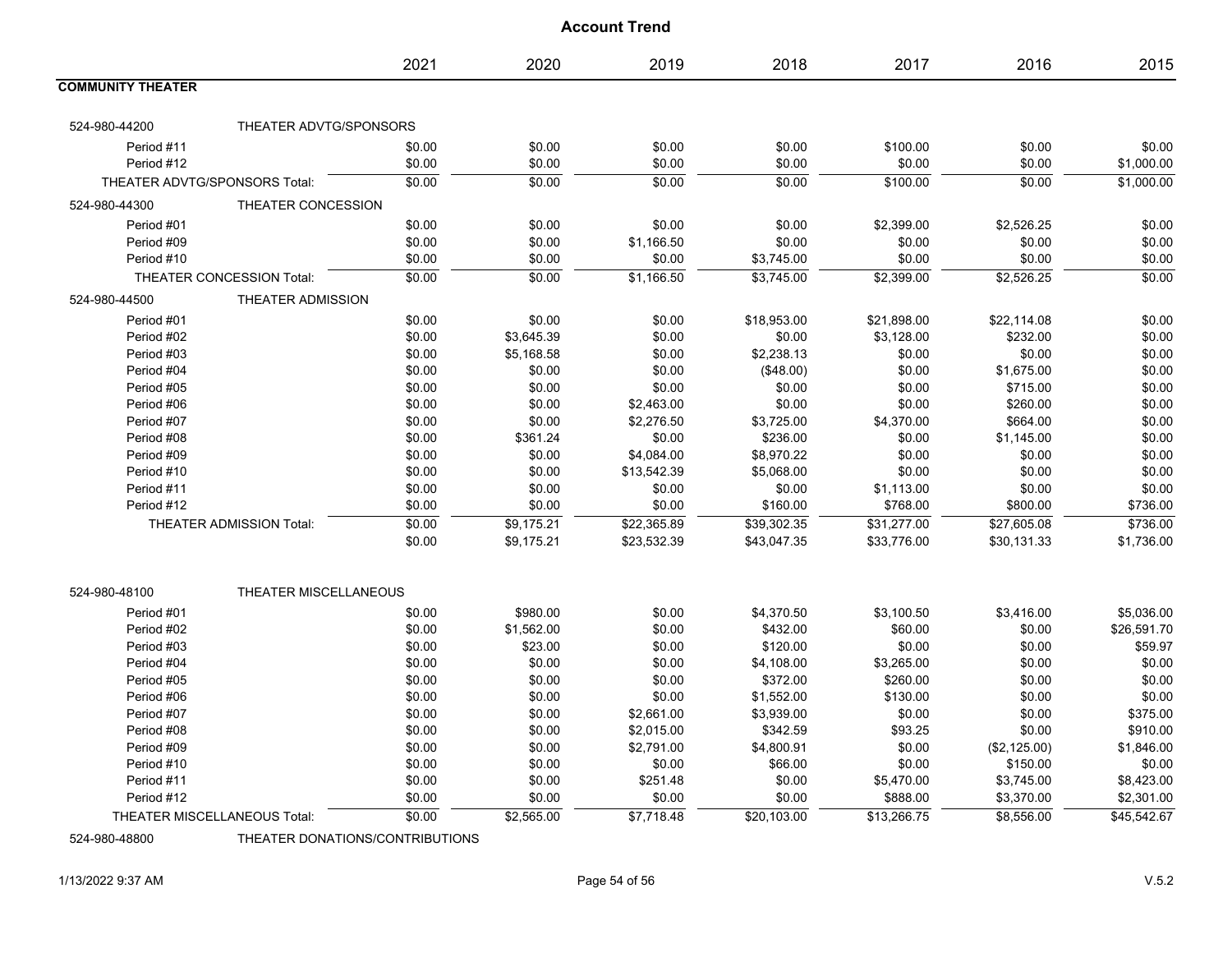|                                 | 2021   | 2020        | 2019        | 2018        | 2017        | 2016        | 2015        |
|---------------------------------|--------|-------------|-------------|-------------|-------------|-------------|-------------|
| Period #01                      | \$0.00 | \$0.00      | \$0.00      | \$51.00     | \$0.00      | \$0.00      | \$0.00      |
| Period #02                      | \$0.00 | \$500.00    | \$0.00      | \$0.00      | \$0.00      | \$0.00      | \$0.00      |
| Period #06                      | \$0.00 | \$0.00      | \$0.00      | \$60.00     | \$0.00      | \$0.00      | \$0.00      |
| Period #07                      | \$0.00 | \$0.00      | \$1,000.00  | \$0.00      | \$0.00      | \$0.00      | \$0.00      |
| Period #08                      | \$0.00 | \$0.00      | \$115.00    | \$0.00      | \$0.00      | \$1.636.25  | \$0.00      |
| Period #11                      | \$0.00 | \$0.00      | \$0.00      | \$0.00      | \$88.00     | \$0.00      | \$0.00      |
| Period #12                      | \$0.00 | \$0.00      | \$0.00      | \$0.00      | \$1,035.00  | \$0.00      | \$0.00      |
| THEATER DONATIONS/CONTRIBUTIONS | \$0.00 | \$500.00    | \$1,115.00  | \$111.00    | \$1.123.00  | \$1.636.25  | \$0.00      |
|                                 | \$0.00 | \$3.065.00  | \$8.833.48  | \$20.214.00 | \$14.389.75 | \$10.192.25 | \$45.542.67 |
| <b>COMMUNITY THEATER Total:</b> | \$0.00 | \$12,240.21 | \$32,365.87 | \$63,261.35 | \$48,165.75 | \$40,323.58 | \$47,278.67 |
| <b>COMMUNITY THEATER Total:</b> | \$0.00 | \$12,240.21 | \$32.365.87 | \$63,261.35 | \$48.165.75 | \$40.323.58 | \$47,278.67 |

### Fund: 820 CAPITAL IMPROVEMENT

#### **CAPITAL IMPROVEMENT**

| 820-704-47400                      | <b>CAPITAL TREE PROGRAM</b> |             |             |             |             |             |             |            |
|------------------------------------|-----------------------------|-------------|-------------|-------------|-------------|-------------|-------------|------------|
| Period #02                         |                             | \$0.00      | \$0.00      | \$0.00      | \$3,474.40  | \$0.00      | \$0.00      | \$0.00     |
| Period #03                         |                             | \$0.00      | \$0.00      | \$0.00      | \$2,200.00  | \$200.00    | \$0.00      | \$3,840.00 |
| Period #04                         |                             | \$0.00      | \$0.00      | \$15,600.00 | \$0.00      | \$0.00      | \$160.00    | \$0.00     |
| Period #05                         |                             | \$0.00      | \$0.00      | \$0.00      | \$0.00      | \$160.00    | \$0.00      | \$0.00     |
| Period #06                         |                             | \$0.00      | \$0.00      | \$0.00      | \$0.00      | \$30.00     | \$0.00      | \$0.00     |
| Period #07                         |                             | \$0.00      | \$0.00      | \$0.00      | \$0.00      | \$0.00      | \$66,700.00 | \$0.00     |
| Period #09                         |                             | \$0.00      | \$13,120.00 | \$0.00      | \$0.00      | \$0.00      | \$12,320.00 | \$0.00     |
| Period #10                         |                             | \$0.00      | \$0.00      | \$0.00      | \$0.00      | \$160.00    | \$0.00      | \$0.00     |
| Period #12                         |                             | \$0.00      | \$0.00      | \$0.00      | \$0.00      | \$4,620.00  | \$0.00      | \$0.00     |
| <b>CAPITAL TREE PROGRAM Total:</b> |                             | \$0.00      | \$13,120.00 | \$15,600.00 | \$5,674.40  | \$5,170.00  | \$79,180.00 | \$3,840.00 |
|                                    |                             | \$0.00      | \$13,120.00 | \$15,600.00 | \$5,674.40  | \$5,170.00  | \$79,180.00 | \$3,840.00 |
| 820-704-48101                      | <b>CAPITAL IMPR REIM</b>    |             |             |             |             |             |             |            |
| Period #01                         |                             | \$0.00      | \$0.00      | \$0.00      | \$0.00      | \$10,050.00 | \$0.00      | \$0.00     |
| Period #02                         |                             | \$15,450.00 | \$0.00      | \$28,500.00 | \$0.00      | \$0.00      | \$25,000.00 | \$0.00     |
| Period #03                         |                             | \$0.00      | \$0.00      | \$0.00      | \$0.00      | \$1,406.00  | \$0.00      | \$0.00     |
| Period #04                         |                             | \$5,551.00  | \$0.00      | \$0.00      | \$0.00      | \$4,700.00  | \$4,075.00  | \$0.00     |
| Period #05                         |                             | \$15,250.00 | \$0.00      | \$16,766.00 | \$0.00      | \$0.00      | \$6,400.00  | \$0.00     |
| Period #06                         |                             | \$7,700.00  | \$0.00      | \$10,475.00 | \$8,000.00  | \$0.00      | \$1,830.00  | \$0.00     |
| Period #07                         |                             | \$0.00      | \$0.00      | \$1,609.00  | \$15,466.56 | \$0.00      | \$0.00      | \$0.00     |
| Period #08                         |                             | \$0.00      | \$19,486.39 | \$0.00      | \$0.00      | \$0.00      | \$0.00      | \$0.00     |
| Period #09                         |                             | \$4,376.00  | \$0.00      | \$0.00      | \$0.00      | \$0.00      | \$0.00      | \$0.00     |
| Period #11                         |                             | \$0.00      | \$7,975.99  | \$0.00      | \$0.00      | \$0.00      | \$15,753.00 | \$0.00     |
| Period #12                         |                             | \$7,500.00  | \$3,900.10  | \$0.00      | \$0.00      | \$0.00      | \$5,600.00  | \$0.00     |